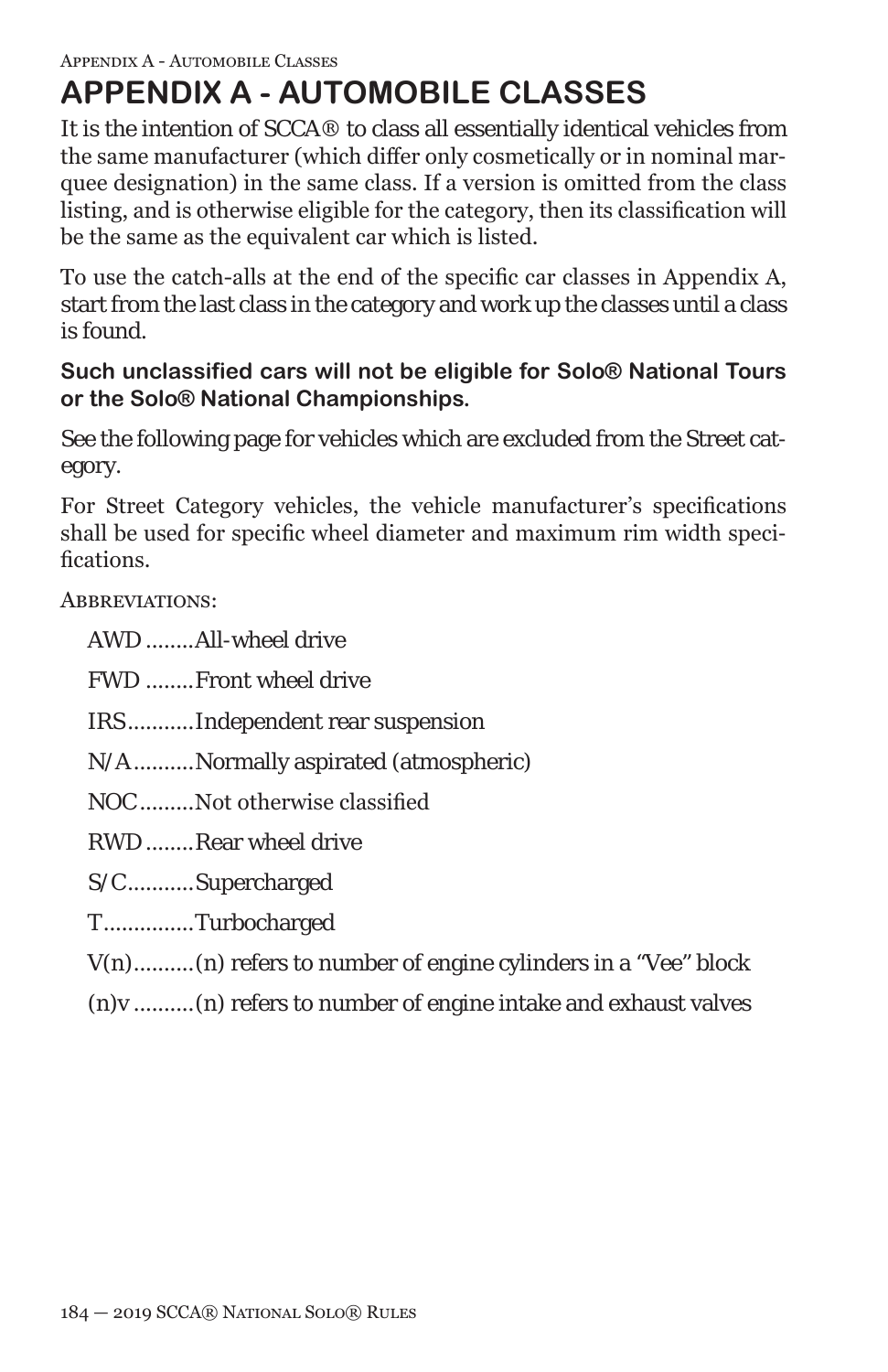Cars designated model year 1989 and older are not eligible for National Solo® competition but may continue to participate in Regional Solo® events.

Excluded from Street Category for reasons of stability per Section 3.1:

- Dodge Caliber (non-SRT)
- Fiat 500 (non-Abarth) (2012-19)
- Ford Fiesta (non-ST) (2011-19)
- Geo Tracker
- Jeep CJ series
- MINI Countryman
- Nissan Juke
- Scion iQ
- Scion xB (2004-06)
- Subaru Forester
- Suzuki Samurai
- Suzuki Sidekick

The following make/models are not eligible for Street Category:

- Audi R8 GT & R8 Plus
- BMW 325 M-Technic
- BMW M3 Lightweight
- Callaway Corvette
- Chevrolet Camaro SS and Pontiac Firebird WS6 (Level 1 & Level 2 suspension packages) (4th gen) (1993-2002)
- Ferrari 355
- Ferrari 360 (NOC)
- Ferrari (NOC)
- Ford GT
- Lamborghini (NOC)
- Lotus Elan M100
- Lotus Sport Elise (2006)
- Mercedes-Benz Black Edition (all)
- MINI Cooper Hardtop JCW GP (2013)
- MINI Cooper S JCW (2002-05)
- Nissan GT-R NISMO & GT-R Track Edition (2012-18)
- Oldsmobile 442 HO W-41 (Sports package option)
- Pontiac Firebird Firehawk
- Porsche 911 GT2 (1997-98, 2002-05)
- Porsche 911 GT3 RS (997) (2007-08)
- Porsche 911 Turbo S & 3.6S (964) (1992-94)
- Saleen SC (Mustang)

**ACURA** NSX (2017-19) Alfa Romeo 4C (incl. Spider) (2015-19) Audi R8 (*non-GT*) (2008-15) *R8 (non-Plus) (2016-18)* TT RS (2012-13, 2018) BMW i8 (2014-19) *M4 GTS* Z8 **CHEVROLET** Camaro ZL1 1LE (2018-19) Corvette Grand Sport (2017-*19*) Corvette Z06 (*including Z07 package*) (C7) (2015-*19*) Corvette ZR1 (2009-13) DODGE & SRT Viper & Viper GTS (non-ACR, non-TA) (2013-*17*) Viper ACR (2016-17) Viper SRT (non-ACR, non-TA 2.0) (2015-17) Viper (NOC) Ferrari 360 Modena & Spider (non-Challenge Stradale) (1999-2005) **FORD** Mustang Cobra R (1993, 1995, 2000) Mustang Shelby GT350R (2015- 19) **JAGUAR** F-Type R & SVR (2018-19) Lotus Elise SC (2008-11) Evora 400 *Evora 410 Sport (2018)* Exige S (non-S260, non-Club Racer) (2007-11) **MCLAREN** *570GT 570S 650S* MP4-12C (2012-14) **STREET CATEGORY** | Super Street class (SS)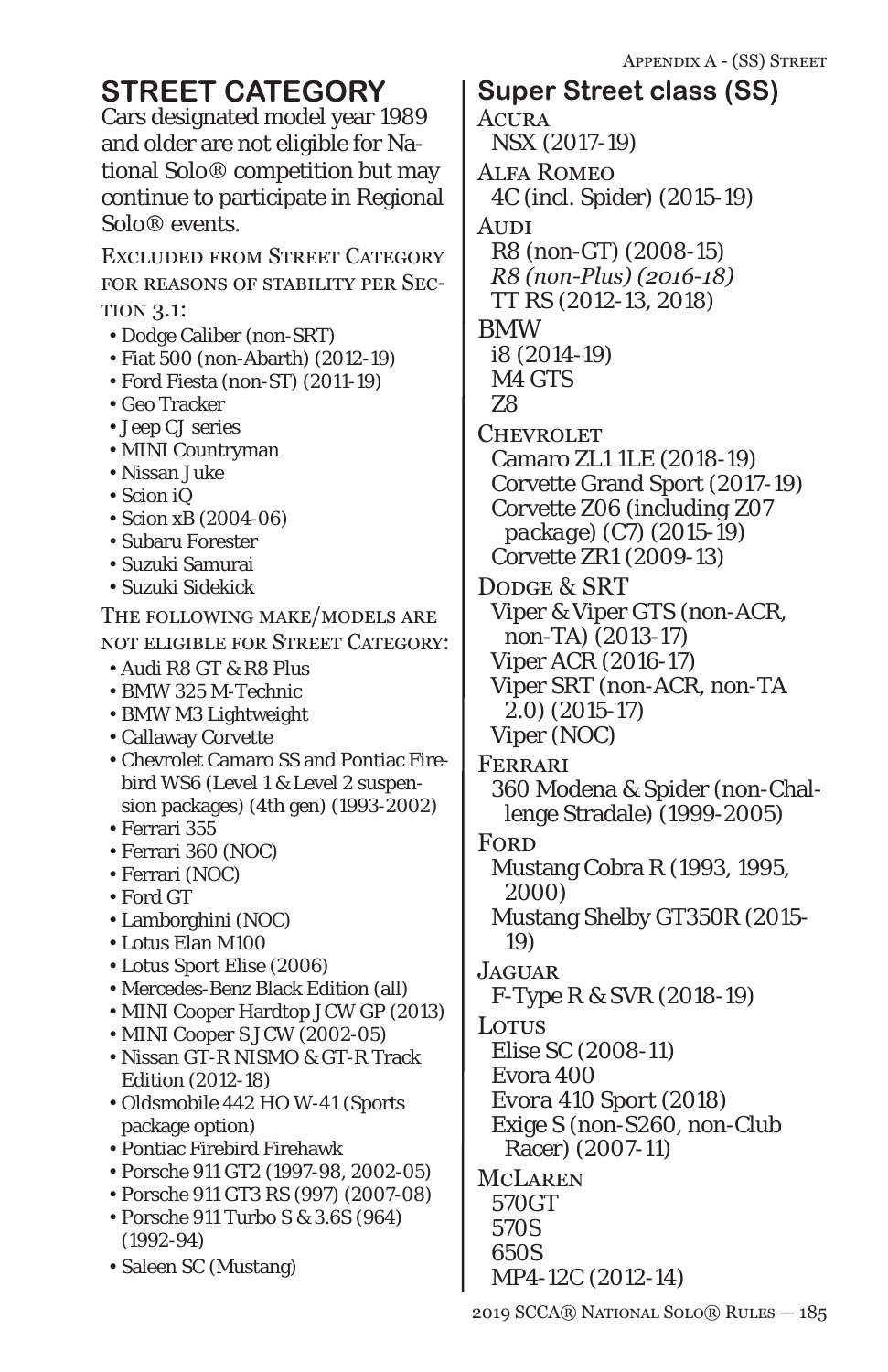Street (AS) - Appendix A Mercedes-Benz AMG (NOC) **NISSAN** GT-R (excluding NISMO & Track Edition) (2009-18) **PORSCHE** 718 Boxster S & GTS (2017-19) 718 Cayman S & GTS (2017-19) 911 (991 chassis, incl. GT3; excl. GT2, GT3 RS, Turbo, & Turbo S) (2012-19) 911 (997 chassis; incl. Carrera 4, Carrera 4S, & Carrera S) (2005- 12) 911 GT3 (991.2 chassis) 911 GT3 (996 & 997 chassis, non-RS) *911 Turbo (997 chassis; non-S, non-GT2) (2006-12)* 911 Turbo & 911 Turbo S (996 chassis) (2001-05) *911 Turbo (993 chassis) (1995- 99)* 911 Turbo (964 chassis, non-S, non-3.6S) (1989-94) 911 Turbo (930 chassis) (1974- 89) Boxster Spyder (2011-13) Cayman GT4 (non-Clubsport) (2016) Cayman R (2012) Tesla Motors Roadster (all) (2008-13) "CATCH-ALL": All eligible unclassified cars not covered by another catch-all listing. **SS (continued) A Street class (AS)**

**ACURA** NSX Alex Zanardi Signature Edition Alfa Romeo Giulia Quadrifoglio (2017-19) BMW M2 Performance Edition (ZL9) *M2 Competition (2019)* **CADILLAC** XLR **CHEVROLET** Camaro Z28 (2014-15) Camaro ZL1 (non-1LE) (2012-15, 2017-19) Corvette (C6, non-ZR1) (2005-13) Corvette Stingray (C7) (2014-19) Corvette Z06 (C5) (2001-04) Dodge. Viper (non-ACR) (2008-10) Viper GTS (1996-2005) Viper R/T (1992-2003) Viper SRT-10 (2003-07) **FORD** Mustang Boss 302 Laguna Seca (2012-13) Mustang Shelby GT500 (2007- *15*) **HONDA** S2000 CR **JAGUAR** F-Type (NOC non-Project 7) (2014-18) **Lotus** Elise (non-SC) (2005-11) Esprit Turbo (1996-2004) *Evora S (2011-15)* Exige (non-S) (2006) **MAZDA** RX-7 (1993-95) Mercedes-Benz SLK55 AMG (2012-16) **MORGAN** Plus 8 Roadster (V6)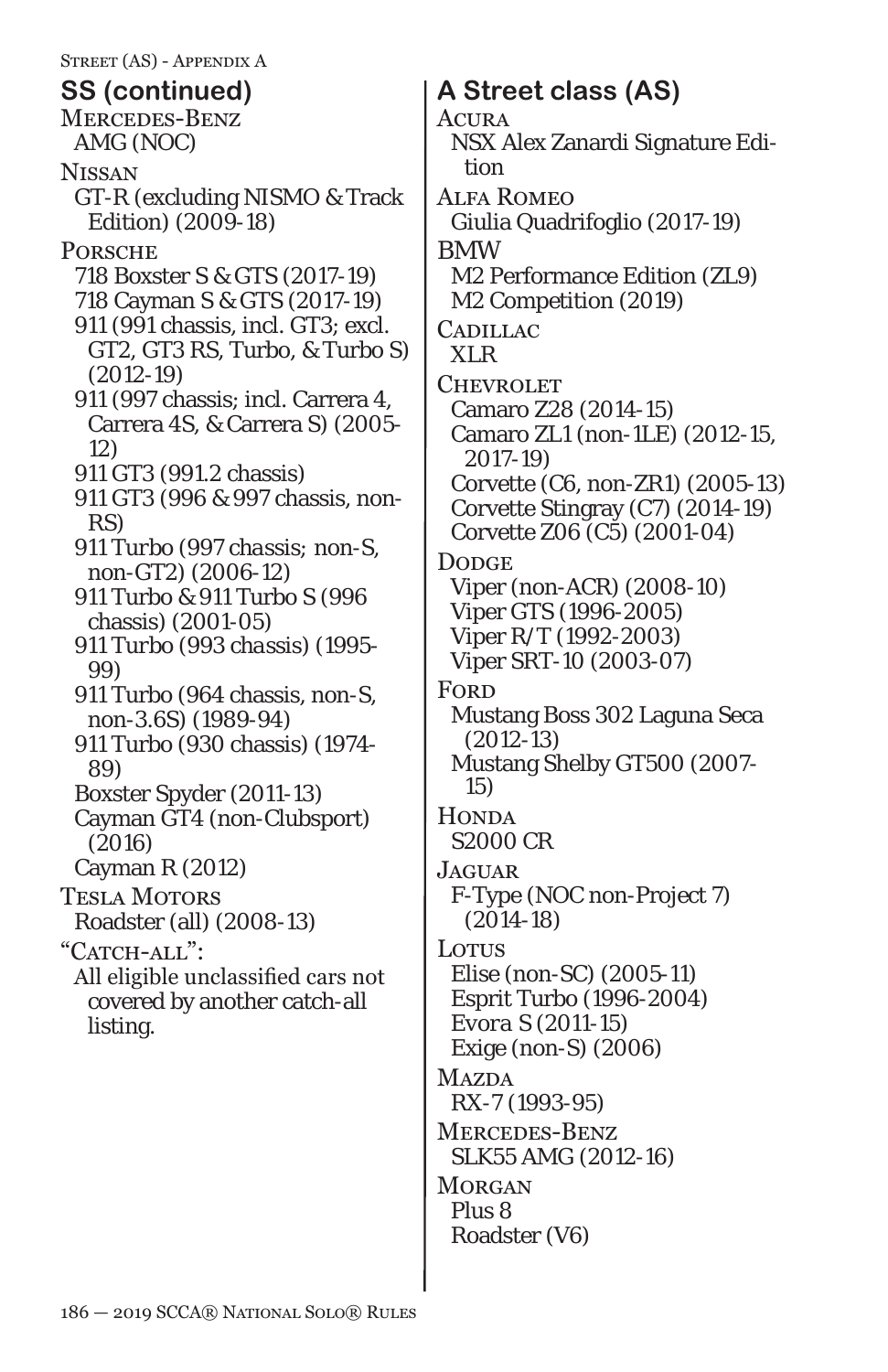## **AS (continued) B Street class (BS)**

PONTIAC Solstice GXP (Turbo) (2007-09) **PORSCHE** 718 Boxster (non-S) (2017-19) 718 Cayman (non-S) (2017-19) 911 (996, non-turbo) (1998-2005) *Boxster GTS (981 chassis) (2015- 16) Boxster S (981 chassis) (2013-16)* Boxster S (987 chassis) (2009-12) *Cayman GTS (981 chassis) (2015-16) Cayman S (981 chassis) (2013- 16)* Cayman S (987 chassis) (2009- 12) **SATURN** Sky Redline (Turbo) (2007-10)

**ACURA** NSX (non-Zanardi Edition) **AUDI** RS 3 (2017-19) RS 4 (2007-08) RS 5 (2013-15) RS 6 (C5 chassis) (2003-04) S4 (2010-19) S5 (2008-19) S6 (2013-18) S7 (2012-18) *TTS (2016-19)* BMW 1 Series M Coupe (2011-12) M Coupe & Roadster (2001-02) M2 (except Performance Edition ZL9) (2016-18) *M3 & M4 (F80/F82) (2015-19)* Z4 35i &35is (2009-16) Z4 M Coupe/Roadster (2006-08) **CADILLAC** ATS-V (2016-19) **CHEVROLET** *Camaro SS 1LE (V8) (2017-19)* Corvette (C5, non-Z06) (1997- 2004) Corvette (C4, all) (1984-96) DeTomaso Mangusta Pantera *Dodge Challenger R/T Scat Pack Widebody (2019)* **FORD** Focus RS (2018) *Mustang GT w/ Performance Package - Level 2 (2018-19) Mustang Shelby GT350 (2015-19)* **JAGUAR** XKR Coupe Lexus RC-F (2015-19) *Lotus Evora (non-supercharged) (2010-15)*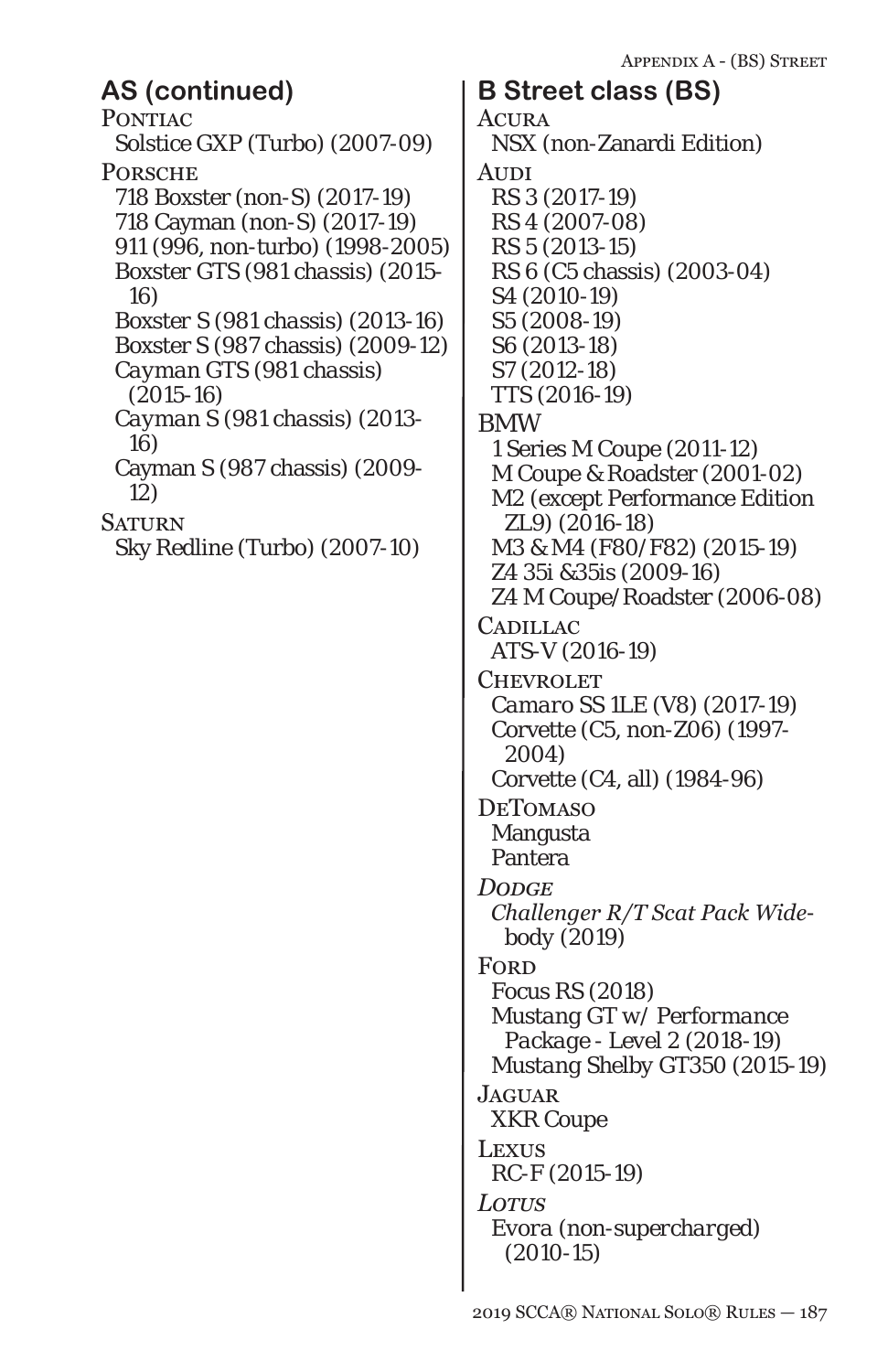Street (BS) - Appendix A **MASERATI** Coupe (2002-07) GranSport (2004-07) Spyder (2002-07) **MAZDA** Miata Club Sport (2003) MX-5 Miata MS-R (2007) Mercedes-Benz C32 AMG (2002-04) CLA45 AMG (2014-19) CLK55 AMG (2001-06) E63 AMG (2010-16) GLA45 AMG (2015-19) SLK32 AMG (2002-04) SLK350 (2005-16) SLK55 AMG (2005-10) Nissan *350Z NISMO (2004-2008)* 370Z (non-NISMO) (2009-19) *370Z NISMO (2009-19)* **PORSCHE** 911 (993, non-turbo) (1995-98) 968 *Boxster (non-GTS, non-S, non-Spyder) (2013-16)* Boxster (non-S) (2009-12) Boxster (987, non-S) (2005-08) Boxster S (2005-08) *Cayman (non-GT4, non-GTS, non-R, non-S) (2013-16)* Cayman (non-S) (2009-12) Cayman (non-S) (2005-08) Cayman S (2006-08) Macan S & Turbo (2015-18) **SALEEN** Mustang (non-supercharged) **SHELBY** Cobra **SUBARU** *STI (2019) STI Type RA (2018)* Tesla *Model 3 Performance (2018)* **TOYOTA** Supra Turbo (1993½-98) **TVR** 8-cyl V12 V6 **BS (continued)**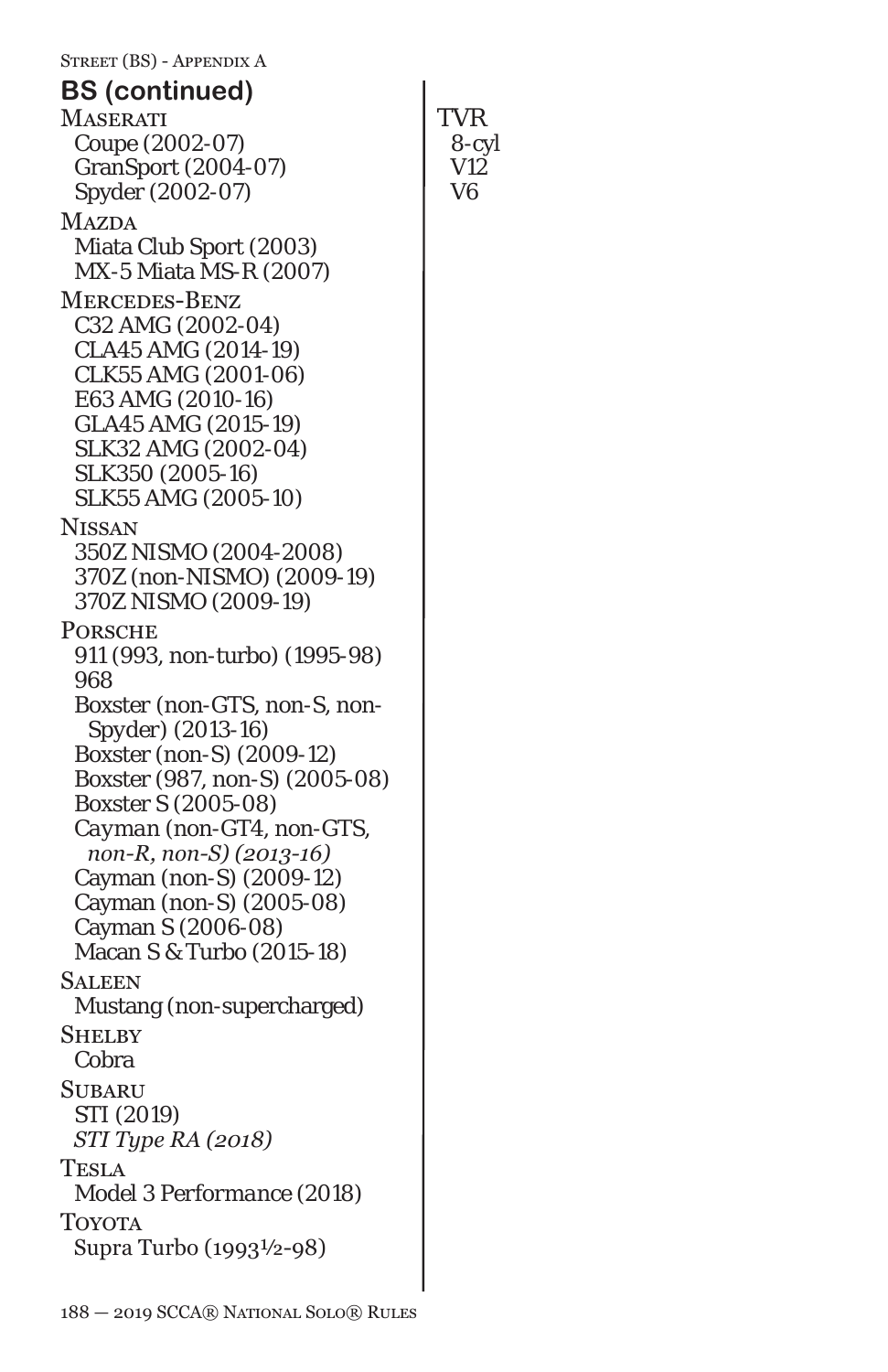BMW M Coupe & M Roadster (1996- 2000) M3 (E30) (1988-91) Z3 (6-cyl, non-M) (1997-2002) *Z4 28i & 30i (2009-16)* Z4 30i & 28i (2009-16) Z4 Coupe & Roadster (non-M) (2003-08) **CHEVROLET** Corvette (1963-82) Chrysler & Plymouth Prowler Ferrari 308 & 328 **FIAT** 124 Spider (incl. Abarth) (2017- 19) *Honda S2000 (non-CR)* **JAGUAR** XKE Jensen Jensen-Healey Lotus 7 & 7A Eclat Elan (RWD, all) Elite (all) Esprit (non-turbo) Europa **MASERATI** BiTurbo **MAZDA** MX-5 Miata (non-MS-R 2007) (2006-15) MX-5 Miata (ND1/ND2 chassis; including RF) (2016-19) RX-7 Turbo (1987-91) RX-8 Mercedes-Benz SLK (NOC) **NISSAN** 300ZX Turbo (1990-96) **C Street class (CS)**

*Pontiac Solstice (non-turbo; non-ZOK) (2007-10)* **PORSCHE** 356 Carrera (4-cam) 911 (non-turbo, NOC) 911 Club Sport 914 (all) 928 (all) 944 (16v) 944 Turbo (all) Boxster (986 chassis, all) (1997- 2004) Carrera 2 & Carrera 4 (964) (1989-94) *Saturn Sky (non-turbo) (2007-10)* **SCION** FR-S (with TRD suspension; incl. Release Series 1.0 and 2.0) (2013-16) **SUBARU** BRZ (with Performance Package) (2017-19) *BRZ tS (2018)* **TOYOTA** 86 (with TRD Lowering Springs, TRD Sway Bar Kit, and TRD 17 in. Forged Wheel) (2017-19) MR2 Turbo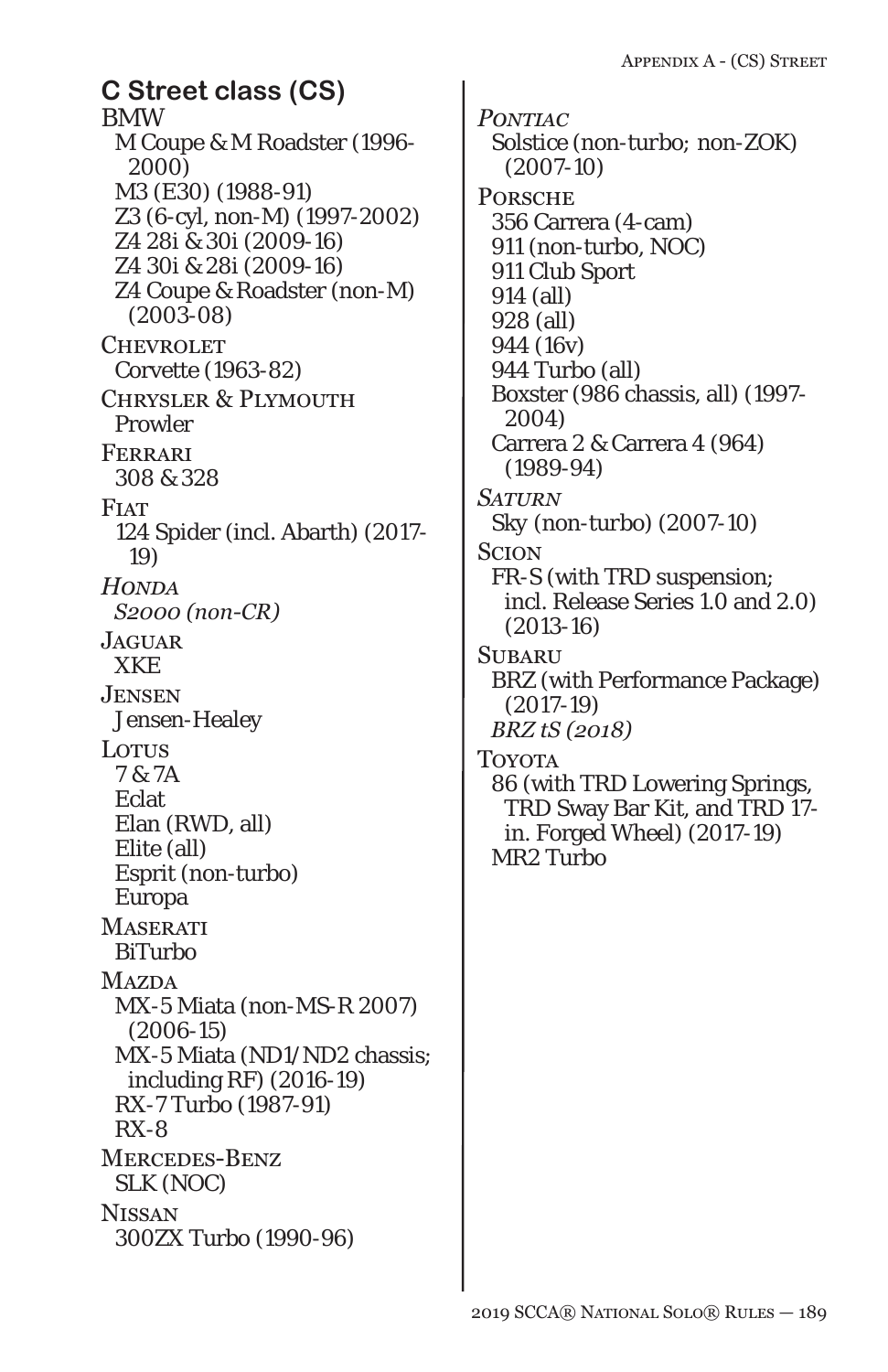Street (DS) - Appendix A Acura Integra Type R Alfa Romeo Giulia (incl. Ti) (2017-19) Audi A3 (2.0T, all) (2015-19) A3 quattro (3.2L V6, AWD) (2006-09) A5 (2008-17) *S3 (2.0T) (2015-19)* S4 (2000-03) TT (1.8T, non-quattro/FWD) (2000-06) TT (2.0T, non-quattro/FWD) (2008-09) *TT quattro (AWD) (2008-19)* TT quattro (AWD) (2000-06) *TTS (2009-15)* BMW 128i (2008-13) 2 Series (228i, 230i) (4-cyl Turbo; F22 chassis) (2014-19) 3 Series (328i, 328d, 330i) (4-cyl turbo; F30/F31/F34) (2012-19) 4 Series (428i, 430i) (4-cyl Turbo; F32/F33/F36 chassis) (2014-19) M3 (E36 chassis) (1995-99) **CADILLAC** ATS (2.0L Turbo) (2013-19) CTS (non-V, non-Vsport) (2003- 19) **CHEVROLET** Camaro LS & LT (2.0L Turbo; *including 1LE*) (2016-19) Camaro (V6) (2010-15) Cobalt SS (2.0L Turbo) (2008-10) **CHRYSLER** 300 (V6) (2011-19) Crossfire (non-SRT-6) Dodge<sub>1</sub> Challenger (V6) (2011-19) Charger (V6) (2011-19) **EAGLE** Talon Turbo (AWD) **D Street class (DS)**

**FORD** *Focus RS (2016-17)* Mustang EcoBoost (2015-19) Mustang V6 (2011-17) **HONDA** Civic Type R (2017-19) **HYUNDAI** Genesis Coupe (4-cyl Turbo) (2013-16) Genesis Coupe (V6) (2010-12) *Veloster N (including Performance Package) (2019)* **INFINITI** G35 Coupe (2003-07) G35 Sedan (2003-09) **Lexus** GS 350 (2005-18) IS (all excl. IS-F) (2006-19) SC 400 (1992-2000) **MAZDA** Mazdaspeed6 Mercedes-Benz C-Class (6-cyl, non-AMG) (2001- 16) CLA250 4matic CLK (V6) (1998-2009) GLA250 4matic MINI Clubman John Cooper Works All4 (2017-19) Cooper Clubman JCW (2009-14) Cooper Clubman S (2008-14, 2016-19) Cooper Coupe JCW (2013-15) Cooper Coupe S (2013-15) Cooper Hardtop JCW (2006-19) Cooper Hardtop S (2002-19) Cooper Roadster JCW (2012-15) Cooper Roadster S (2012-15) Mitsubishi Eclipse Turbo (AWD) *Lancer Evolution (2003-15)* Lancer Ralliart (2009-15) *Nissan 350Z (non-NISMO) (2003-09)*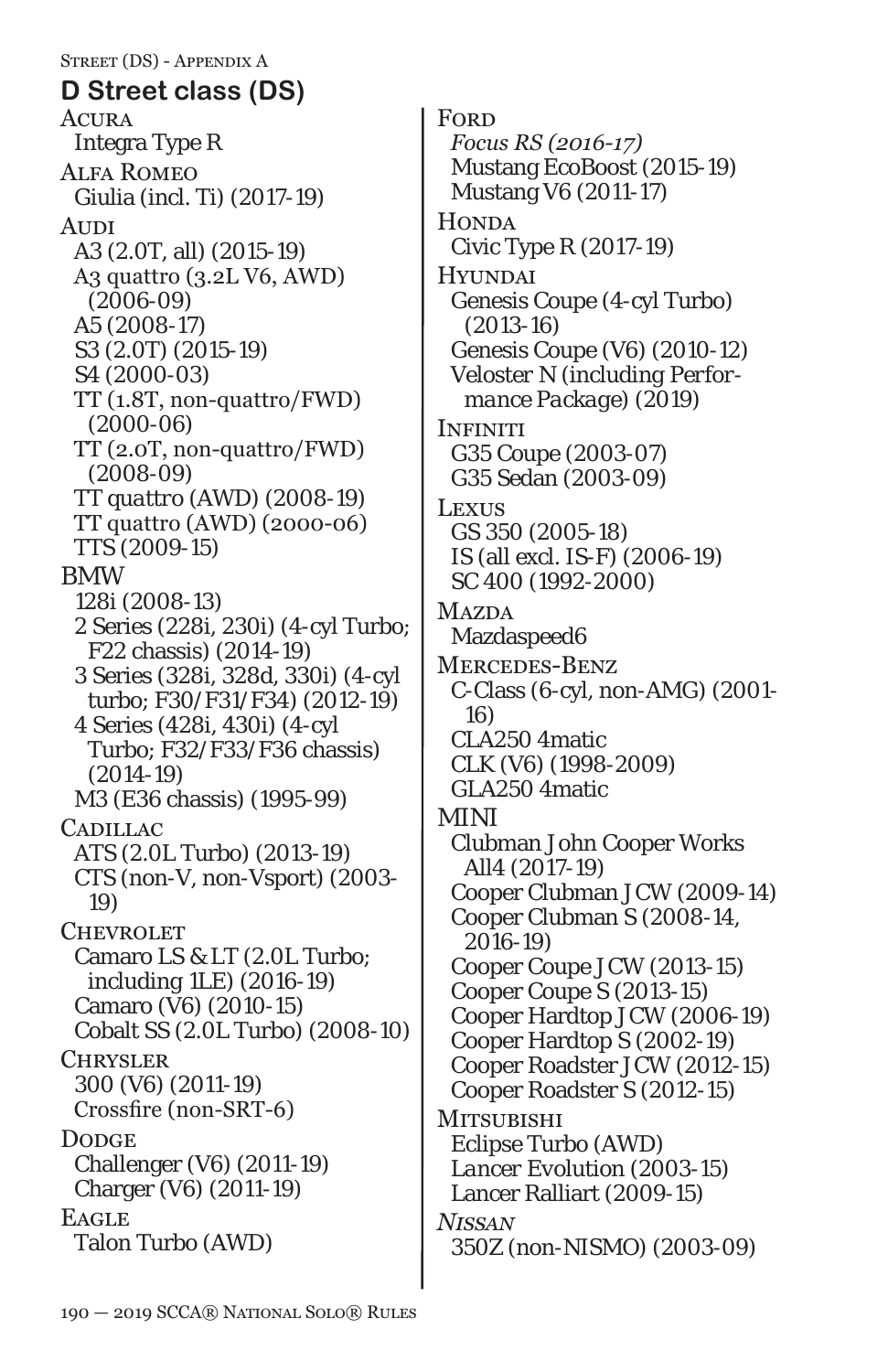**SAAB** 9-2X Aero (2.0L Turbo) (2005- 06) **SCION** FR-S (without TRD suspension components) (2013-16) **SUBARU** BRZ (non-Performance Package) (2013-16, 2017-19) Legacy 2.5GT (2005-12) WRX (non-STI) (2009-19) *WRX STI (including Special Edition) (2009-18) Tesla Model 3 (excluding Performance) (2018)* **TOYOTA** 86 (without TRD suspension and wheels) (2017-19) Volkswagen *Golf R (2015-19)* Golf R (2012-13) R32 (Golf chassis) (2004, 2008) **DS (continued) E Street class (ES)**

Alfa Romeo 2000 GTV 2000 Spider BMW Z3 (4-cyl) (1996-98) DATSUN 2000 240Z 260Z 280Z 280ZX (non-turbo) **DODGE** Charger Turbo GLH Turbo FIAT & BERTONE X1/9 **MAZDA** Mazdaspeed Miata (2004-05) Miata (non-Club Sport 2003) (1990-2005) RX-7 (non-turbo) **MORGAN** 4/4 & Plus 4 PONTIAC Fiero (V6) **PORSCHE** 924 Turbo (Audi engine) (1979- 81) 924S (1986-88) 944 (8v) **SHELBY** Charger GLH-S (1987) **SUNBEAM** Tiger **TOYOTA** MR2 (non-turbo) (1985-95) MR2 Spyder (2000-05) MR2 Supercharged **TRIUMPH** TR-8 TVR 4-cyl inline-6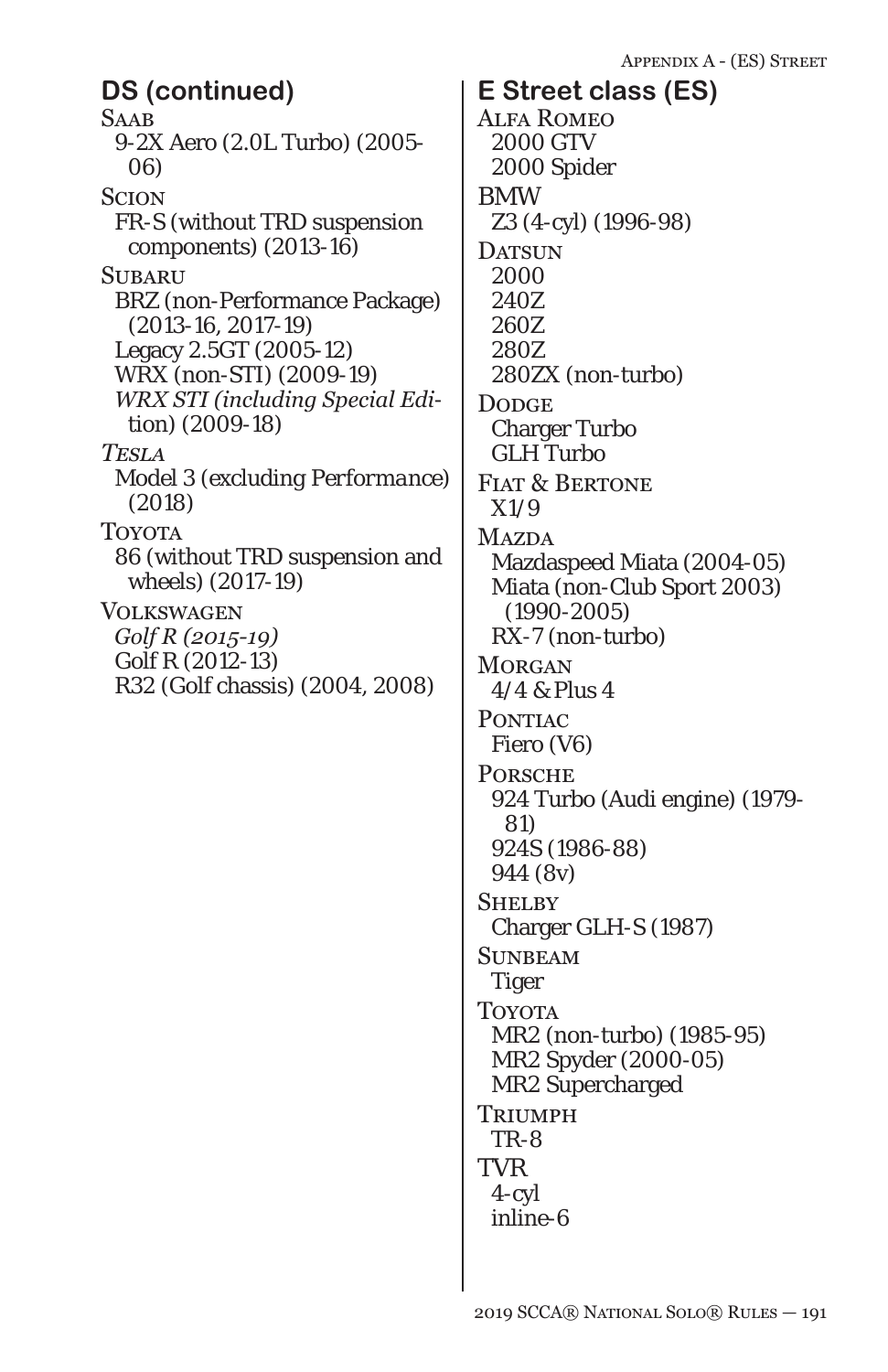Street (FS) - Appendix A AMC AMX Javelin (V8) **AUDI** A6 (V6 Supercharged) (2008-17) A6 (V8) (1997-2011) S4 (V8) (2004-09) BMW 135i & 135is (2008-13) 335d (2009-11) 335i & 335is (E9X chassis; 6-cyl Turbo) (2007-13) 3 Series (F30/F31 chassis; 6-cyl Turbo, non-M3) (2012-19) 4 Series (F32/F33/F36 chassis; 6-cyl Turbo) (2014-19) 5 series (V8) 6 series (E63/E64 & F12/F13 chassis) (2003-19) 8 series coupe M235i (F22) (2014-16) M240i (incl. xDrive) (2017-19) M3 (E46 & E90/E92/E93 chassis) (2000-13) M5 (1988-93, 2000-10) Buick *Regal (all) (2014-19)* Grand National & Regal (V6 Turbo) **CADILLAC** ATS (3.6L V6) CTS-V & CTS-Vsport **CHEVROLET** Camaro (V8 non-supercharged, NOC) Camaro (V6, 1LE) (2017-19) Camaro LS & LT (V6; excluding Suspension Lowering Kit and Brembo® 6-piston Front Brake Kit) (2016-19) Camaro SS (non-1LE) (2016-19) Camaro SS (incl. 1LE) (2010-15) Camaro SS (base car only incl. GM-installed 1LE) (1998-2002) Corvette (1953-62) SS Sedan (2013-17) **F Street class (FS)**

**CHRYSLER** 300 (V8, all) (2004-19) Crossfire SRT-6 (2005-06) DATSUN 280ZX Turbo **DODGE** Challenger (V8, all) (2008-19) Charger (V8, all) (2006-19) Magnum (V8) (2005-08) Ram SRT10 (2004-06) Stealth Turbo **FORD** Crown Victoria Mustang (V8, NOC) Mustang Boss 302 (non-Laguna Seca) (2012-13) *Mustang Bullitt (2019)* Mustang Cobra (2003-04) Mustang GT (*excluding Performance Package - Level 2*) (2010-19) Mustang Mach 1 (2003-04) Mustang Shelby GT (T82 & 54U factory option package only) (2007-08) Mustang SVT Cobra Thunderbird (V8) (1955-88, 2002-05) GMC Syclone Typhoon **HYUNDAI** Genesis Coupe (V6) (2013-15) **INFINITI** G37 Coupe & Sedan Q45 *Q50 Sport (2014-19)* Q60 (2014-19) **JAGUAR** S-Type R XJ (1998-2019) XJ-S (1976-96) XK8 (1997-2006) Sedan (12-cyl)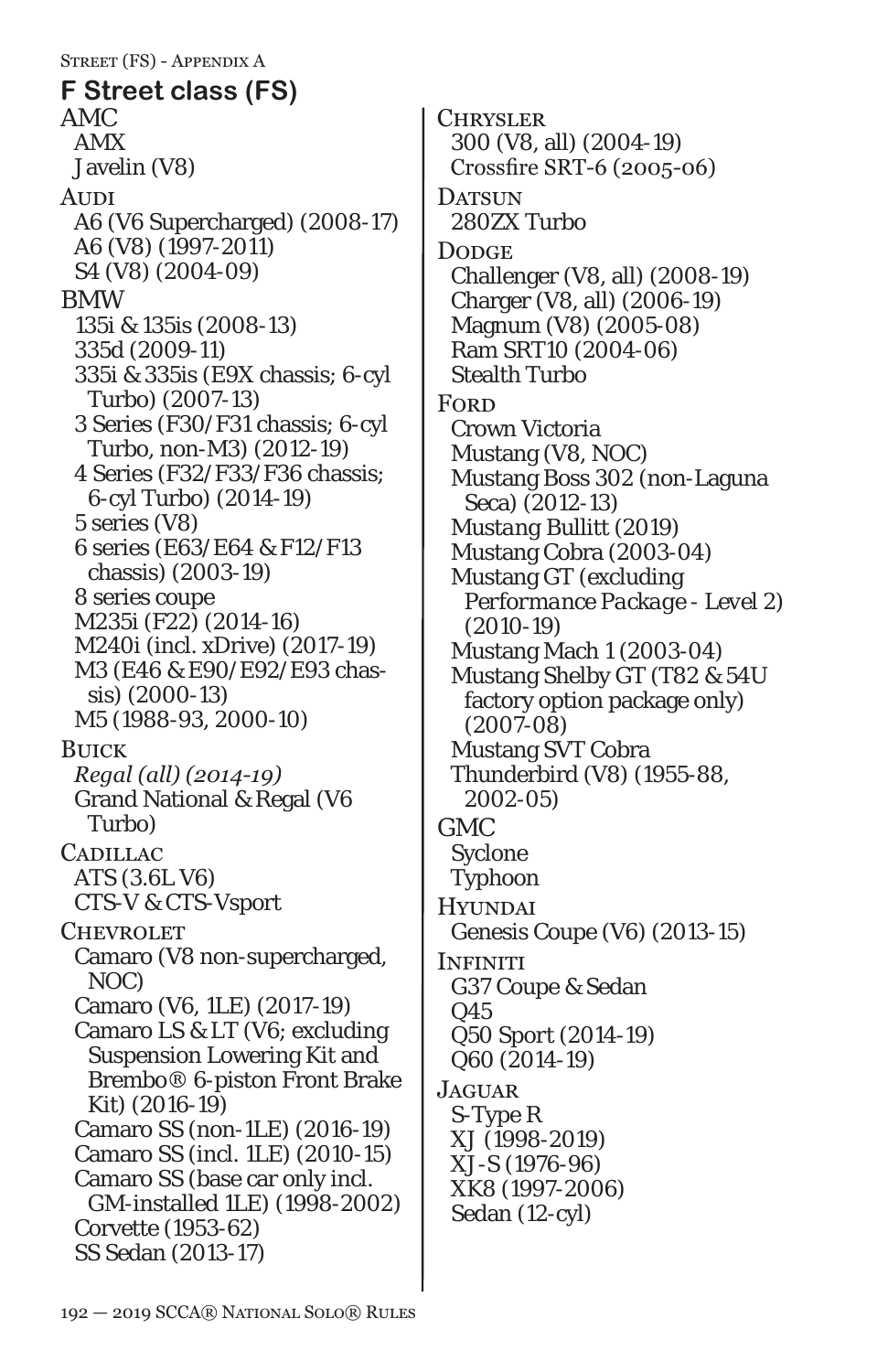*Kia Stinger GT, GT1, & GT2 (V6 Turbo) (2018-19)* **LEXUS** GS 400 (1998-2000) IS F (2008-14) RC (non-F) (2015-19) Lincoln LS (V8) (2000-06) Mark VIII (1993-98) Mercedes-Benz C300 (2007-16) *C450 & C43 AMG (2015-19)* C36 AMG C55 AMG (2005-06) C63 AMG (non-Black Series) (2008-19) CLK (non-V6) E55 AMG *E Class (W212 chassis; non-AMG) (2009-16)* **MERCURY** Capri (V8) Cougar (V8) (1967-88) **MITSUBISHI** 3000 GT Turbo **NISSAN** 300ZX (non-turbo) (1990-96) 300ZX Turbo (1984-89) PONTIAC Firebird (V8, NOC) Firebird Trans Am & Formula (WS6, base car only, including GM-installed 1LE) (1998-2002) G8 (V8 & NOC) (2008-09) GTO (2004-06) Trans Am Turbo (V6) (1989) **PORSCHE** Panamera (2010-16) **SHELBY** GT350 (1965-70) GT500 (1967-70) Tesla Motors Model S (2012-14) Toyota Supra (non-turbo) (1993-98) **FS (continued)**

Supra Turbo (1987-92) **TRIUMPH** Stag

"CATCH-ALL": V8 sedans, pick-ups, and sedanderived convertibles (NOC)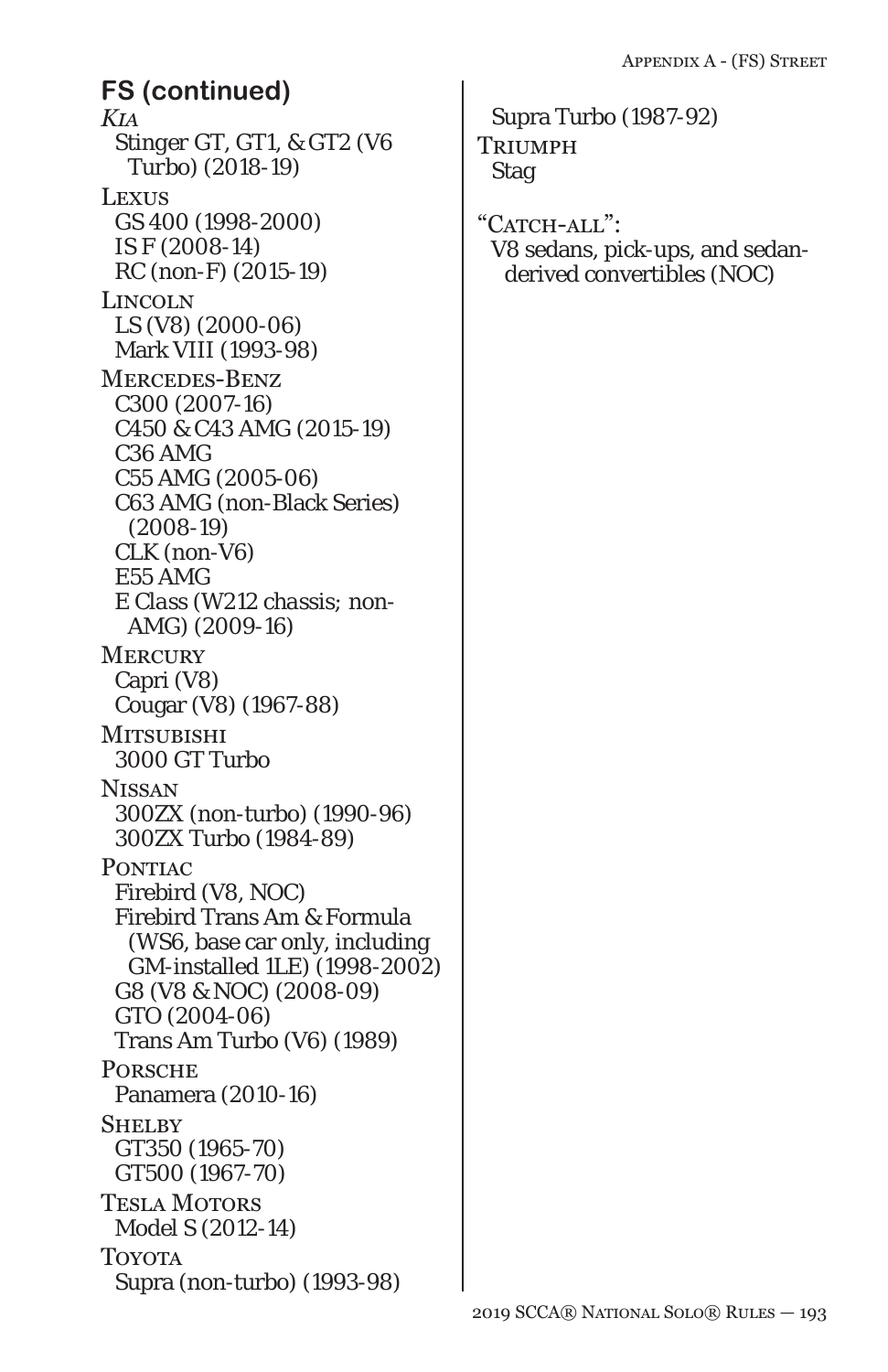Acura RLX TLX **AUDI** A3 (1.8T; FWD) (2015-16) A3 Sportback e-tron (2017-18) A4 (V6 & 4-cyl Turbo) A6 (V6 NOC & 4-cyl) A8 & V8 quattro (AWD) Quattro (Coupe Turbo) BMW *3 Series (E9x chassis; non-M3, non-turbo) (2007-13) 3 Series (E46 chassis; non-M) (1999-2006)* 3 Series (6-cyl, non-M3; E30, E36) (1984-98) 320i (F30/F31/F34) (2014-19) 323i Convertible, 323is, 328i Convertible, & 328is (E36) (1999) 5 Series (E28, E34, & E39 chassis; 6-cyl, non-M5) (1985-2003) 6 Series (E24 chassis; 6-cyl, non-M6) (1984-89) Buick Verano Turbo (2013-17) **CADILLAC** ATS (2.5L 4-cyl non-turbo) (2013-16) ELR (2014-16) **CHEVROLET** Cobalt Sport (2.4L) (2008) Cobalt SS (2.4L) (2006-07) Cobalt SS (2.0L SC) (2005-07) Malibu (all) (2008-19) **CHRYSLER** 200 (V6) (2010-17) 300 (V6) (2004-10) Conquest Turbo PT Cruiser (Turbo) (2003-09) **DODGE** Caliber SRT4 Challenger (V6) (2008-10) Charger (V6) (2006-10) Conquest Turbo **G Street class (GS)**

Magnum (V6) (2005-08) Neon (1995-99) SRT-4 (Neon chassis) **FORD** Focus ST (2013-18) Fusion (6-cyl) Fusion Sport (2017-19) Mustang (V6) (2005-10) Mustang SVO Taurus SHO (1996-99, 2010-19) Thunderbird (V8 & V6 Supercharged) (1989-97) ZX2 S/R (1999-2003) General Motors FWD models (4-cyl Turbo, 6-cyl, Ecotec, or Quad 4 engines, NOC) **HONDA** Civic Si (2017-19) Civic Si Mugen (2008) **HYUNDAI** Genesis Coupe (4-cyl Turbo) (2010-12) *Veloster Turbo (all) (2019)* Veloster Turbo Rally Edition (2016-17) Isuzu Impulse Turbo (all) Jaguar. S-Type (6-cyl) (2002-08) X-Type (3.0L) (2002-08) *Kia Stinger (4-cyl Turbo) (2018-19)* Lexus *IS 300 (2001-05)* SC 300 (1992-2000) **MAZDA** 323 GT Turbo (sedan) 323 GTX Turbo (AWD) Mazdaspeed Protégé Mazdaspeed3 **MERCEDES** 190E (6-cyl 2.6L & 4-cyl 16v) C230 (1999-2007) CLA250 (FWD) GLA250 (FWD)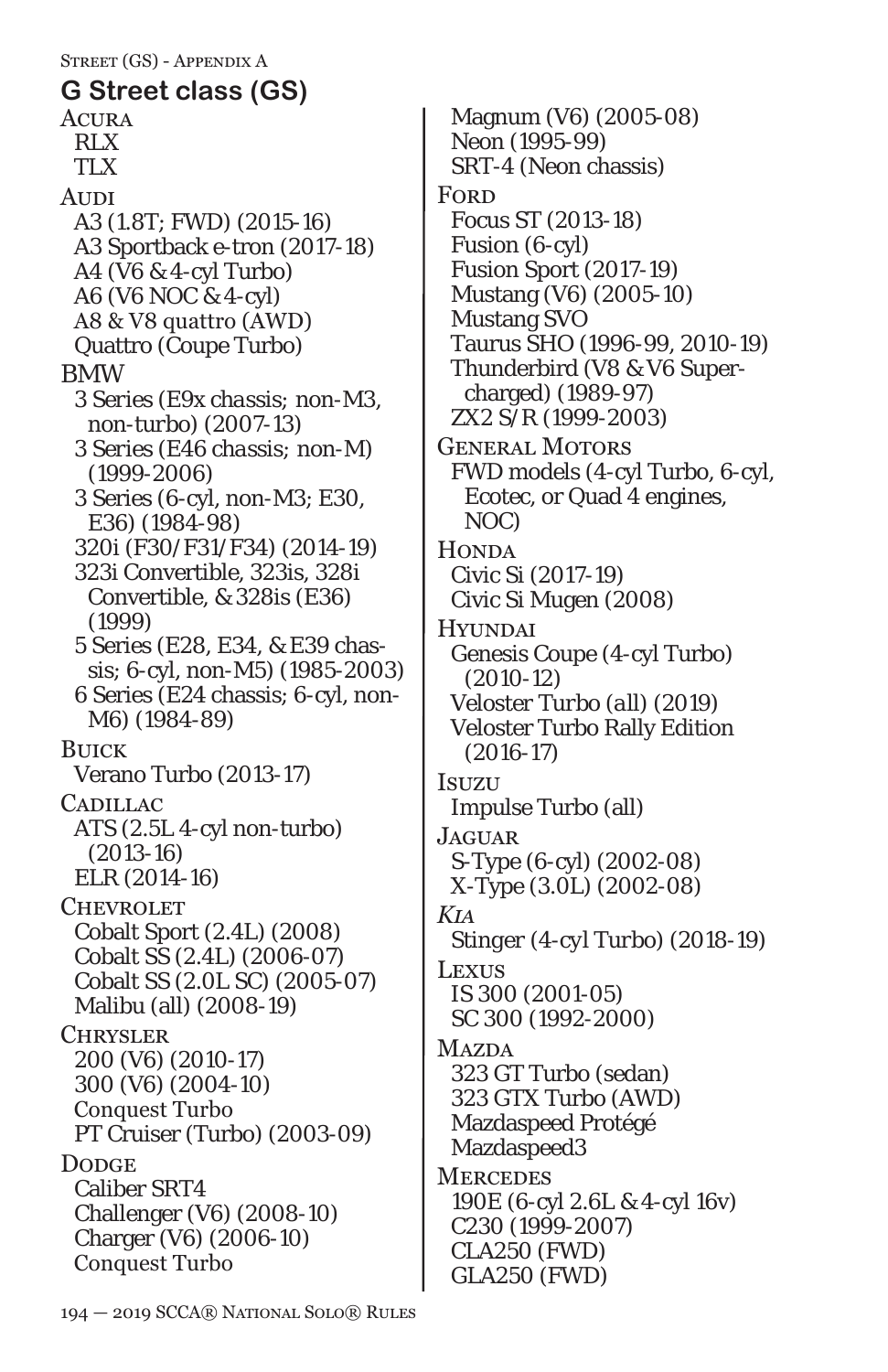**MERCURY** Cougar (V8 & V6 Supercharged) (1989-97) **MERKUR** XR4Ti MINI Cooper Clubman (non-S, non-JCW) (2016-19) Cooper Hardtop (non-S, non-JCW) (2014-19) **MITSUBISHI** Galant (V6 & 4-cyl Turbo) Starion Turbo PLYMOUTH Neon (1995-99) **SAAB** 9-2X Linear (2.5L) Turbo models (NOC) **SATURN** ION Redline (Supercharged) **SUBARU** Impreza 2.5 (non-turbo) *WRX (non-STI) (2002-08)* Toyota Celica All-Trac Turbo Celica GT (2000-05) Celica GTS (2000-03) **VOLKSWAGEN** 1.8L Turbo models (NOC) (2002- 06) Beetle & New Beetle (1.8L Turbo) Corrado Golf, GTI & Jetta (1.8L Turbo) Golf, GTI & Jetta (VR6 24v) (2002-05) Golf GTI (2006-19) Jetta & GLI (2.0L Turbo) (2006- 18) Passat (1.8L Turbo) Passat (W8) Volvo S60R (except Polestar) V70R (except Polestar) Turbo models (NOC) **GS (continued) H Street class (HS)**

**ACURA** CL (all) ILX Integra (all except Type R) (1986- 2001) Legend RSX (all, including Type S) TL **TSX** Vigor Alfa Romeo 1300 1600 164 (non-S) (1991-93) 1750 & 1750 GTV 2000 (4-door sedan) GTV V6 Milano Sedan (NOC) AMC Gremlin (4-cyl & 6-cyl) Spirit (4-cyl & 6-cyl) **AUDI** 80 90 100 (non-S4) 200 Turbo quattro 4000 5000 (including Turbo) A3 (FWD) (2006-13) Coupe quattro (non-turbo) S4 (100 CS chassis) (1992-94) **AUSTIN** Mini Austin-Healey (all) BMW 1600 1800 2000 CS coupe 2002 318 (all) 320 (NOC) 7 Series (6-cyl) i3 (2014-19)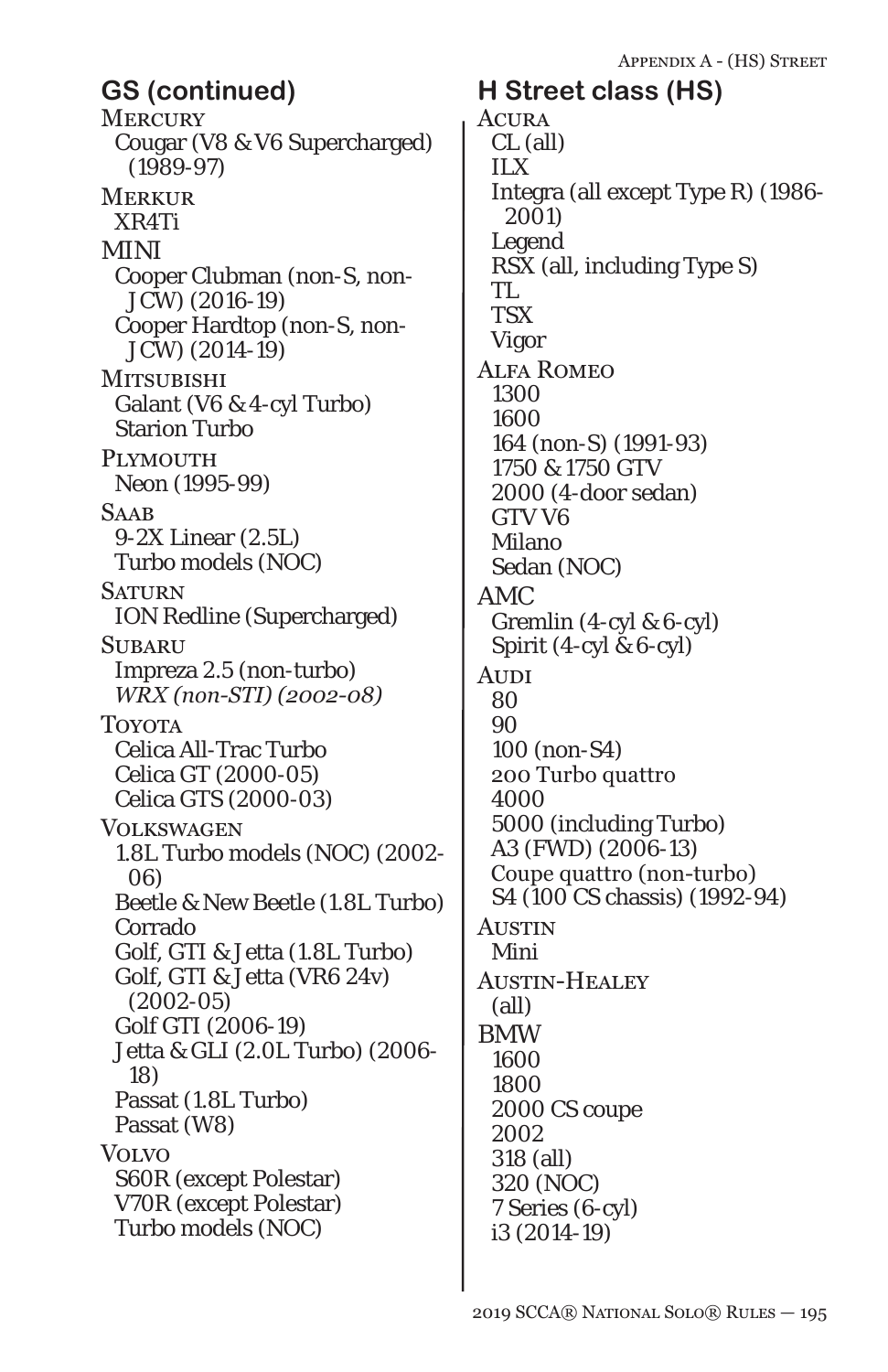196 — 2019 SCCA® National Solo® Rules Street (HS) - Appendix A **BUICK** Reatta Verano (non-turbo) (2013-17) **CADILLAC** Catera **CHEVROLET** Aveo Beretta (NOC) Bolt Camaro (4-cyl & 6-cyl) (1967- 2002) Chevette Cobalt (2.2L, all) (2005-10) Corvair (all) Cruze Nova (FWD) (1986-88) Nova (RWD, 4-cyl & 6-cyl) (1962- 79) Sonic (all) (2012-19) Spectrum Sprint Vega & Cosworth Vega Volt (2011-19) Chrysler 200 (4-cyl) (2010-17) 300M (1999-2004) Cirrus (V6) Laser (all) PT Cruiser (non-turbo) (2001- 2010) Sebring (all) **DAEWOO** (all) DATSUN 1200 1500 & 1600 Roadster 210 & B-210 310 510 610 710 810 F-10 **DODGE** 024 Avenger (all) Challenger (1978-83) **HS (continued)**

Charger (non-turbo, FWD) (1981- 87) Colt (all) Dart (FWD) (2013-17) Daytona (all) GLH (non-turbo) Intrepid Lancer Turbo Neon (2000-05) Omni Rampage Shadow (all) Spirit (all) Stealth (non-turbo) Stratus (all) **EAGLE** Summit (all) Talon (all, FWD) **FIAT** 500 Abarth (2012-19) NOC **FORD** Aspire Contour (all) Cortina Escort (non-ZX2 S/R) EXP Festiva Fiesta (1976-80) Fiesta ST (2014-19) Five Hundred Focus (non-ST 2013-18 and non-RS) Fusion (4-cyl) Mustang (V6) (1994-2004) Mustang (4-cyl, 6-cyl, & 4-cyl Turbo except SVO) (1964½-93) Pinto Probe (all) Taurus (non-SHO) Taurus SHO (1989-95) Tempo (all) Thunderbird (V6, non-S/C) (1989-97) Thunderbird Turbo Coupe  $ZX2$  (non- $S/R$ )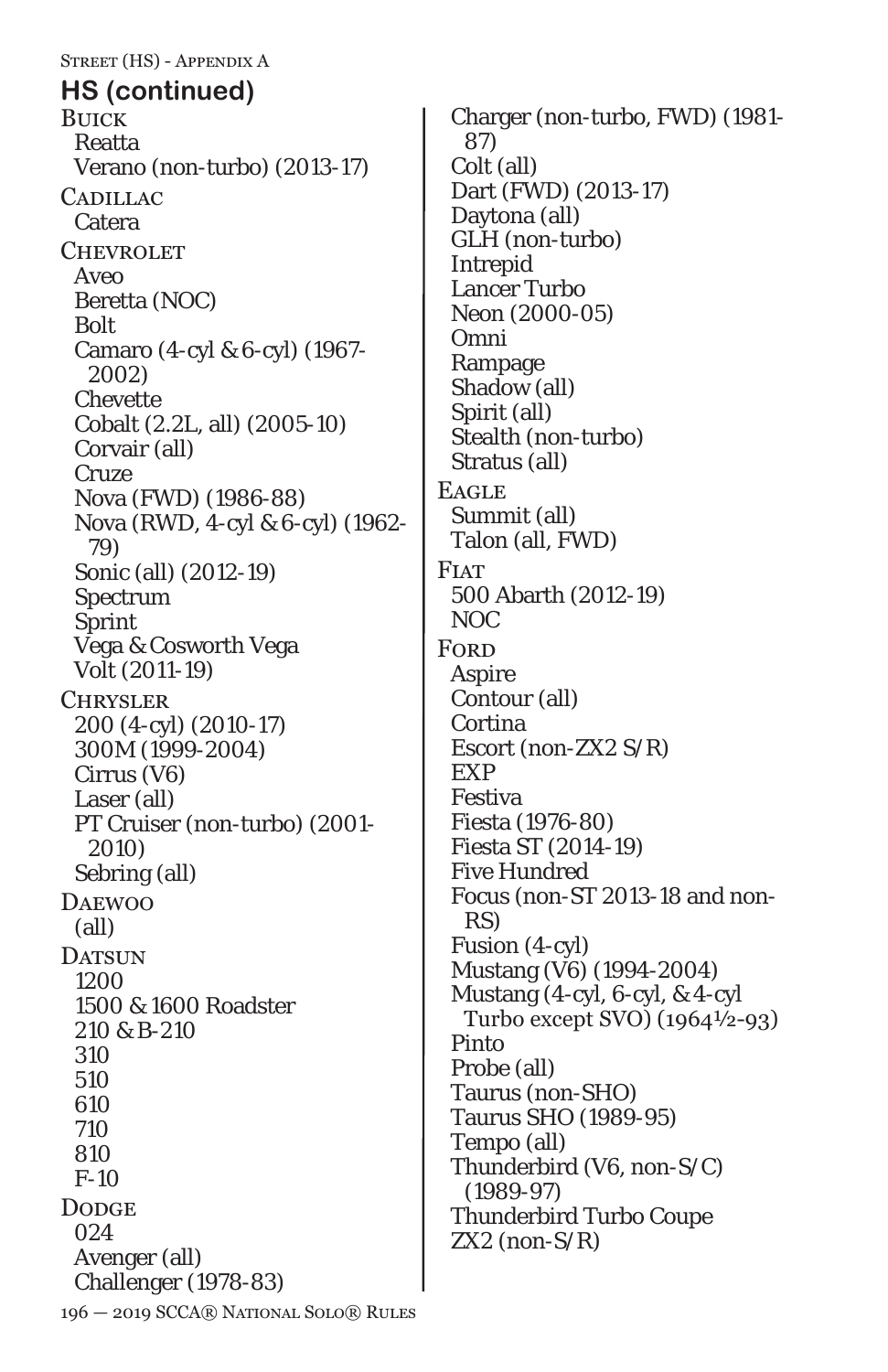General Motors FWD models (NOC) RWD V6 models (NOC) Geo Metro Prizm Spectrum Storm **HONDA** 600 800 Accord (all) Civic (all, excluding Mugen 2008) (1975-2015) Civic (non-Si, non-type R) (2016- 19) CRX (all) CR-Z del Sol & Civic del Sol (all) Fit Insight Prelude (all) **HYUNDAI** Accent (1995-2019) Elantra (incl. GT Turbo) (1990- 2019) Scoupe Tiburon Veloster (non-turbo) (2012-17, 2019) Veloster Turbo (non-Rally Edition) (2012-17) NOC **INFINITI**  $G<sub>20</sub>$ M30 **Isuzu** I-Mark Impulse (non-turbo) Stylus JAGUAR. 120 140 150 X-Type (2.5L) (2002-05) **HS (continued)**

Kia Forte & Forte Koup (2.0L & 2.4L) Forte5 (2014-18) Optima Rio (2012-19) Sephia Spectra5 **LANCIA** Beta Scorpion Lexus CT 200h (2011-17) ES 250 ES 300 GS 300 LINCOLN  $LS (V6)$ **LOTUS** Cortina **MAZDA** 323 (non-turbo) 626 808 929 Cosmo GLC Mazda2 (2011-14) Mazda3 (2004-18) Mazda6 (all) Millenia (all)  $MX-3$  $MX-6$  (all) Protégé (non-Mazdaspeed) R100 RX-2  $RX-3$  $RX-4$ **MERCEDES** 280 (1995-2000) NOC **MERCURY** Bobcat Capri (all except V8) Cougar (4-cyl & V6 non-S/C)  $LN-7$ Lynx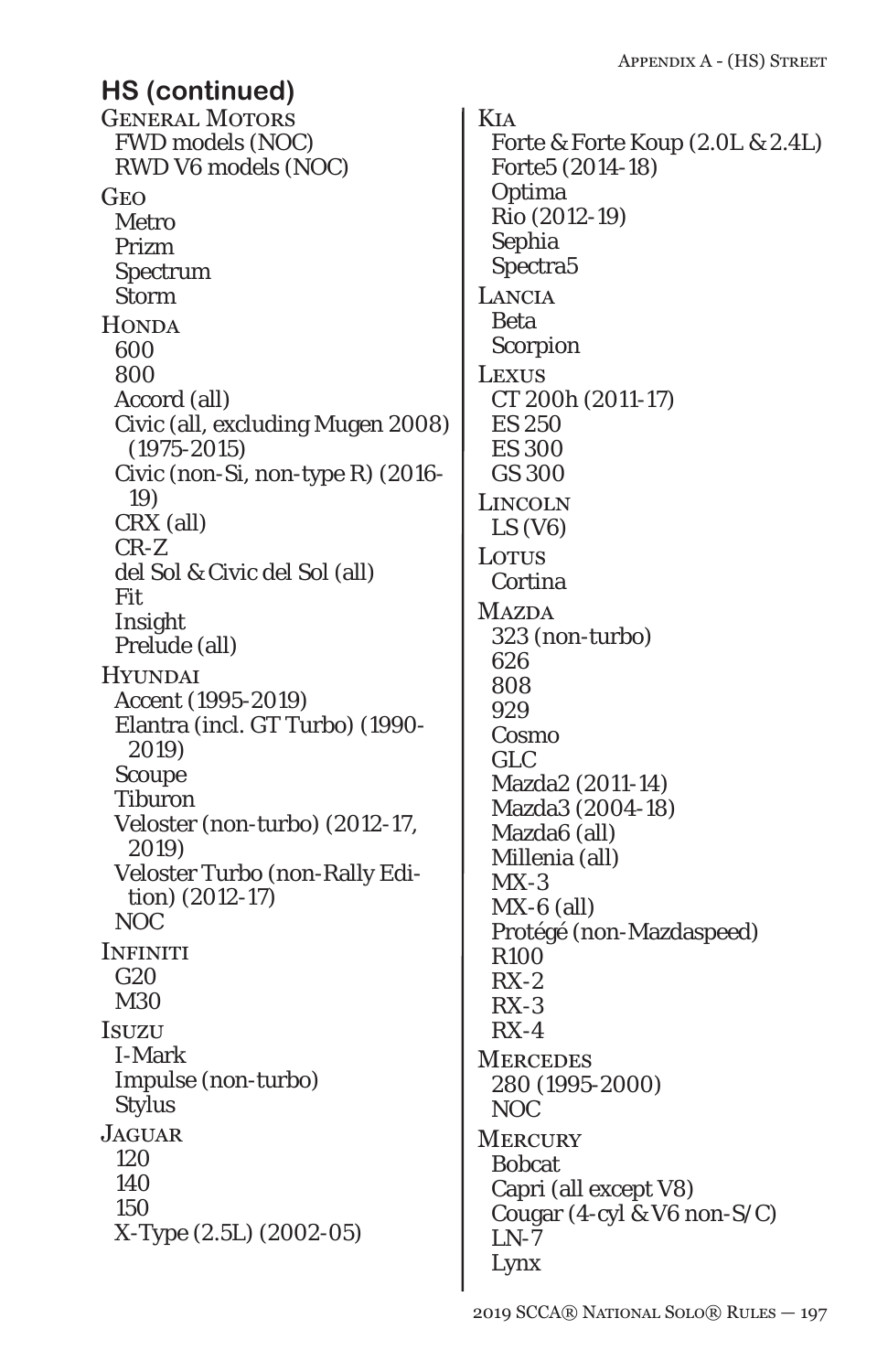Street (HS) - Appendix A Milan (all) Montego Mystique (all) Sable Scorpio Topaz (all) Tracer MG all MINI Clubman (non-S, non-JCW) (2008-14) Cooper Coupe (non-S, non-JCW) (2012-15) Cooper Hardtop (non-S, non-JCW) (2002-13) Cooper Roadster (non-S, non-JCW) (2012-15) **MITSUBISHI** 3000 GT (non-turbo) Cordia Eclipse (all, FWD) (1989-2012) Galant (4-cyl non-turbo) Lancer (non-turbo) Mirage *(1978-2003)* Precis Premier Starion (non-turbo) Tredia Nissan/Datsun 200SX (all) 240SX 300ZX (non-turbo) (1984-89) Altima (all) Leaf (2011-19) Maxima (all) NX1600 NX2000 (1991-93) Pulsar Sentra (all) Stanza Versa (2007-19) **OLDSMOBILE** Calais W41 OPEL. 1100 1900 **HS (continued)**

**GT** Isuzu Manta **PEUGEOT** 405 (all) 505 (1979-91) **PININFARINA** 2000 PLYMOUTH Acclaim (all) Arrow Champ Colt Horizon Laser (non-turbo) Neon (2000-01) Sapporo Scamp Sundance (all) TC3 Turismo PONTIAC Fiero (4-cyl) Firebird (4-cyl & 6-cyl) G5 (all) G8 (V6) (2008-09) LeMans (FWD) (1988-93) Sunfire T-1000 Vibe **PORSCHE** 356 (non-Carrera) 912 924 (Audi engine, non-turbo) **RENAULT** NOC **SAAB** 900 (V6) (1994-97) NOC **SATURN** 8v engine Astra (2008-09) DOHC model (NOC) ION (non-supercharged) L series (all)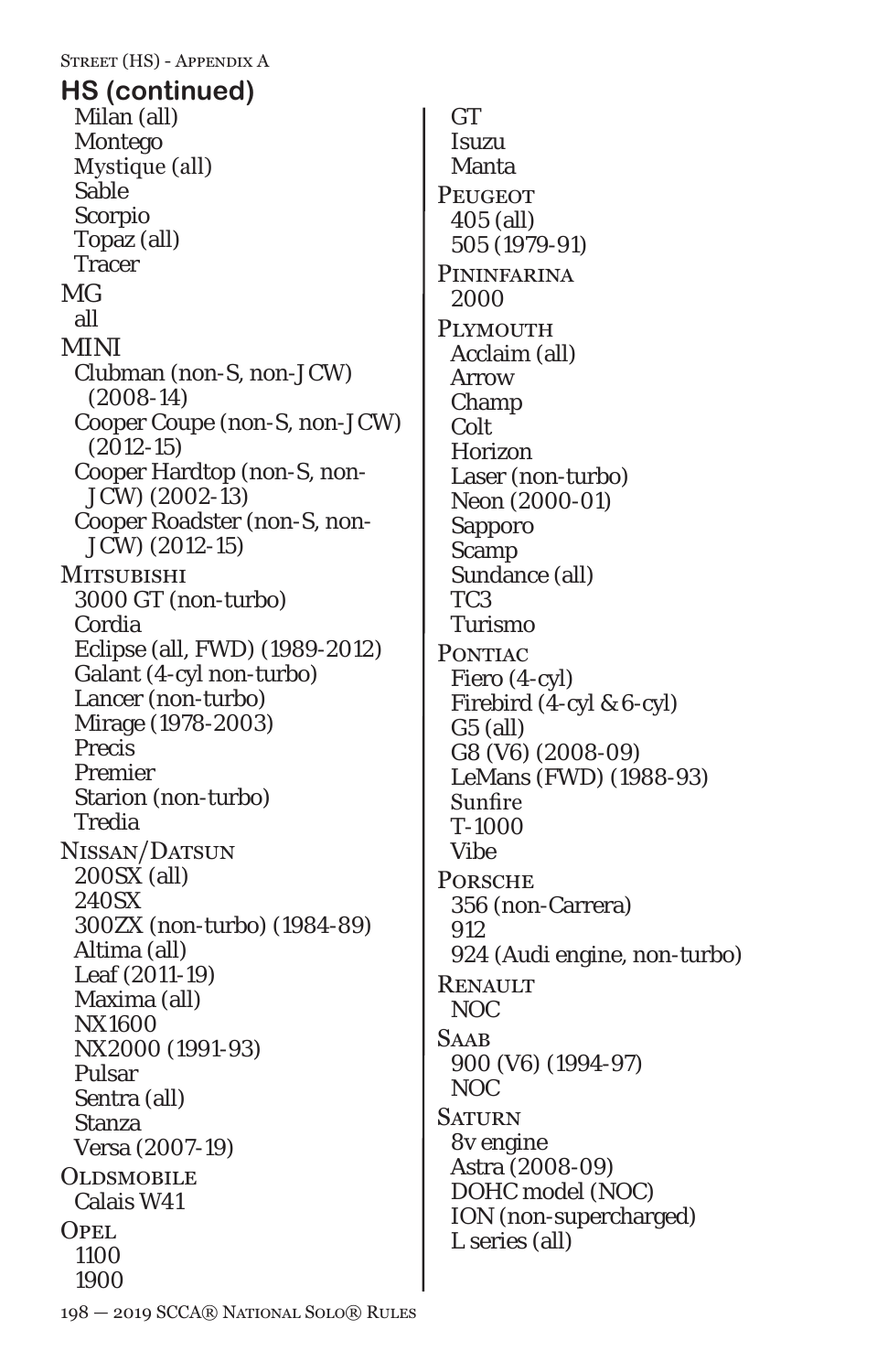**SCION** iA (2016) iM (2016) tC (incl. Release Series 5.0 2009) (2005-16) xA (2004-06) xB (2008-12) **SHELBY** Charger (non-turbo) **SUBARU** Impreza (NOC) Impreza 2.0i Legacy (NOC) SVX Sedan Turbo (NOC) NOC **SUNBEAM** Alpine **SUZUKI** Esteem GL Forenza Kizashi (2010-13) Swift SX4 sedan (2007-13) Toyota Camry (all) Celica (FWD; NOC) Celica (all, non-AWD) (1971-99) Corolla Cressida Echo **Matrix** Paseo Prius (all) **Starlet** Supra (non-turbo) (1979-92) Tercel Yaris **TRIUMPH** all except Stag & TR-8 **VOLKSWAGEN** air-cooled engine (all) diesel engine (non-turbo) (all) Beetle (2.0L) Dasher *e-Golf (2015-18)* **HS (continued)**

Eos (2.0T) (2007-16) Fox Golf, GTI, & Jetta (16v non-turbo) Golf, GTI, & Jetta (8v, all) Golf TDI *Jetta (1.4T) (2016-19)* Jetta (2.5L) (2005-14) Jetta TDI (2005-06, 2009-15) New Beetle (NOC) Passat (4-cyl non-turbo & V6) Quantum Rabbit & Rabbit GTI (all, NOC) Rabbit (2007-09) Scirocco (all) VR6 (FWD, NOC) Volvo C30 NOC Yugo all "CATCH-ALL": RWD pickup trucks (NOC)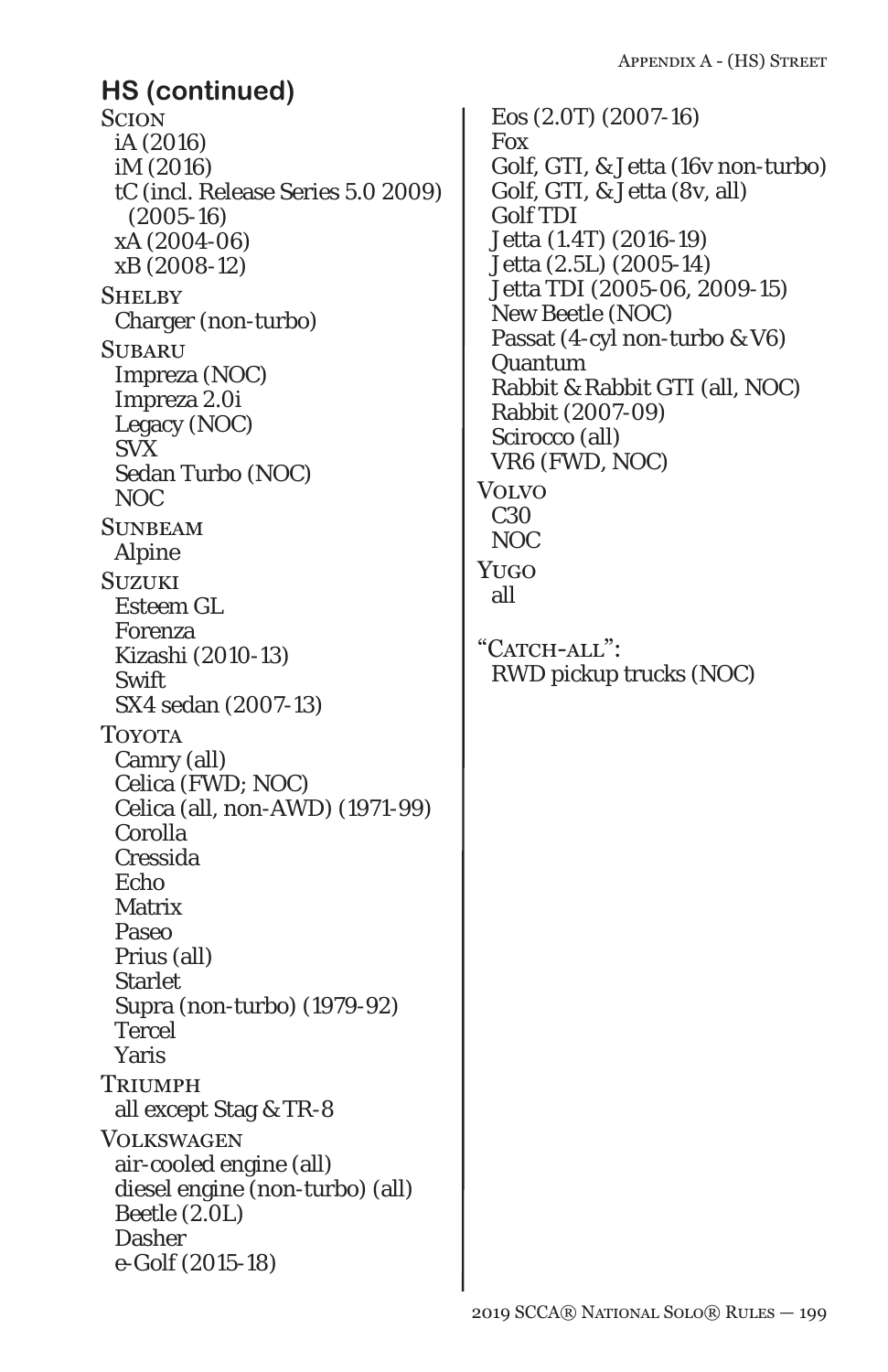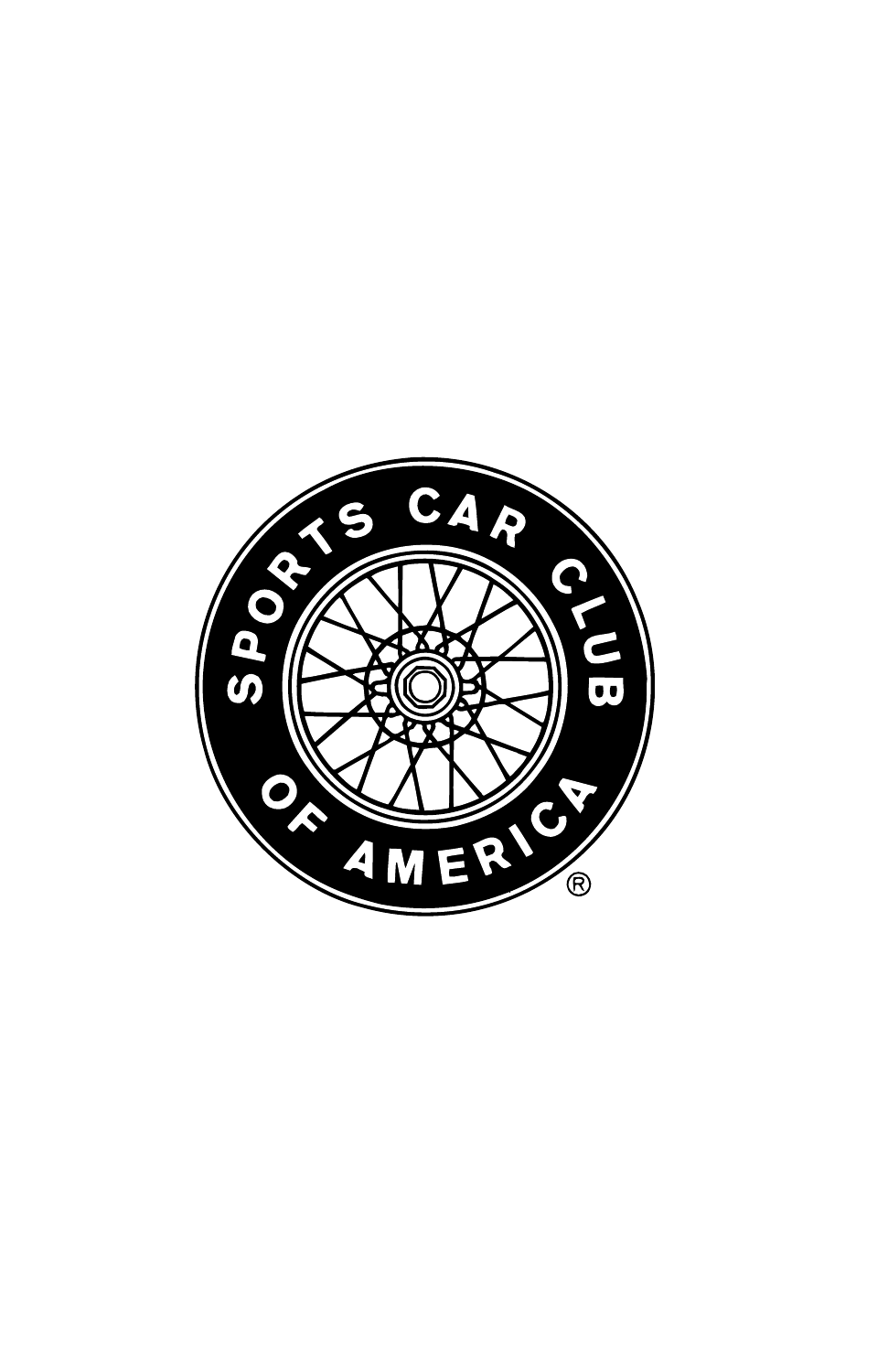## **Super Street-R class (SSR)**

This class combines high-performance production cars with the highest performing DOT tires. All rules are the same as Section 13, Street Category, with the following exceptions:

## **TIRES**

Sections 13.3.A.1 (minimum UTQG Treadwear Grade), 13.3.A.2 (minimum molded tread depth), and 13.3.A.5 (tires must be designed for highway use) does not apply. (DOT competition, DOT-R, R-comps, etc. tires are eligible.) Section 13.3.C.4 (the tire exclusion list) is replaced with the following list which may be altered at any time by the SEB upon notification of the membership:

• Kumho Ecsta W710

Alfa Romeo 4C (2015-16) **AUDI** TT RS (2012-13) BMW M3 & M4 (F80/F82 chassis) (2015-17) CADILLAC XLR **CHEVROLET** Camaro SS 1LE (V8) (2017) Camaro Z28 (2014-15) Camaro ZL1 (2012-15, 2017) Corvette (C6, non-ZR1) (2005-13) Corvette Grand Sport (C7) (2017- *19*) Corvette Stingray (C7) (2014) Corvette Z06 (C5) (2001-04) DODGE & SRT Viper & Viper GTS (non-ACR,

non-TA) (2013-17) Viper (non-ACR) (2008-10) Viper SRT-10 (2003-07) Viper GTS (1996-2005) Viper R/T (1992-2003) **FORD** Mustang Boss 302 Laguna Seca (2012-13) Mustang Shelby GT350 & GT350R (2015-16) Mustang Shelby GT500 (2007-*15*) **JAGUAR** F-Type (non-Project 7) (2014-16) **Lotus** Elise (non-SC) (2005-11) (see Appendix F) Evora S (2011-14) Exige (non-S) (2006) Mercedes-Benz AMG (NOC) **PORSCHE** 718 Boxster (all) (2017) 718 Cayman (all) (2017) 911 (991 chassis; non-R, non-Turbo, non-Turbo S, non-GT2, non-GT3) (2015-17) 911 (991 chassis; non-GT3) (2012-14) 911 (997 chassis) 911 GT3 (997 chassis, non-RS) 911 GT3 (996 chassis) 911 Turbo (930 chassis) (1974-89) Boxster S (2009-14) Boxster Spyder (2011-12) Cayman GT4 (non-Clubsport) (2016) Cayman R (2012) Cayman S (2009-14) Tesla Motors Roadster (all) (2008-13)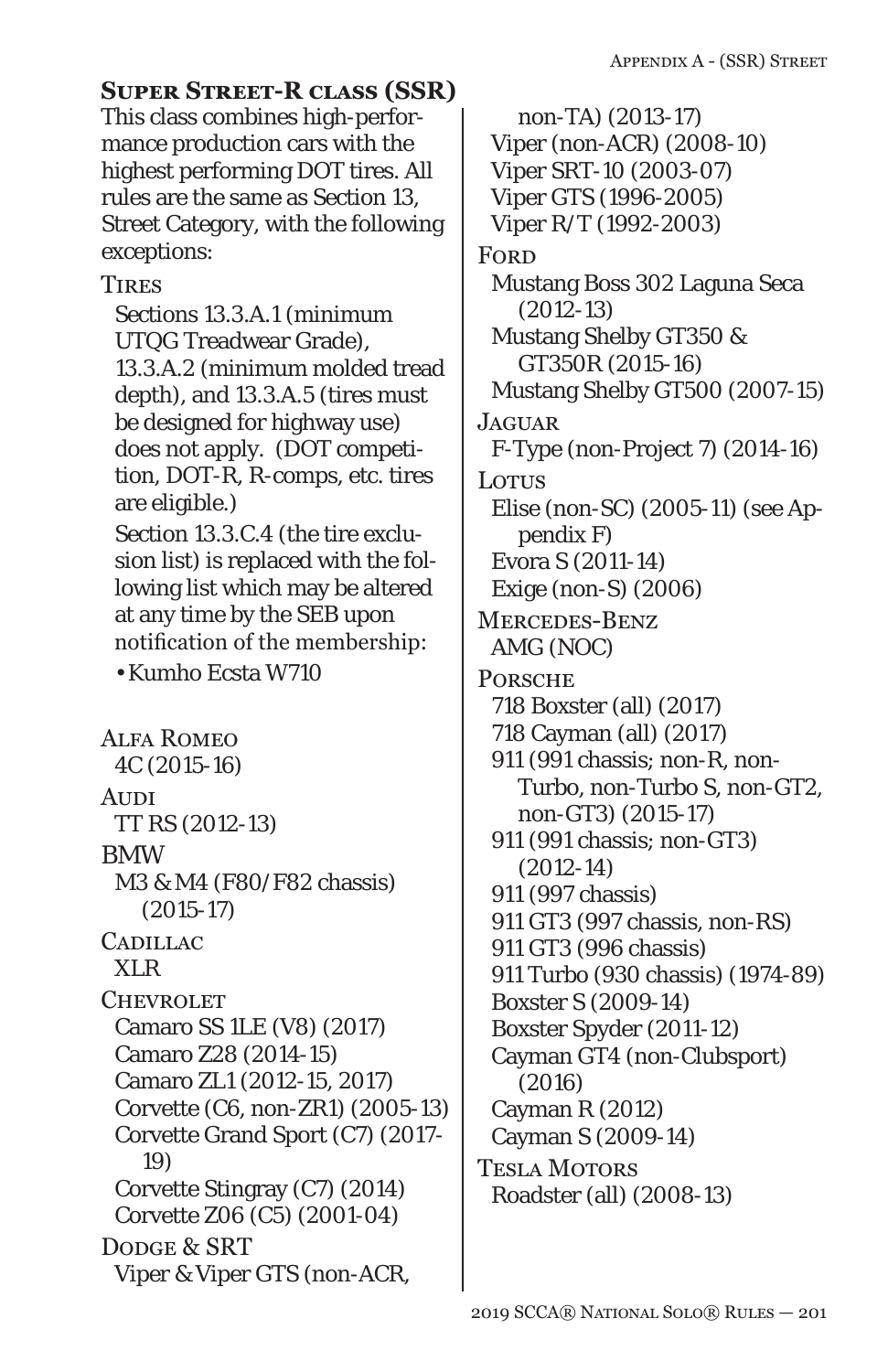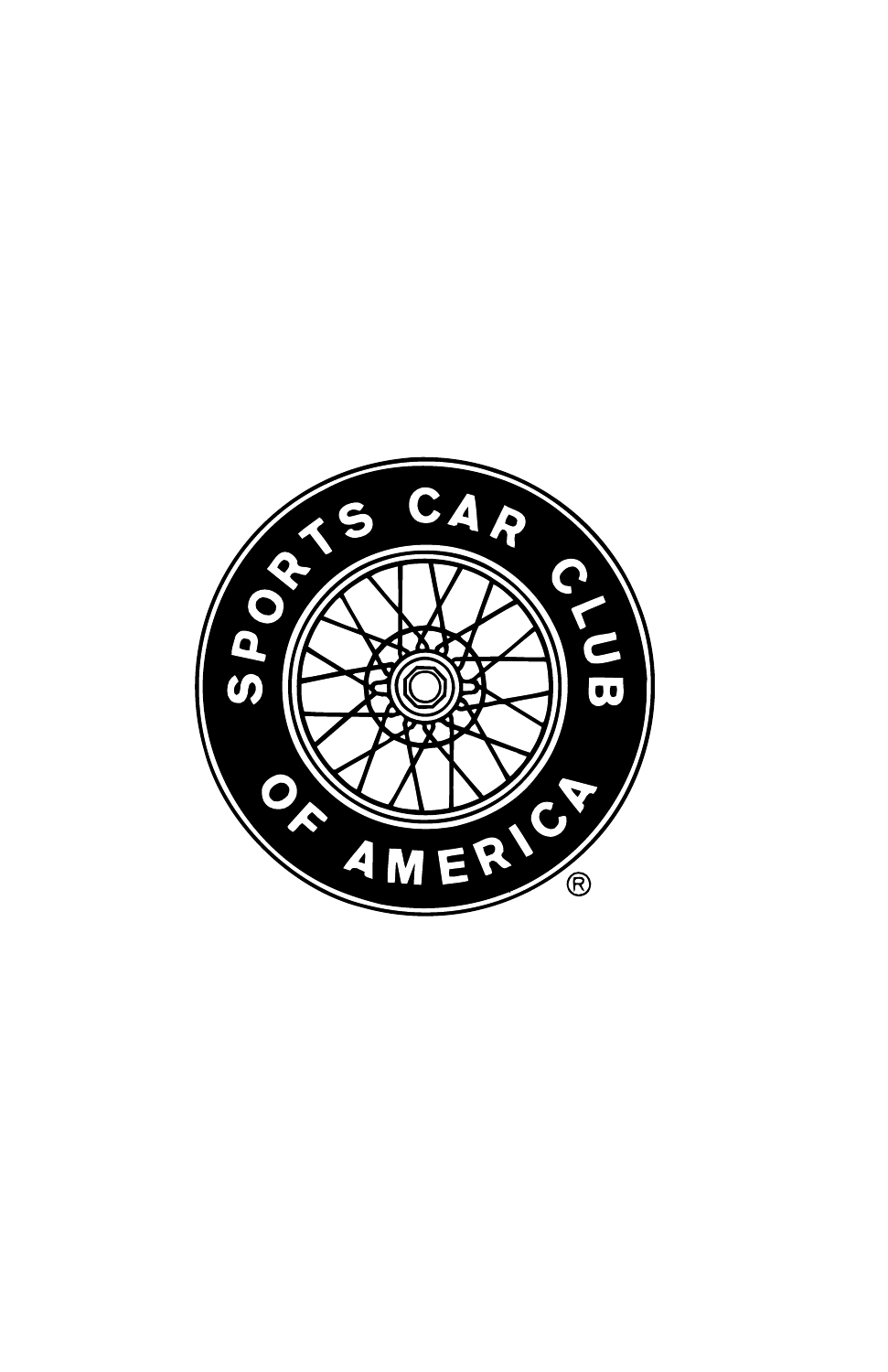#### Alfa Romeo Guilia (2.0T) (2016-17) **AUDI** S4 S5 TTS quattro (2008-15) BMW 135i 228i (2014-15) 3 Series (E9x chassis, NOC incl. M3) (2006-13) M235i (2014-16) M3 (E46) (2000-05) *X1 (2013-15)\** **CADILLAC** ATS (2.0L) (2012-18) **CHEVROLET** Camaro (N/A) Corvette (C4, excl. LT4 engine & ZR1) (1984-96) Corvette (C5, non-Z06) (1997- 2004) **DODGE** Challenger (V8, N/A) (2008-15) Charger (V8, N/A) (2006-15) **FIAT** 124 Spider (2016-18) **FORD** Focus RS (2016-17) Mustang (N/A) Mustang GT, V6, & EcoBoost (2.3T) (2015-17) *Honda Civic Type R (2017-18)* **HYUNDAI** Genesis (V6) Genesis (2.0T 4-cyl) (2013-16) **INFINITI** G35 Coupe G37 Lexus IS F **MAZDA** Mazdaspeed Miata (2004-05) Mercedes-Benz CLK430 (1999-2003) CLK55 (2001-06) *MINI Cooper S & Cooper S JCW (2007- 2018) Cooper (non-S) (2014-2018)* **MITSUBISHI** Lancer Evolution **NISSAN** 300ZX Turbo (1984-89) 350Z (non-NISMO) 370Z (non-NISMO) *370Z NISMO (2009-17)* PONTIAC Firebird (N/A) GTO (2004-06) **PORSCHE** Boxster (987.2 & 981.1) (2009-15) Boxster S (987) (2005-12) Cayman (987.2 & 981.1) (2009- 15) Cayman S (987) (2006-12) **SUBARU** Impreza WRX STI **VOLKSWAGEN** Golf R (Mk7) (2015-17) Volvo S60R "CATCH-ALL": Sedans & Coupes NOC (nonsports-car-based; 4-seat min.; over 5.1L normally aspirated or *2.5L* to 3.1L forced induction) *\*All vehicles must meet the requirements of Section 3.1.* **STREET TOURING® CATEGORY Street Touring® Ultra (STU)**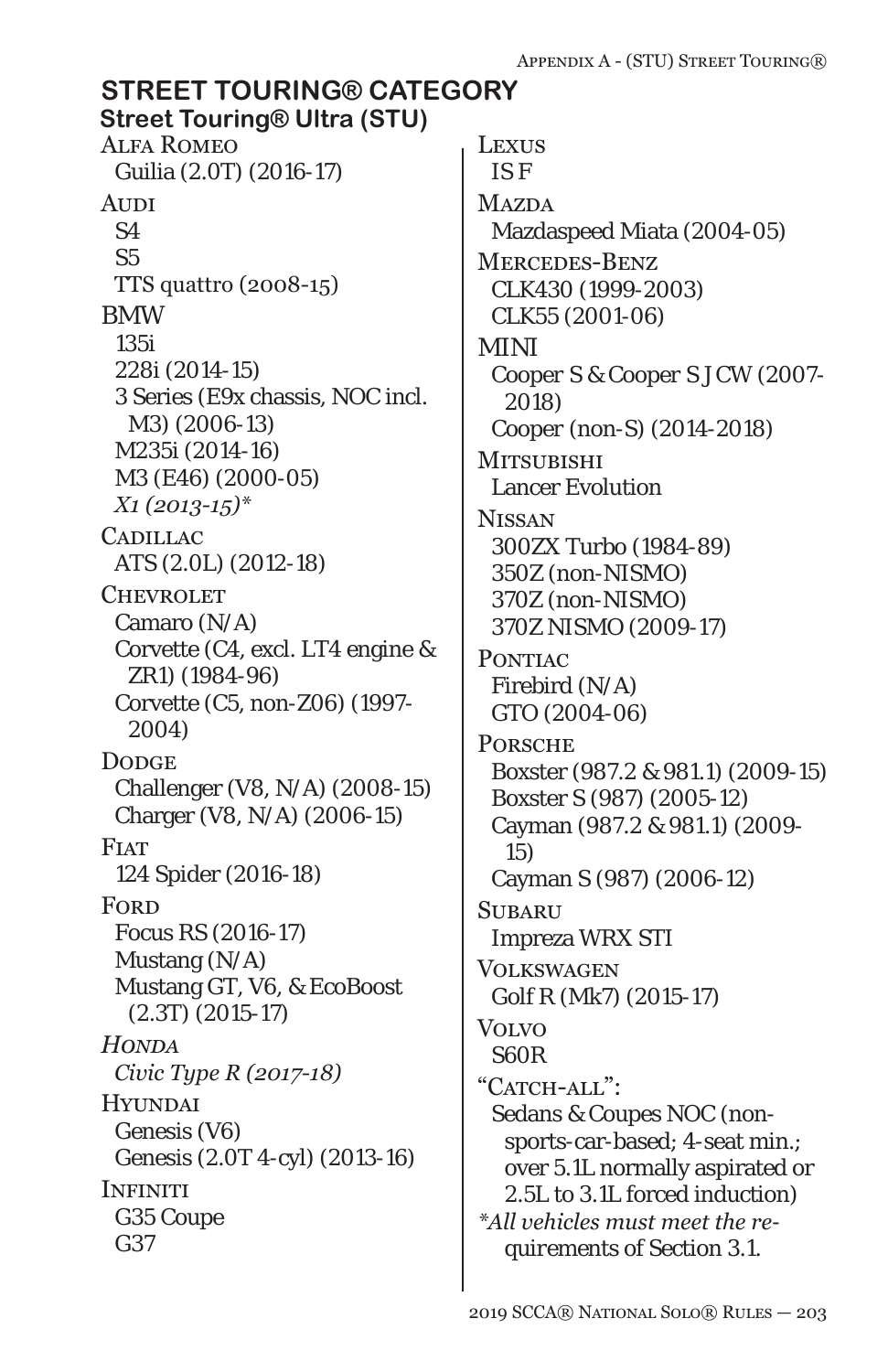| STREET TOURING® (STR, STX) - APPENDIX A                                                                                                                                                                                                                                                                             |                                                                                                                                                                                                                                                                                           |
|---------------------------------------------------------------------------------------------------------------------------------------------------------------------------------------------------------------------------------------------------------------------------------------------------------------------|-------------------------------------------------------------------------------------------------------------------------------------------------------------------------------------------------------------------------------------------------------------------------------------------|
| Street Touring® Roadster (STR)<br><b>BMW</b><br>M Coupe (1998-2002)<br>M Roadster (1998-2002)<br>M3 (E36, non-LTW) (1995-99)<br>$Z3(6-cyl)$<br>Z4 (non-turbo, non-M)                                                                                                                                                | <b>Street Touring® Xtreme (STX)</b><br>ACURA<br>ILX (2013-16)<br>Integra (non-Type R) (1994-<br>2001)<br><b>Integra Type R</b><br><b>RSX</b><br><b>TSX</b>                                                                                                                                |
| <b>DATSUN</b><br>240Z<br>260Z<br>280Z<br>280ZX (non-turbo)<br><b>HONDA</b><br>S <sub>2000</sub><br><b>MAZDA</b>                                                                                                                                                                                                     | <b>BMW</b><br>128i (2008-13)<br>3 Series (E30 chassis, incl. M3)<br>3 Series (E36 chassis, non-M)<br>3 Series (E46 chassis, non-M)<br>3 Series (E9x chassis, non-M,<br>non-turbo) (2006-13)<br>M5 (E39) (1998-2003)<br><b>CHEVROLET</b>                                                   |
| Miata (non-turbo) (1994-2005)<br>MX-5 Miata (2006-18)<br>RX-7 GSL<br>RX-7 GSL-SE<br>RX-7 GXL<br>RX-7 GTU (1988)<br><b>MERCEDES-BENZ</b><br>SLK 230 Kompressor (1996-<br>2004)                                                                                                                                       | Cobalt (2.4L N/A & 2.0L S/C)<br>S10 (4-cyl & 6-cyl, $N/A$ )*<br><b>DODGE</b><br>Challenger (V6) (2008-18)<br>Charger (V6) (2006-18)<br>Dakota (4-cyl & 6-cyl, $N/A$ )*<br>Dart $(2.4L N/A)$ $(2013-16)$<br>FORD<br>Ranger (4-cyl & 6-cyl, $N/A$ )*                                        |
| <b>PONTIAC</b><br>Fiero (V6)<br>Solstice (non-turbo)<br><b>PORSCHE</b><br>911 Carrera (3.2L) (1984-89)<br>911 SC (3.0L) (1978-83)<br>924<br>944 (non-turbo)<br>968<br>Boxster (986 and 987.1; base<br>model) (1997-2008)<br>Boxster S (986) (2000-04)<br>Cayman (987.1; base model)<br>$(2007-08)$<br><b>TOYOTA</b> | <b>GMC</b><br>Sonoma (4-cyl & 6-cyl, N/A)*<br><b>HONDA</b><br>Civic Si (2002-15)<br><b>INFINITI</b><br>G35 Sedan<br><b>LEXUS</b><br>IS 250<br><b>IS 300</b><br><b>IS 350</b><br><b>SC300</b><br>MAZDA<br>$RX-8$<br>MINI<br>Cooper S & Cooper S JCW (in-<br>cluding dealer-installed 2005- |
| MR2 Spyder<br>MR2 Supercharged (1988-89)<br><b>SATURN</b><br>Sky (non-turbo)                                                                                                                                                                                                                                        | 06) (2001-06)<br><b>MITSUBISHI</b><br>Eclipse (V6) (2006-12)                                                                                                                                                                                                                              |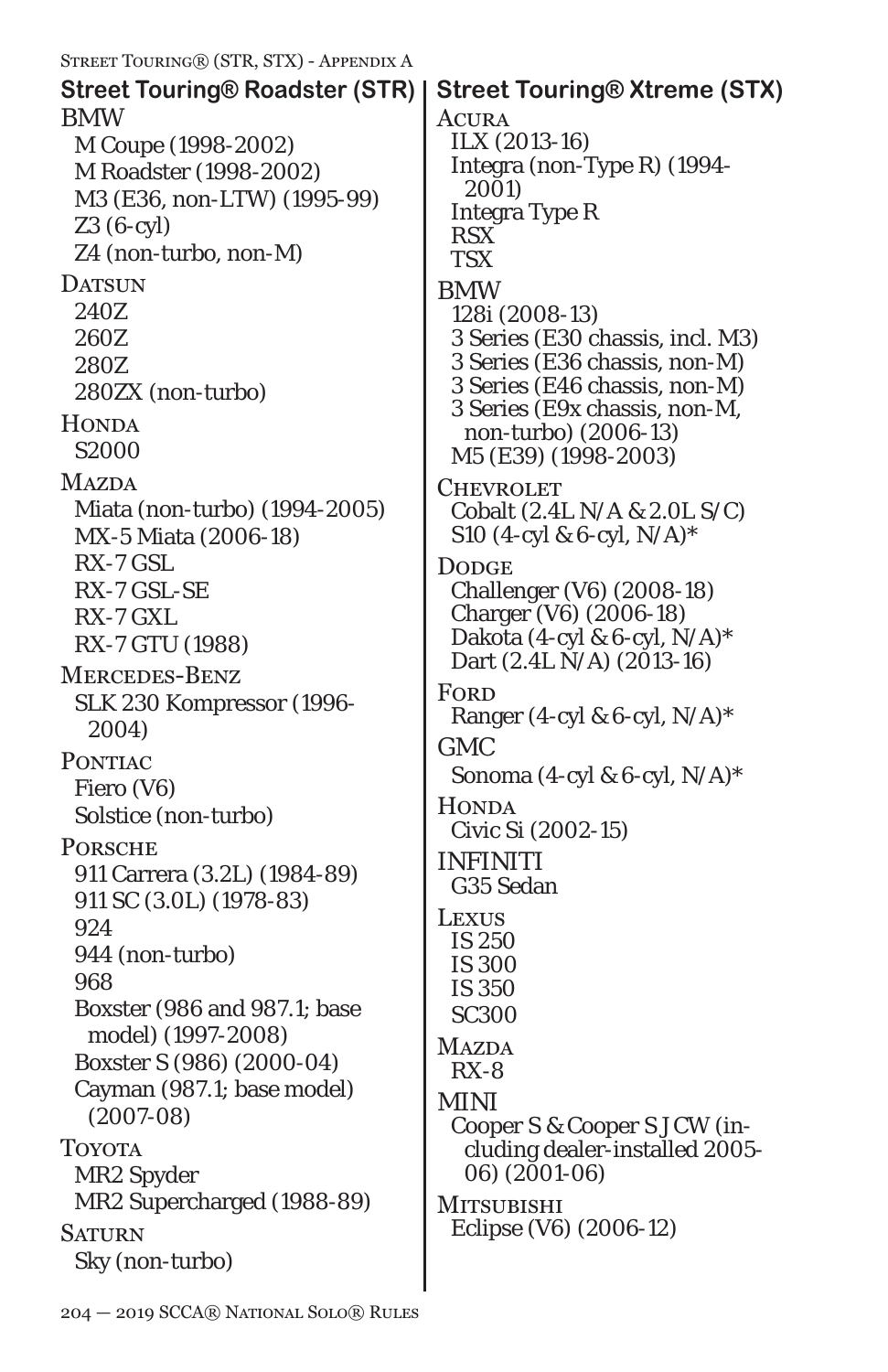**NISSAN** 240SX 300ZX (non-turbo) (1984-96) Sentra SE-R (2000-12) Sentra SE-R Spec V **SAAB** 9-3 (non-Viggen) (1998-2012) **SATURN** Ion (2.4L & 2.0L S/C) **SCION** FR-S **SUBARU** BRZ (2013-17) Toyota 86 (2017) Supra (non-turbo) (1993-98) Tacoma (1995-2016) Volkswagen Corrado (all) Passat (VR6 & W8) R32

"CATCH-ALL": Sedans & Coupes NOC (nonsports-car-based, 4-seat minimum; 3.1L to 5.1L normally aspirated)

\* All vehicles must meet the requirements of Section 3.1.

Appendix A - (STS) Street Touring®

**ACURA** Integra (1986-93) BMW Z3 (4-cyl) **CHEVROLET** Cobalt (2.2L, N/A) Cruze (2008-16) Sonic (non-turbo) (2012-17) Spark Sprint (1985-88) Volt (2011-15) Chrysler/Plymouth/Dodge Neon (all) (1995-99) Neon (NOC) (2000-05) Neon R/T & ACR (2001-04) **DODGE** Dart (2.0L N/A) (2013-15) **FIAT** 500 (non-turbo) (2012-15)\* **FORD** Escort GT (1991-96) Fiesta (1.0T EcoBoost) Fiesta (non-turbo) (2011-15)\* Focus (non-turbo) ZX2 & Excort ZX2 (1998-2003) **HONDA** Accord (4-cyl) (1998-2015) Accord (6-cyl) (1998-2013) Accord (1994-97) Civic (non-Si) (2006-15) Civic (non-Si) (2001-05) Civic (1984-2000) CRX CR-Z del Sol & Civic del Sol Fit Insight **HYUNDAI** Accent (2012-15) Elantra (2001-15) Tiburon (V6) (2003-08) Veloster (non-turbo) (2011-15) **STX (continued) Street Touring® Sport (STS)**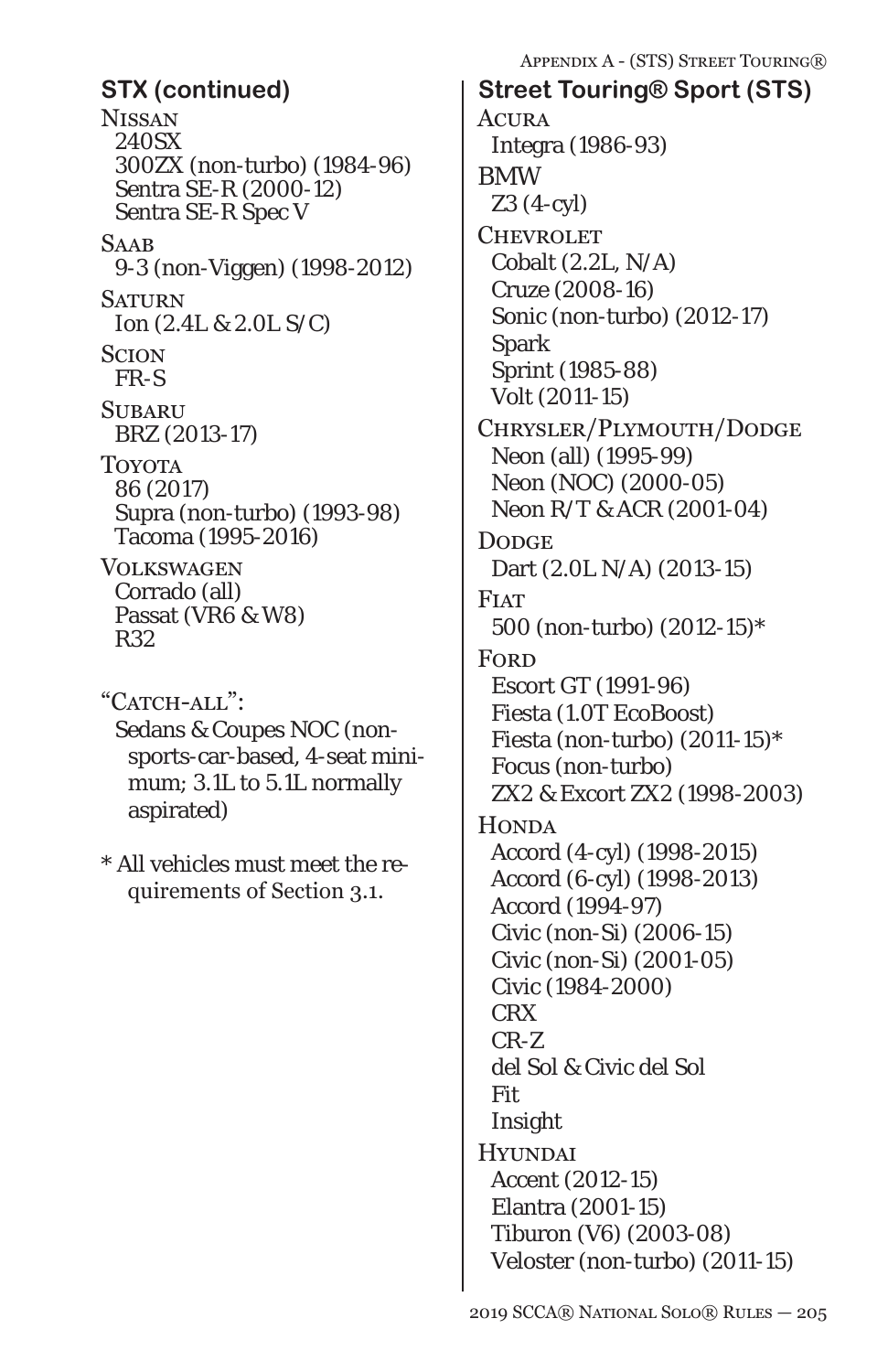Street Touring® (STS) - Appendix A Kia Forte & Forte Koup (non-turbo) Rio (2012-15) **LEXUS** CT 200h (2011-16) **MAZDA** 323 Mazda2 Mazda3 Mazda6 Miata (non-Torsen differential) (1990-97) Protégé (NOC) (1999-2003) Protégé MP3 RX-7 (non-turbo, NOC) MINI Cooper (non-S) (2000-13) **MITSUBISHI** Lancer (non-turbo) **NISSAN** 200SX SE-R (1995-98) Sentra (1.6L, 1.8L, 2.0L) (1991- 2012) NX2000 (1991-94) Versa (2007-13) PONTIAC Fiero (4-cyl) G5 (2.2L) Vibe (2003-10) **PORSCHE** 914 (4-cyl) **SATURN** Astra Ion (2.2L) SL SW SC **SCION** iA (2016) iM (2016) iQ CVT **STS (continued)**

xA xB xD (2008-13) **SUBARU** Impreza (1.8L, FWD) (1993-96) Impreza 2.0i (2012-15) Impreza 2.5 RS (1998-2001) Legacy (1990-94) **SUZUKI** Swift (N/A) (1994) **TOYOTA** Celica (non-turbo) (1986-2005) Corolla (1984-97 & 2003-15) Echo (2000-05) Matrix (2003-13) MR2 (non-supercharged) (1985- 89) MR2 (non-turbo) (1991-95) Yaris Volkswagen Beetle (2.5L 5-cyl) Beetle (2.0L 8v) (1998-2006) Golf & Cabrio (2.0L 8v) (1998- 2006) Golf & Jetta (TDI) (1999-2006) *Golf/Rabbit &* Jetta (2.5L 5-cyl) Jetta (2.0L 8v) (2000-04) Golf/Rabbit, GTI, & Cabrio (1974- 92) Volvo 240 Turbo (1981-85) S40 (non-T5) V40 "CATCH-ALL" Sedans & Coupes NOC (nonsports-car-based; 4-seat minimum; up to 3.1L normally-aspirated) \*All vehicles must meet the requirements of Section 3.1.

tC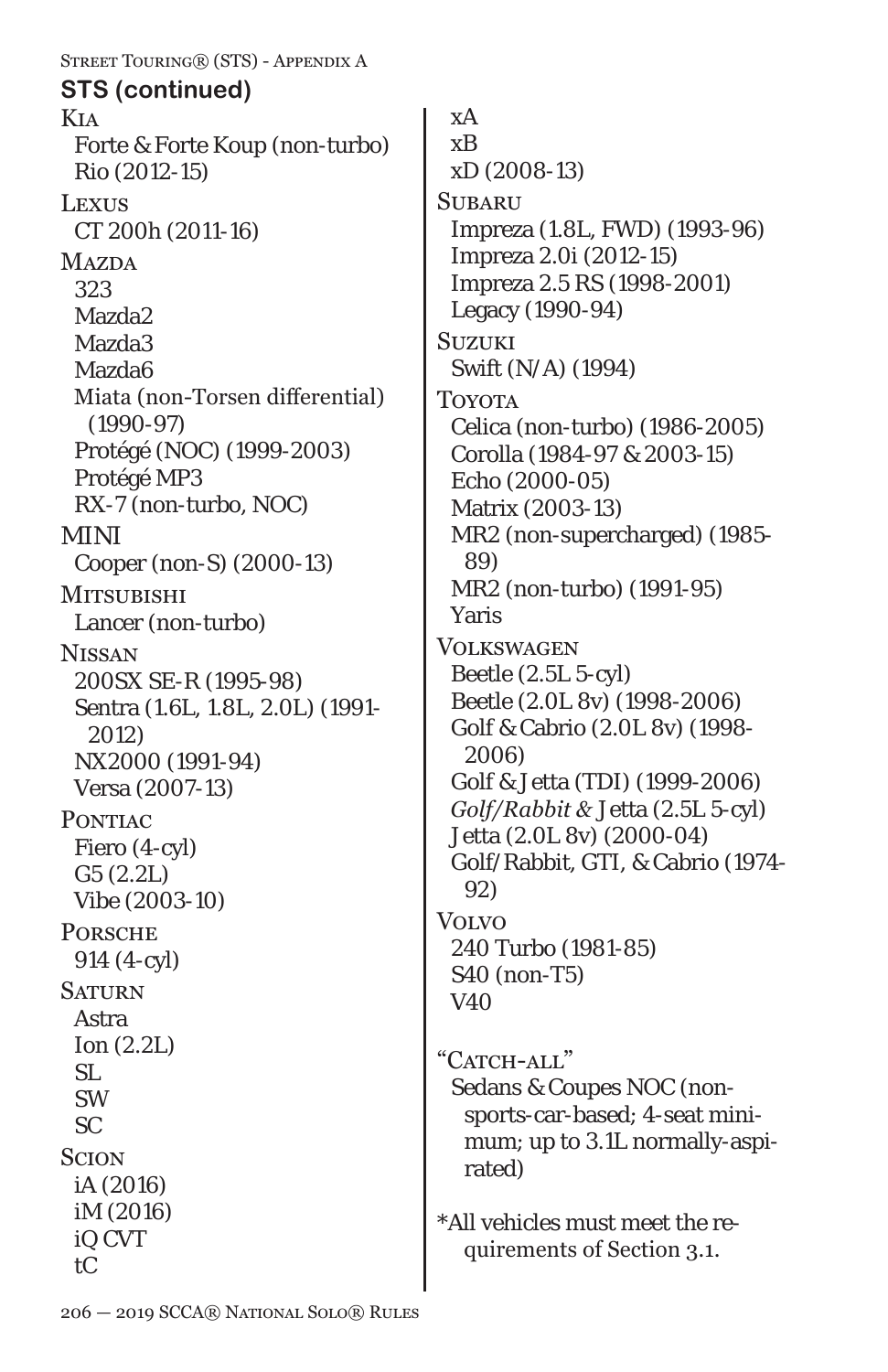**Street Touring® Hatchback (STH)**

**AUDI** A3  $A<sub>4</sub>$ A4 (1.8T) TT Coupe & Roadster (FWD) TT quattro (AWD) **CHEVROLET** *Bolt* Cobalt (2.0T) Sonic (Turbo) (2012-15) **DODGE Dart** SRT-4 (2003-05) **EAGLE** Talon Turbo (AWD) **FIAT** 500 Abarth 500 Turbo (2013-16)\* **FORD** Fiesta ST Focus ST *Fusion Sport (2017-19)* **HONDA** Civic Si (2017-18) **HYUNDAI** Genesis (2.0L Turbo) (2010-12) Veloster (2012-16) Kia Forte & Forte Koup (Turbo) **MAZDA** Mazdaspeed3 Mazdaspeed6 Mazdaspeed Protégé 323 GT & 323 GTX **MITSUBISHI** Eclipse Turbo (AWD) Lancer Ralliart (2008-10) **NISSAN** Juke (2011-16)\* **PONTIAC** G5 (2.0L Turbo)

**SUBARU** Forester XT WRX (non-STI) (2002-16) Legacy GT (2005-08) **VOLKSWAGEN** Beetle (1.8T, 2.0T, & TDI) Golf & GTI (1.8T & 2.0T) Golf R (2012-14) Jetta (1.8T & 2.0T) Golf & Jetta (TDI) (2007-15) Passat (1.8T, 2.0T, & TDI) **VOLVO** 240 Turbo (1981-85) C30 "CATCH-ALL": Sedans & Coupes NOC (nonsports-car-based; 4-seat minimum; up to 2.5L forced-induction) \* All vehicles must meet the requirements of Section 3.1.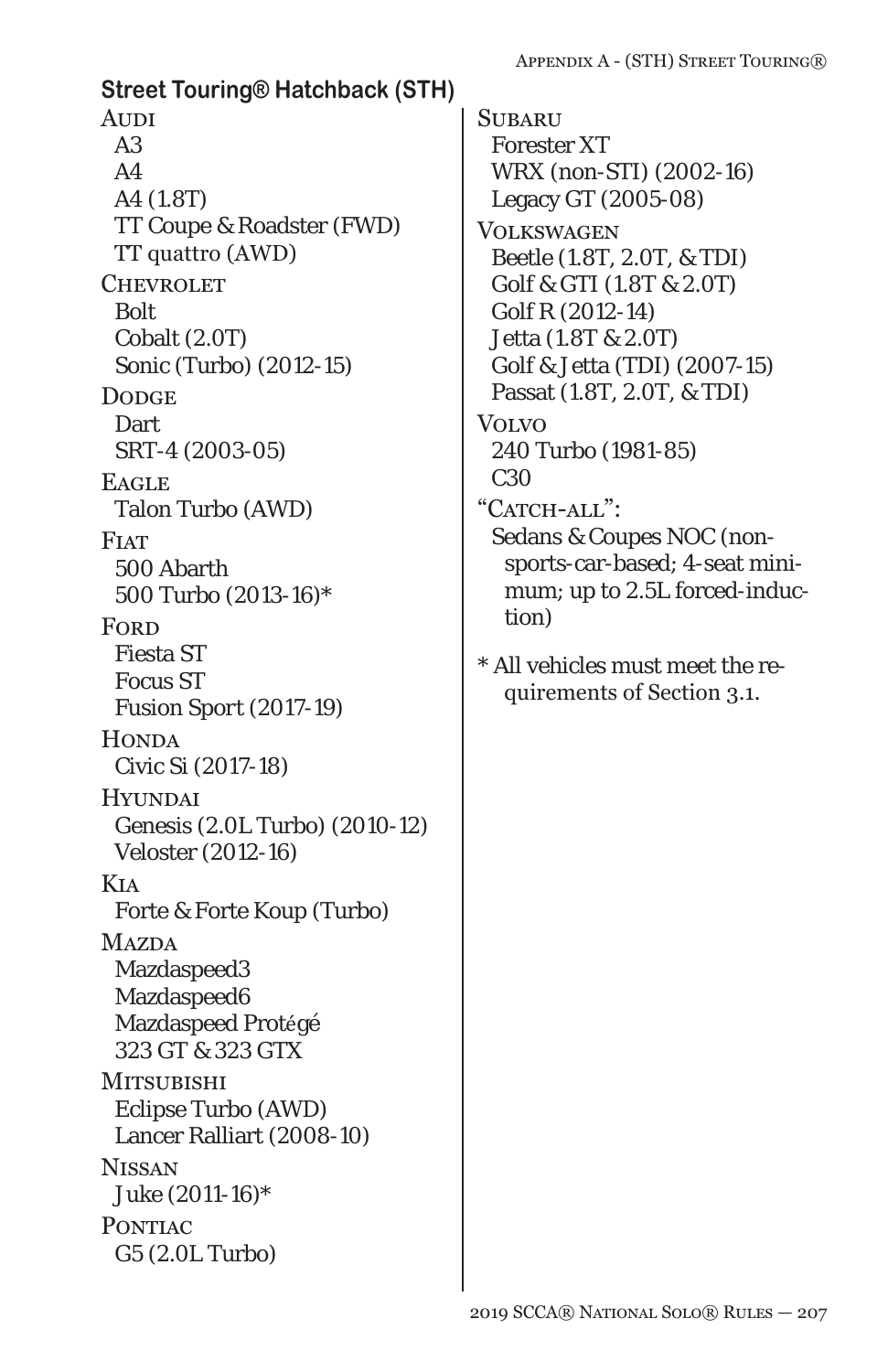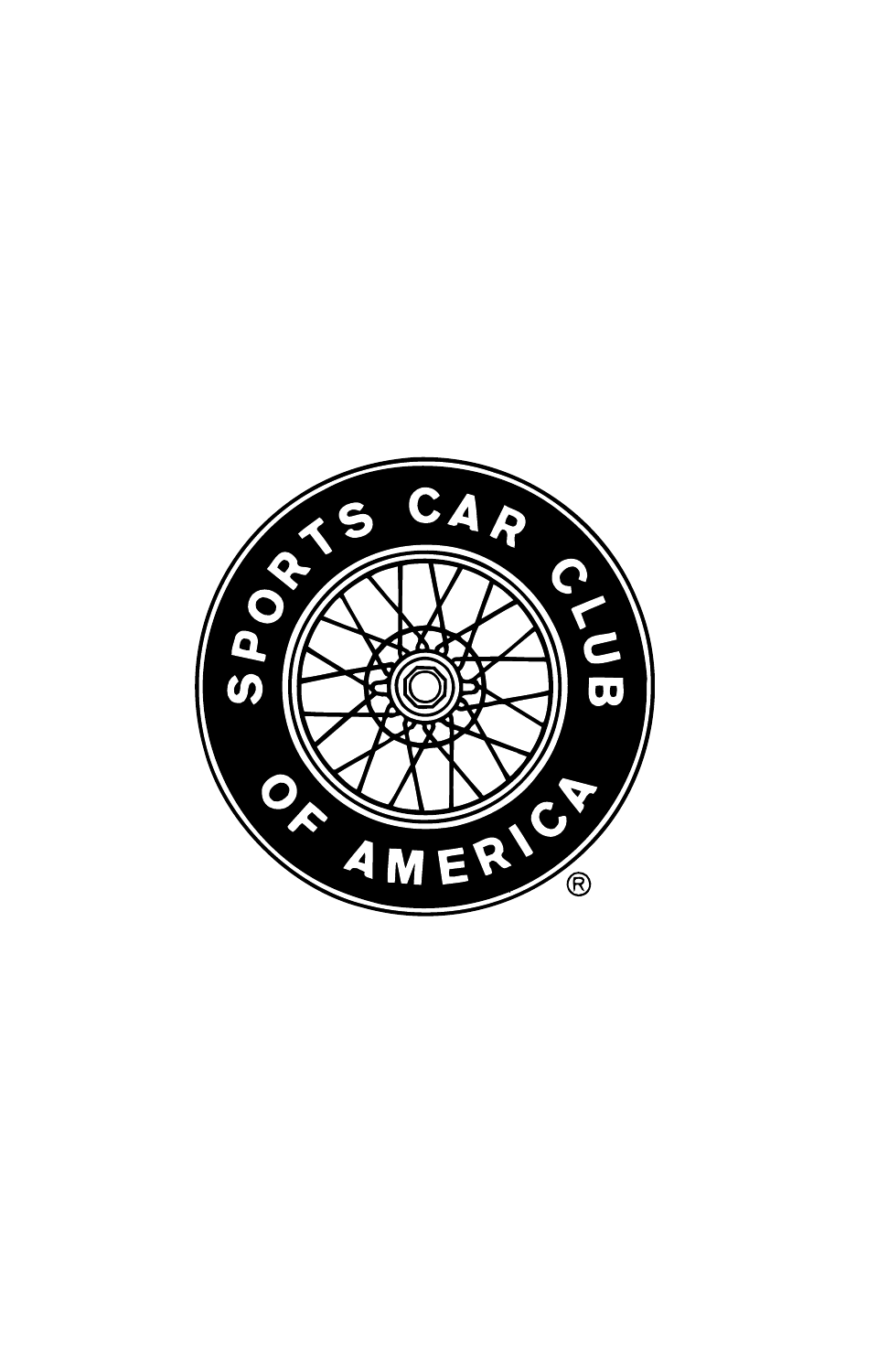### **AUDI** R8 (except GT) (2008-19) TT RS (2012-13) **CHEVROLET** Corvette (C7 chassis, all) Corvette (C6 chassis) (2005-13) Corvette (C5 chassis) (1997- 2004) **DODGE** Viper **ELVA** Courier Ferrari 355 360 Dino 206 & 246 (all) F430 (all) **FORD GT GRIFFITH** (all) **LAMBORGHINI** Gallardo (all) (2003-11) Huracan (all) (2014-19) LOTUS 7 & 7A Elan (RWD) Elan M100 (FWD, all) Europa (all) Elise, Exige, & Exige S (2005-11) Elite 2+2 & Elcat Esprit (4-cyl, all) Esprit (V8) Evora & Evora S (2010-14) *Evora 400* McLaren MP4-12C (all) **MORGAN** V8 (all) **NISSAN** GT-R (R35) **PORSCHE** 911 GT2 (996 & 997 chassis, all) 911 GT3 (991 chassis, all) 911 GT3 (996 & 997 chassis, all) 911 Turbo & Turbo S (991 chassis) (2012-17) 911 Turbo & Turbo S (996 & 997 chassis) (2001-12) Cayman GT4 (2016) TESLA Roadster (2008-12) **TVR** 4-cyl & 6-cyl (all) V8 (all) "CATCH-ALL": Sports car over 2.0L engine not otherwise classified. (See Section 15.1.C for update/backdate limitations.) **STREET PREPARED CATEGORY Super Street Prepared (SSP)**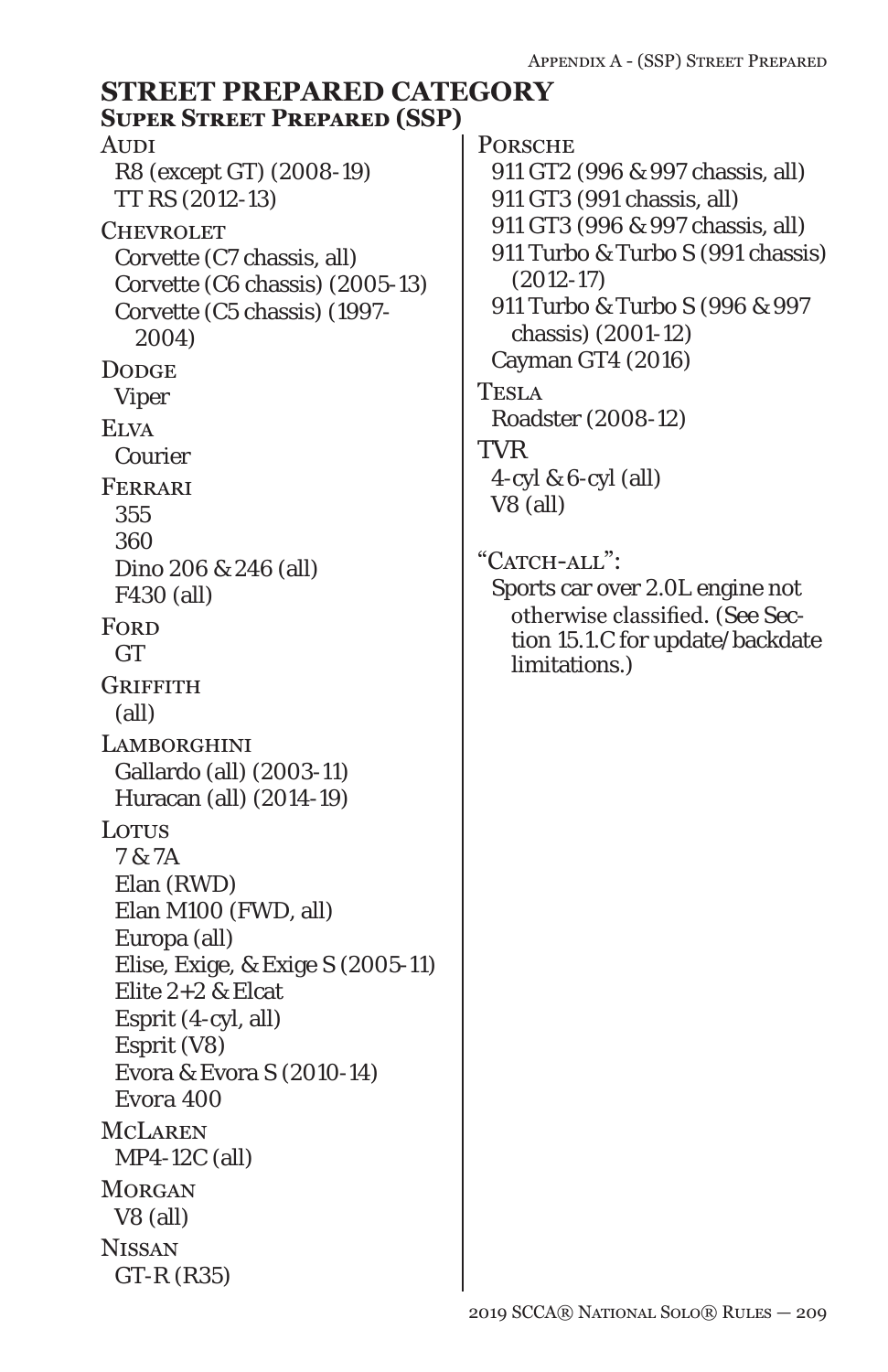Street Prepared (ASP) - Appendix A **ACURA** NSX (1990-2005) **AUDI** A4 (2008-16) S4 (2000-03) S4 (2010-16) & S5 (2013-16) BMW 135 & 1 Series M (2008-13) 328 & 335 (2006-13) *M2 (non-ZL9)* M235i (2014-16) *M4 (F82/F83 chassis)* Z4 sDrive35i & sDrive35is (2012- 13) Z8 **BRICKLIN CHEVROLET** *Camaro ZL1 (2017-19)* Camaro ZL1 (2012-13) **DELOREAN DETOMASO** Mangusta (all) Pantera (all) **DODGE** Stealth Turbo Ferrari 250 (non-LM) 275 308 Coupe & Spider 330 365 Daytona GTB, GTC 348 **FORD** *Focus RS (2016-17)* Mustang Shelby GT350/GT350R (S550) (2015-16) Mustang Shelby GT500 (S197) (2011-14) **JAGUAR** E-type (all) **MAZDA** RX-7 (1993-95) **A Street Prepared (ASP)**

Mercedes-Benz CLK 320 & CLK 32 AMG E36 AMG (2010-16) SLK55 AMG (R171 chassis) (2004-11) **MITSUBISHI** Lancer Evolution (VIII, IX) (2003-07) Lancer Evolution (X) & Ralliart (2008-13) 3000GT Turbo PONTIAC & SATURN Solstice GXP & Sky Redline **PORSCHE** 911 Turbo (1976-89) 911 Turbo (964 chassis) (1990- 94) 911 Turbo (993) (1996-97) 911 (996 & 997 chassis) (1999- 2012) Boxster & Cayman (981 chassis, all) Boxster & Cayman (987 chassis, all) **SHELBY** Cobra 289 **SUBARU** Impreza WRX (incl. STI) (2002- 14), Legacy (Turbo) (2004-14), & Forester XT (2004-14) Impreza WRX (incl. STI) (2015- 16) **SUNBEAM** Tiger (260, 289) Toyota MR2 (all incl. Turbo) (1991-95) Supra Turbo (1993½-98) *Volkswagen Golf R (2015-18)* Volvo S60R & V70R (2004-07)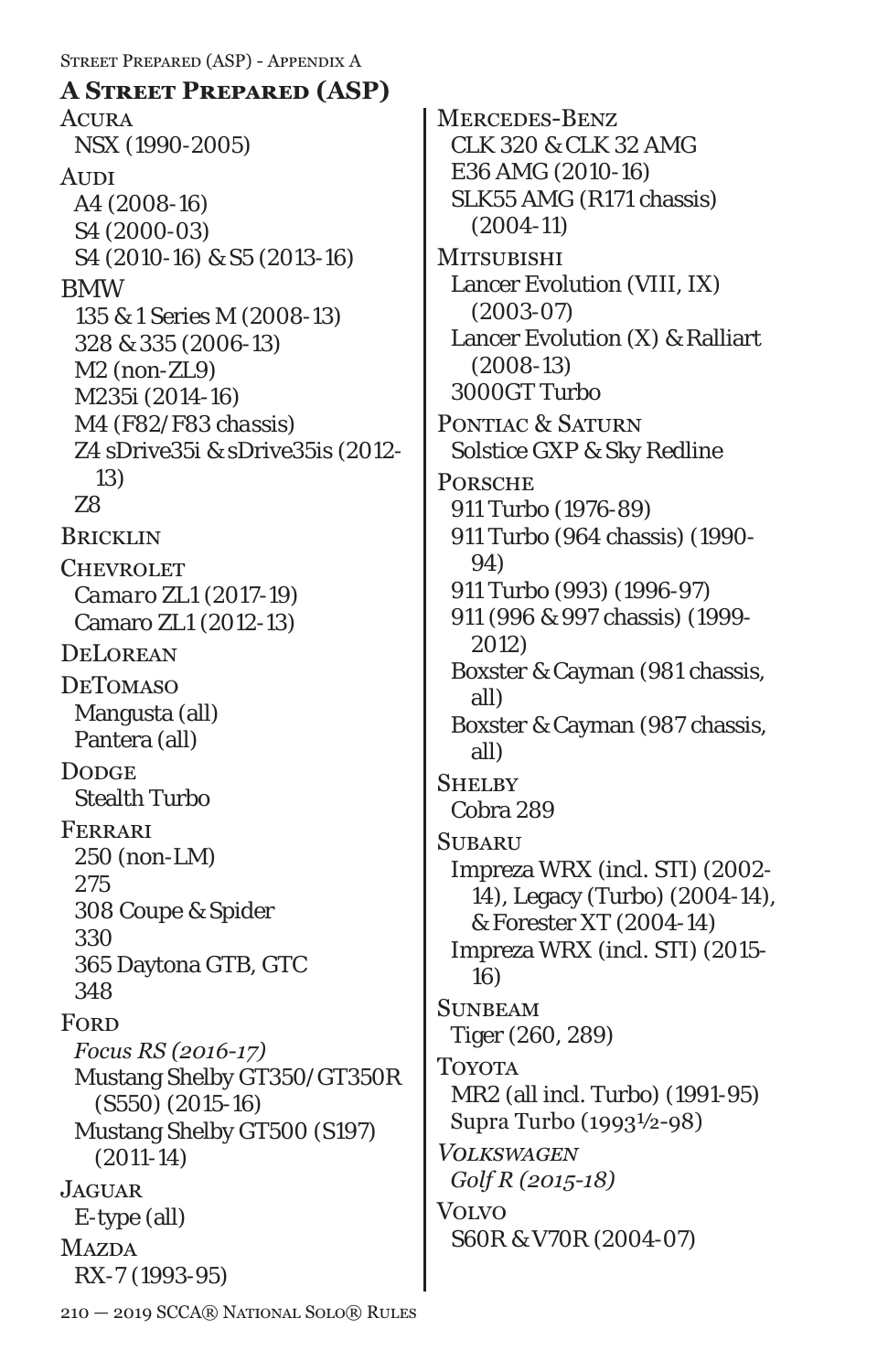## **AUDI** TT (1.8T; FWD & quattro)  $TT(3.2L;$  quattro) TTS (2009-13) Quattro Turbo Coupe BMW 128 (2008-13) 320i (F30 chassis) (2012-16) M Coupe, M Roadster, & Z3 (6 cyl; all) M3 (E36 chassis, all) M3 (E46 chassis) Z4 (non-turbo; all incl. M) **CHEVROLET** Corvette (1953-54) Corvette (1955-57) Corvette (1958-62) Corvette (1963-67) Corvette (1968-82) Corvette (1984-96) (all) **CHRYSLER** Crossfire SRT6 **HONDA** S2000 **MAZDA** MazdaSpeed Miata MX-5 Miata (ND chassis, all) (2016-17) RX-7 Turbo (1986-92) NISSAN & DATSUN 240Z, 260Z, & 280Z 280ZX & 280ZX Turbo 300ZX Turbo (1984-89) 300ZX Turbo (1990-96) 350Z (all) 370Z (all) (2009-18) PONTIAC Fiero (V6) Firebird Firehawk SLP (3rd gen, 383cid) (1990-92) Firebird Firehawk SLP (4th gen, 383cid) (1993-2002) **B Street Prepared (BSP)**

**PORSCHE** 911 (non-turbo) (1965-89) 911 (964 & 993) 911 (non-turbo, NOC) 914/6 (all) 924 (incl. Turbo) 944 (16v & Turbo engines) 928 968 Boxster & Cayman (986 chassis, all) **SALEEN** Mustang S281E & Mustang (NOC) **TRIUMPH** TR-8 Volkswagen Golf R (2012-13)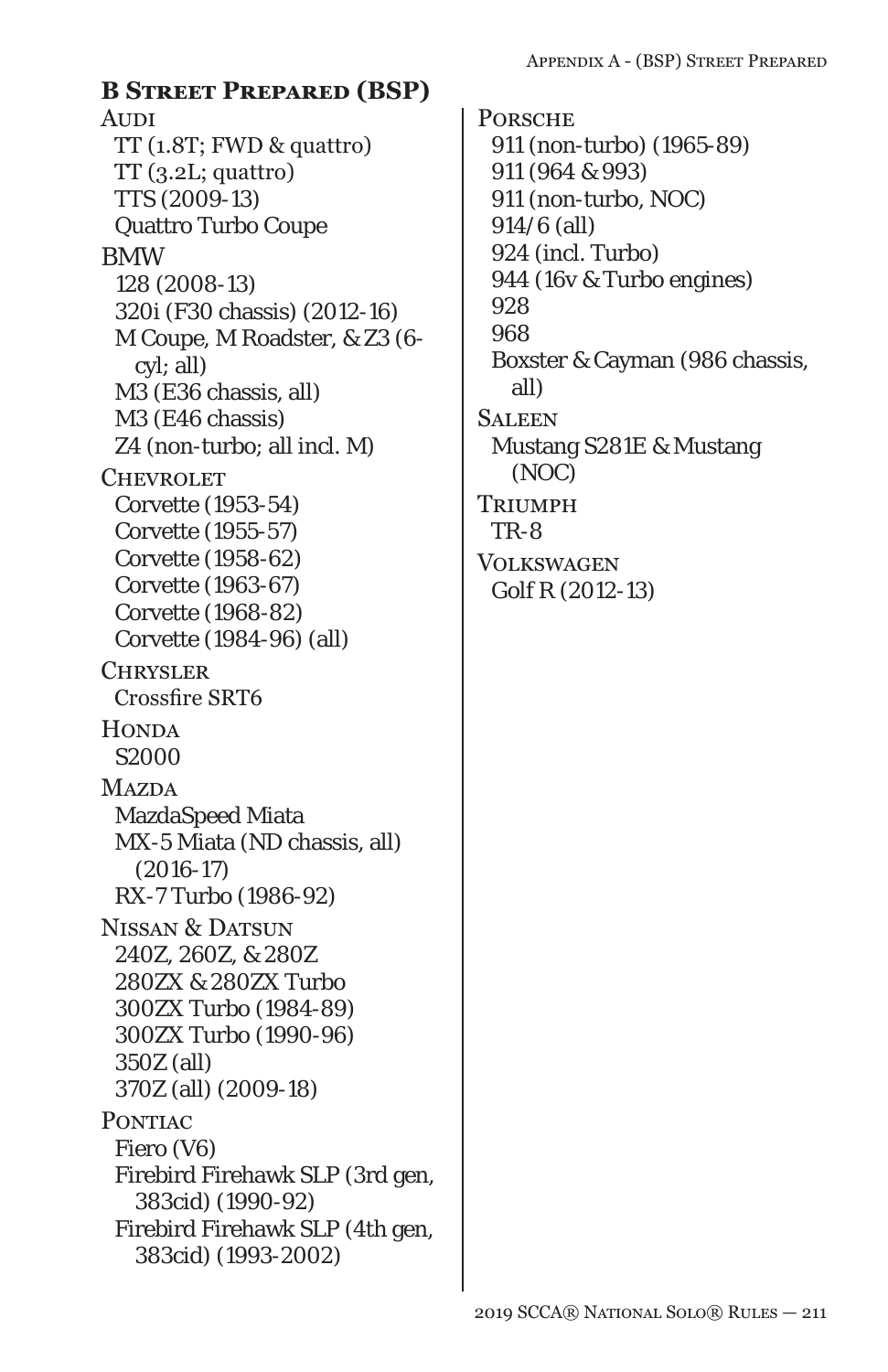Street Prepared (CSP) - Appendix A BMW Z3 (4-cyl) M3 (E30 chassis) DATSUN Roadster (1500, 1600, & 2000) **FIAT** Abarth (NOC) 124 Spider (1975-78) & 2000 Spider (non-turbo) 2000 Spider Turbo **HONDA** Civic & CRX (1988-91) Lancia **SCORPION Lotus** Cortina Elite (1216 cc) **MAZDA** MX-5 Miata (1990-2005) MX-5 (2006-13) RX-2 & 616 RX-3, RX-3SP, & 808 Mizer RX-7 (non-turbo) (1978-85) RX-7 (non-turbo) (1986-92) Mercedes-Benz 190E (16v) **MORGAN** 4/4 **PININFARINA** 2000 PONTIAC & SATURN Solstice & Sky **PORSCHE** 356 & 1600 924S & 944 (8v, non-turbo) Carrera (4-cyl) Scion & Subaru FR-S & BRZ (2013-14) **C Street Prepared (CSP)**

Toyota MR-2 & MR-2 Supercharged (1st gen) (1985-89) MR2 Spyder (2000-05)

"CATCH-ALL":

Sedan over 1.7L & under 3.0L not otherwise classified. Sports car under 2.0L not other-

wise classified. (See Section 15.1.C for update/

backdate limitations.)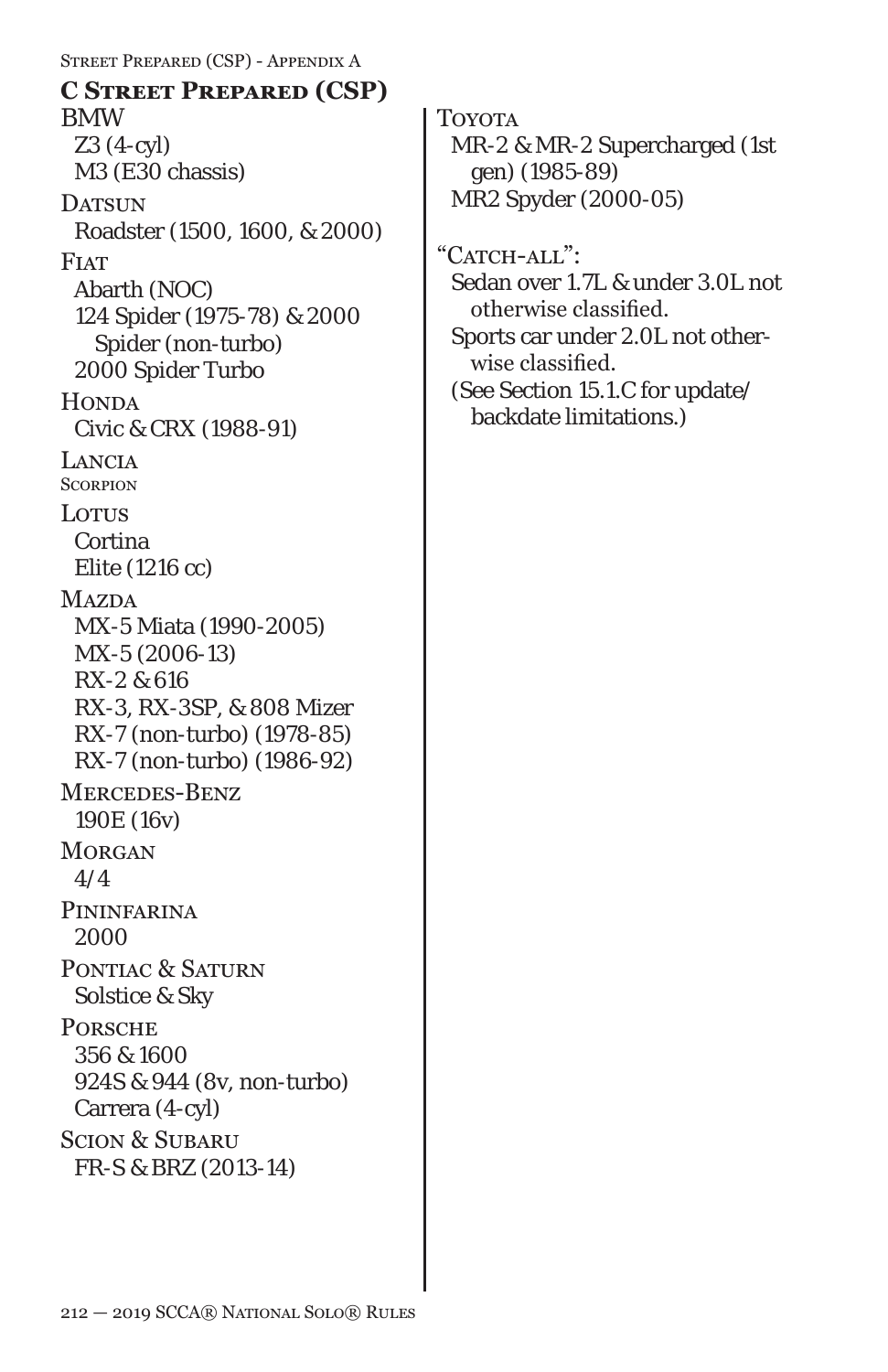## **D Street Prepared (DSP)**

**ACURA** Integra (1990-93) Integra (incl. Type R) (1994-01) RSX (all) **TSX** Alfa Romeo GTV V6 (all) Milano **AUDI** A3 (2005-13) A4 (1.8T, FWD & quattro) (1995- 01) A4 (1.8T, FWD & quattro) (2002- 05) Coupe GT & Quattro (1980-88) BMW 318 (16v) & 325 (E30 chassis) 323, 325, & 328 (E36 chassis) 323, 325, 328 & 330 (E46 chassis, non-M3) 3 Series (16v, NOC) Bavaria Chevrolet, Pontiac, Buick, Oldsmobile, & Geo Cobalt SS (N/A) (2005-07) Cobalt SS Supercharged (2005- 07) Cobalt SS Turbo (2008-10) HHR SS Turbo J Body (4-cyl Turbo, Quad 4 DOHC, & V6) L Body (Quad 4 & V6) N Body (4-cyl Turbo, Quad 4, & V6) Spectrum Turbo (1985-89) Storm GSi (1985-89) X Body (V6) Chrysler, Plymouth, & Dodge Acclaim (V6 & Turbo) Charger GLH-S Conquest & Starion (non-turbo) Crossfire (non-SRT-6) Daytona Turbo

Daytona (V6) GLH-S & GLH Turbo Laser Turbo (NOC) & K-car Turbo Shadow (4-cyl Turbo & V6) Shelby Charger Turbo Spirit (4-cyl Turbo & V6) SRT-4 Sundance Turbo Dodge & Mitsubishi Colt Turbo & Mirage Turbo (1984-88) Colt Turbo & Mirage Turbo (1989-92) **EAGLE** Summit Turbo (16v) (1989-90) **FIAT** 500 Abarth (2012-13) FORD & MERCURY Capri (4-cyl & 6-cyl) (1971-77) Capri (1991-95) Contour SVT Cougar (1999-2002) *Fiesta ST (2014-18)* Focus ST (2013-*18*) Fusion & Milan (6-cyl) (2006-13) Probe (Turbo & V6) **HONDA** Civic Si (1999-2000) Civic Si (2002-05) Civic Si (2006-12) Del Sol (DOHC) Prelude 4WS Prelude (1992-2001) (NOC) **HYUNDAI** Tiburon Isuzu I-Mark LS (16v & Turbo, FWD) (1985-89) I-Mark RS (16v & Turbo, FWD) Impulse RS Turbo (AWD) (1990- 93)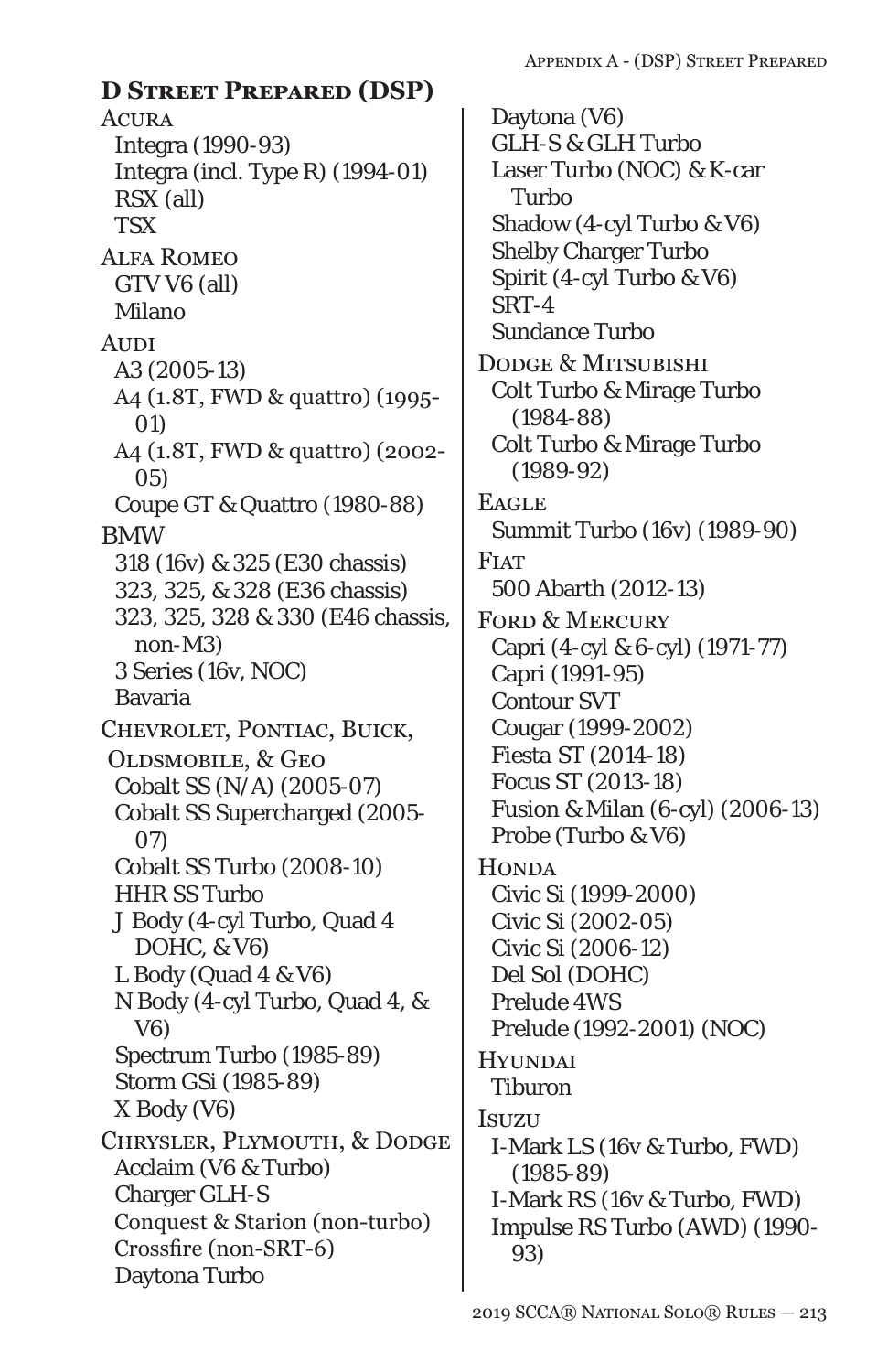Street Prepared (DSP) - Appendix A Impulse Turbo & RS (RWD) (1983-89) Impulse XS (16v non-turbo) (1990-93) Impulse (16v & Turbo) Stylus XS & RS (16v) (1990-93) Kia Forte Koup (2010-12) Lexus IS 300 **MASERATI** BiTurbo **MAZDA** 323 GT & GTX (AWD) Mazda6 (6-cyl) MazdaSpeed3 MazdaSpeed Protege MX-6 (Turbo & V6) RX-8 Spec Miata (See 15.0 for preparation allowance requirements) **MERCEDES** 190 (all) (1984-93) C230 Merkur XR4Ti MINI Cooper S (including JCW & JCW GP except Countryman) MITSUBISHI & EAGLE Cordia Turbo Eclipse (2000-12) *Eclipse Turbo & Talon Turbo (1989-99)* Galant (all) Tredia Turbo *Plymouth Laser (AWD)* NISSAN & DATSUN 200SX Turbo 200SX (V6) 240SX **DSP (continued)**

Altima (2007-13) Maxima Pulsar (16v) Pulsar NX Turbo Sentra (2.0L) (2000-01) Sentra (B15 chassis) (2002-06) Sentra (B16 chassis) (2007-12) **PEUGEOT** 505 (all) (1979-91) PONTIAC & TOYOTA Corolla XRS (2005-06), Matrix XRS (2003-06), & Vibe GT (2003-06) Matrix & Vibe (AWD) (2003-08) **PORSCHE** 914 (4-cyl) **RENAULT** Fuego Turbo R5 Turbo **SAAB** 99, 99 EMS, & 99 Turbo 900 & 900 Turbo (1979-93) 900 & 900 Turbo (1994-98) **SATURN** Ion (all) & NOC **SUBARU** Impreza (all) (1993-2001) Impreza (2.5L) (NOC) Legacy & Outback (6-cyl, all) (1998-2004) Legacy & Outback (6-cyl, all) (2005-13) Toyota Camry V6 Celica (2000-05) Celica All-Trac (all) Supra (1979-81) Supra (1982-86) **VOLKSWAGEN** Golf, Jetta, & New Beetle (1.8T, Mk4 chassis) (1999-2005)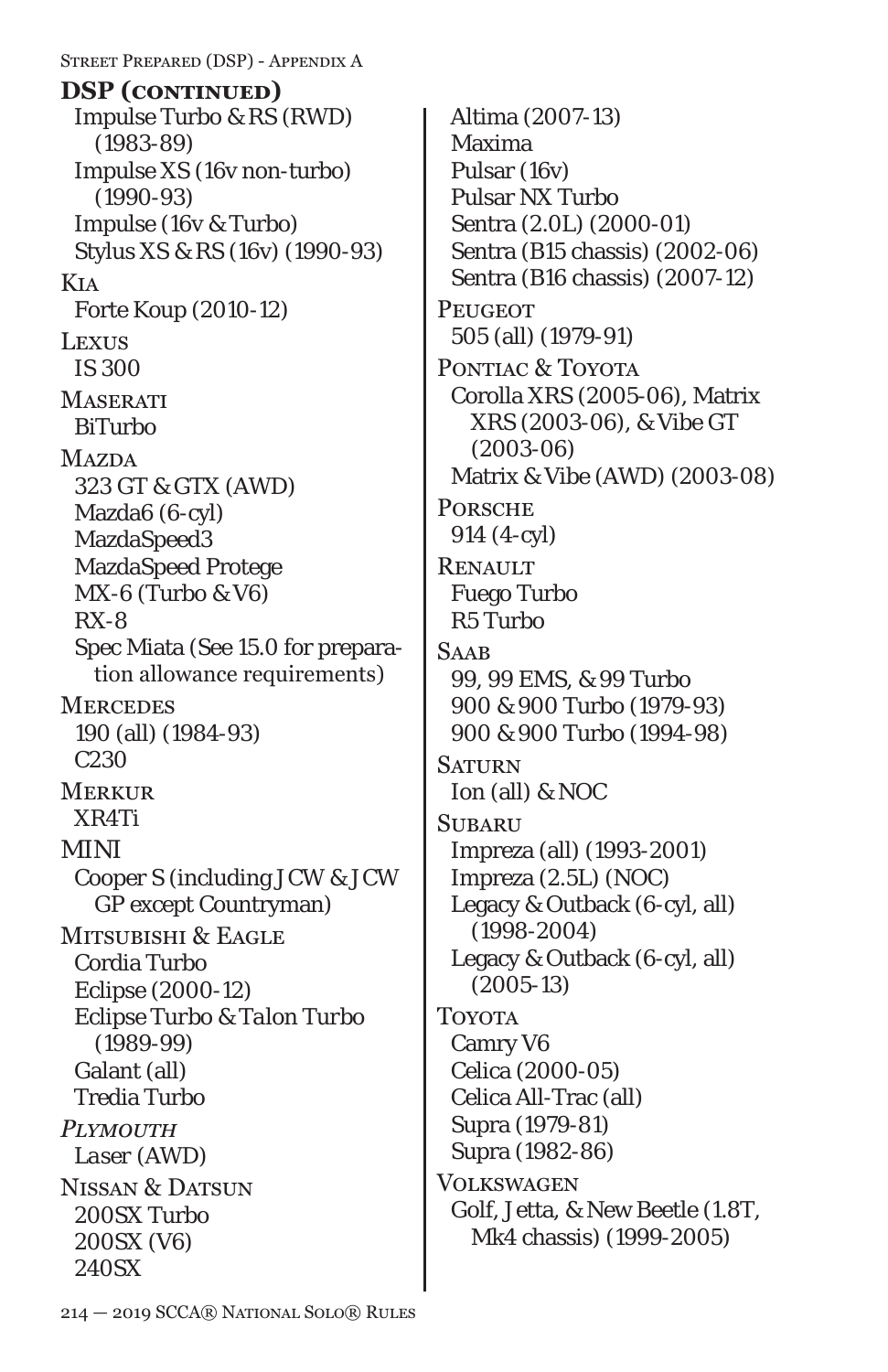Golf, GTI, GLI, & Jetta (2.0T) (2006-13) New Beetle Turbo Passat VR6 R32 Volvo 240 Series Turbo (all) C30 (2006-09) S40 (1995-2004) S40 (2005-11)

"CATCH-ALL": 6-cyl (normally aspirated) or 4-cyl (mechanically forced induction) 2WD sedan under 3.0L not otherwise classified. (See Section 15.1.C for update/ backdate limitations.)

AMC AMX & Javelin (all) **AUDI** 5000 Turbo, 5000 Turbo quattro, 200, & 200 quattro A8 & A8 quattro S4 & RS4 (2004-09) V8 quattro BMW 2500 & 2800 (all) 3.0S & CS (all) 528, 530, & 533 (non-turbo) 633i & 733i (all) M3 (E90, E92, E93) (2007-13) *Cadillac CTS & CTS-V (2004-07)* Chevrolet, Pontiac, Buick, & **OLDSMOBILE** Camaro (2.0L Turbo) (2016-19) *Camaro (3.6L V6) (2016-19) Camaro (6.2L V8, NA) (2016-19)* Camaro (non-ZL1) (2010-15) Camaro, Firebird, SS, Firehawk, & WS6 (4th gen) (1993-2002) Camaro, Firebird, & Firehawk (1982-92) (3rd gen) Camaro & Firebird (1970½-81) Camaro & Firebird (1967-70) Chevelle (1964-67) Chevelle (1968-72) Corvair Yenko Stage I, II, & III (all) *G8 (2008-09) GTO (2004-06)* Lumina Monza (V8) & Skyhawk (V6) Reatta Regal(1980-88) (V6 & V8, RWD) *SS sedan (2013-17)* Starfire & Sunbird (V6, all) Trans Am Turbo (1982-92) **DSP (continued) E Street Prepared (ESP)**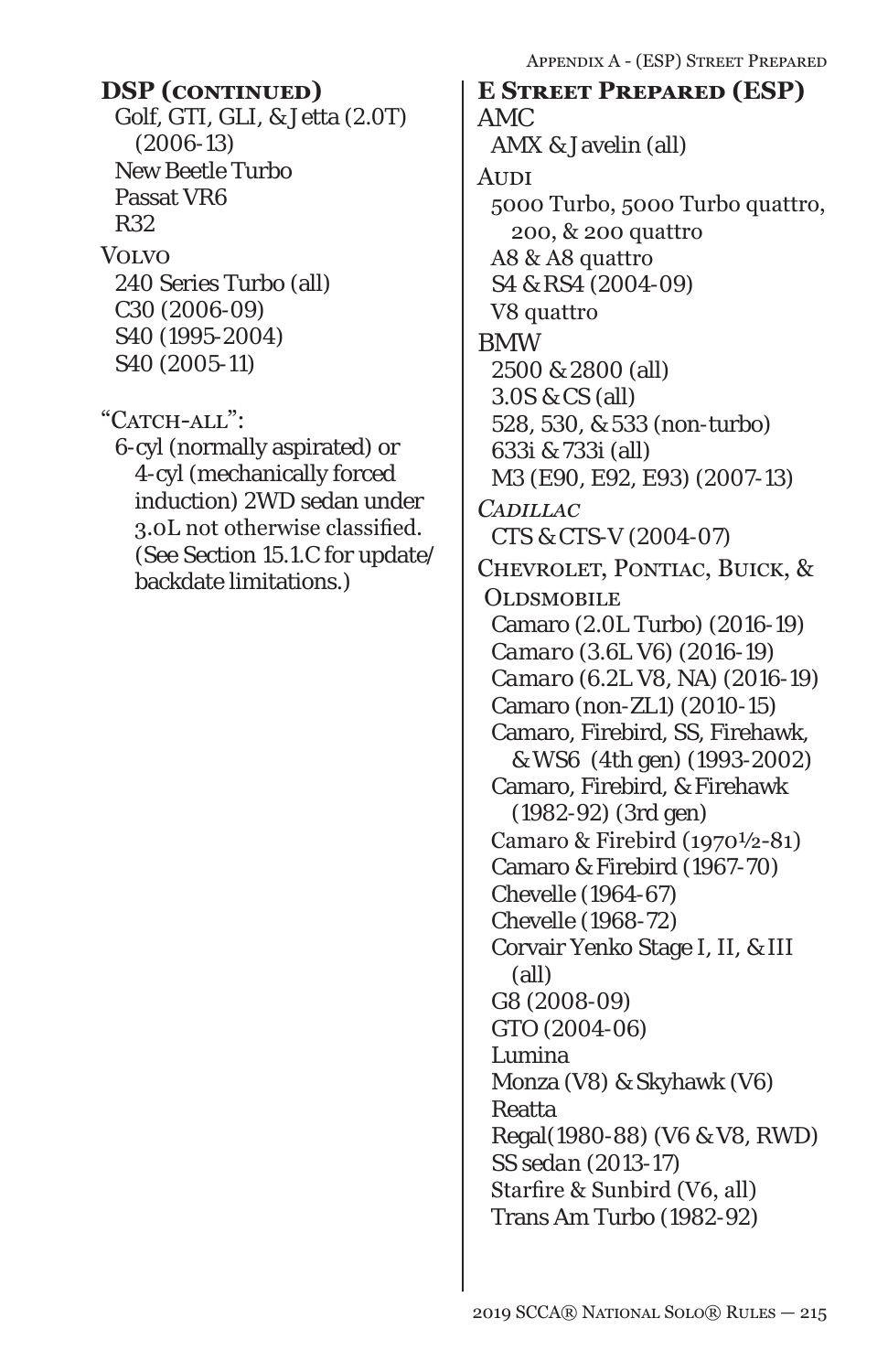Street Prepared (ESP) - Appendix A

## **ESP (continued)**

Chrysler, Plymouth, & Dodge Barracuda (1965-69) & Dart, Duster, & Valiant (1963-76) (A-body) Barracuda & Challenger (E-body) (1970 -74) Challenger (2008-13) Challenger (6-cyl & V8, NOC) Charger (2006-13) Conquest Turbo *Laser (FWD)* Stealth (non-turbo) Dakota (1997-04) Ferrari 400 America (all) 500 Superfast (all) FORD & MERCURY Cougar (1971-74) Cougar (1965-70) Mustang (non-GT350) (2015-16) Mustang (S197 incl. Boss 302, Boss 302 Leguna Seca, & Shelby GT500 2007-10) (2005-13) Mustang (SN95 chassis, NOC including Cobra & Cobra R) (1994-2004) Mustang SVO, Cobra, Cobra R (1979-93) & Capri (1979-86) (4-cyl Turbo, V6, & V8) Mustang II (1974-78) Mustang & Cougar (1971-73) Mustang & Cougar (1969-70) Mustang & Cougar (1967-68) Mustang (1964½-66) Taurus SHO Thunderbird & Cougar (1989-97) Thunderbird & Cougar (1983-88) **HYUNDAI** Genesis (2009-12) **INFINITI** G35 G37 M30

Q45

**JAGUAR** Sedans (6-cyl & 12-cyl) XJS (all) XK 120, 140, 150, & 160 **LEXUS** ES 250 GS 400, LS 400, & SC 400 *IS F* **MAZDA** 929 MazdaSpeed6 Mercedes-Benz 230SL, 250SL, & 280SL (all) 350SL, 380SL, & 450SL (all) 220, 230, 250, & 280 Sedans (all) 280 (4.5L, all) & 300 (6.3, all) **Sedans MITSUBISHI** 3000 GT (non-turbo) Starion Turbo **NISSAN** 300ZX (non-turbo) (1984-89) 300ZX (non-turbo) (1990-96) **PEUGEOT** 405 **SAAB** SPG (16v & Turbo) **SALEEN** Mustang 302 & 351 (non-supercharged) (1984-93) **SHELBY** GT350 (1965-66) GT350 & GT500 (1967-70) **SUBARU** Legacy 2.5GT (2005-12) **TOYOTA** Supra (all) (1986½-92) Supra (non-turbo) (1993-96) Volvo 700 Series (all)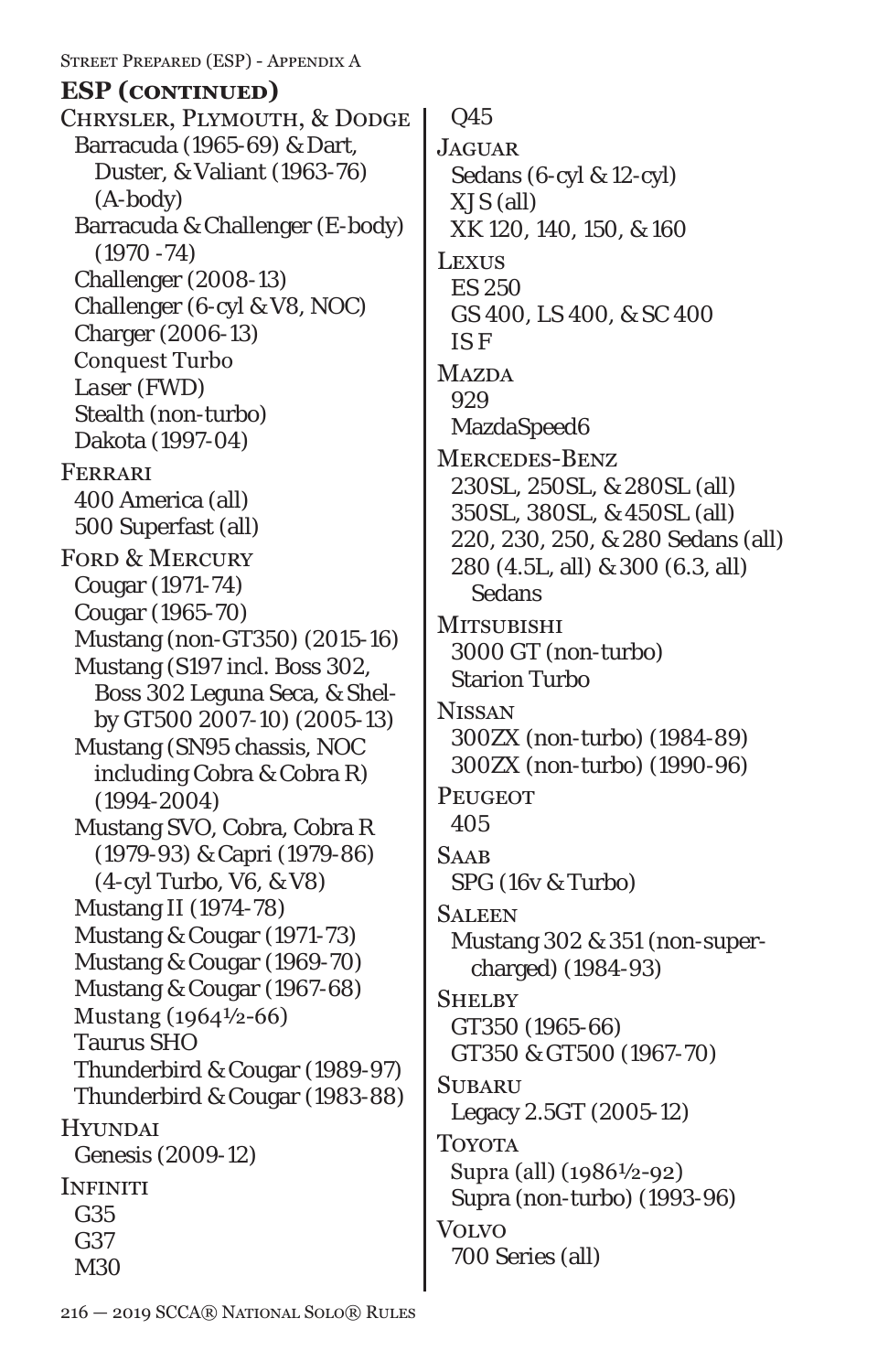| <b>ESP</b> (CONTINUED)           | APPENDIA A = (FOF J OTREET FREPAP<br><b>F STREET PREPARED (FSP)</b> |
|----------------------------------|---------------------------------------------------------------------|
| 800 Series (all)                 | <b>ACURA</b>                                                        |
| S60 & V70                        | Integra (1986-89)                                                   |
| <b>VOLKSWAGEN</b>                | Legend                                                              |
| <b>Passat W8 4Motion</b>         | <b>ALFA ROMEO</b>                                                   |
|                                  | 1300 (all)                                                          |
| "CATCH-ALL":                     | 1600 (all)                                                          |
| American 6-cyl & V8 sedan or     | 1750 (all)                                                          |
| pick-up not otherwise classi-    | 2000 (all)                                                          |
| fied.                            | Alfetta GT                                                          |
| Other sedan over 3.0L not other- | AMC                                                                 |
| wise classified.                 | $(4-cyl, all)$                                                      |
| (See Section 15.1.C for update/  |                                                                     |
| backdate limitations.)           | Audi                                                                |
|                                  | 80 (all)<br>90 (all)                                                |
|                                  | 100LS (all)                                                         |
|                                  | 4000 (all)                                                          |
|                                  | 5000                                                                |
|                                  | <b>AUSTIN</b>                                                       |
|                                  | America (all)                                                       |
|                                  | Mini & Mini Cooper (850, 970,                                       |
|                                  | 997, 998, 1071, & 1275, all)                                        |
|                                  | <b>AUSTIN-HEALEY</b>                                                |
|                                  | Sprite (all)                                                        |
|                                  | 100-4, 100-6, & 3000                                                |
|                                  | <b>BMW</b>                                                          |
|                                  | 1600                                                                |
|                                  | 1800ti & 1800 TiSA                                                  |
|                                  | 1600-2, 1602, & 2002 (+ tii)                                        |
|                                  | 318i (8v, E30 chassis)                                              |
|                                  | 318i & 318is (E36 chassis)                                          |
|                                  | 318ti (E36 chassis)                                                 |
|                                  | 320i (E21 chassis) (1975-83)                                        |
|                                  | CHEVROLET, PONTIAC, BUICK,                                          |
|                                  | OLDSMOBILE, GEO, & SUZUKI                                           |
|                                  | Beretta (4-cyl)                                                     |
|                                  | Camaro (4-cyl) (1982-86)                                            |
|                                  | Cavalier (4-cyl OHV) (1992-                                         |
|                                  | 2002)                                                               |
|                                  | Chevette & T1000                                                    |
|                                  | <b>Citation &amp; Omega</b>                                         |
|                                  | Corvair (non-Yenko)                                                 |
|                                  | Fiero (4-cyl)                                                       |
|                                  |                                                                     |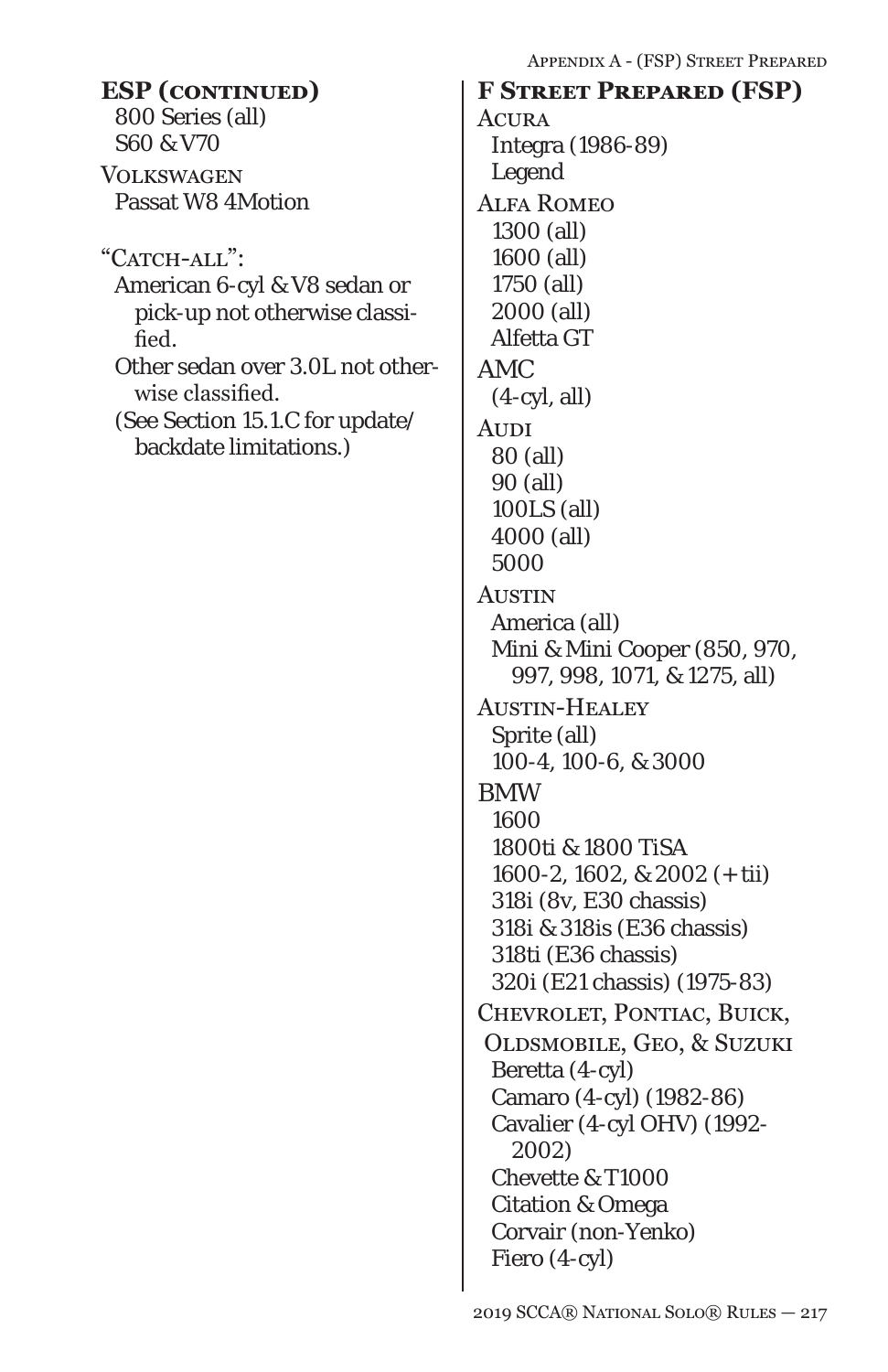Street Prepared (FSP) - Appendix A Firebird (4-cyl) (1982-86) Metro & Swift (1985-88) Metro & Swift (1989-93) Monza (NOC), Starfire, Omega, Astre, & Skyhawk (RWD) Phoenix & Skylark Prism S-10 (1994-2004) *Sonic (2012-18)* Spectrum (1.5L non-turbo) (1985- 89) Spectrum (NOC) Sprint & Sprint Turbo Storm (all) Sunbird (4-cyl) Vega & Cosworth Vega Chrysler, Plymouth, & Dodge Acclaim (4-cyl non-turbo) Arrow 1600, 2000, & 2600 Champ (non-turbo, all) Colt (non-turbo, FWD) Colt (8v non-turbo) Colt (1600 & 2000, RWD) Daytona (non-turbo) Horizon, TC3, & Turismo (1.7L, 1.8L, & 2.2L) Laser (non-turbo) (1989-99) Neon (all) (1994-05) Omni, 024, & Charger Rampage (2.2L) Sapporo (1600, 2000, & 2600) Shelby (2.2L non-turbo) (1983- 84) Spirit (4-cyl non-turbo) Dodge, Mitsubishi, & Eagle Colt & Mirage (non-turbo) (1984- 88) Colt, Mirage, & Summit (nonturbo) (1989-92) Colt, Mirage, & Summit (nonturbo) (1993-96) **EAGLE** Talon (non-turbo) (1989-99) **FSP (continued)**

FIAT & BERTONE 124 (1966-74) 128 131 & Brava 850 Sedan 850 Coupe & Spider Strada X1/9 (all) FORD & MERCURY Capri II (1976-77) Cortina Escort, EXP, Lynx, & LN7 (1981- 90) Escort, Escort GT, & Tracer (1991-96) Escort, ZX2, & Tracer (1997- 2002) Festiva Fiesta (1976-80) Focus (all) (1999-2007) Fusion & Milan (4-cyl) Mustang II (4-cyl) (1974-78) Mustang & Capri (4-cyl nonturbo) Pinto & Bobcat (4-cyl) Pinto Wagon (2000, 2300, & 2600) Probe (4-cyl non-turbo) **HONDA** Accord (1976-81) Accord (1982-12) Civic (1973-79) Civic (1980-83) Civic & CRX (all) (1984-87) Civic (1992-95) & Del Sol (1992- 97) (SOHC) Civic (non-Si) (1996-2000) Civic (non-Si) (2001-05) Civic (non-Si) (2006-12) Fit Prelude (1979-82) Prelude (1983-87) Prelude (1988-91)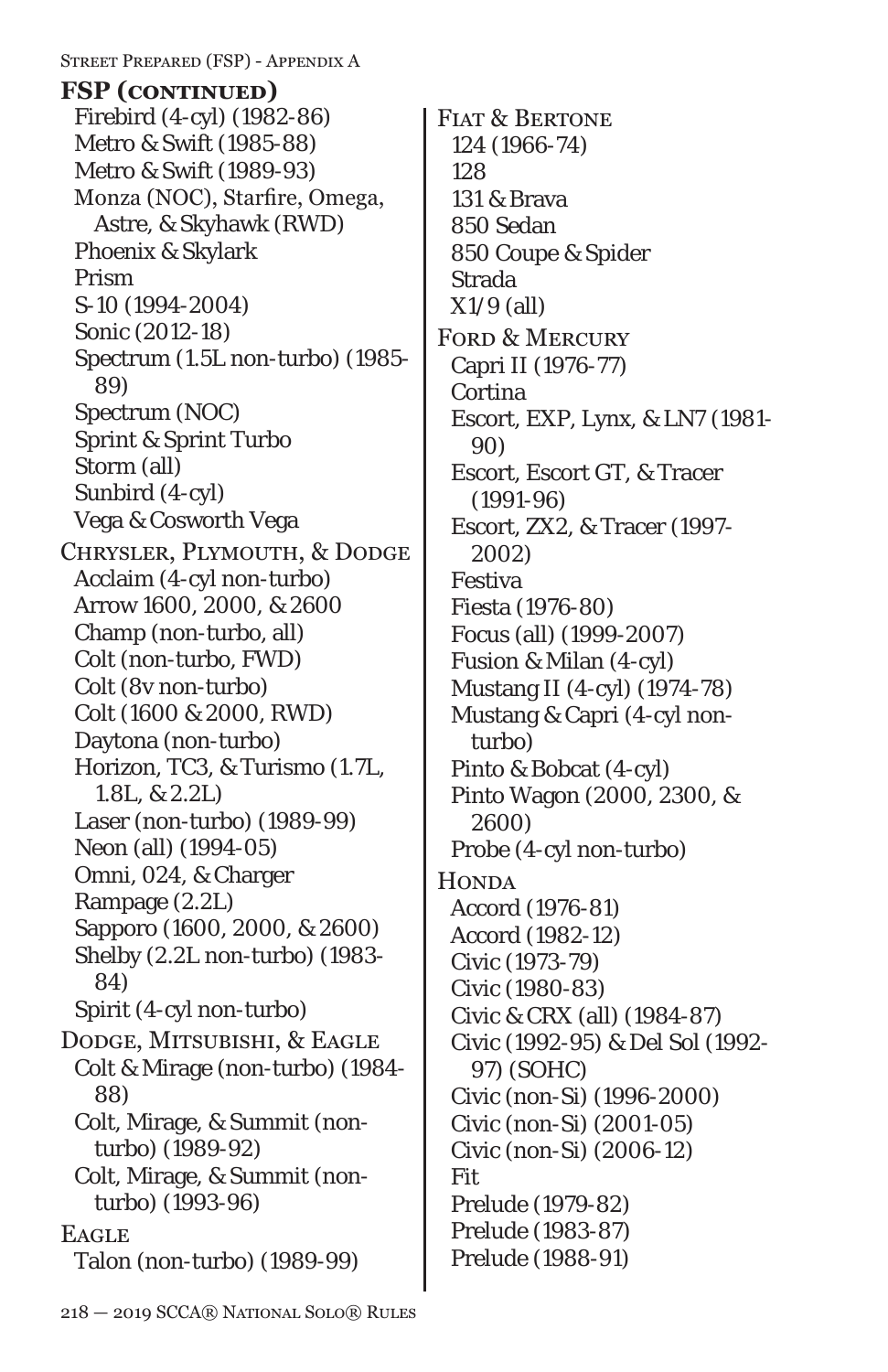**HYUNDAI** Elantra Excel Scoupe NOC (all) **INFINITI** G20 **Isuzu** I-Mark (1.5L non-turbo) FWD models (1985-89) I-Mark RS (16v) (1985-89) I-Mark (RWD) (1980-85) Impulse (non-turbo) (1983-89) Stylus S (12v) (1990-93) Jensen-Healey Kia Forte (2008-11) Forte (2012-18) Spectra (1.8L 4-cyl) Lancia Beta & Zagato (1975-83) **MAZDA** Mazda2 Mazda3 323 (non-turbo) (1986-89) 323, MX-3 (4-cyl) & Protégé (1990-94) 626 (FWD, all) 626 (RWD, all) Cosmo (all) GLC (FWD, all) GLC (RWD, all) MX-6 (4-cyl non-turbo) Protégé (1995-98) Protégé (1999-2003) R-100 RX-4 MG 1100, 1300 Sedan (all) A (all) B & B GT (all) C & C GT (all) **FSP (continued)**

Midget (948, 1098, 1275, & 1500; all) MINI Cooper (non-S) (2002-13) **MITSUBISHI** Cordia (non-turbo) Eclipse (1989-99) (non-turbo) Lancer (non-turbo) Mirage (1997-2002) (non-turbo) Tredia (non-turbo) **MORGAN** +4 (2138 cc; all) Nissan & Datsun 1200 200SX (1976-79) 200SX (1980-83) 200SX (1984-88) 200SX SE-R 210 310 510 (1968-73) 510 (1978-81) 610 710 B210 F-10 NX1600 NX2000, Pulsar, Sentra, & Sentra SE-R (1991-94) Pulsar & Pulsar NX (non-turbo, all) Sentra (1.8L) (2000-06) Sentra (2.0L) (1995-99) Stanza (all) Versa (2007-16) OPEL<sub>.</sub> 1900 & Manta GT 1100 GT 1500 & 1900 Kadett 1100 Kadett 1500 & 1900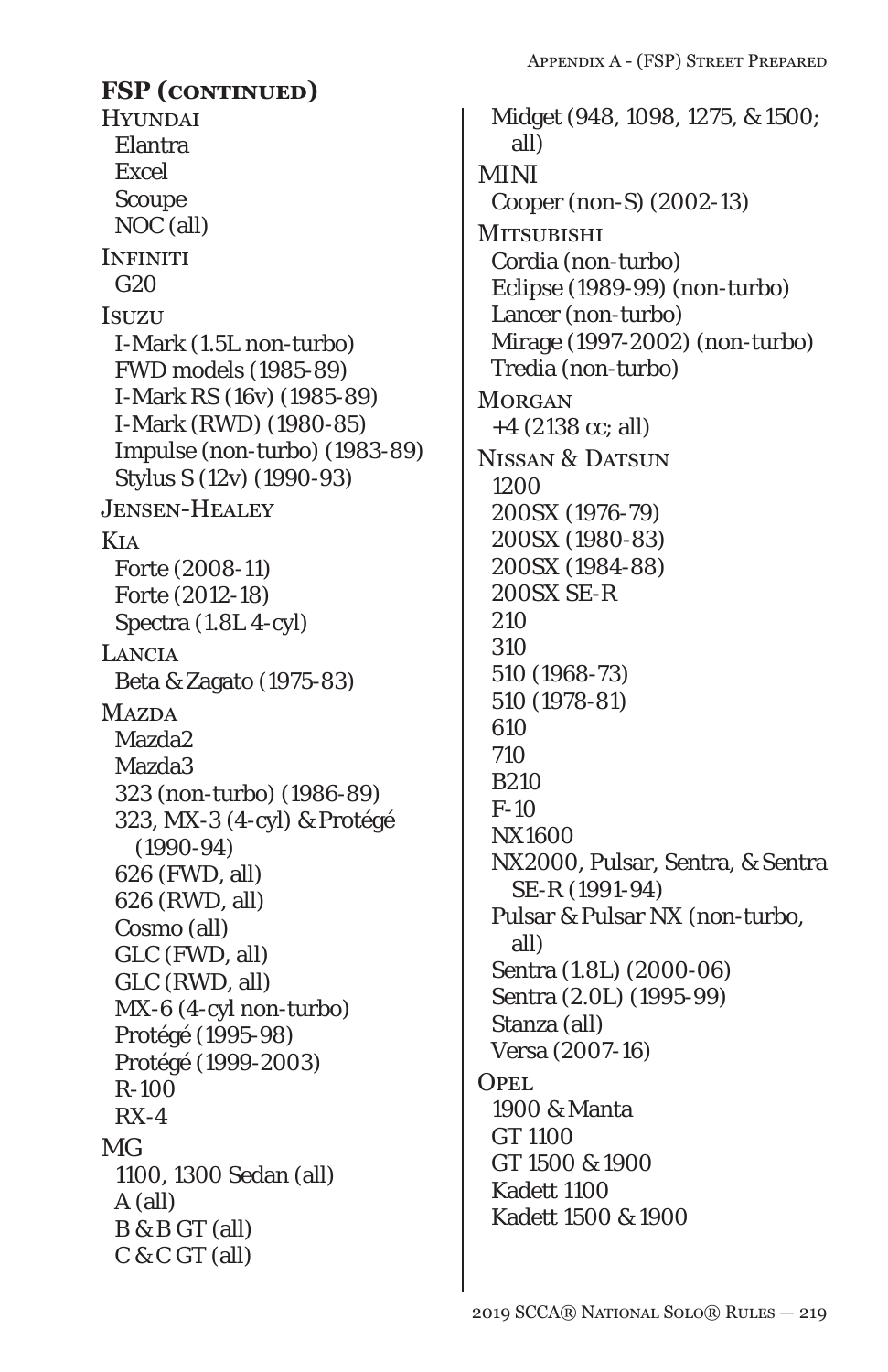Street Prepared (FSP) - Appendix A PONTIAC & TOYOTA Corolla, Matrix, & Vibe (2003- 08) (NOC) **PEUGEOT** 405 DL & 405 S **PORSCHE** 912 912E 924 (Audi engine) **RENAULT** 15 & 17 (all) 16 (all) 17 Gordini 18i (all) Alliance, GTA & Encore Fuego (non-turbo) R-5 (NOC) & LeCar **SAAB** Sonnet (1968-74) **SATURN** SL (1991-95), SW (1993-95), & SC (1991-96) SL (1996-99), SW (1996-99), & SC (1997-2000) SL (2000-02), SW (2000-02), & SC (2001-02) **SCION** tC **SUNBEAM** Alpine (all) **SUBARU** Turbo 4WD (all, NOC) Forester (non-turbo) Impreza 2.0i (2012-13) Legacy & Legacy GT **SUZUKI** Aerio **TOYOTA** Camry (4-cyl) Celica (1970-77) Celica (1978-81) Celica (1982-85) **FSP (continued)**

Celica (FWD) (1986-89) Celica (FWD) (1990-93) Celica (1994-99) Corolla 1200 Corolla (1600 & SR-5) (1970-79) Corolla (1600 & 1800, RWD) (1980-83) Corolla (AE86 chassis, all) (1984- 87) Corolla FX16 Corolla GTS (AE92 chassis, FWD) (1990-91) **Starlet** Tercel Yaris **TRIUMPH** GT-6 Herald (all) Spitfire TR-2 & TR-3 TR-4 & TR-4A TR-250 & TR-6 TR-7 **VOLKSWAGEN** Beetle (RWD) Cabriolet (1985-92) Corrado (all) Dasher & Quantum (4-cyl, all) Fox GL Golf & Jetta (all, A2 chassis) (1985-93) Golf, Jetta, & Cabrio (8v, A3 chassis) (1993-98) Golf & Jetta (VR6, A3 chassis) Golf & Jetta (VR6, NOC, A4 chassis) Golf, Jetta, & Beetle TDI Karmann Ghia Passat (all, NOC) Rabbit, Jetta, Scirocco, Cabriolet, & Pickup (all, A1 chassis) (1975-92) Rabbit (2.5L 5-cyl, A5 chassis) (2006-09)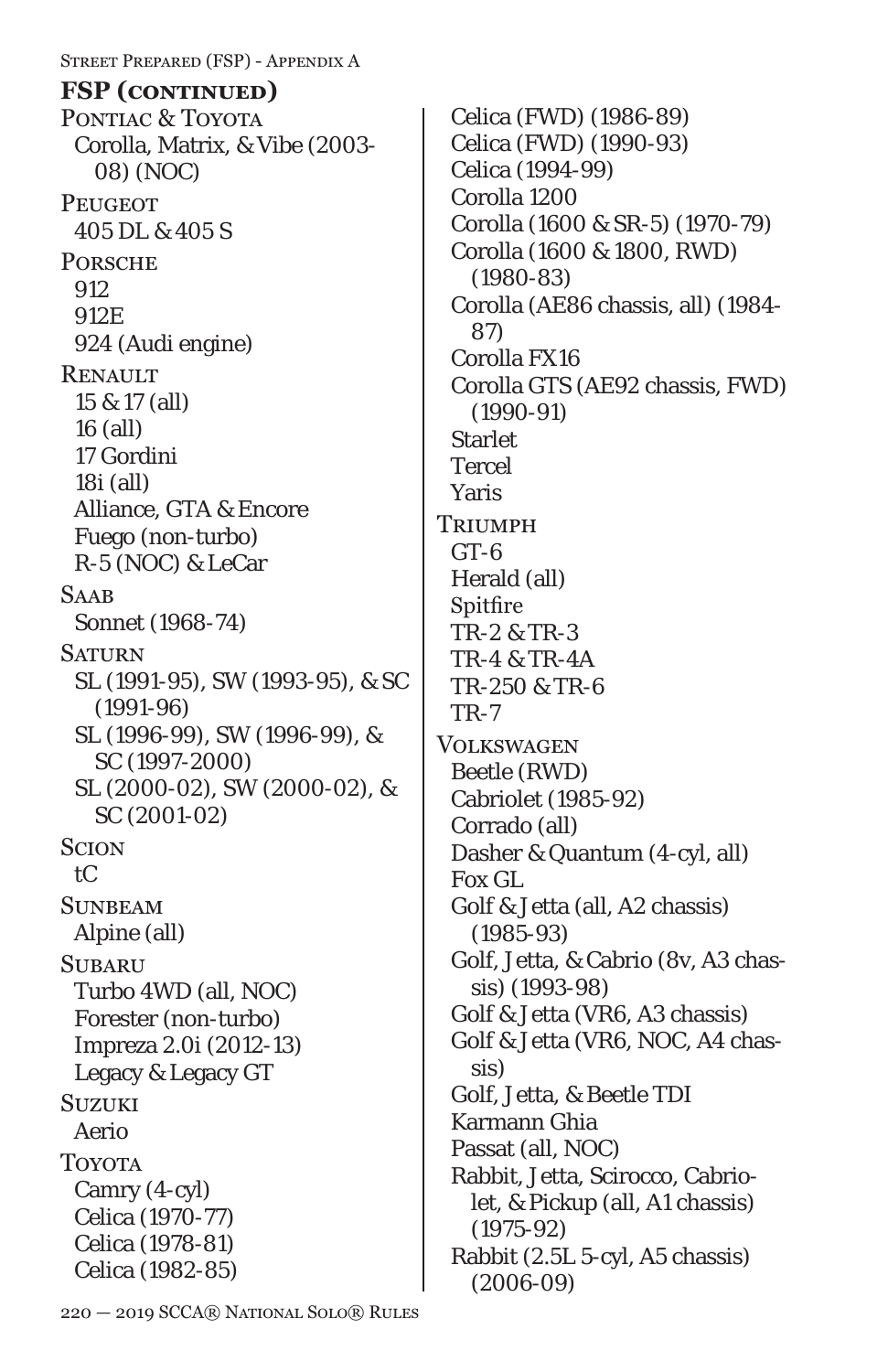### Volvo 120 Series (all) 140 Series (all) 160 Series (all) 1800, P1800, & ES1800 (all) 240 Series (non-turbo, all) 260 Series (all) 700 Series (all) **FSP (continued)**

#### Yugo

"CATCH-ALL": Sedan under 1.7L not otherwise classified 4-cyl or rotary RWD mini-pickup (See Section 15.1.C for update/ backdate limitations.)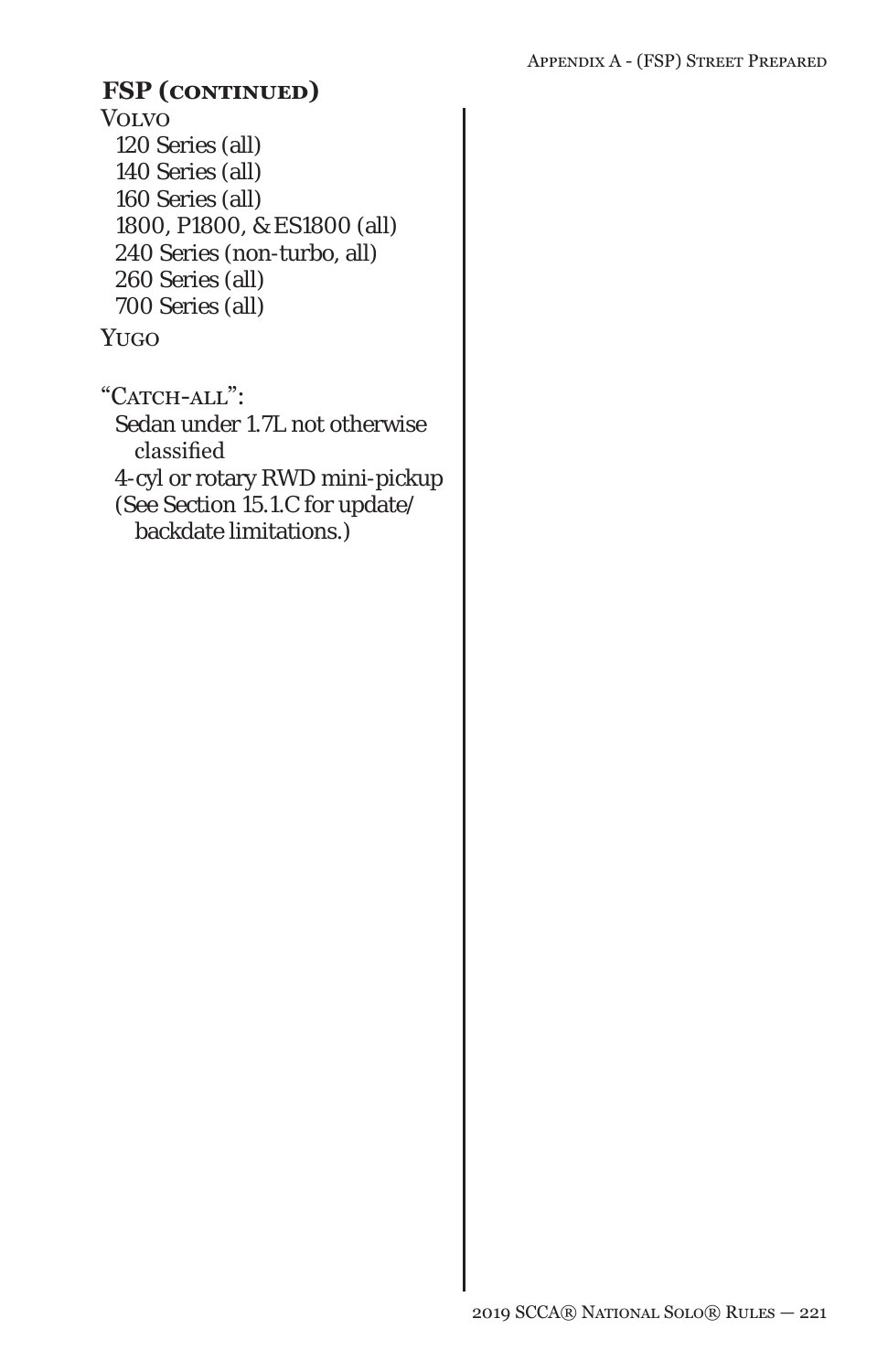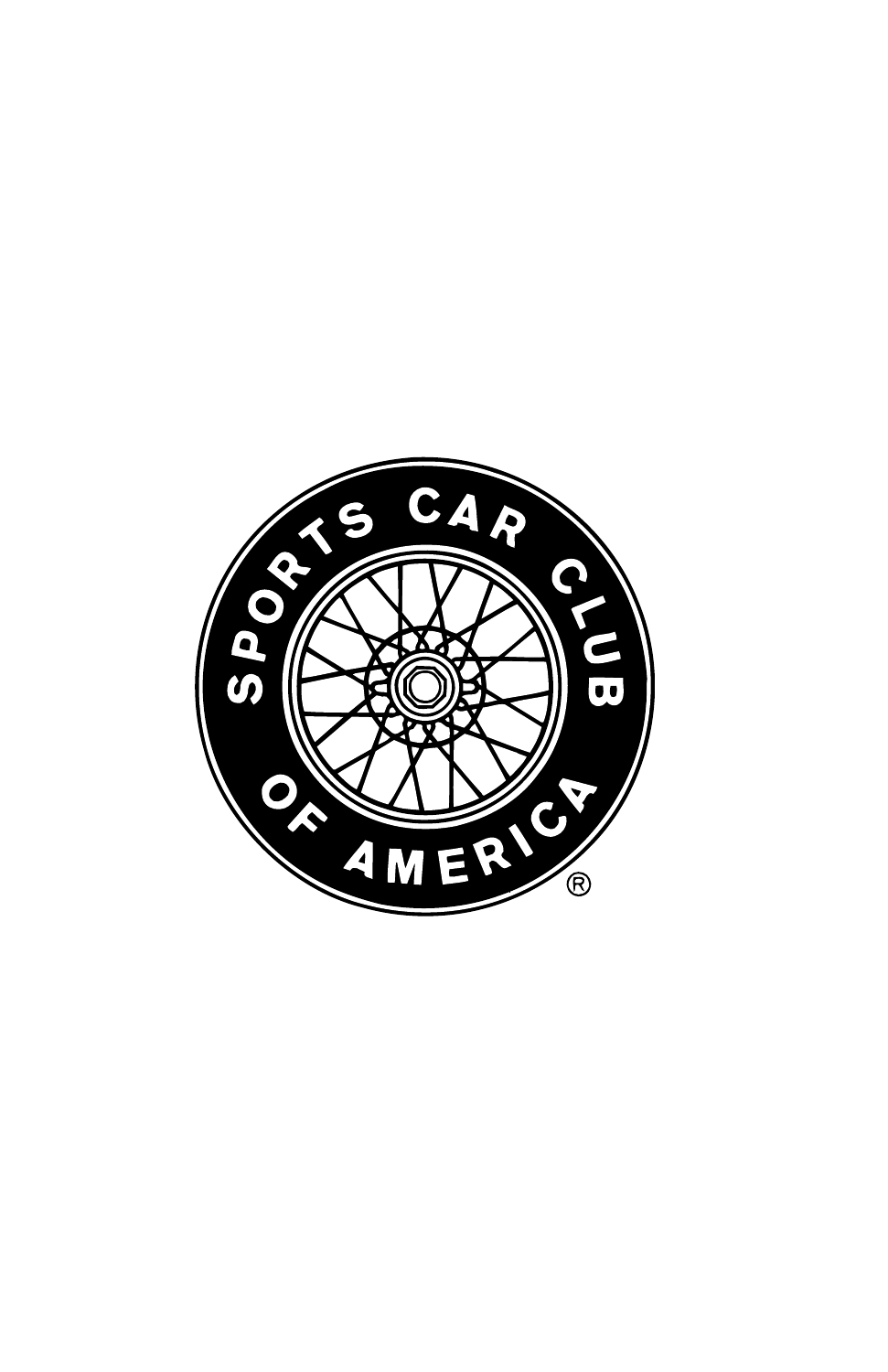## **STREET MODIFIED CATEGORY**

Engine Classifications

- 1. 4-stroke cycle and 2-stroke cycle naturally aspirated internal combustion engines will be classified on the basis of actual piston displacement.
- 2. Supercharged/Turbocharged SM and SSM engines will be classified on a basis of adding 1.4L to the actual displacement. Forced induction SMF engines will add 1.0L to the actual displacement.
- 3. Rotary Engines (Wankel) These units will be classified on the basis of a piston displacement equivalent to 0.9 liters times the number of rotors, plus the volume determined by the difference between the maximum and minimum capacity of the working chamber times the number of rotors.
- 4. Electric Motors Cars with electric motors, in whole or part of the drivetrain, will run at class maximum weight (2900 lbs. for SSM, 3100 lbs for SM/SMF). Category weight adjustments (e.g., tire size) are allowed.

WEIGHT ADJUSTMENTS

Cars running tires with a rated width of 275 mm or less on all four wheels may compete at a minimum weight 200 lbs. less than their calculated weight.

### **Super Street Modified class (SSM)**

Eligible Vehicles:

- All 2-seat cars not excluded below.
- All SM/SMF eligible sedans/coupes and those excluded from SM for failure to meet weight requirements.
- All SM eligible vehicles.
- McLaren MP4-12C
- Porsche GT3 (991) and Carrera GT

Excluded Vehicles:

- Lotus (all except Elise, Exige, & Esprit)
- All 2-seat cars not eligible for Street Prepared Category.

• Vehicles not meeting specifications to have been delivered in the US MINIMUM WEIGHT CALCULATIONS WITHOUT DRIVER (LBS.):

• FWD...................................................................... 1350 + 125 per liter

• RWD.....................................................................1600 + 200 per liter

- AWD.....................................................................1600 + 300 per liter
- Supercharged/Turbocharged SSM engines:........................................

.................................................... Add 1.4L to the actual displacement

- Rear wheel weight greater than 51% ............................... +25 per liter
- Tire width 275 mm or less ............................................................-200
- Regardless of the weight formulas above, no car will be required to weigh more than 2900.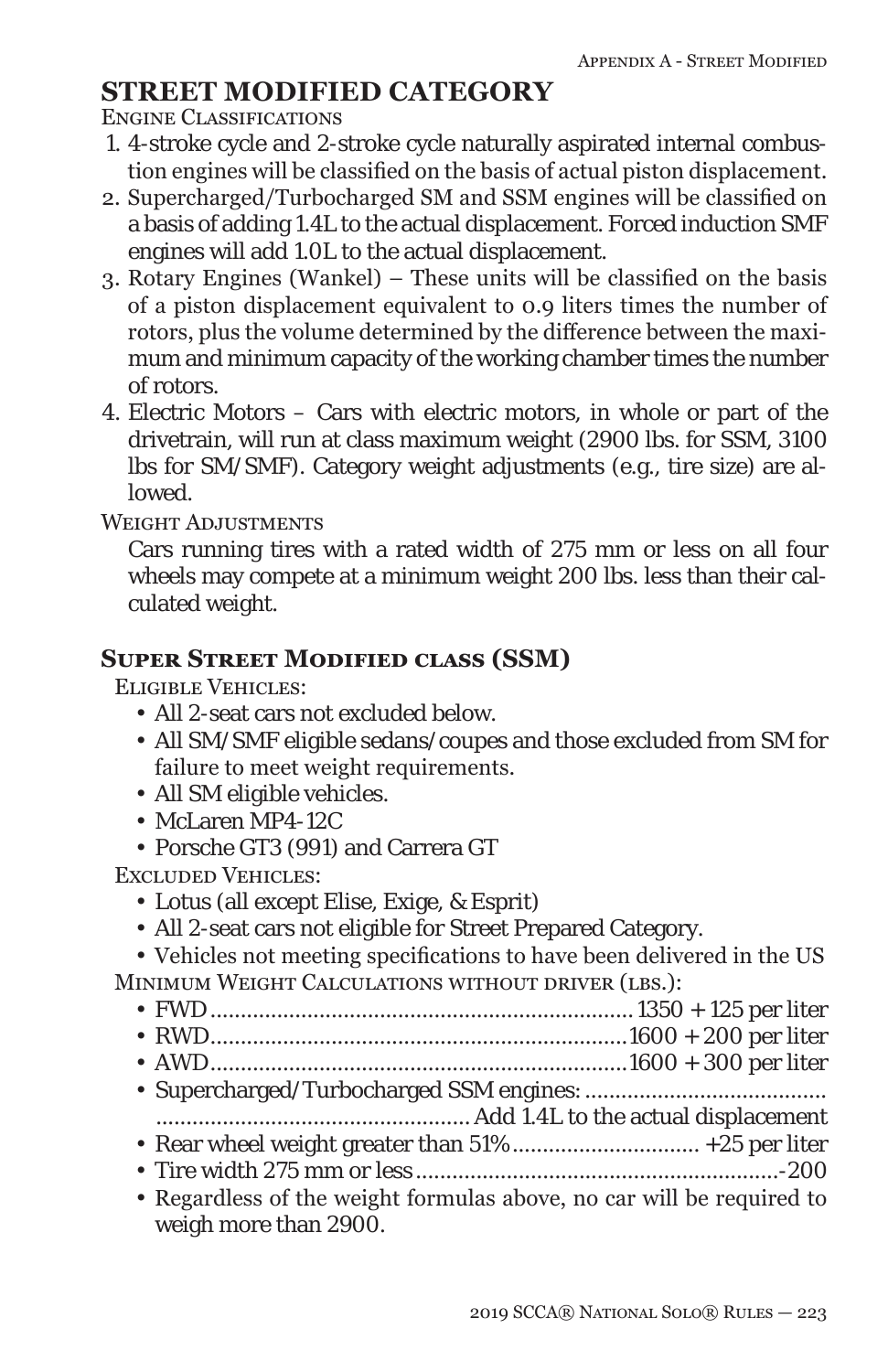### **Street Modified class (SM)**

Eligible Vehicles:

All sedans/coupes (models which were originally equipped with a minimum of four seats and four factory seat belts), all FWD (front-wheeldrive) cars, and pickup trucks (in compliance with Section 3.1 using SM allowances and minimum weight calculation).

Sample Vehicles:

- Chrysler: Neon, Stratus/Breeze
- FORD: Contour, Escort, Probe, Mustang
- General Motors: Cavalier, Sunfire, Camaro
- HONDA: Civic, Accord, Integra
- HYUNDAI: Elantra. Tiburon
- MAZDA: Protege, MX-6, 626
- Nissan: Altima, Sentra
- Toyota: Celica, Corolla, Camry
- Volkswagen: Golf, Jetta

Excluded Vehicles:

- Porsche (all)
- JDM-spec cars
- Lotus (all)
- MGB GT
- Triumph (all)
- MINIMUM WEIGHT CALCULATIONS WITHOUT DRIVER (LBS.):
	- FWD...................................................................... 1550 + 125 per liter • RWD.....................................................................1800 + 200 per liter
	- AWD.....................................................................1800 + 300 per liter
	- Supercharged/Turbocharged SM engines:.......................................... ................................................... Add 1.4L to the actual displacement.
	- Rear wheel weight greater than 51% ............................... +25 per liter
	- Solid axle RWD................................................................. -25 per liter
	- Tire width 275 mm or less ............................................................-200
	- Regardless of the weight formulas above, no car will be required to weigh more than 3100 lbs.

## **Street Modified Front-Wheel-Drive class (SMF)**

Eligible Vehicles:

- All FWD vehicles
- Minimum Weight Calculations without driver (lbs.):
	- All.......................................................................... 1750 + 125 per liter
	- Supercharged/Turbocharged SMF engines:........................................
	- ...................................................Add 1.0L to the actual displacement. • Regardless of the weight formulas above, no car will be required to
	- weigh more than 3100 lbs.
	- Cars running in SMF using tires with a nominal width of 275 mm or less will NOT receive the weight adjustment as stated in the SM class.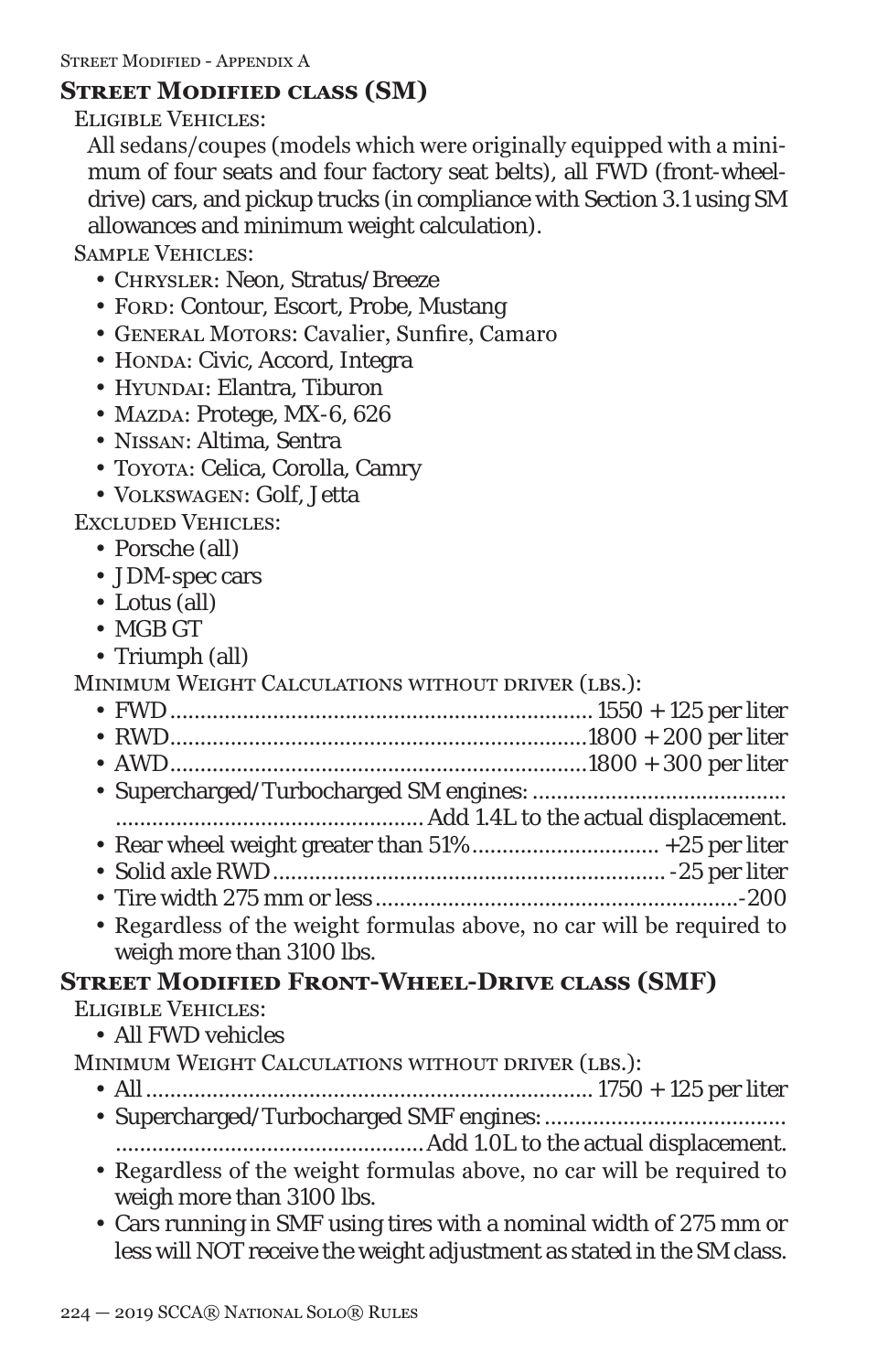## **PREPARED CATEGORY X Prepared (XP)**

XP vehicles must conform to the rules in Section 17 except as noted herein. This class is for almost any production car using almost any automobile drivetrain. Any vehicle meeting the requirements of Section 17.A.2, listed in another Prepared class, specifically listed in CP, DP, EP, FP, or listed at the end, is eligible for XP.

- 1. Bodywork and Structure
	- a. Chassis components attached by removable fasteners (e.g., bolt-on subframes) may be modified or replaced without penalty.
	- b. Front hoods, engine covers, trunk lids, hatches, front fenders, rear fenders not part of chassis structure (unibody), front & rear fascias, and side skirts may be modified or replaced, and may be attached with removable fasteners. Associated hardware, including latches and hinges, may be modified, removed, or replaced. Fenders may be flared as per Section 17.2. Unibody fender may be replaced as described in Section 17.2.S. Non-metallic fender liners may be modified, replaced, or removed. Body panels may be attached with removable fasteners (e.g., Dzus®).
	- c. Aerodynamic Aids Wings may be added, removed, or modified. Non-OE wings may only be attached to the *chassis or body* behind the centerline of the rear axle. The total combined surface area of all wings shall not exceed 8 sq. ft. (0.7432 m<sup>2</sup>) as calculated per Section 12.9. The number of wing elements is limited to 2. Wings designed to be adjustable while the car is in motion must be locked in a single position. Spoilers under 17.2.P and rear wings are mutually exclusive such that a builder may use one or the other, but not both.

Wings, and any component thereof, may not extend beyond the vehicle width as defined by the outermost portion of the vehicle doors, less mirrors, door handles, rub strips, and trim. In addition, no portion of the wing or its components may be more than  $6^\circ$  (15.24 cm) forward of the rear axle, more than 0" (0.0 mm) beyond the rearmost portion of the bodywork, or more than 6" (15.24 cm) above the roofline of the vehicle, regardless of body style. Reinforcements to the wing mounting area may be used, but may serve no other purpose.

Wing endplate surface area is limited to 200 sq. in. (1290.3  $\text{cm}^2$ ) each and the number of endplates is limited to a maximum of 2. For convertibles/roadsters with no roof and targas with no rear window, no portion of the wing may be higher than 12" (30.48 cm) above the *highest point of the body that is behind the centerline of the rear axle.* In the event that a convertible/roadster with no roof or a targa-top with no rear window retains the OE windshield frame with a windshield of any material that meets Section 17.2.K.1, the top of the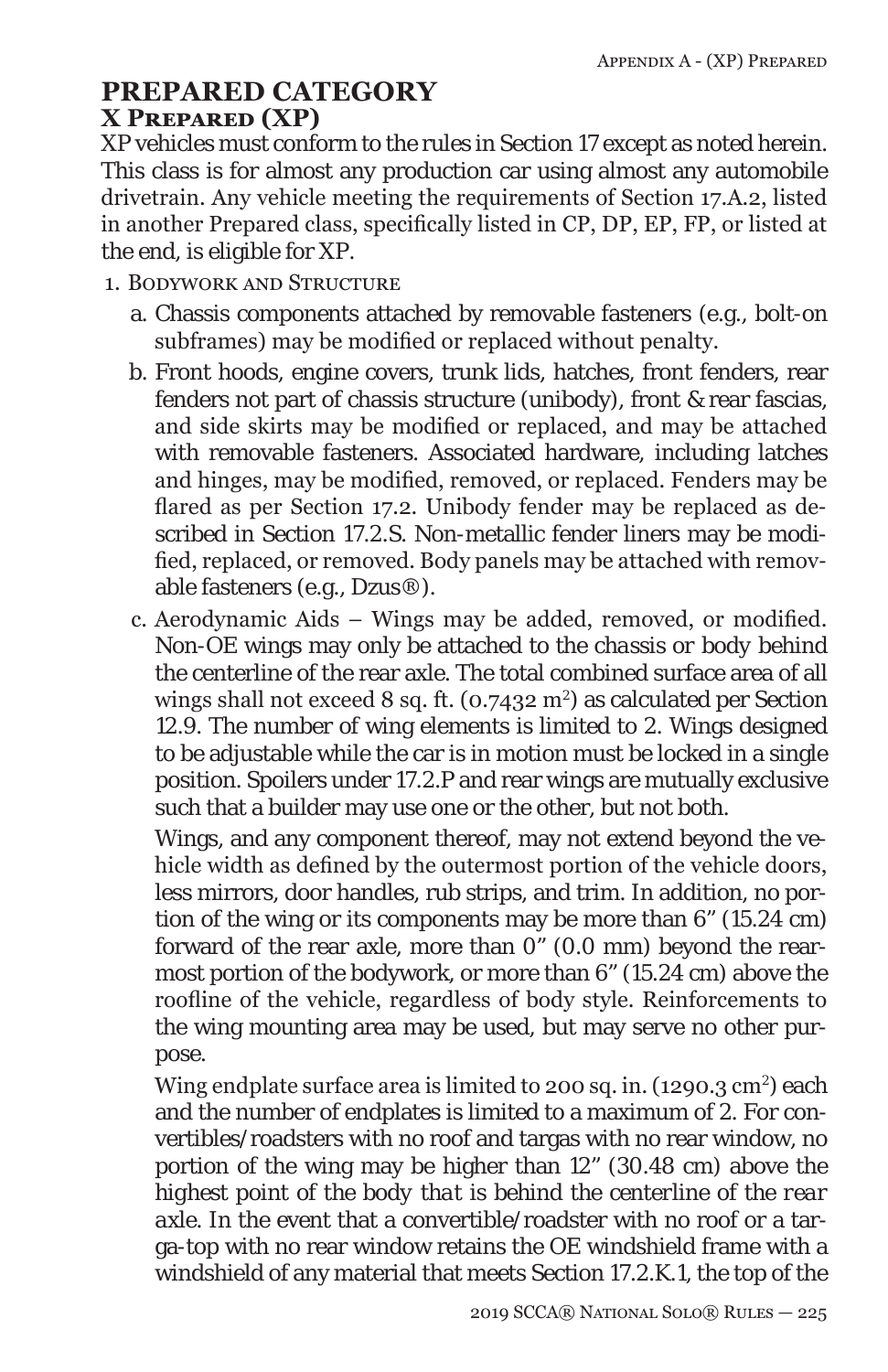windshield frame shall be considered the top of the roofline and the car may use the wing mounting rules in Appendix A.1.c for a closed car.

Canards are allowed and may extend a maximum of 6" (15.24 cm) forward of front bodywork/fascia as viewed from above. No portion of the canard may extend past the widest part of the front bodywork/ fascia as viewed from above. Canard area will be measured in the same manner as wings using Section 12.10. Canard area may not exceed 1.2 sq. ft. (1114.8 cm²).

Front splitters are allowed and shall be installed parallel to the ground (within  $\pm 3^{\circ}$  fore and aft) and may extend a maximum of 6" (15.24 cm) forward of the frond bodywork/fascia as viewed from above. Splitters may not extend rearward past the centerline of the front wheels. No portion of the splitter may extend beyond the widest part of the front bumper as viewed from above.

The splitter and canards may have endplates. The endplates may connect the splitter and the canard. The splitter and canard endplate total surface area is limited to 100 sq. in.  $(645.2 \text{ cm}^2)$  for each side.

- d. Steering wheel, pedals, and driver's seat must be completely to the left or right of vehicle centerline.
- e. Exhaust may exit through the bodywork. Rocker panels may be modified for exhaust routing.
- f. The transmission tunnel/cover may be altered to allow the installation of an alternate transmission and/or driveshaft. Cars originally equipped with a removable transmission tunnel/cover may substitute a tunnel/cover of an alternate material.
- g. The shift lever opening in the body of the car may be altered to allow the installation of alternate shift linkage.
- h. Non-OE replacement bodies are allowable for the Factory Five Roadster/Challenge Car and Superformance MKIII. Replacement bodies must not confuse the identity of the vehicle.
- i. Minimum track width is 55" (139.7 cm).
- 2. Wheels

Any size wheel may be used. Wheel size does not affect minimum weight.

- 3. Shock Absorbers and Springs
	- a. Section 17.5.B, which restricts the type of shocks authorized by 17.5.C.3, does not apply.
	- b. Active/reactive suspension systems incur a minimum weight adjustment, including standard parts.
- 4. Brakes

Anti-lock braking systems (ABS) may be added, replaced, removed, or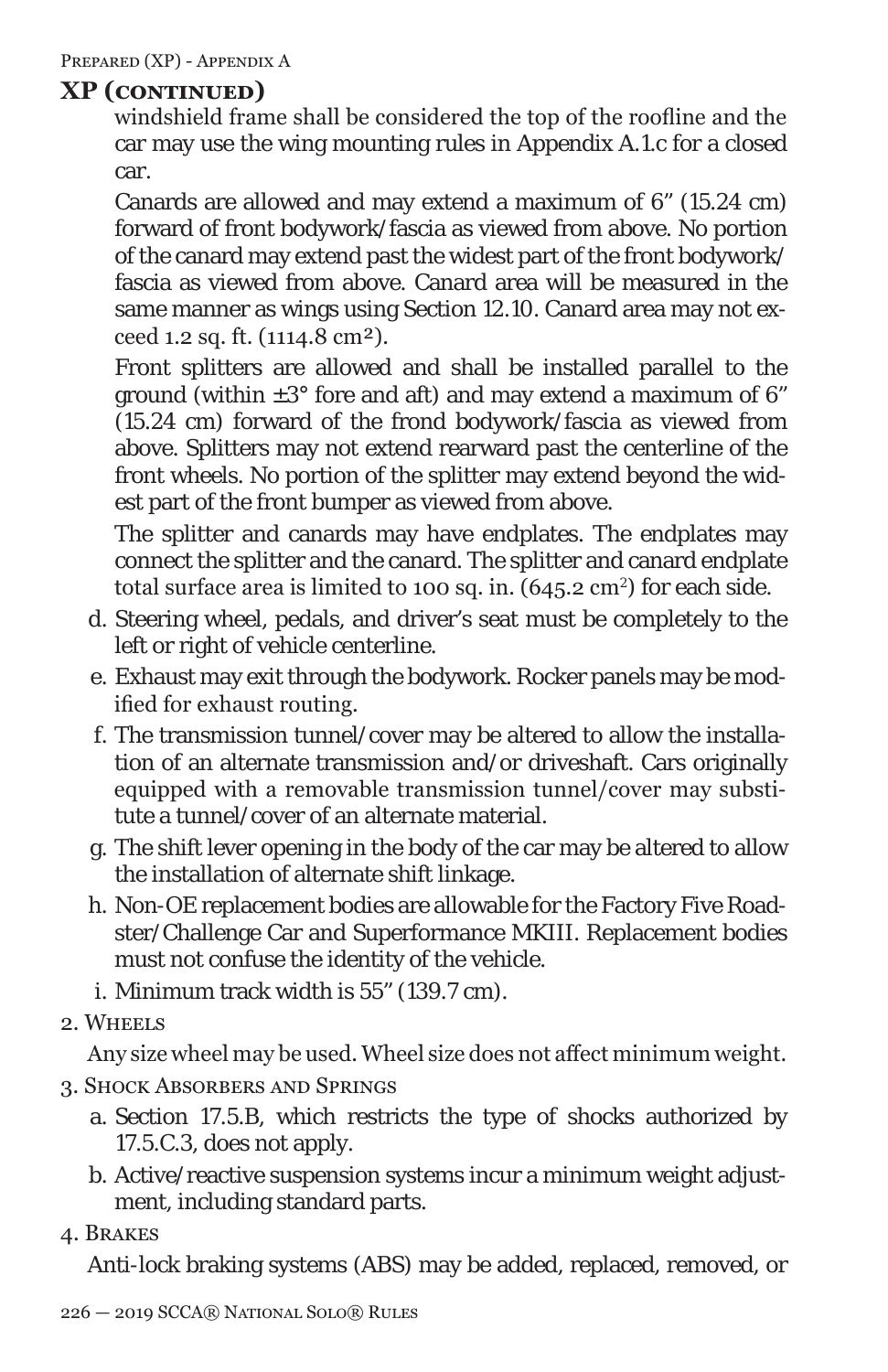modified. The use of ABS including original equipment incurs an ABS weight adjustment. ABS providing traction and/or stability control in any form will also incur a traction/stability control weight adjustment.

5. Suspension Control

Any front and rear suspension system type (MacPherson/Chapman strut, double A-arm, live axle, etc.) may be used.

6. Electrical System

Any ignition system is permitted. The number of spark plugs may be changed.

- 7. Engine and Drivetrain
	- a. Engines must be derived from production automobiles. Motorcycle, snowmobile, marine, or other engines of non-automobile design are not permitted.
	- b. Drivetrain and related systems (e.g., induction, ignition, fuel, electrical, cooling, oiling) and components (e.g., mounts, clutch, flywheel) are unrestricted except as noted.
	- c. The engine orientation (transverse stays transverse and longitudinal stays longitudinal) and the engine bay location must not be changed (front-engine stays front-engine, mid-engine stays mid-engine, and rear-engine stays rear-engine).
	- d. Any traction or stability control systems are permitted, but incur a minimum weight adjustment, including standard parts.
	- e. Air may be ducted to the induction system. Openings in the bodywork to allow air to be ducted are allowed provided they serve no other purpose.

#### 8. MINIMUM WEIGHTS

- a. Engine Classifications
	- 1. 4-stroke cycle and 2-stroke cycle, naturally aspirated, internal combustion engines will be classified on the basis of actual piston displacement.
	- 2. Turbocharged or supercharged versions of all engines will be classified on a basis of *1.6* times the actual displacement.
	- 3. Rotary Engines (Wankel): These units will be classified on the basis of a piston displacement equivalent to twice the volume determined by the difference between the maximum and minimum capacity of the working chamber, times the number of rotors.
- b. Minimum Weight Calculations

All listed weights are without driver. All weights are calculated based on displacement as listed above. EXAMPLE: Weight for a RWD car with a 1796 cc Turbo engine *and 51% of the weight on the rear axle* is *1300* + [(1.796 x *1.6*) x (200 + 20)] = *1932* lbs.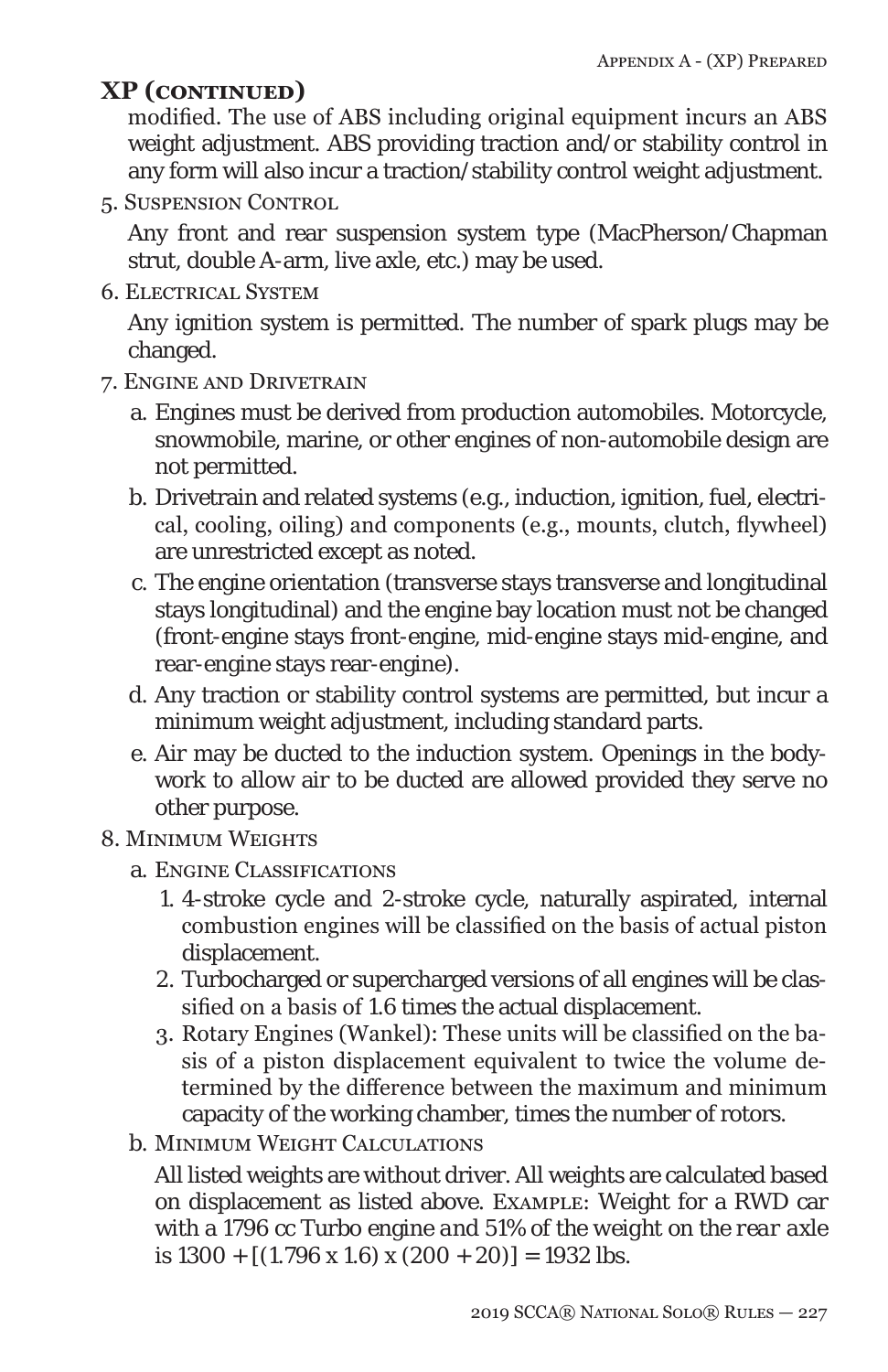*Forced Induction Engine Displacement (lbs.) FWD.................. 1300 + 150 per liter RWD................................................................1300 + 200 per liter AWD.................................................................1300 + 250 per liter*  Normally Aspirated Engine Displacement less than 4.0L (lbs.) FWD...................1200 + 150 per liter RWD ................. 1200 + 200 per liter AWD ................. 1200 + 250 per liter Engine displacement of 4.0L or greater (lbs.)

FWD.................... *1600* + *50* per liter

RWD ................. *1600* + *100* per liter

AWD ..................*1600* + *150* per liter

Regardless of the weight formulas above, no car shall be required to weigh more than 2300 lbs. before applicable weight adjustments.

WEIGHT ADJUSTMENTS (LBS.)

ABS (anti-lock braking system) + 50 TSC (traction/stability control) + 50 Active/reactive suspension ......+ 100 *Greater than 51% of weight on rear axle*..................+ 20 per liter

c. Regardless of the Minimum Weight Calculations above (b), no car with a supercharged or turbocharged engine shall weigh less than the following minimum weights (lbs.):

FWD........ *normally-aspirated: 1425 ........forced-induction: 1625* RWD ........*normally aspirated: 1550....... forced-induction: 1900* AWD ....... *normally-aspirated: 1675 ........forced-induction: 1925*

*Backdraft*

*RT3 (all)*

*All with a minimum engine size of 4.5L normally aspirated or the equivalent forced induction engine size and weight.*

Factory Five Racing

Roadster & Challenge Car

Type 65 Coupe

All with a minimum engine size of 4.5L normally aspirated or the equivalent forced induction engine size and weight.

**MOSLER** 

MT900S

MT900R XP

All with a minimum engine size of 6.0L normally aspirated or the equivalent forced induction engine size and weight.

NOBLE<sub></sub>

M12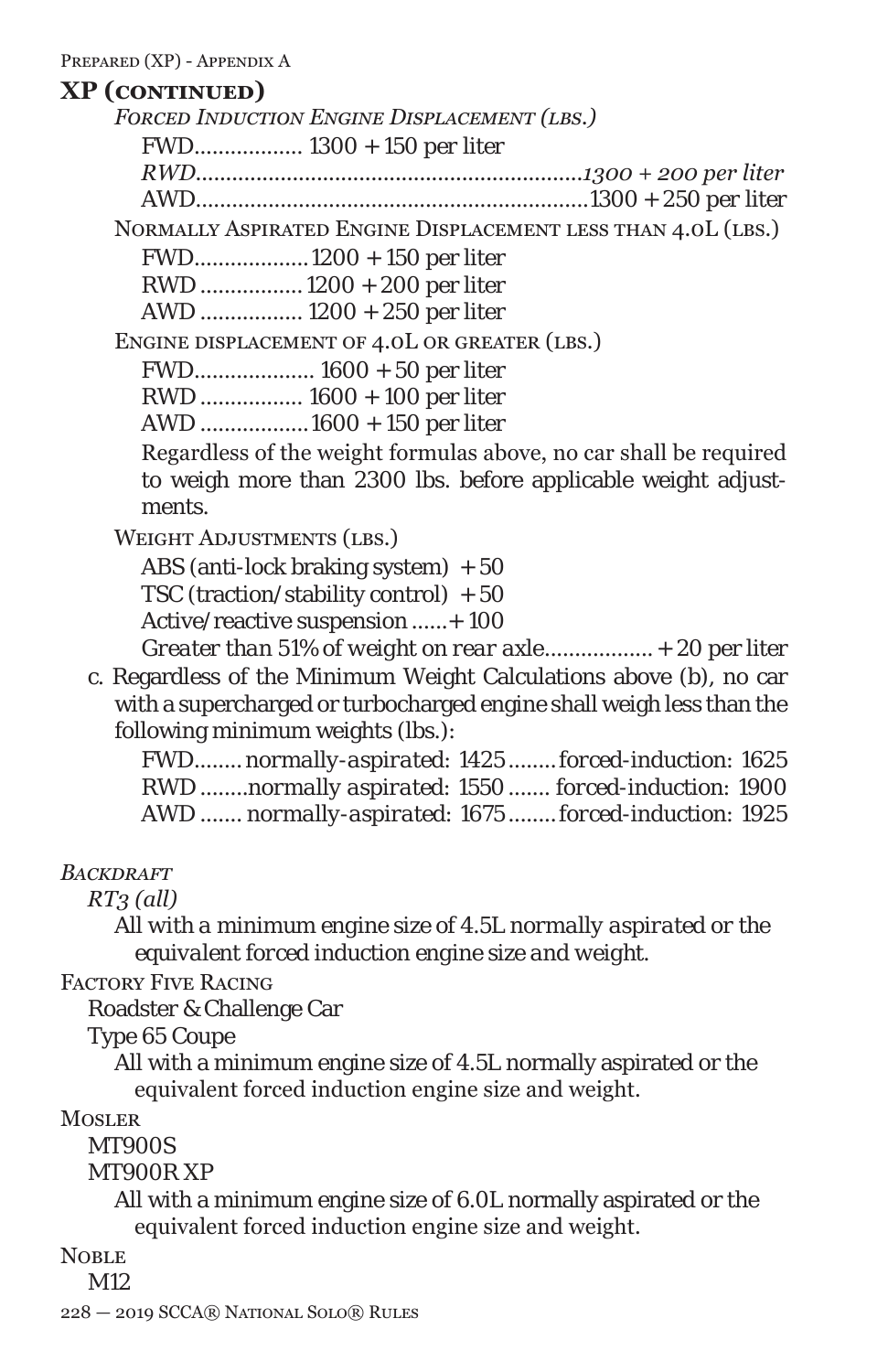M12GTO

M400

All with minimum engine size 2.9L with forced induction or 4.1L normally aspirated.

**ROSSION** 

 $Q1$ 

All with minimum engine size 2.9L with forced induction or 4.1L normally aspirated.

**SHELBY** 

Cobra (1963-67)

**SUPERFORMANCE** 

MKIII

GT40 MKII

Shelby Cobra Daytona Coupe

All with a minimum engine size of 4.5L normally aspirated or the equivalent forced induction engine size and weight.

TVR

Griffith Series 200 & Series 400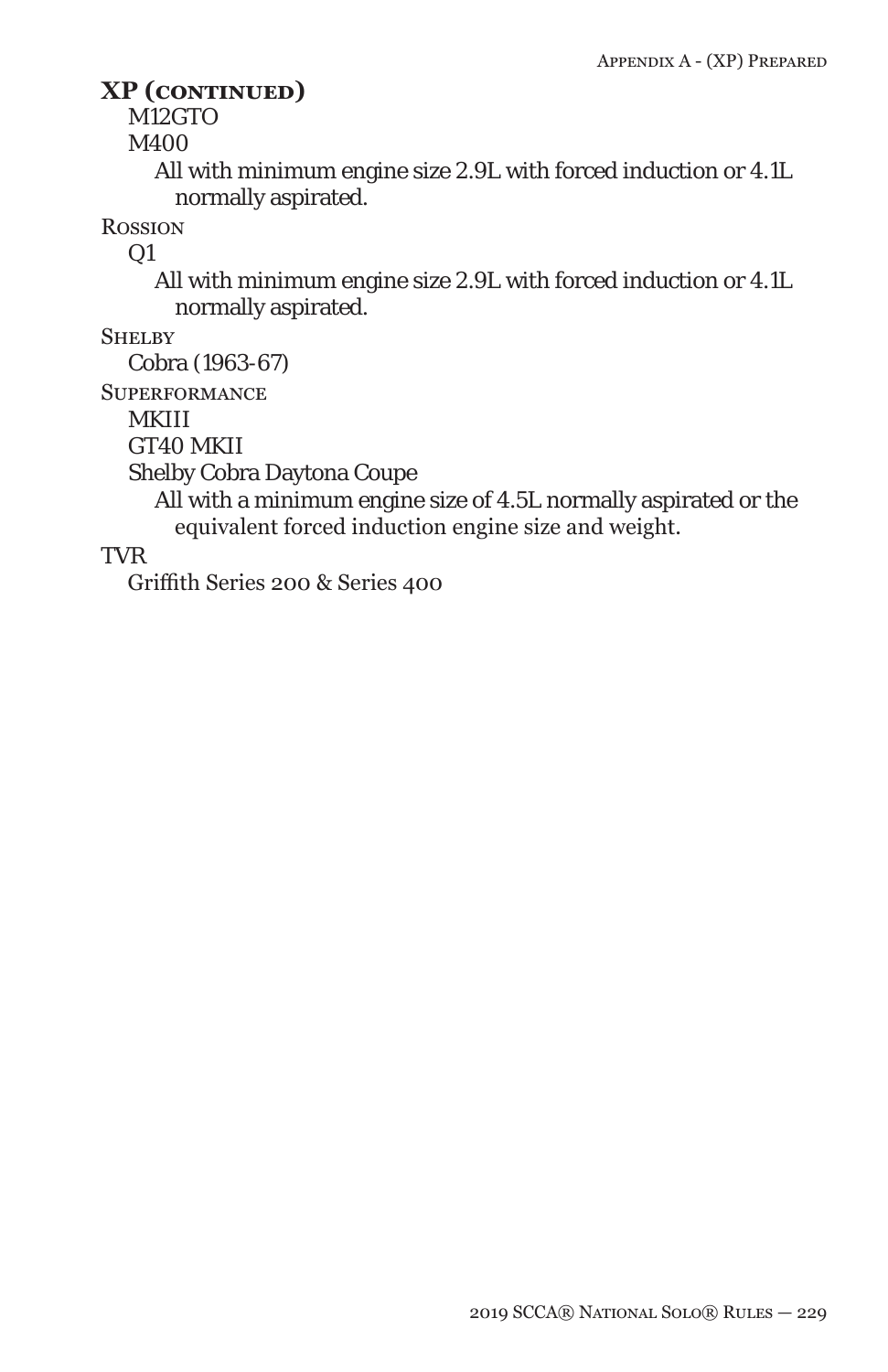PREPARED (CP) - APPENDIX A

### **C Prepared (CP)**

Unless otherwise listed, the minimum weights will be determined from the following tables according to engine type and displacement.

Minimum weight is based on actual engine displacement. The block may be bored and/or sleeved to achieve allowed displacement.

Engine Coolant flow direction is unrestricted.

US-produced 4-cyl, 6-cyl, and 8-cyl engines are allowed alternate-stroke crankshafts; crank angles must remain standard.

Naturally aspirated cars using US-market 6-cyl and 8-cyl engines manufactured by a particular corporation may use any naturally aspirated 6-cyl or 8-cyl engine offered in a US-market vehicle by that corporation's brands as listed below:

Ford:............................................................Ford, Mercury, and Lincoln General Motors: ....... Chevrolet, Pontiac, Oldsmobile, GMC, and Buick Chrysler:................................................Chrylser, Dodge, and Plymouth

Alternate engines for a particular model must locate the bell housing to the block mounting surface in the same plane as the standard part. Vertical position of the longitudinal axis of the crankshaft shall remain the same as the original engine. Tolerance for both measurements is  $\pm \frac{1}{2}$  ( $\pm 12.7$  mm). Alternate material (e.g., aluminum) engine blocks may be used on USproduced 8-cyl engines. Any alternate engine block shall meet all other requirements of Section 17.

Forced induction cars may not substitute the engine for any other nor may forced induction engines be swapped into cars that the combination was not offered.

Engine displacement changes are allowed.

Alternate iron or aluminum cylinder heads may be used on US-produced 4-cyl, 6-cyl, and 8-cyl engines. Any alternate cylinder head(s) shall be of of the same configuration (number of valves per cylinder and valve actuation method - e.g., OHV or OHC) as the original and shall be direct replacement type.

The floor in the driver/passenger compartment may be replaced but must maintain the basic shape and position of the original floor (i.e., flat and horizontal, relative to the car and rocker panels). It may not be curved, angled, recessed, or channeled between the rockers and may be made of steel and/or aluminum only. Replacement floors may be modified per Section 17.2.E.

The firewall between the engine compartment and driver/passenger compartment may be replaced but must be in approximately the same location as the original and must create a sealed bulkhead between engine and driver/passenger. Replacement firewalls may be made of steel and/or aluminum only and may be modified per Section 17.2.F.

An alternate hood is allowed which has a bulge no more than 4" (10.16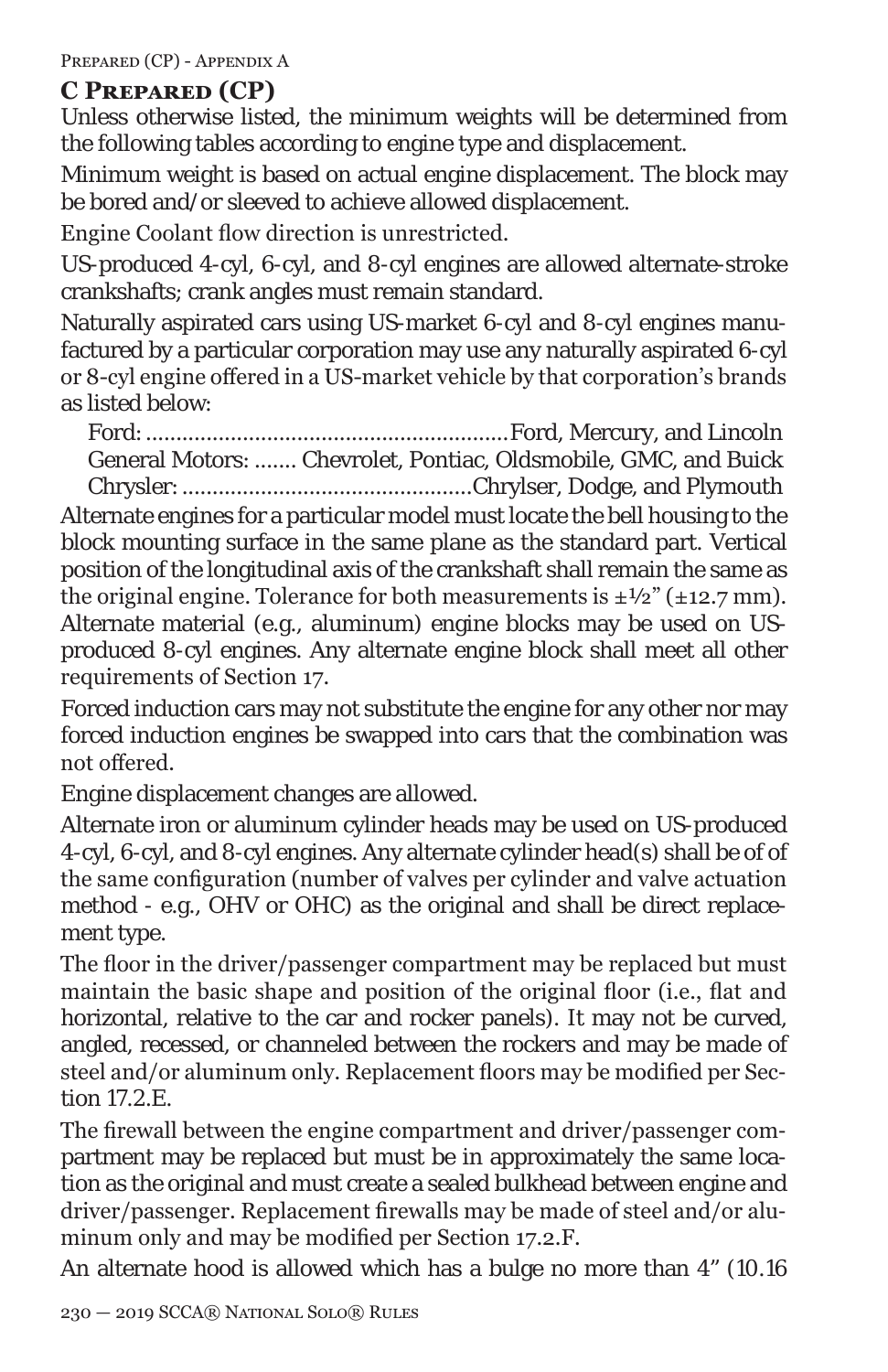cm), measured off of the original base model hood, for induction clearance. The bulge may open to the front, to the rear, or to either or both sides. If the original base model hood has a 2" (50.8 mm) bulge, then an addition of 2" (50.8 mm) is allowed, if the base model has a 3" (76.2 mm) bulge, then 1" (25.4 mm) is allowed, etc.

*Anti-lock braking systems (ABS) may be added, replaced, removed, or modified. The use of non-OE or modified OE ABS incurs an ABS weight adjustment.*

Traction control/stability control may not be added to a car which was not equipped with an OE traction/stability control system. OE systems may be retained, but may not be replaced or modified in any way other than removal. *Modifications to the OE ABS which also modify the OE traction/ stability system are not allowed.*

The following weights apply unless a specific weight is indicated with the model listing.

Minimum weight without driver (lbs.):

| Turbocharged 6-cyl engines, maximum 4500 cc  2550                    |  |
|----------------------------------------------------------------------|--|
|                                                                      |  |
| Maximum weight on the rear axle of the car shall be 51% of the total |  |
| weight of the car. EXCEPTIONS: Corvair, Yenko Stinger.               |  |

Wheels may be replaced with a wheel having any diameter and any width without weight adjustments.

```
AMC
```

| AMX (1968-70)                                                       |
|---------------------------------------------------------------------|
| Gremlin (8-cyl) (1970-78)                                           |
| Javelin (1968-74)                                                   |
| Spirit (8-cyl) (1979-83)                                            |
| CHEVROLET                                                           |
| Camaro (1967-69)                                                    |
| Camaro (1970-81)                                                    |
| Camaro (1982-92)                                                    |
| Camaro (1993-02)                                                    |
|                                                                     |
|                                                                     |
| Monza (1975-80)                                                     |
| CHRYSLER, DODGE & PLYMOUTH                                          |
| 300 (all) (2006-17)                                                 |
| A-body - Valiant, Dart, Duster, Demon, etc., (1963-67), & Barracuda |
| $(1965 - 69)$                                                       |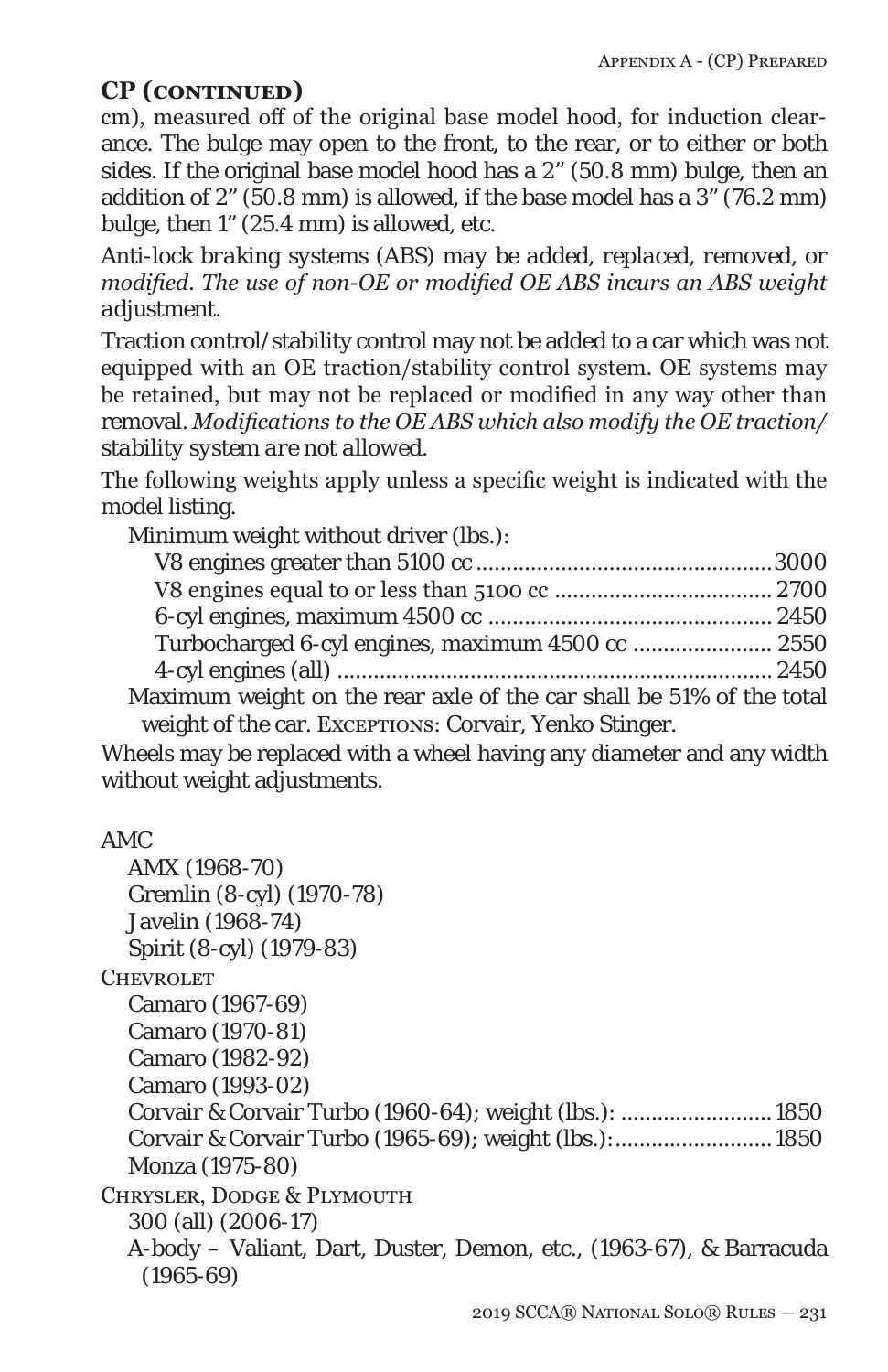Dakota 2WD (1987-96) Dakota 2WD (1997-2004) Challenger (non-supercharged) (2008-17) Charger (non-supercharged) (2006-17) E-body – Barracuda & Challenger (1970-74) FORD & MERCURY Maverick & Comet (6-cyl & 8cyl) (1970-77) Mustang (6-cyl & 8-cyl) (1964-69) Mustang (6-cyl & 8-cyl) (1969-73) Mustang II (6-cyl & 8-cyl) (1974-78) Mustang (6-cyl & 8-cyl) (1979-93) Mustang Turbo & SVO (4-cyl) (1979-93) Mustang (w/o IRS) (1994-04) Air may be ducted to the intake airbox through an opening in the back of the hood, rectangular in shape, maximum width of 20", maximum length 3.5". Opening may extend 1" into the windshield. Mustang (S197 chassis, non-supercharged) (2005-14) Thunderbird (V6 & TurboCoupe) (1983-88) Thunderbird (V6 & SuperCoupe) (1989-97) General Motors (Cadillac, Chevrolet, GMC, Oldsmobile, & Pontiac) Chevelle, El Camino, Tempest, etc. (A-body) (1964-67) Chevelle, Cutlass, El Camino, GTO, etc. (A-body) (1968-72) *CTS & CTS-V (2003-07)* LeMans, Cutlass, Chevelle, El Camino, etc. (A-Body) (1973-77) Malibu, Cutlass, El Camino, etc. (A-body) (1978-81) Monte Carlo, Grand Prix, Regal, El Camino, etc. (A-body)(1982-88) S10, S15, & Sonoma (6-cyl) (1982-93) S10 & Sonoma (6-cyl) (1994-04) **MERCURY** Capri (6-cyl & 8-cyl) (1979-93) Capri Turbo (4-cyl) (1979-93) Comet (6-cyl & 8-cyl) (1971-77) **MERKUR** XR4Ti (1985-88) PONTIAC Firebird & TransAm (1967-69) Firebird & TransAm (1970-81) Firebird & TransAm (1982-92) Firebird & TransAm (1993-2002) Trans-Am Turbo (1989) GTO (2004-06) **CP (continued)**

PREPARED (CP) - APPENDIX A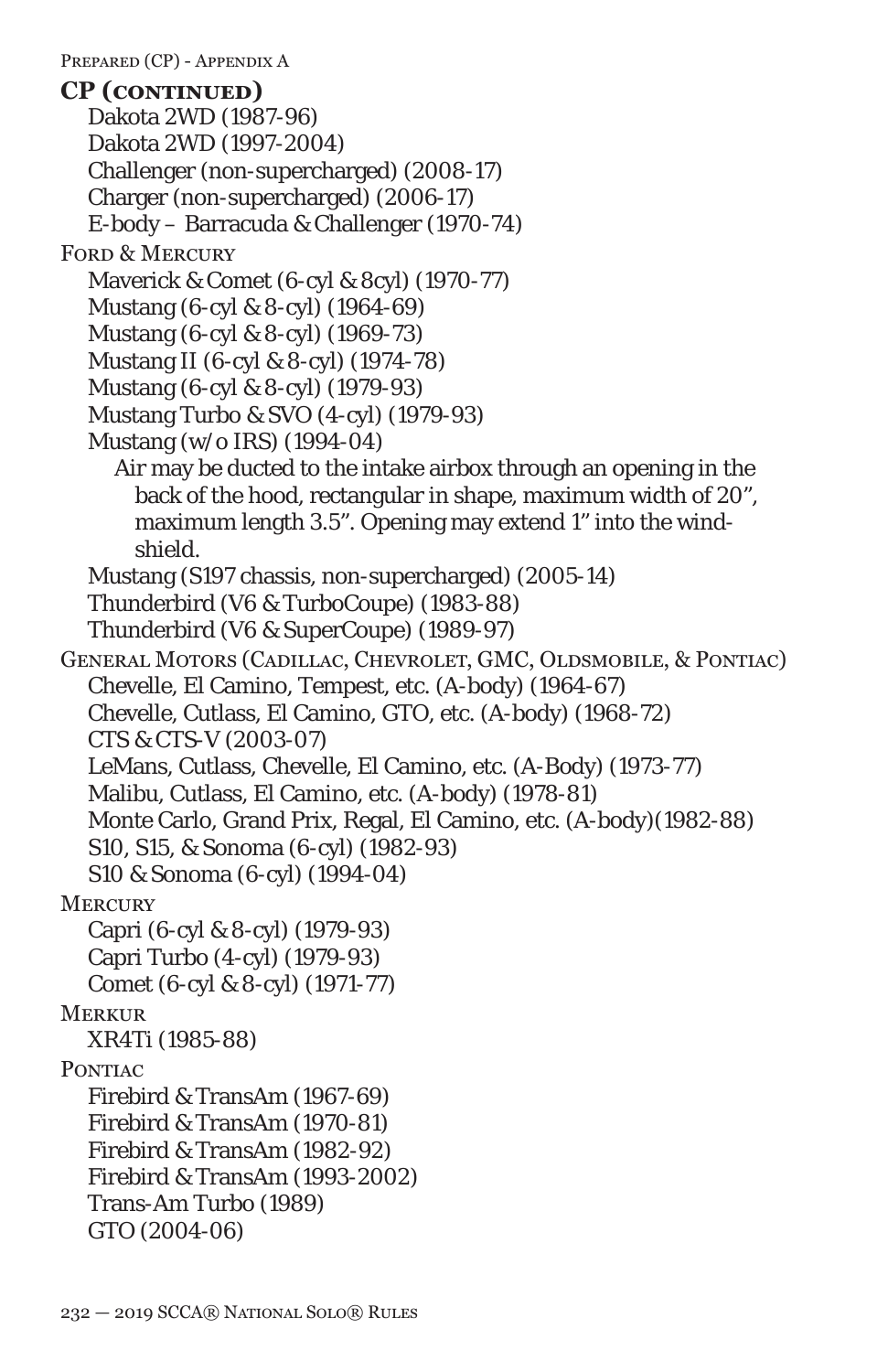**SALEEN** Mustang (w/o IRS or forced induction) (1979-93) **SHELBY** GT350 & GT500 (1965-70) Yenko Stinger (1965-69); weight (lbs.):..................................................... 1850 "CATCH-ALL": US Sedan (6-cyl or 8-cyl, NOC)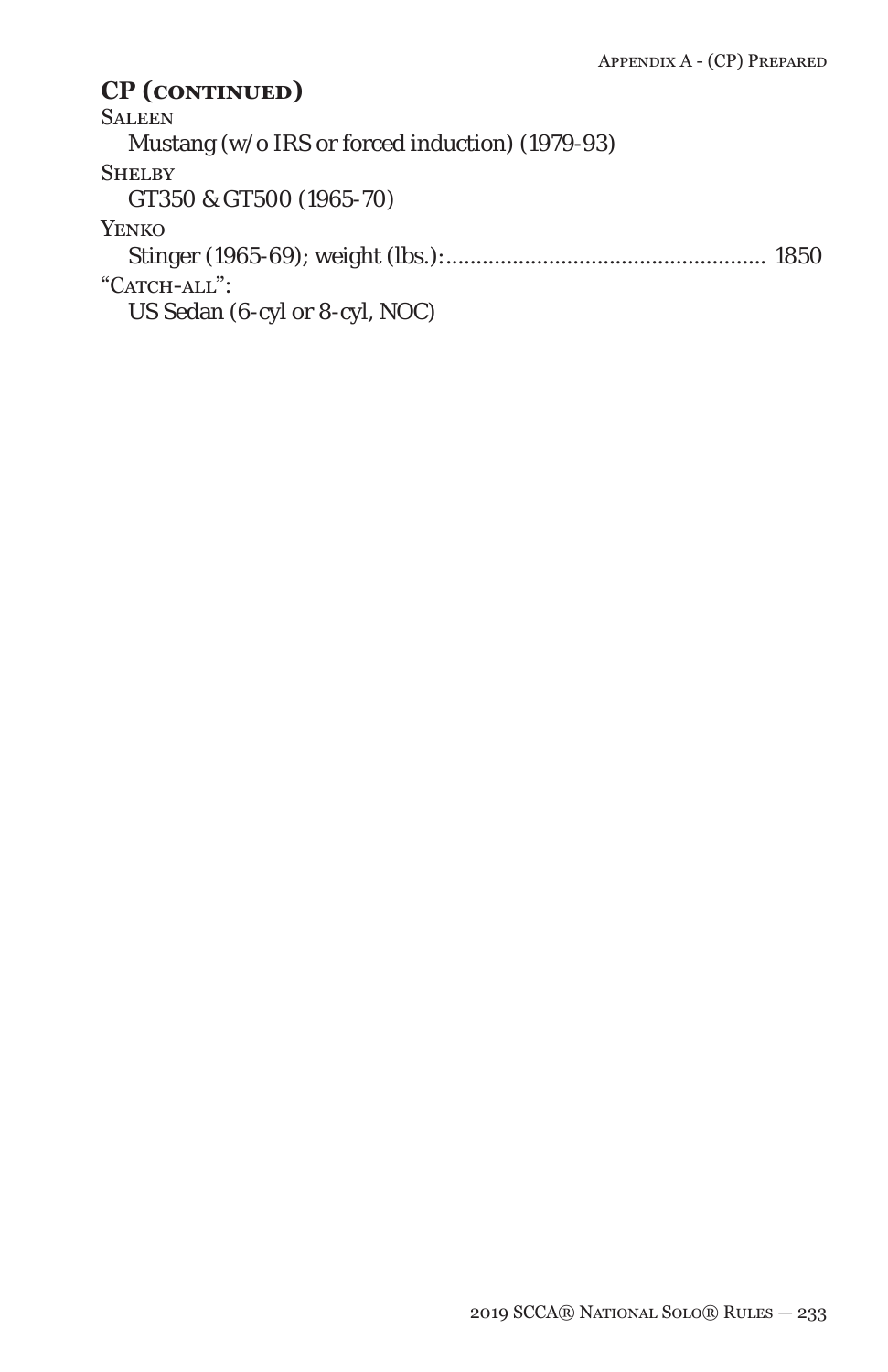PREPARED (DP) - APPENDIX A

### **D Prepared (DP)**

Weights are determined by the following formulas. Wheel sizes, valve sizes, and track dimensions are as per Section 17.

Minimum weights (without driver) are determined by engine displacement. Increases in engine displacement resulting from legal overbore are not considered in these calculations.

Wheels up to 10" wide are allowed with no weight increase; a maximum of 12" is permitted.

| WEIGHT FORMULAS (LBS):                                                |
|-----------------------------------------------------------------------|
| Engines with 3 or 4 valves per cylinder and displacement less than or |
|                                                                       |
| Engines with 3 or 4 valves per cylinder and displacement greater than |
|                                                                       |
| Engines with 2-valves per cylinder: 1.00 x listed displacement (cc)   |
| Engines with $2v/cyl$ are permitted a displacement change of $+10\%$  |
| via bore and/or stroke changes only and with the weight formula       |
| accounting for the increased displacement.                            |
| <b>WEIGHT ADJUSTMENTS (LBS):</b>                                      |
| 51% or more of weight on the rear axle:  +0.015 x displacement (cc)   |
|                                                                       |
|                                                                       |
|                                                                       |
| Alternate Engine Allowance:  + 0.10 x displacement (cc)               |
| <b>ALFA ROMEO</b>                                                     |
| 1600 GTV (1974)                                                       |
| Alfetta GT (1976-79)                                                  |
| Alternate cylinder head: 19510.01053.04                               |
| Giuletta Sprint & Spider (1570 cc)                                    |
| Giulia 1300 & 1300 Ti (1964-71)                                       |
| GT 1300 Junior & GTA Junior (1966-77)                                 |
| GTA (bore & stroke: 78 mm x 67.5 mm)                                  |
| GTV 1750 & 2000 (1967-77)                                             |
| Alternate cylinder head: 19510.01053.04 (twin plug) +100 lbs.         |
| <b>Junior Z</b>                                                       |
| Spider Duetto 1750 Spider Veloce (1779 cc) (1969-70)                  |
| Alternate body part: Niki Lauda Edition Spoiler                       |
| Spider 2000 & Spider 2000 Veloce (1962 cc) (1971-76)                  |
| Alternate body part: Niki Lauda Edition spoiler                       |
|                                                                       |

Sport Sedan

Alternate cylinder head: 19510.01053.04 (twin plug)..........+100 lbs. Sedan or sports car (RWD, NOC)

**ALPINE**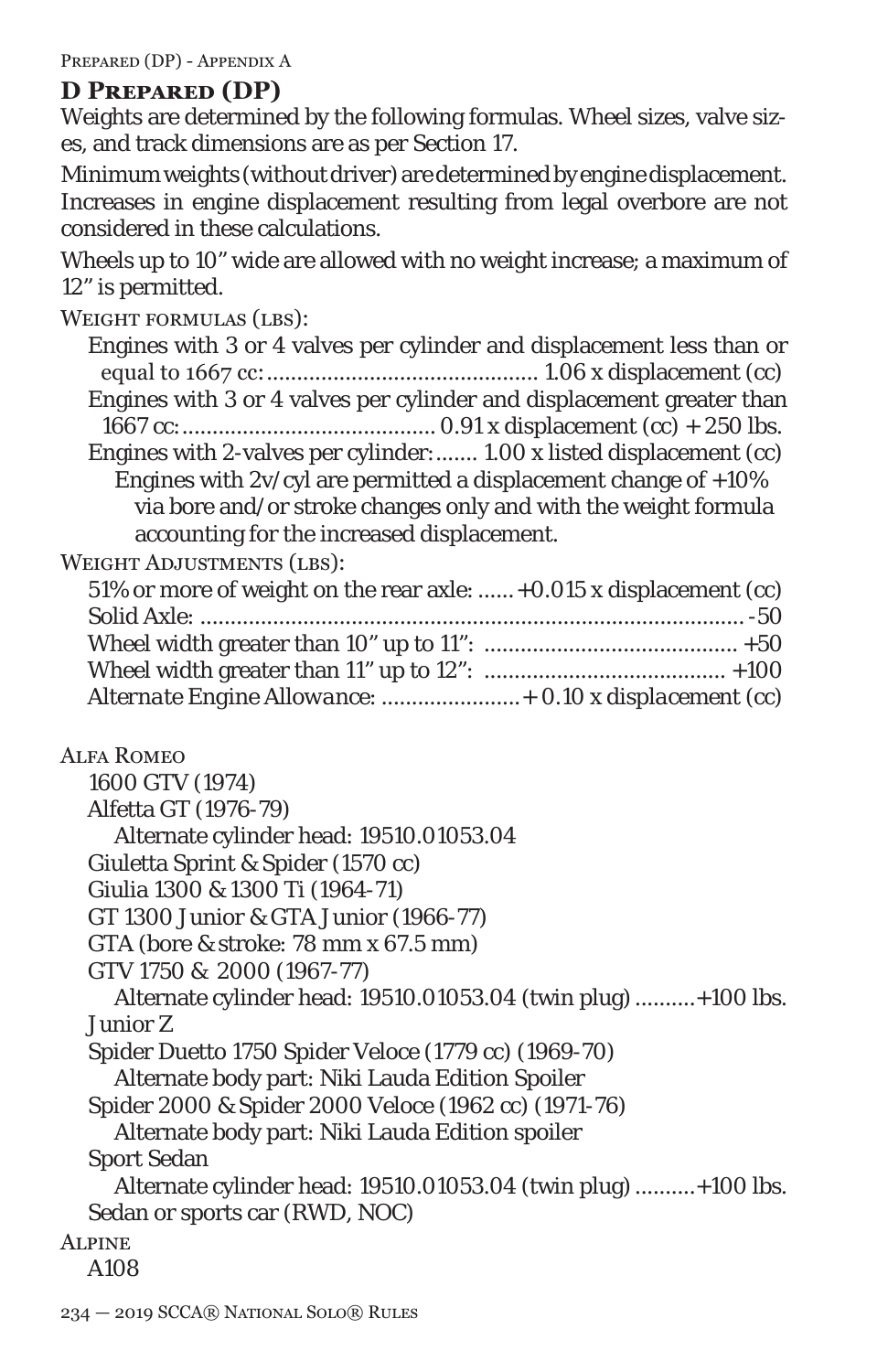A110 1100 Austin-Healey & MG 100-4 (2660 cc) Alternate part: louvered hood **MGA** Replace wood floorboards with metal. MGA Twin Cam Replace wood floorboards with metal. MGB & MGB-GT Midget & Sprite BMW 1600 (1966-77) 2002, 2002ti, & 2002tii (1968-76) 2000ti (1966-72) 320i 3 Series E21 (4-cyl) (1975-83) 3 Series E30 (4-cyl) (1984-93) 3 Series & M3 (8v & 16v, E30 chassis) 530i (1975-78) Z3 (4-cyl) Sedan (RWD, NOC) **CHEVROLET** Vega & Cosworth Vega (1971-77) DATSUN 1500 (SPL 310), 1600 (SPL 311/311U), & 2000 (SRL 311) Roadster DODGE & PLYMOUTH Colt & Champ (1971-78) **ELVA** Courier (1600, 1800) ATB 7224 MGA axle housing assembly FIAT & BERTONE 124 Spider (1600, 2000) & 124 Spider Abarth (1995 cc) 124 Coupe & Sedan (1966-74) 124 Sport Coupe (1592 & 1608 cc) 131 & Brava (1974-84) 850 (all, including Abarth) X1/9 FORD & MERCURY Anglia Super (1962-67) Capri (non-US) (1969-77) Alternate 2.3L cylinder head: SVO M-6049-A230 Cortina (1964-68) Escort Mexico **DP (continued)**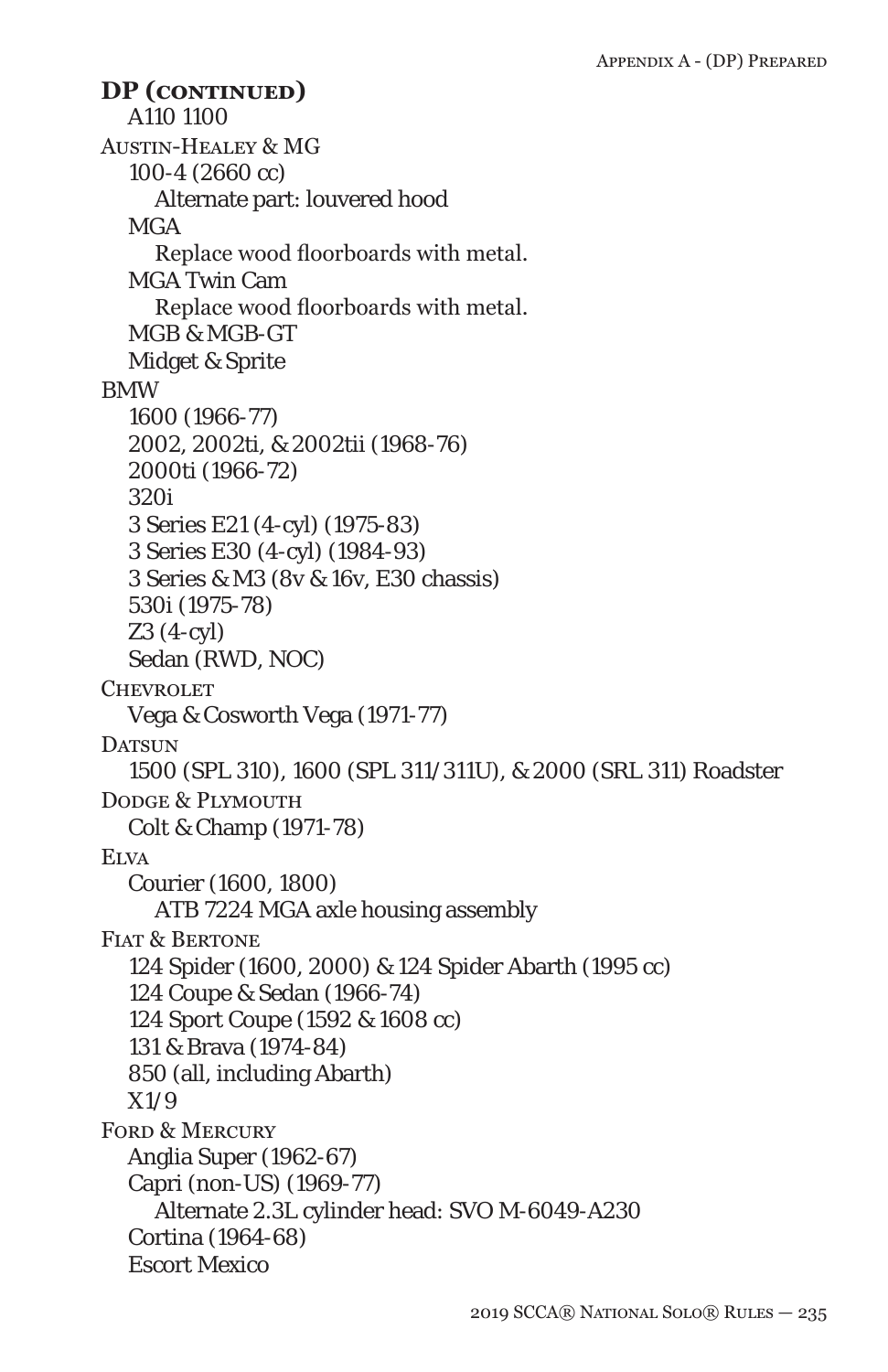PREPARED (DP) - APPENDIX A Escort Super & 1300 GT Mustang II (2.3L) (1974-78) Alternate 2.3L cylinder head: SVO M-6049-A230 Mustang & Capri (4-cyl non-turbo) (1979-93) Alternate 2.3L cylinder head: SVO M-6049-A230 Pinto (1971-80) Alternate 2.3L cylinder head: SVO M-6049-A230 Alternate body parts: spoiler D9FZ6440555-A; end piece D9FZ6428010-A or D9FZ6428011-A **Isuzu** I-Mark (1981-84) Impulse (non-turbo) (1983-89) Jensen Jensen-Healey (1973 cc) Alternate Parts: cast iron sleeves **LANCIA** Scorpion (1756 cc) (1976) Fabric roof panel may be replaced with alternate materials. Lotus 7 & 7A (948, 997, & 1098 cc) Elan Alternate cylinder head: 26RD0703 Super 7 (1340 cc & 1498 cc) Europa (Renault 1470 cc/1565 cc & Lotus-Ford Twin Cam 1558 cc) Alternate cylinder head (Renault): casting R-16 Renault Alternate cylinder head (Twin cam): 26RD0703 **MAZDA** 626 (RWD) Cosmo (1976-78) Alternate cylinder head: E515-10-100B GLC (RWD) (1977-83) Alternate cylinder head: E515-10-100B MX-5 Miata (1.6L & 1.8L, non-turbo) (1990-2005) MX-5 Miata (2006-15) MX-5 Miata (2016-17) **MERCEDES** 190E (1983-93) **MORGAN** 4/4 MkIV (2138 cc) Replace wood floorboards with metal 4/4 MkV (2138 cc) Replace wood floorboards with metal **DP (continued)**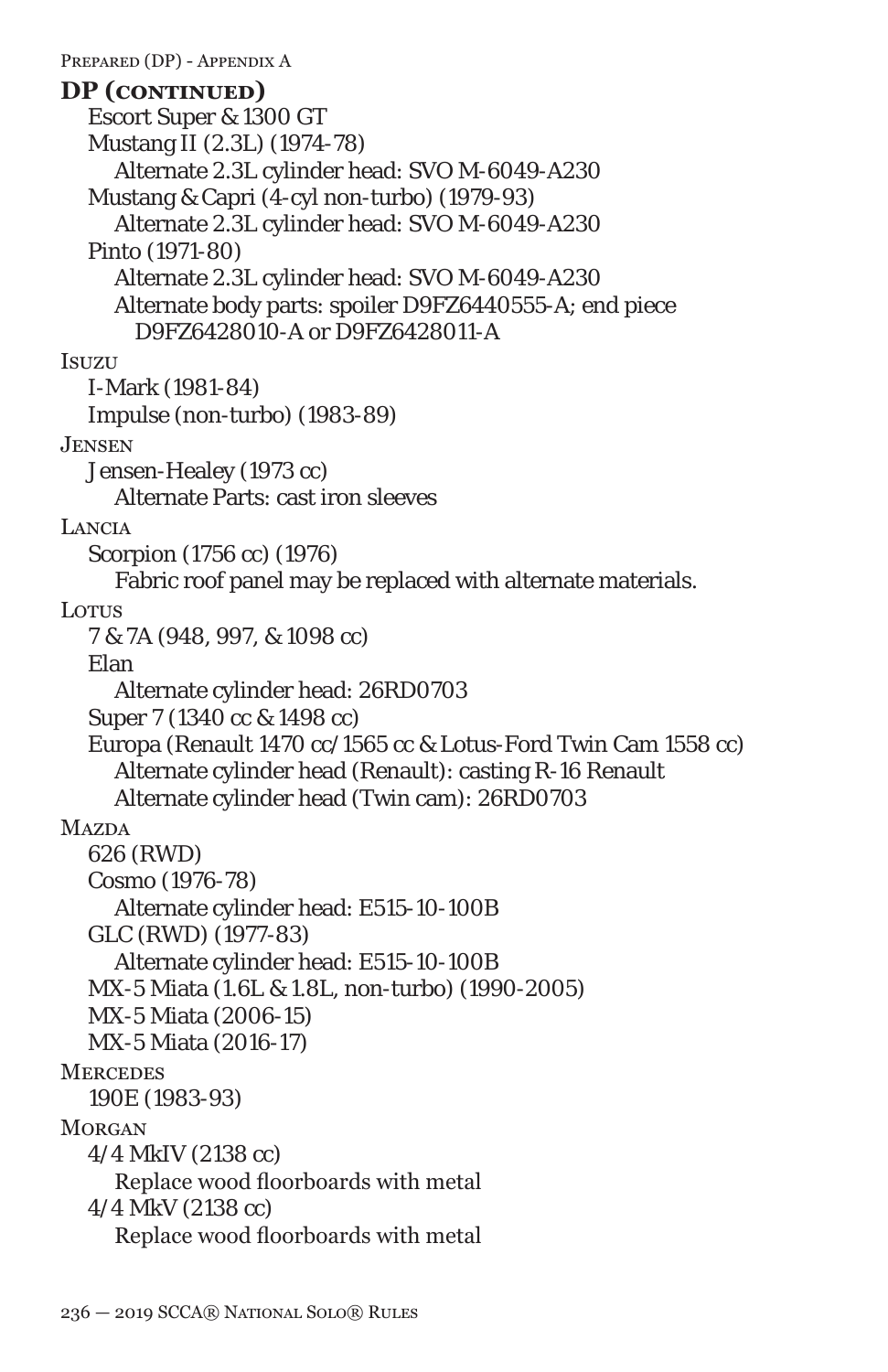```
NISSAN & DATSUN
  200SX (S10 chassis) (1977-79)
     Alternate cylinder head: 11041-22010, 11041-U0600-A, 
       11041-U0602-SV, 11041-21901, or 11041-N7120
  200SX (S110 chassis) (1980-83)
     Alternate cylinder head: 11041-22010, 11041-U0600-A, 
       11041-U0602-SV, 1041-21901, or 11041-N7120
     Alternate engine: L20B or NAPS-Z
  200SX (S12 chassis) (1984-88)
     Alternate cylinder head: 11041-N7120.
     Engine: L20B or NAPS-Z
  210 (1397 & 1488 cc) (1979-82)
  210 (B310 chassis; 1.4 L) (1978-82)
     Alternate cylinder head: 11041-H2303 or 11041-H5704
  240SX (1989-98)
     Alternate engine: L20B with cylinder head 11041-N7120/22010 or 
       11041-V9182/U0600A
     Hood may be modified for engine clearance.
  510 (PL510) (1595 cc)
  510 (PL510 chassis; 1.6 L, 1.8 L, & 2.0 L) (1968-73)
     Alternate cylinder head: 11041-22010, 11041-U0600-A, 
      11041-U0602-SV, 11041-21901, or 11041-N7120
  510 (A10 chassis) (1979-81)
     Alternate cylinder head: 11041-22010, 11041-U0600-A, 
       11041-U0602-SV, 11041-21901, or 11041-N7120
  610 (1973-76)
     Alternate cylinder head: 11041-22010, 11041-U0600-A, 
       11041-U0602-SV, 11041-21901, or 11041-N7120
  710 (1974-77)
     Alternate cylinder head: 11041-22010, 11041-U0600-A, 
       11041-U0602-SV, 11041-21901, or 11041-N7120
  720 (2WD) (1980-86)
  810 (1976-80)
  810 Maxima (1981-83)
  B110 (1171, 1237, 1288, 1397, & 1488 cc) (1970-73)
  B210 (1171, 1237, 1288, 1397, & 1488 cc) (1974-78)
     Alternate cylinder head: 11041-H2300, 11041-25720, 11041-H1001, 
       11041-18001, 11041-H2303, 11041-H5704, or 11041-H9204
OPEL.
  Ascona & Ascona SportWagon (1900 cc) (1971-75)
  GT 1900
  GT 1100
  Kadett (1100 & 1900 cc) (1964-72)
  Manta Sport Coupe & Manta Rallye (1900 cc) (1971-75)
DP (continued)
```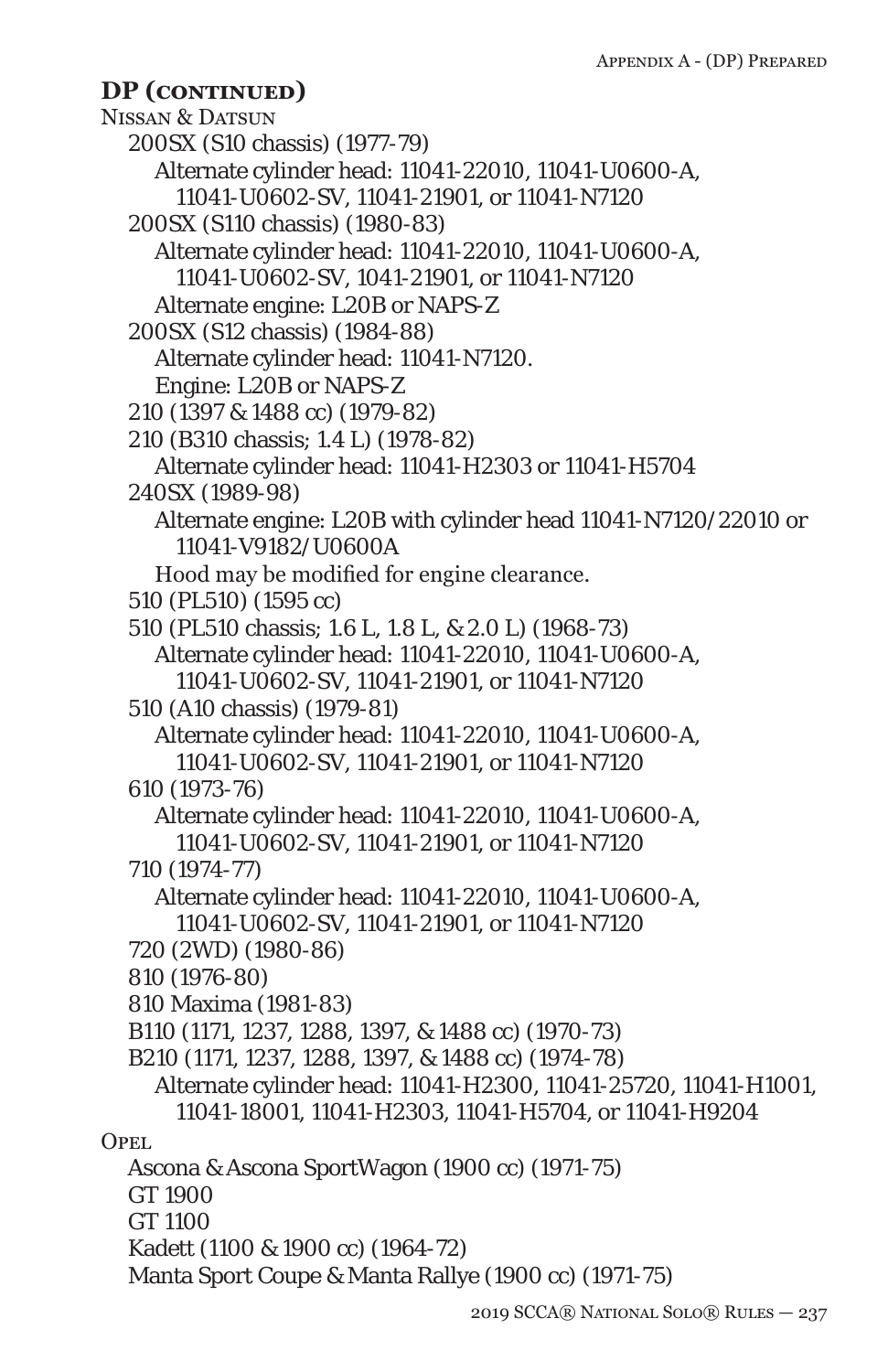PREPARED (DP) - APPENDIX A PONTIAC Fiero (2.5L 4-cyl) Alternate suspension: rear double A-arm Air cleaner may protrude through engine hatch Solstice (non-turbo) **PORSCHE** 356, except Carrera and 1500, 1600 1300 912 & 912E (1600 & 1971 cc) 914 (4-cyl) Cylinder barrels of alternate material allowed 924 (1984 cc, non-turbo) Alternate cylinder: 933.104.302.50 **SATURN** Sky (non-turbo) **SUNBEAM** Alpine **TOYOTA** Celica (non-turbo) (1970-77) Celica (non-turbo) (1978-81) Celica (non-turbo) (1982-85) Corolla (non-turbo) (1968-70) Corolla (1588 cc) (1971-74) Corolla (non-turbo) (1971-74) Corolla (non-turbo) (1975-79) Corolla (non-turbo) (1980-83) Corolla (non-turbo, RWD) (1984-87) MR2 (1587 cc, non-supercharged) (1985-89) MR2 (2164 cc, non-turbo) (1991-95) MR2 Spyder (1794 cc) (2000-05) Starlet (non-turbo, 2WD) (1981-84) Alternate engine: 4A-G 1.6L w/ cylinder head 11101-16010 or 11101- 16030 **TRIUMPH** GT6 (1998 cc) Spitfire 1147 Spitfire 1296 MkIII Spitfire 1296 MkIV Spitfire 1493 TR-2 & TR-3 TR-4 & TR-4A (beam axle) TR-4A (IRS) **DP (continued)**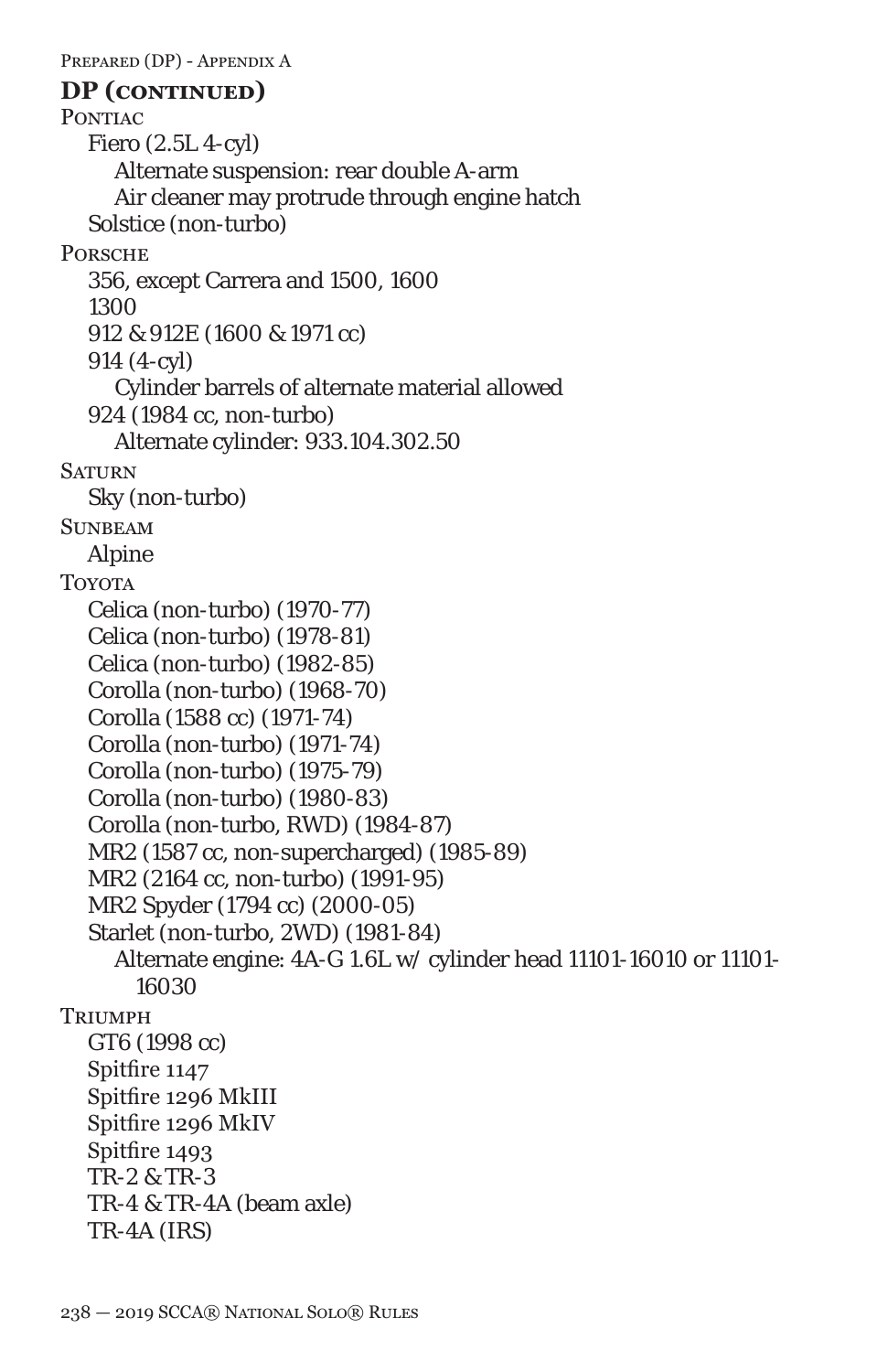TR-7 (1998 cc) Alternate rear spoiler: V-775 **TURNER** 950S 1500 Alternate crankshaft: 125 E TVR 1800 Vixen S2 (1599 cc) Alternate cylinder head: Pierce aluminum casting Volkswagen Beetle (1300) (1965-66) Beetle (1300, 1500, & 1600) (1967-69) Beetle (1600) (1970-77) **VOLVO** 122S (1956-70) Alternate part: front axle cross member Alternate engine kit: 2127 cc 142S & 142E (1967-74) Alternate part: front axle cross member Alternate engine kit: 2174 cc P-1800 (1780 cc) P-1800 (1982 cc) Sedans (RWD, NOC) "CATCH-ALL": Other (4-cyl N/A, RWD, NOC) **DP (continued)**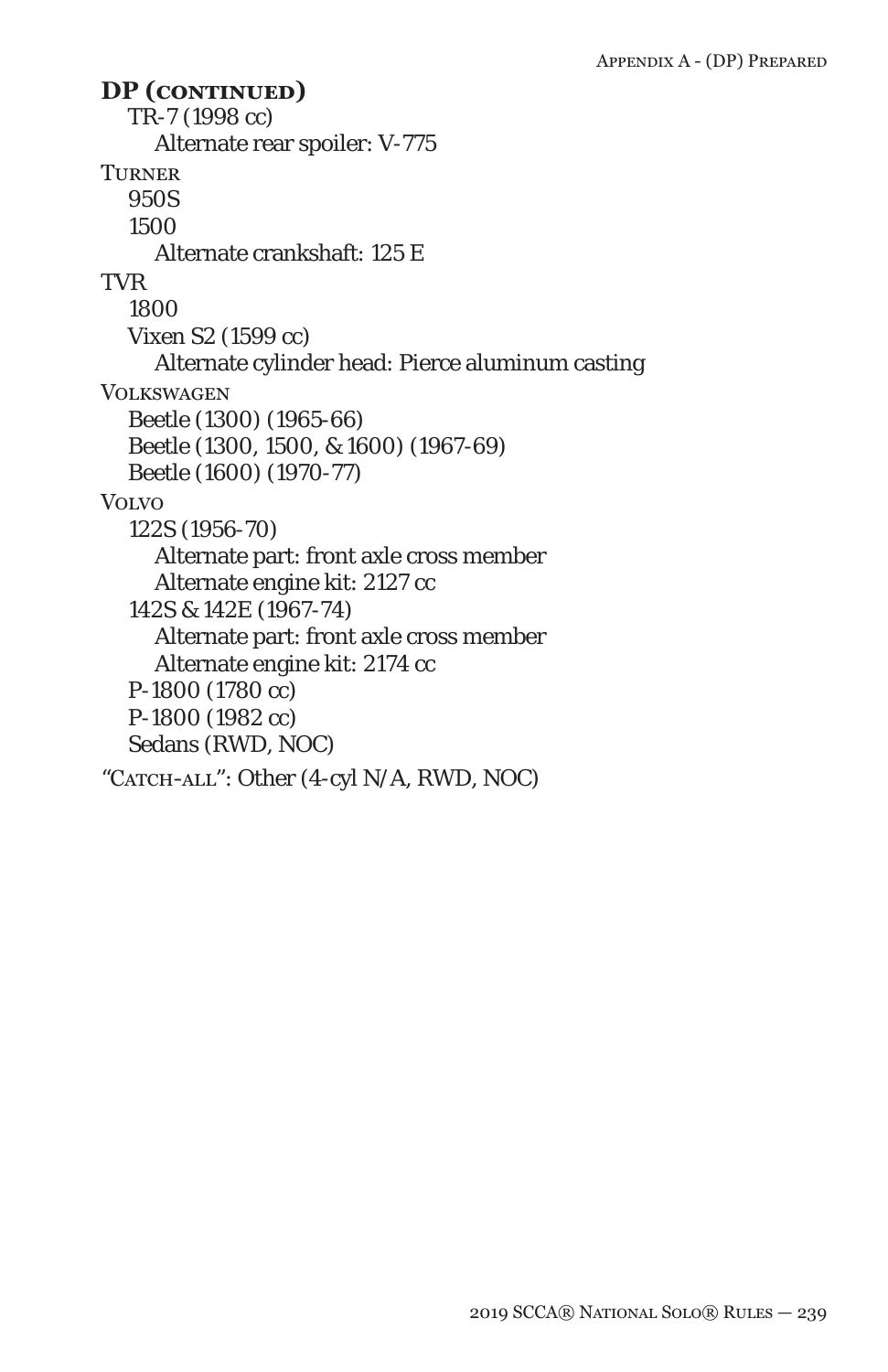PREPARED (EP) - APPENDIX A

### **E Prepared (EP)**

Wheel size allowances are as per Section 17.4.

Minimum weights (without driver) are determined by engine displacement. Increases in engine displacement resulting from legal overbore are not considered in these calculations.

Wheels up to 10" wide are allowed with no weight increase; a maximum width of 12" is permitted.

| <b>WEIGHT FORMULAS (LBS.):</b>                                          |
|-------------------------------------------------------------------------|
|                                                                         |
| Engines with 3 or 4 valves per cylinder and displacement less than or   |
| Engines with 3 or 4 valves per cylinder and displacement greater than   |
|                                                                         |
| Engines with 2-valves per cylinder:  1.00 x displacement (cc)           |
| Level 2 (Limited Prep) vehicles:  1.00 x displacement (cc)              |
| <b>WEIGHT ADJUSTMENTS (LBS):</b>                                        |
|                                                                         |
|                                                                         |
|                                                                         |
| Regardless of the weight formulas above no car may weigh less than 1350 |
| lbs. or be required to weigh more than 2400 lbs. prior to addition of   |
| weight adjustments defined herein and in Section 17.                    |
|                                                                         |
| Acura                                                                   |

Integra (1986-89) Integra (1990-93) Alternate engine: 1590 cc Integra (1994-2001) RSX (2002-06) Sedans (N/A, FWD, NOC) **AUDI** 4000S (non-turbo, FWD) (1980-87) Sedans (N/A, FWD, NOC) Austin & Morris America (1968-71) Mini Cooper S (1275 engine) Alternate engine: 850, 970, 997, 998, 1071, or 1098 cc Firewall modification for adjustable front track rod, front lower suspension arm. Chevrolet, Pontiac, Buick, Oldsmobile, & Cadillac Equivalents Beretta (4-cyl & V6) (1987-96) Citation (1980-85) Nova (FWD) (1985-88) Sonic (non-turbo) (2012-17)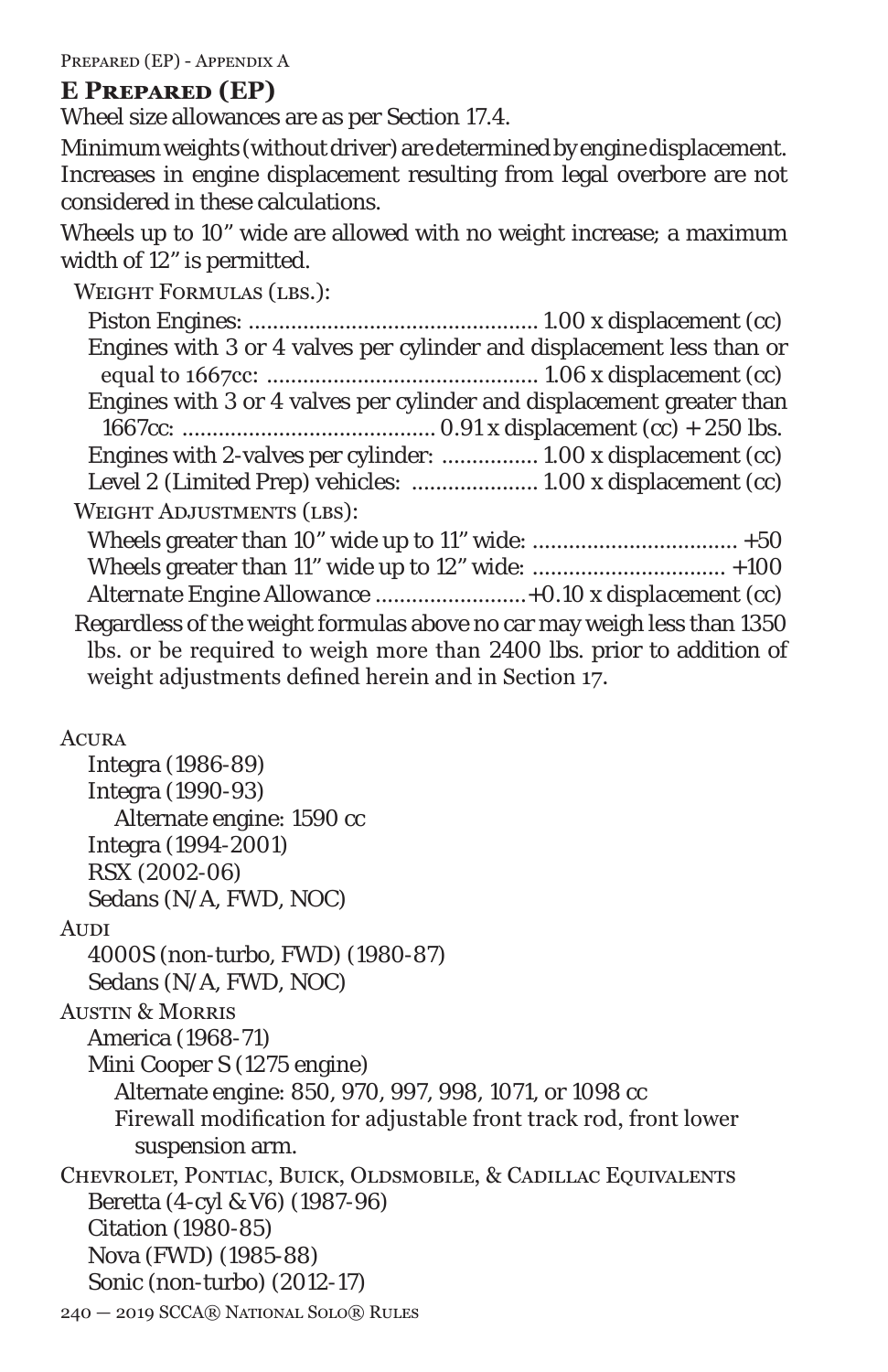Spectrum (1985-88) Sprint (non-turbo) (1985-91) Chrysler, Plymouth, Dodge, Eagle, & Mitsubishi Colt & Champ (non-turbo) (1979-83) Colt & Mirage (non-turbo) (1984-88) Colt, Mirage, & Summit (non-turbo) (1989-92) Colt & Mirage (non-turbo) (1993-96) Daytona & Laser (2.2 L non-turbo) (1984-90) Eclipse, Laser, & Talon (16v & 8v non-turbo, FWD) (1982-90) Neon (non-turbo) (1995-2005) Omni, Horizon, 024, & TC3 (1978-90) Shadow & Sundance (2.2 L) (1986-94) Shelby Charger (pre-1979) Shelby Charger (1983-87) Spirit & Acclaim (4-cyl) (1989-95) Sedans (N/A, FWD, NOC) **FIAT** 128 Coupe SL & 3P (1290 cc) (1969-79) 500 (2011-15) FORD & MERCURY Escort (1997-2002) Escort, EXP, Lynx, & LN7 (1982-88) Escort GT & ZX-2 (1991-96) Escort GT (1981-90) Festiva (1984-97) Fiesta (1976-83) Focus (1998-2010) Probe (non-turbo) (1989-92) Probe (non-turbo) (1993-97) **HONDA** Accord (4-cyl, non-turbo) Alternate cylinder head: 12100-P05-010 or 12100-P05-020 Civic (1170 cc) Civic (1237 cc) Civic (1488 cc) (1980-83) Alternate cylinder head: 12100-664-010 (2v per cyl) Civic (1984-87) Alternate cylinder head: 1342 cc - 12100-PE2-000, 121000-PE7- 000, or 12100-PE3-000; 1488 cc - 12100-PE3-010 or 121-XA1- 0084 *Civic & CRX (1988-91)* Civic (1992-95) Civic (non-Si) (1996-2000) Civic Si (1.6L DOHC VTEC) (1999-2000) **EP (continued)**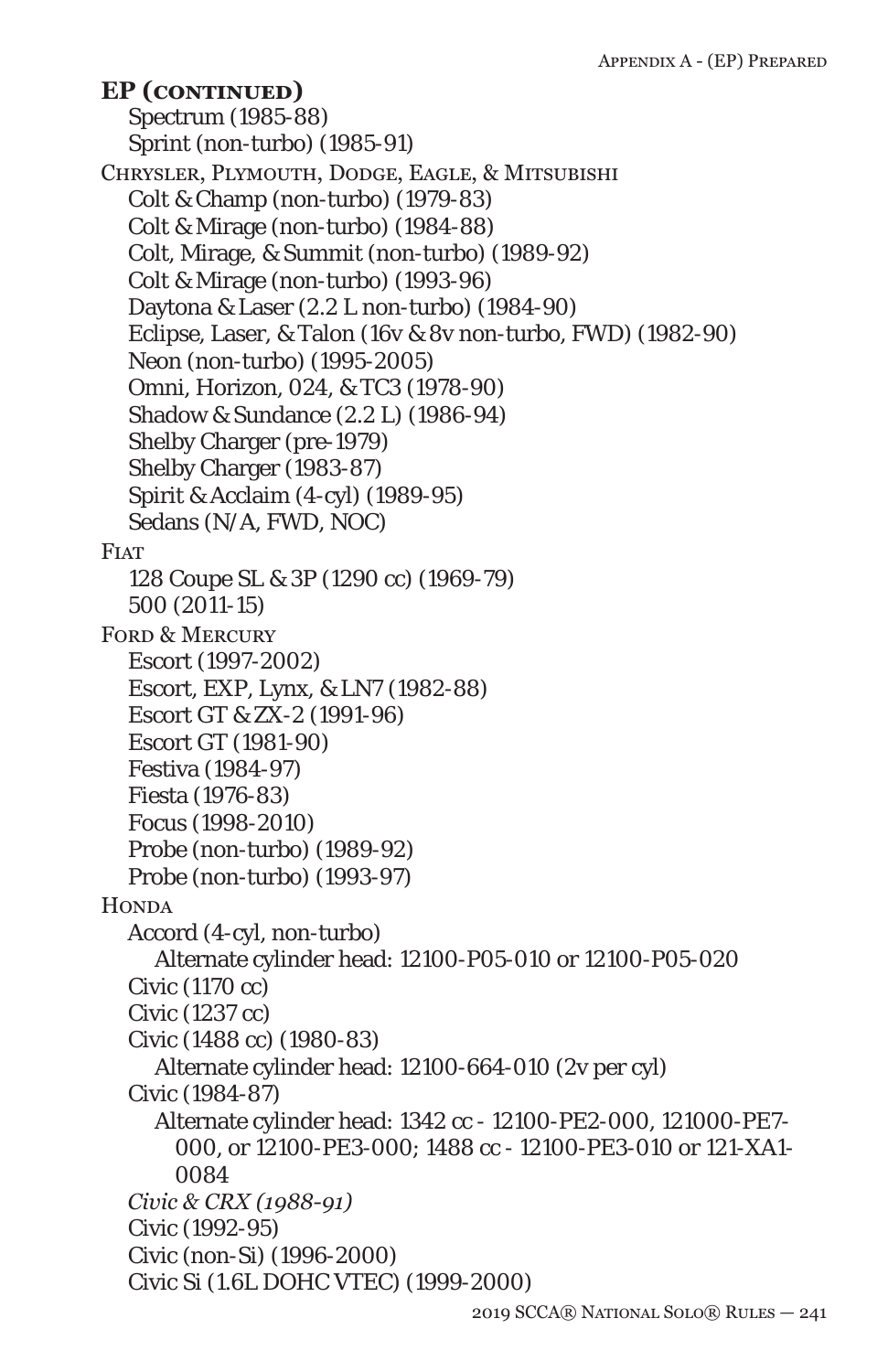PREPARED (EP) - APPENDIX A Civic (2001-05) Civic (2006-10) CRX (1984-87) Alternate cylinder head: 1342 cc - 12100-PE2-000, 121000-PE7- 000, or 12100-PE3-000; 1488 cc - 12100-PE3-010 or 12100-XA1- 0084 Alternate body parts: Mugen front bumper/spoiler, front fender, rear fender, & rear bumper DelSol (1993-96) Fit (*2007*-18) Prelude (1978-2001) Alternate cylinder head: 12100-PC7-000, 12100-PC7-010, or 12100- PC7-020 **Hyundai** Sonata (1989-2005) **INFINITI** I30 (1996-2001) I35 (2002-04) Isuzu I-Mark (1985-89) Impulse (non-turbo) (1990-92) Stylus (1991-93) **LANCIA** Beta (1975-82) Zagato (1975-82) **MAZDA** 323 & GLC (non-turbo, FWD) (1980-95) 626 (non-turbo, 2WD) (1982-2002) Mazda2 (2011-15) MX-6 (non-turbo, 2WD) (1988-97) Sedan (N/A, FWD, NOC) MINI Cooper (non-S) (2002-10) **MITSUBISHI** Cordia (non-turbo, FWD) (1982-90) Alternate Specification: No split shift Eclipse – see Chrysler Galant (non-turbo) (1998-2002) Mirage – see Chrysler Nissan/Datsun NX (B13 chassis) (1991-93) Pulsar (N12 chassis) (1983-86) Alternate cylinder head: 11041-15M00 **EP (continued)**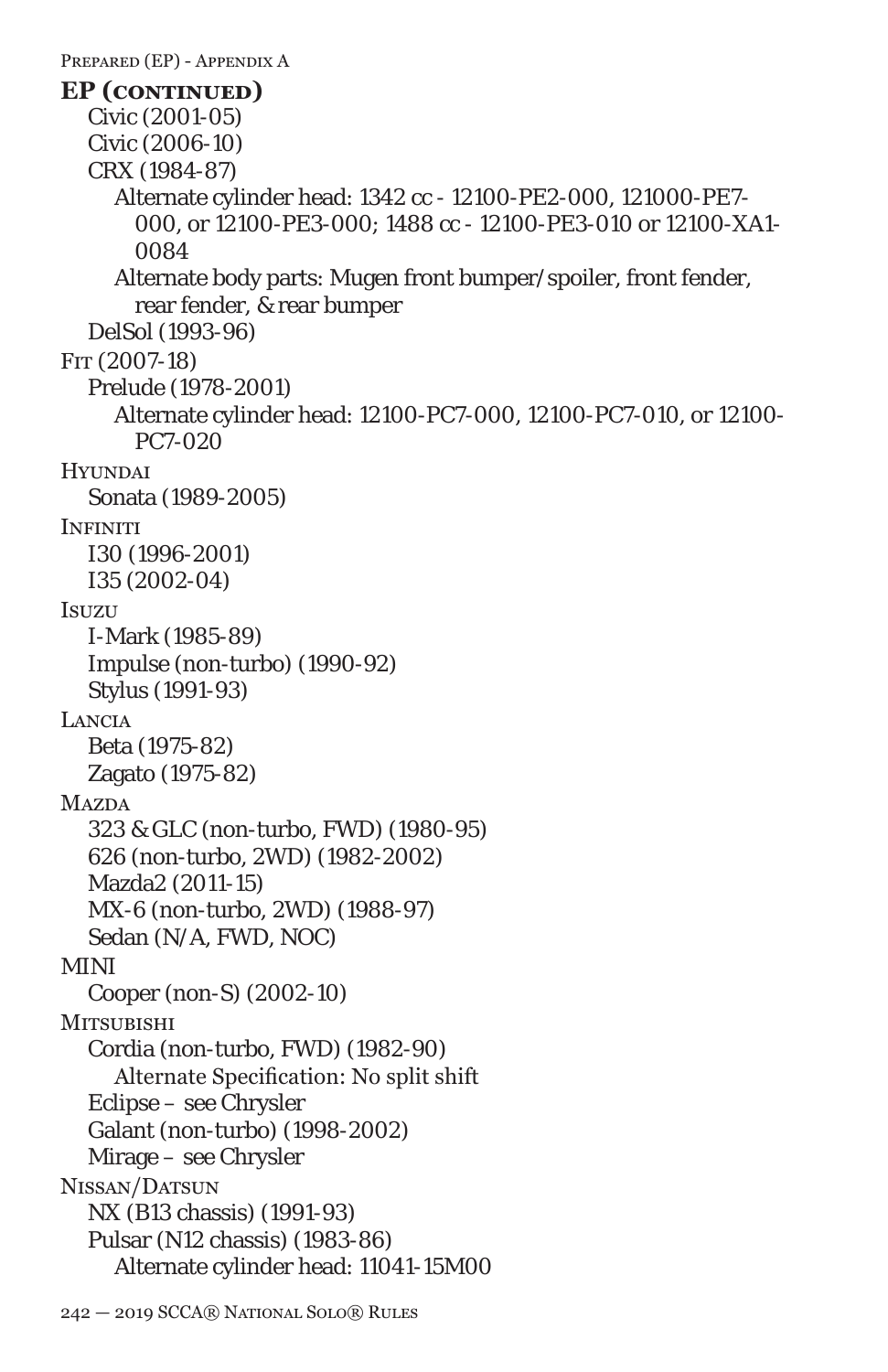Pulsar (N13 chassis; 16v) (1987-90) Alternate cylinder head: 11041-15M00 Alternate engine: A14 Sentra (B11 chassis) (1983-86) Alternate cylinder head: 11041-15M00 Sentra (B12 chassis; 1.6 L) (1987-90) Alternate cylinder head: 11041-15M00 Alternate engine: L16 Sentra (B13 chassis; 2.0 L) (1991-94) Alternate cylinder head: 11041-H5704 Sentra & 200SX (B14 chassis) (1995-99) Versa (2010-15) Sedan (N/A, FWD, NOC) **PEUGEOT** 405 (non-turbo) (1987-91) **RENAULT** Alliance, Encore, R-9, & R-11 (1982-89) Alternate cylinder head: 77005972627 LeCar & R-5 (non-turbo, FWD) (1978-96) Alternate cylinder head: 7700597627 (firewall/bulkhead modifications when using alternate head) R17 Gordini (1971-77) Sedan (FWD, NOC) **SAAB** 93 & 96 Sedan (843 cc, 2-stroke) 96 (non-turbo, FWD) (1960-80) 99 (non-turbo, FWD) (1969-84) 900 (non-turbo, FWD) (1979-94) Sonett (1498 & 1699 cc) Sedan (non-turbo, FWD, NOC) **SATURN** S & L series (1991-2005) ION (non-supercharged) (2003-07) **SUBARU** GL Coupe (non-turbo, FWD) (1980-89) Sedan (non-turbo, FWD, NOC) **SUZUKI** Swift GA, GL, GTi, & GT (1985-2001) TOYOTA Celica (non-turbo, FWD) (1986-89) Celica (non-turbo, FWD) (1990-93) Celica (non-turbo, FWD) (1994-99) Celica (non-turbo) (2000-05) **EP (continued)**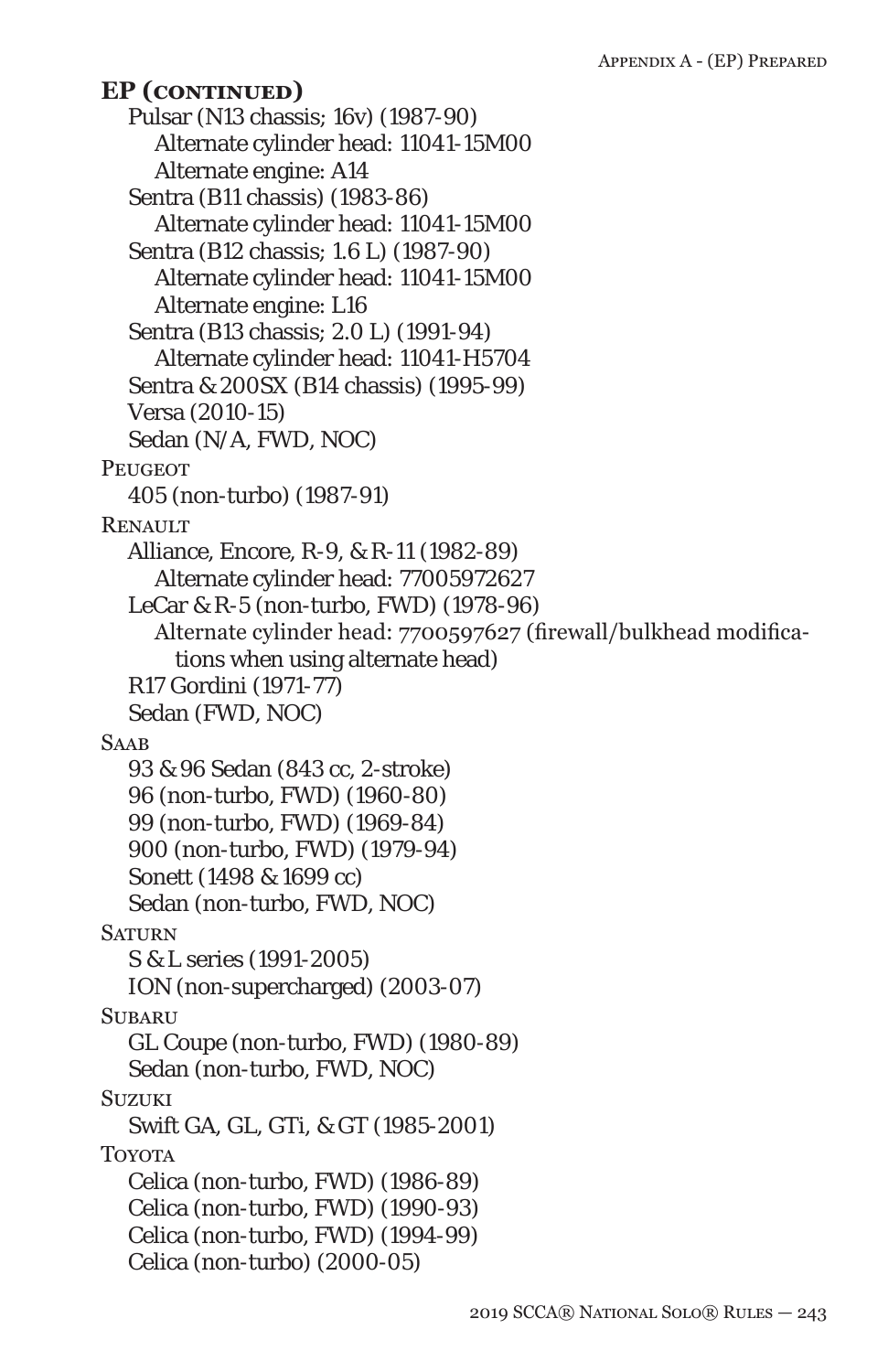PREPARED (EP) - APPENDIX A

Corolla (non-turbo, FWD) (1984-87) Corolla (non-turbo, FWD) (1988-92) Alternate engine: 4A-C Corolla (non-turbo) (1993-97) Corolla (non-turbo) (1998-2002) Corolla (non-turbo) (2003-08) Paseo (non-turbo) (1991-97) Tercel (non-turbo) (1980-82) Tercel (non-turbo, FWD) (1983-86) Tercel (non-turbo) (1987-90) Tercel (non-turbo) (1991-94) Tercel (non-turbo) (1995-99) Yaris (2007-17) Sedans (non-turbo, FWD, NOC) **VOLKSWAGEN** Corrado (16v, non-supercharged) (1988-95) Corrado VR6 (1992-95) Rabbit, Jetta, Scirocco, Cabriolet, & Pickup (A1 chassis) (1975-92) Golf & Jetta (A2 chassis) (1985-93) Golf, GTI, & Jetta (A3 chassis; 1.8 L & 2.0 L non-turbo) (1993-98) Golf, GTI, & Jetta (A4 chassis; 2.0 L non-turbo) (1999-2005) Golf, GTI, & Jetta (A5 chassis; 2.5 L 5-cyl) (2006-09) New Beetle (2.0 L non-turbo & 2.5 L 5-cyl) (1998-2010) Sedan (N/A, FWD, NOC) Yugo (1986-92) **EP (continued)**

"CATCH-ALL": Other (4-cyl N/A, FWD, NOC)

Level 2 (Limited Preparation) Vehicles

This list of vehicles and the allowances below was developed from Level 2 (Limited Prep) vehicles listed in the Club Racing GCR under Production Category. The goal is for these cars to be less expensive and easier to prepare but allow them to be fully competitive with the cars currently in Prepared class E (EP).

The following vehicles are classed in EP with the Level 2 (Limited Prep) allowances per Section 17, Prepared Category, and the specifications listed below.

Permitted optional carburetors, for single carburetor cars, are:

```
A. Weber 32DGV, 32DGAV, or 32DGEV
```
- B. Weber 32/36DGV, 32/36DGAV, or 32/36DGEV
- C. Weber 32/36DFV, 32/36DFAV, or 32/36DFEV
- D. Weber 34DAT, 34DATR, 34DATRA, or 34DMTR
- E. Holley-Weber 5200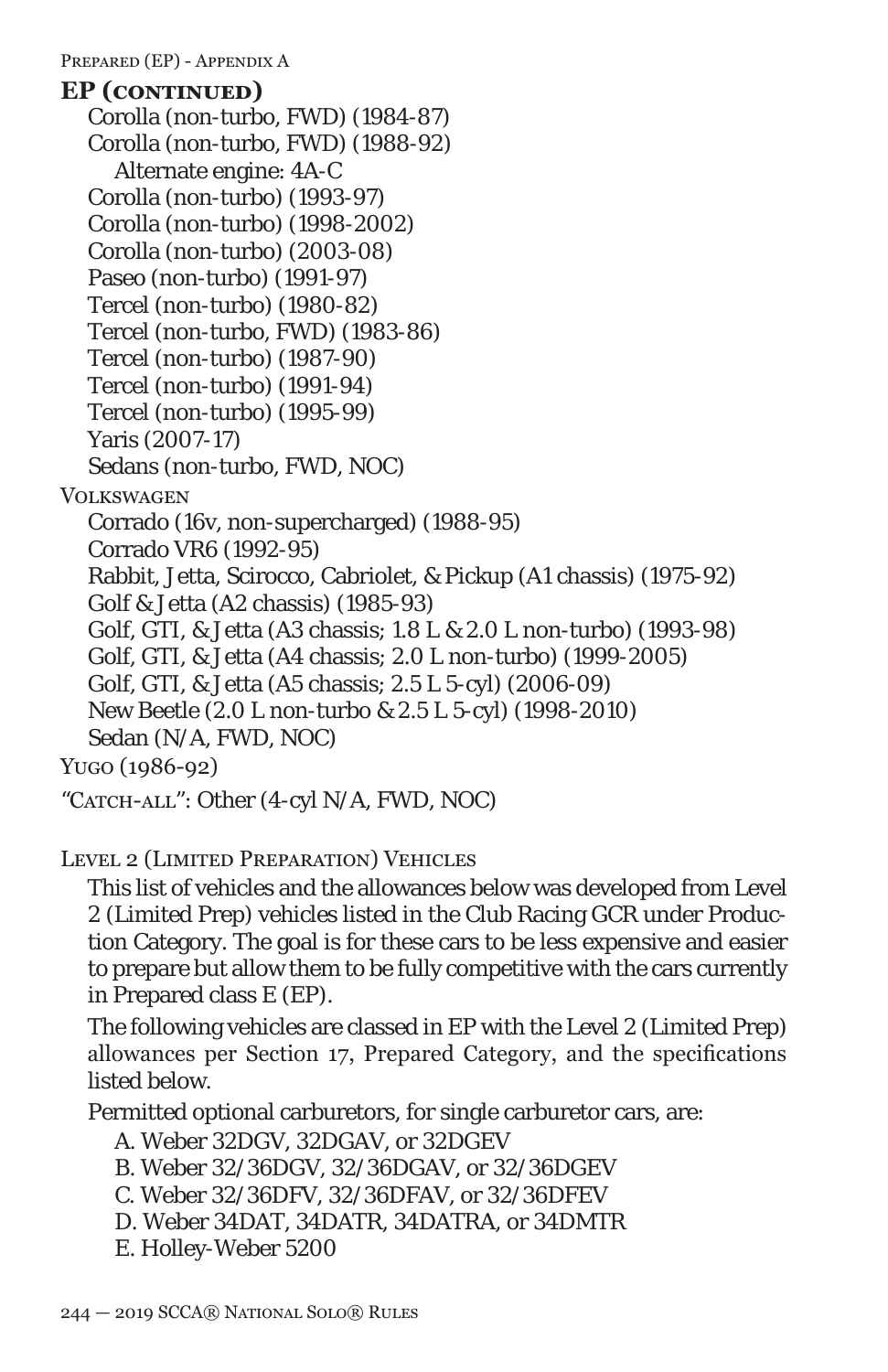#### **MAKE** Model.................................................Intake/Exhaust Valve Size (max.) Engine displacement ............................................................Induction Additional specifications **FORD** Fiesta (1978-80) .................................................................... 1.41"/1.24" 1598 cc.............................(1) 40DCN, 40DCNF, or 40IDF carburetor Compression ratio (max.): 11.0:1; valve lift (max.): 0.450" Festiva (1988-93)...................................................................1.26"/1.10" 1324 cc.......................................................carburetor or fuel injection Compression ratio (max.): 10.5:1; valve lift (max.): 0.450" **GEO** Metro 13BA (1989-94) ........................................................... 1.42"/1.18" 1298 cc ............................................................................fuel injection Compression ratio (max.): 11.0:1; valve lift (max.): 0.450" **HONDA** Civic, Civic Si, CRX, & CRX Si (1984-87)..............................1.07"/1.30" 1488 cc ......................................................carburetor or fuel injection Compression ratio (max.): 11.0:1; valve lift (max.): 0.390" Civic, (all) & CRX (all) (1988-91).......................................... 1.14"/0.98" 1493cc .............................................................................fuel injection Compression ratio (max.): 11.0:1; valve lift (max.): 0.390" 1590cc .............................................................................fuel injection Compression ratio (max.): 11.0:1; valve lift (max.): 0.390" **RENAULT** Alliance/Encore (1984-87) ....................................................1.50"/1.28" 1721 cc .............................................................................fuel injection Compression ratio (max.): 10.5:1; valve lift (max.): 0.450" Suzuki Swift GA (1989-94) ................................................................ 1.42"/1.18" 1298 cc ............................................................................fuel injection Compression ratio (max.): 11.0:1; valve lift (max.): 0.450" **VOLKSWAGEN** Golf (GTI, GT, GL) (non-turbo).............................................1.57"/1.30" 1780 cc ............................................................................fuel injection Compression ratio (max.): 11.5:1; valve lift (max.): 0.420" Jetta (1985-91) .......................................................................1.57"/1.30" 1780 cc ............................................................................fuel injection Compression ratio (max.): 11.5:1; valve lift (max.): 0.420" Rabbit (1981-84)....................................................................1.34"/1.22" 1715 cc .............................................................................fuel injection Compression ratio (max.): 11.0:1; valve lift (max.): 0.450" **EP (continued)**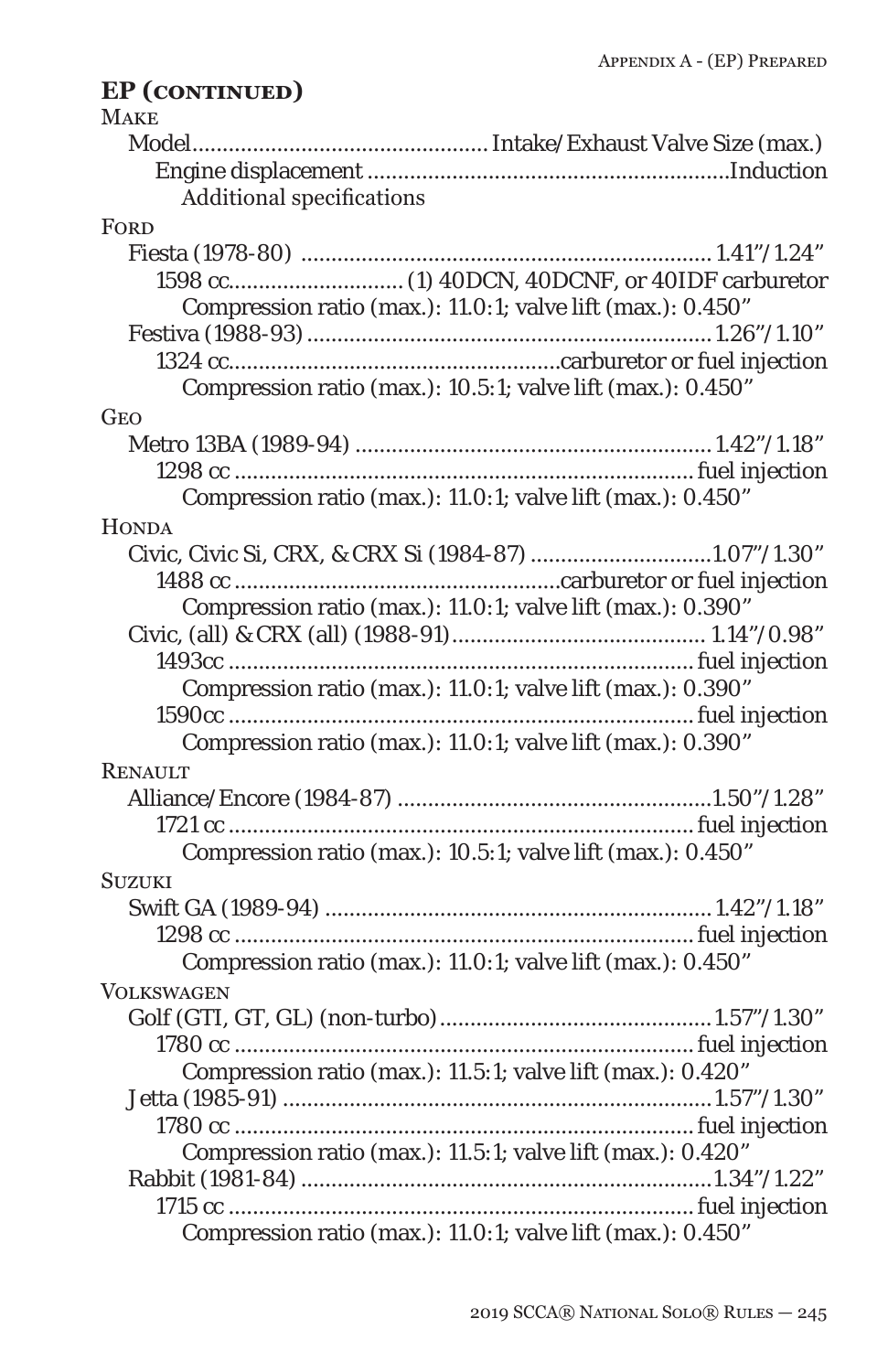| <b>EP</b> (CONTINUED)                                               |
|---------------------------------------------------------------------|
|                                                                     |
|                                                                     |
| Compression ratio limited (max.): 12.0:1; valve lift (max.): 0.420" |
|                                                                     |
| 1588 cc  (1) 40DCN or 40DCNF carb w/32mm chokes or fuel inj         |
| Compression ratio (max.): 11.0; valve lift (max.): 0.450"           |
|                                                                     |
|                                                                     |
| Compression ratio (max.): 11.0:1; valve lift (max.): 0.450"         |
|                                                                     |
|                                                                     |
| Compression ratio (max.): 12.0:1; valve lift (max.): 0.420"         |
|                                                                     |
| 1457 cc (1) 40DCN, 40DCNF, or 40IDF carb w/32mm chokes or fuel inj  |
| Compression ratio (max.): 11.0:1; valve lift (max.): 0.450"         |
| 1471 cc  (1) 40DCN, 40DCNF, or 40IDF carb w/32mm chokes             |
| Compression ratio (max.): 11.0:1; valve lift (max.): 0.450"         |
| 1588 cc  (1) 40DCN or 40DCNF carb w/32mm chokes or fuel inj         |
| Compression ratio (max.): 11.0:1; valve lift (max.): 0.450"         |
|                                                                     |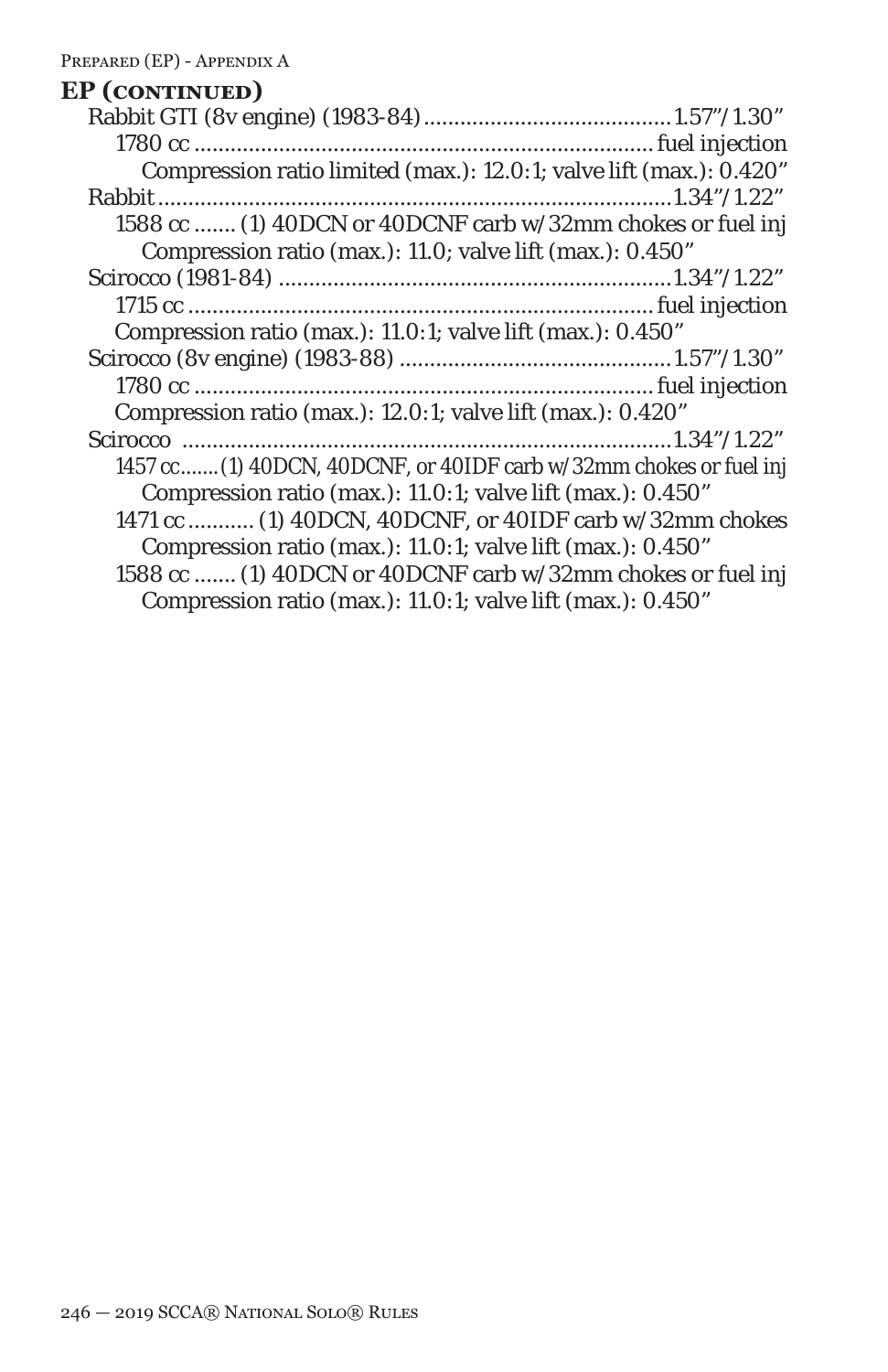### **F Prepared (FP)**

Wheel size allowances are as per Section 17.4.

Minimum weights (without driver) are determined by engine displacement. Increases in engine displacement resulting from legal overbore are not considered in these calculations.

Wheels up to 10" wide are allowed with no weight increase; a maximum width of 12" is permitted.

WEIGHT FORMULAS (LBS.):

| <b>WEIGHT ADJUSTMENTS (LBS):</b>                                                                                                                                                                                             |
|------------------------------------------------------------------------------------------------------------------------------------------------------------------------------------------------------------------------------|
| 51% or more of weight on rear axle:  +0.040 x displacement (cc)                                                                                                                                                              |
|                                                                                                                                                                                                                              |
| Wheels greater than 11" wide up to 12" wide:  +100                                                                                                                                                                           |
|                                                                                                                                                                                                                              |
|                                                                                                                                                                                                                              |
| Alternate Engine Allowance:  +0.10 x displacement (cc)                                                                                                                                                                       |
| Regardless of the weight formulas above no car may weigh less than 1900                                                                                                                                                      |
| lbs. (except that cars using 17.10.R, Engine Swap Allowance, must not<br>weigh less than 2100 lbs.) or be required to weigh more than 2700 lbs.<br>prior to addition of weight adjustments defined herein and in Section 17. |
| <b>WEIGHT CALCULATION EXAMPLE:</b>                                                                                                                                                                                           |
| Subaru WRX STI (2.5L) with 11" wheel width.                                                                                                                                                                                  |

Actual displacement (before overbore): 2457 cc.

The formula would be:  $0.750$  (piston engine)  $+ 0.450$  (forced induc $tion) + 0.100 (AWD) = 1.3 (total weight factor).$ 

Calculated weight:  $1.3 \times 2457 = 3195$  lbs. (exceeds maximum limit).

2700 lbs. (maximum allowed weight)

+ 50 lbs. (wheel width over 10" up to 11")

= 2750 lbs. (total weight minimum).

#### **ACURA**

NSX (1990-2005)

#### Alfa Romeo

GTV V6 (1981-86)

**AUDI** 

4000, 4000 Quattro, Coupe Quattro, Coupe (1981-87) 90 Coupe, 90 Quattro Coupe & Sedan (1990-91) TT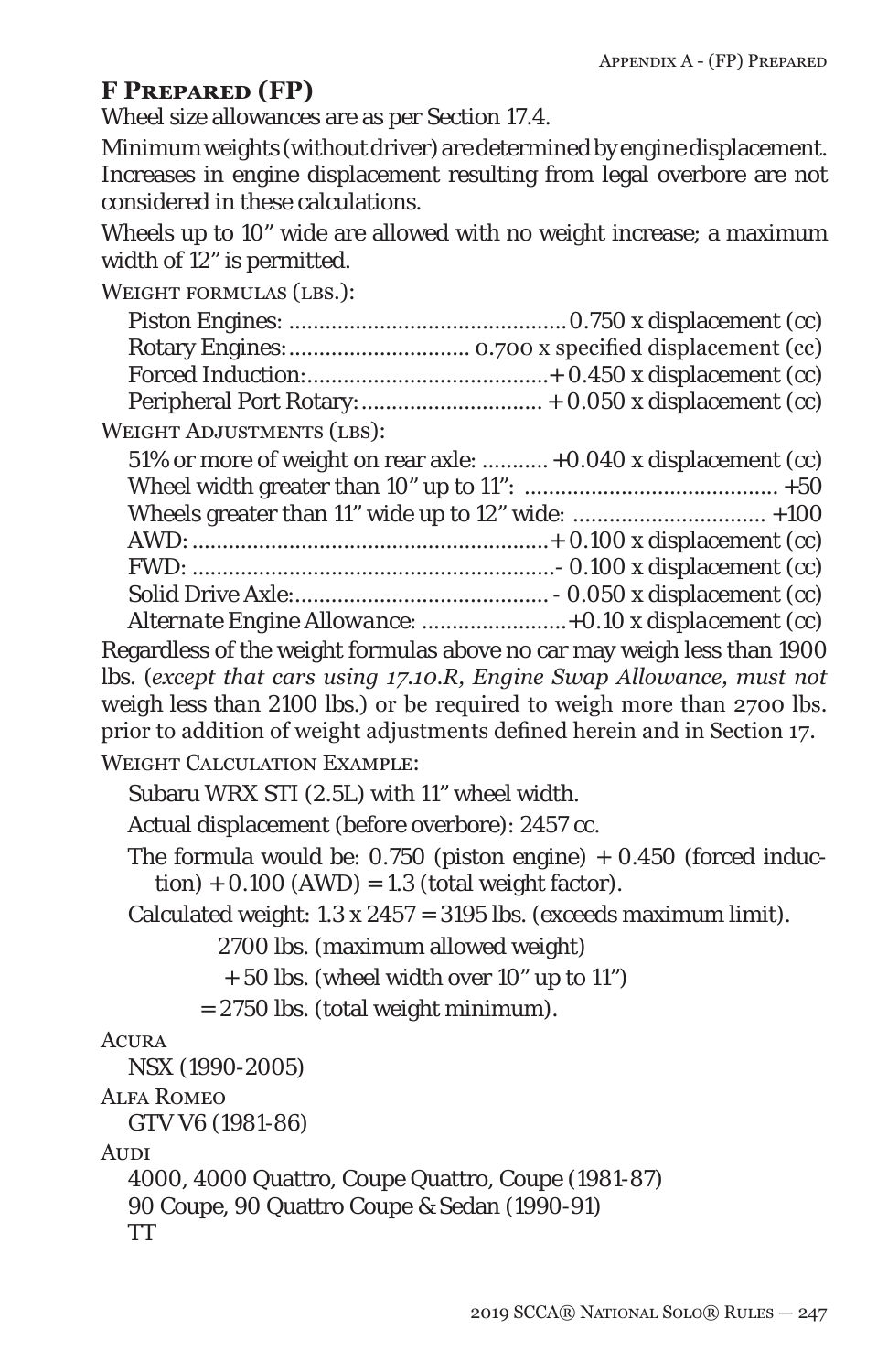```
PREPARED (FP) - APPENDIX A
Austin-Healey
  3000 (1959-67)
  100-6 (1956-59)
BMW
  1 Series (6-cyl non-turbo, E82/E88 chassis) (2008-10)
  3 Series (6-cyl 12v, E30 chassis) (1984-90)
  3 Series (6-cyl 24v, E36 chassis) (1992-98)
  3 Series (6-cyl all, E46 chassis) (1999-2005)
  3 Series (6-cyl non-turbo, E90/E91/E92/E93 chassis) (2006-13)
CHEVROLET
  Sprint Turbo
Chrysler, Plymouth, Dodge, Eagle, & Mitsubishi
  Colt Turbo
  Daytona & Laser (Turbo) (1984-89)
  Omni Turbo
  Shadow & Sundance (Turbo) (1987-94)
  SRT-4 (Neon chassis) (2003-05)
  Talon & Laser (Turbo, FWD & AWD) (1989-94)
  Conquest & Starion Turbo
Ferrari
  Dino 246
  Dino 246 GT
  308 (all)
HONDA
  S2000 (2000-09)
Isuzu
  I-Mark RS (16V & Turbo, FWD)
Jaguar
  XKE (1961-74) (6-cyl)
  XKE (1961-74) (V12)
LEXUS
  IS300 (2001-05)
Lorus
  Elise & Exige (normally-aspirated) (1996-2010)
MAZDA
  MazdaSpeed Protégé (2003)
  MazdaSpeed MX-5 Miata (2004-05)
  MX-6 (12A Rotary; no peripheral port allowed) (1988-97)
  MX-6 GT Turbo
  RX-2 (1971-74)
     12A engine...................................... specified displacement (cc): 2292
       No peripheral port allowed.
FP (continued)
```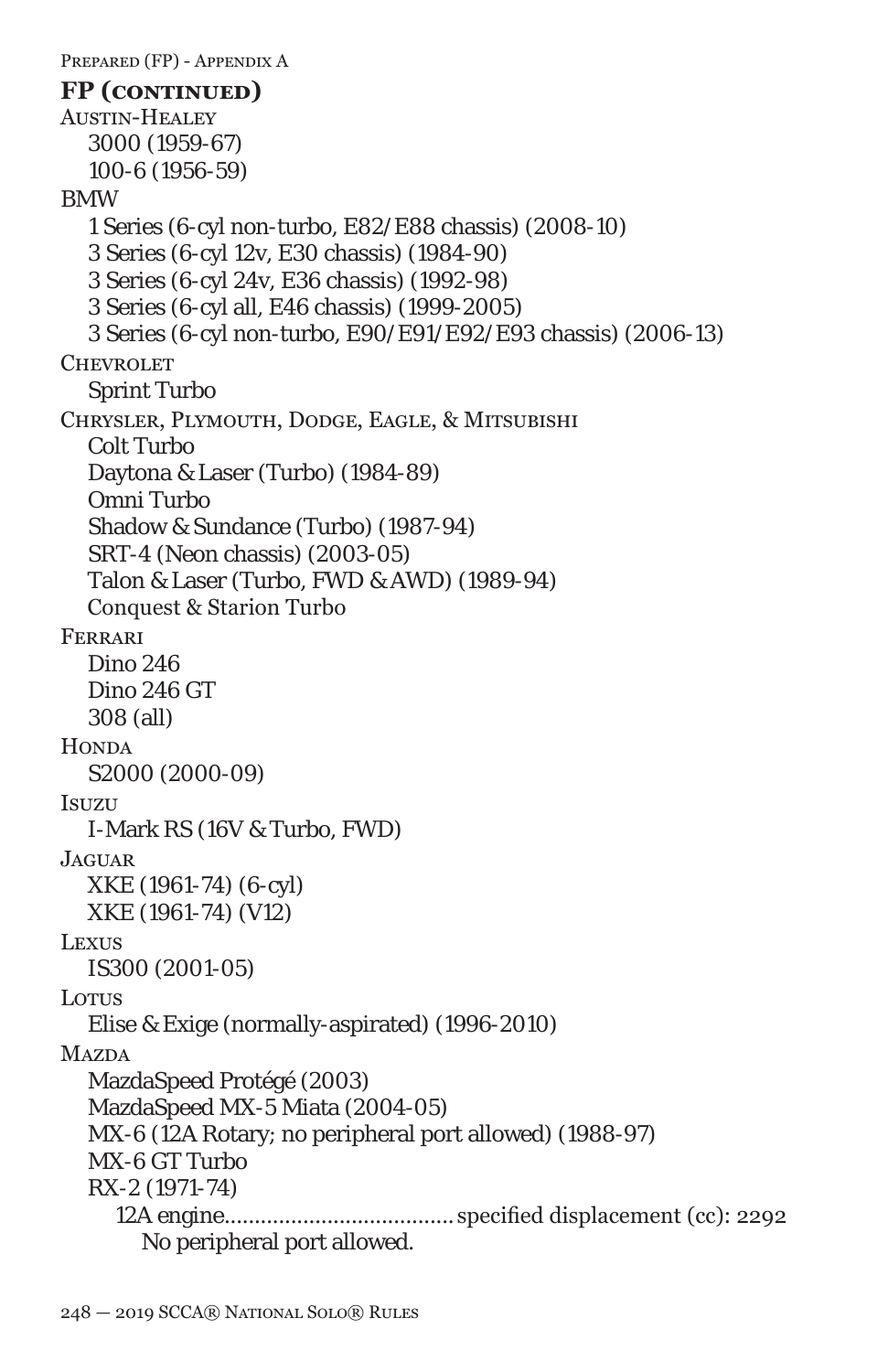| FP (CONTINUED)                                             |
|------------------------------------------------------------|
| RX-3 (1971-78)                                             |
|                                                            |
| No peripheral port allowed.                                |
| RX-4 (12A or 13B) (1974-78)                                |
|                                                            |
| No peripheral port allowed.                                |
| No peripheral port allowed.                                |
| RX-7 (1986-91)                                             |
|                                                            |
| Alternate engine: Renesisspecified displacement (cc): 2616 |
| Bridge or peripheral porting allowed in all engines.       |
| RX-7 (1979-85)                                             |
|                                                            |
|                                                            |
| Alternate engine: Renesisspecified displacement (cc): 2616 |
| Bridge or peripheral porting allowed in all engines.       |
| RX-8 (bridge or peripheral porting allowed)                |
| Renesis engine specified displacement (cc): 2616           |
| Alternate engine: 12A  specified displacement (cc): 2292   |
| Alternate engine: 13B specified displacement (cc): 2616    |
| Bridge or peripheral porting allowed in all engines.       |
| MINI                                                       |
| Cooper S (2002-13)                                         |
| <b>MITSUBISHI</b>                                          |
| Eclipse Turbo (FWD & AWD) (1990-98)                        |
| Lancer Evolution (2003-06)                                 |
| <b>MORGAN</b>                                              |
| Plus 8                                                     |
| <b>NISSAN &amp; DATSUN</b>                                 |
| 240Z, 260Z, & 280Z (incl. 2+2) (1970-78)                   |
| Alternate part: headlight covers                           |
| 280ZX (incl. 2+2) (1979-83)                                |
| Alternate part: headlight covers                           |
| 300ZX (Z31 chassis) (1984-89)                              |
| Alternate part: headlight covers                           |
| 300ZX (Z32 chassis; non-turbo) (1990-96)                   |
| Alternate part: rear facing hood scoop (3.5" max height)   |
| 350Z & 370Z (2003-17)                                      |
| PONTIAC                                                    |
| Fiero (V-6 2.8L)                                           |
| Alternate suspension: rear double A-arm                    |
| Air cleaner may protrude through engine hatch.             |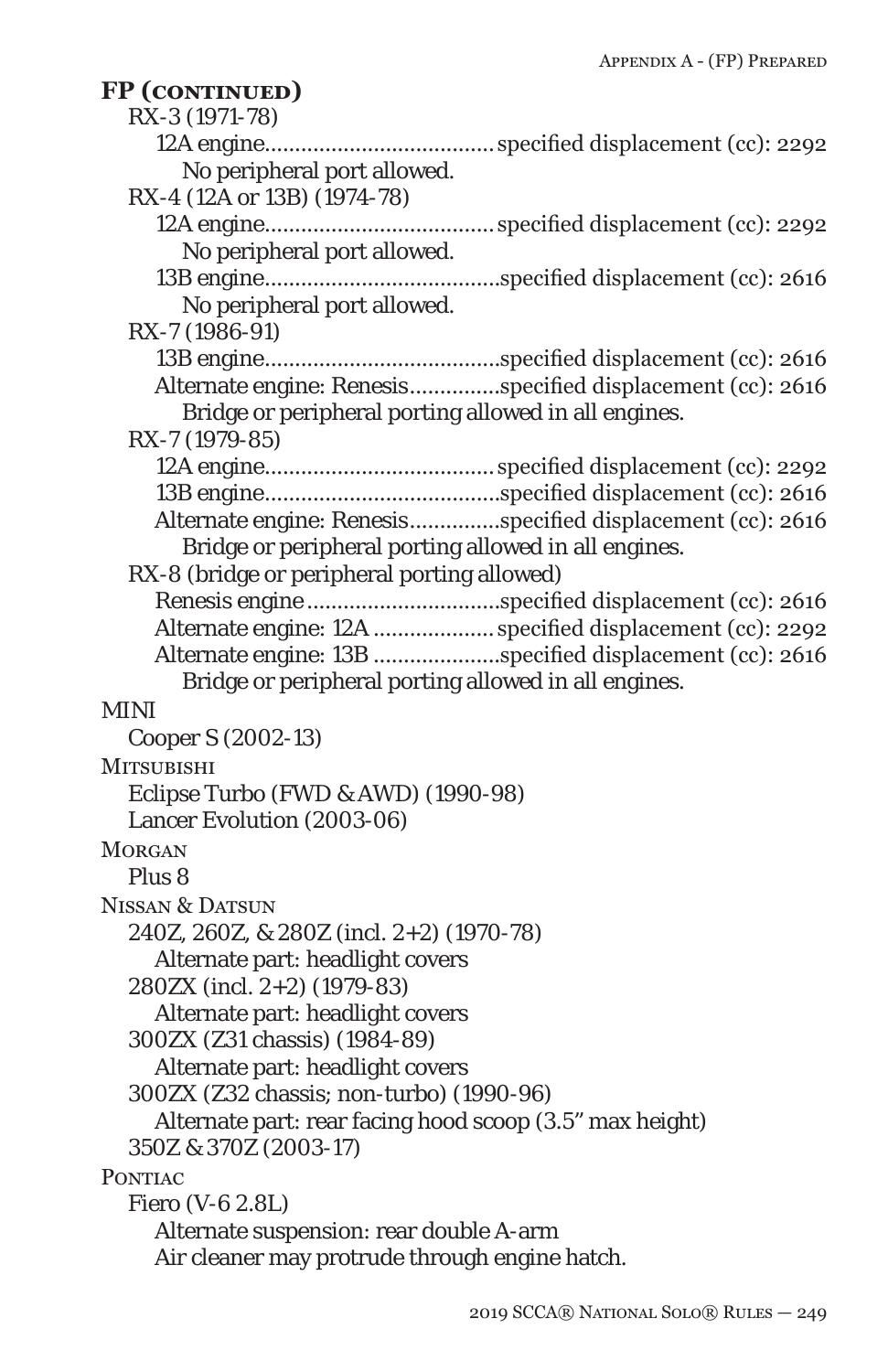```
PREPARED (FP) - APPENDIX A
  Solstice GXP
PORSCHE
  911 (3.6L & under, non-turbo)
     Alternate cylinder heads: twin spark plug
  914-6 (2.0L, 2.5L, 2.7L, & 2.8L 6-cyl air-cooled)
     Alternate cylinder heads: twin spark plug
  924 Turbo
  924S (1986-88) & 944 (non-turbo, all) (1982-91)
     Alt. cyl. head (2.5L only): #933.104.302.50 w/36 mm ex. valves
  944 Turbo (1985-91)
  968 (1992-95)
  Boxster & Cayman (986 & 987) (1996-2012)
SAAB
  99 (1968-84)
  900 Turbo & 900 SPG Turbo 16v (1979-88)
SATURN
  Sky Red Line
SUBARU
  Impreza (AWD) & WRX (all)
  SVX (1992-97)
  Sedan/Coupe (Turbo, NOC)
SUZUKI
  Swift Turbo
TOYOTA
  Celica All-Trac (1988-89)
  Celica All-Trac (1990-93)
  Celica All-Trac (1994-99)
  Celica Supra (1979-81)
  Celica Supra (1982-86)
  Supra (non-turbo) (1986½-92)
  Supra (non-turbo) (1993-98)
  MR2 Supercharged (Mk1 chassis) (1988-89)
     Alternate chassis: 1985-89
  MR2 Turbo (1991-95)
Triimph
  TR6 (1969-76)
  TR8 (215 c.i. or 4L)
  TR250 (1967-68)
TVR
  6-cyl
VOLKSWAGEN
  Corrado (1.8L Supercharged w/54 mm inlet restrictor) (1990-95)
  Golf, GTI, & Jetta (A3 chassis; TDI or VR6) (1993-98)
FP (continued)
```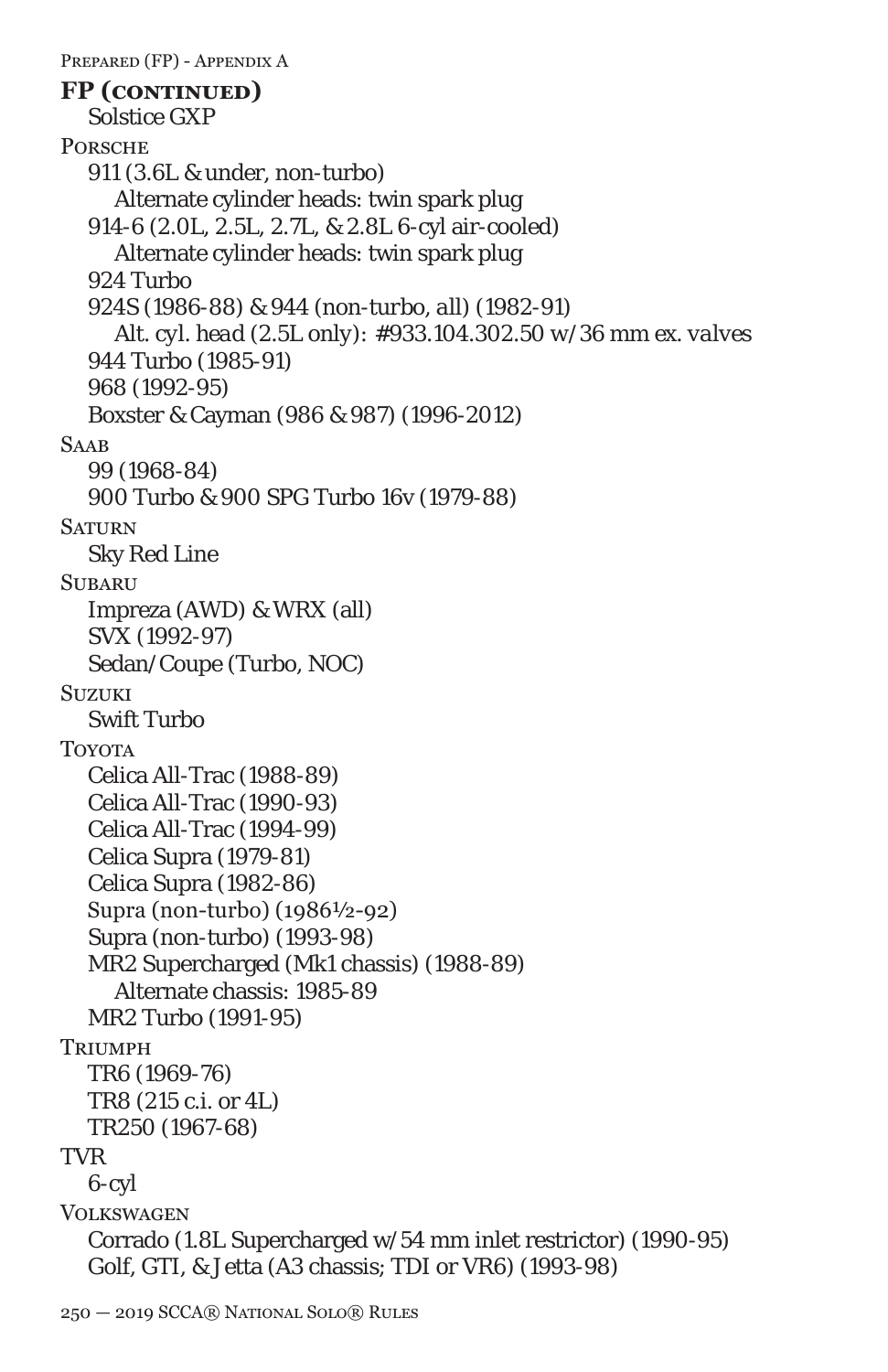Golf, GTI, & Jetta (A4 chassis; 1.8T, TDI, or VR6) (1999-2005) Golf, GTI, & Jetta (A5 chassis; 2.0T or TDI) (2006-10) New Beetle (1.8T or TDI) (1998-2010) R32 (3.2L V6, AWD) (2004)

"CATCH-ALL":

Sedan (4-cyl forced induction or 6-cyl engine, NOC)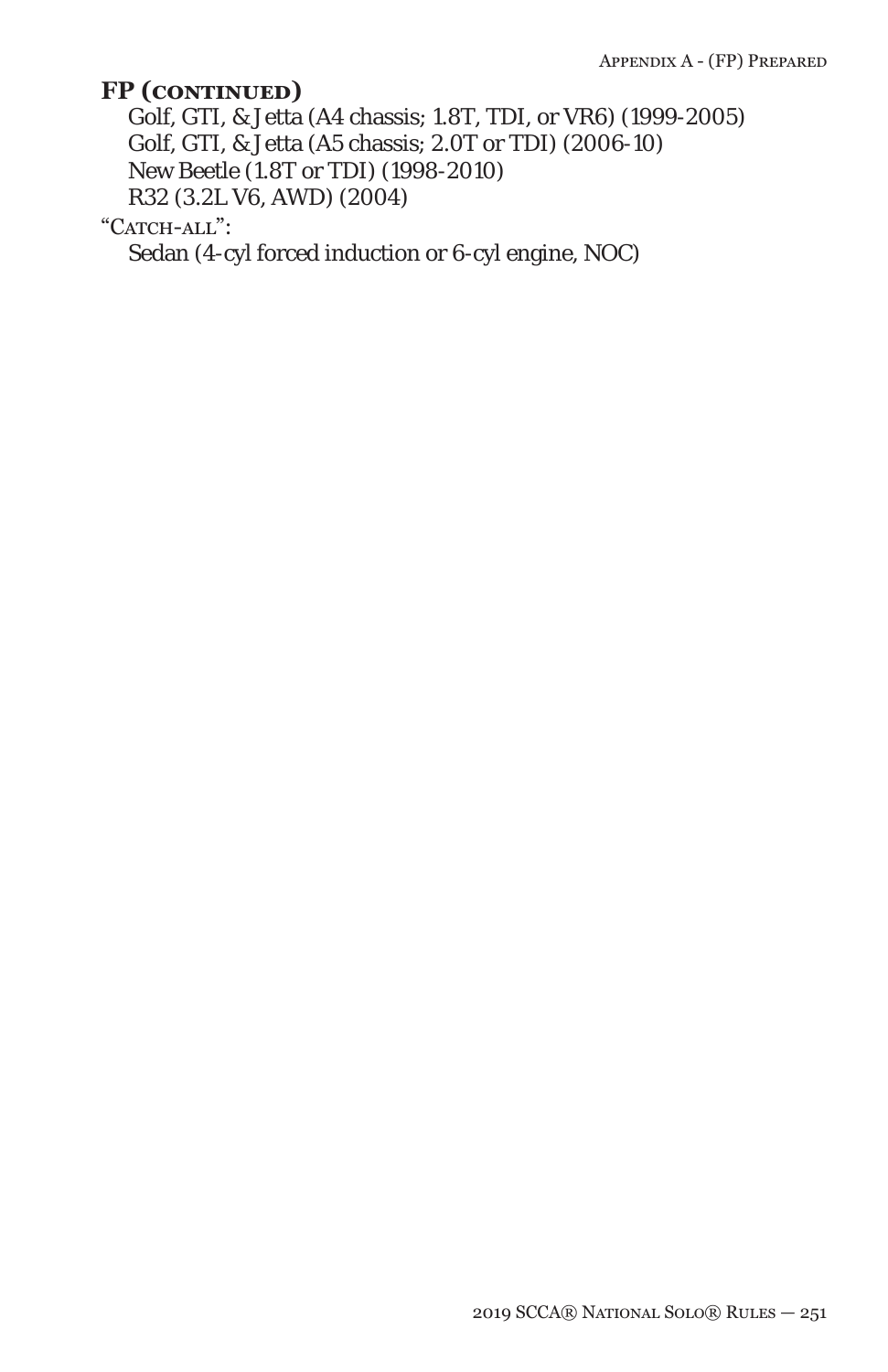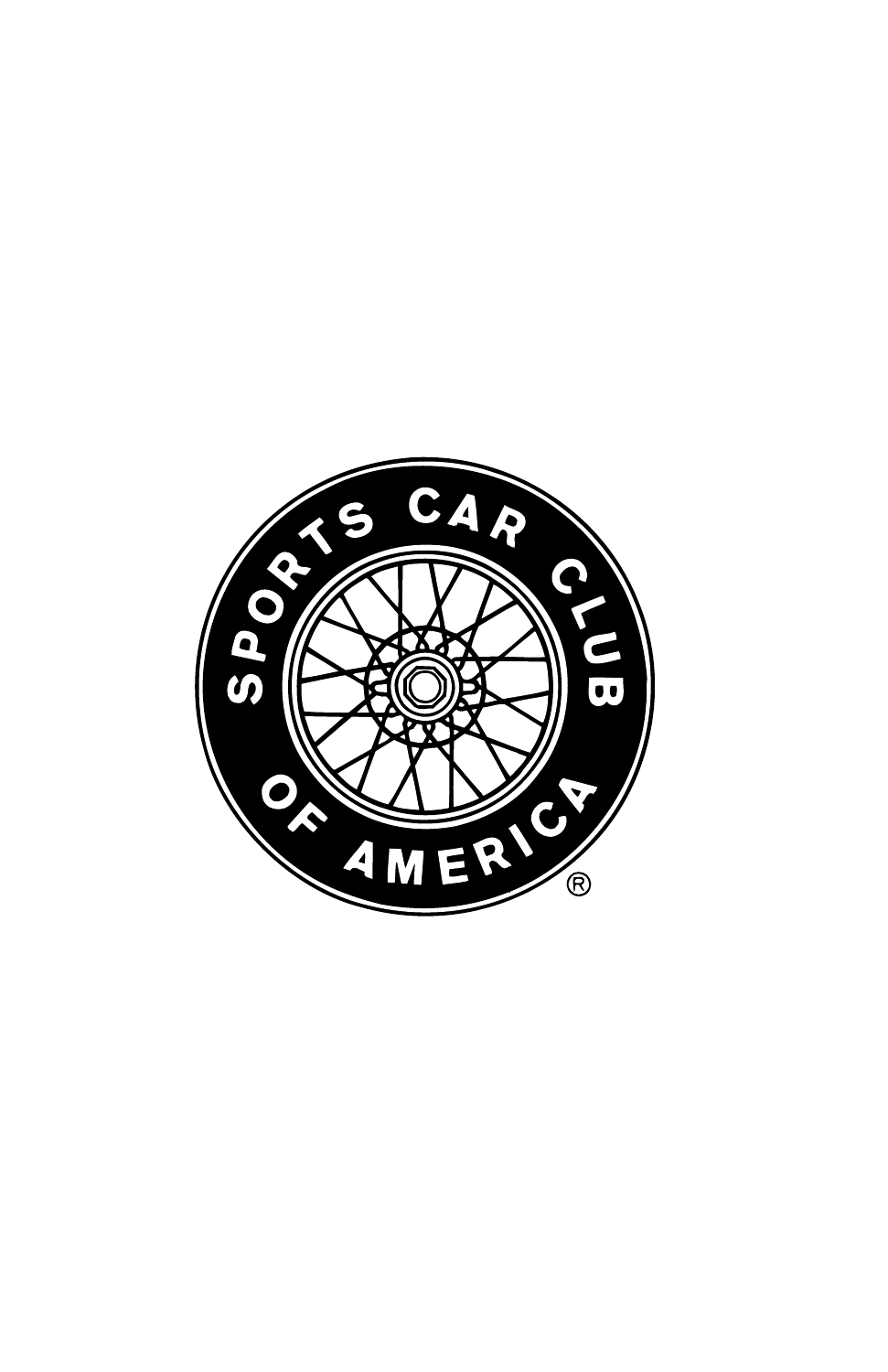# **MODIFIED CATEGORY**

All listed weights are with driver except where noted otherwise. Weights not listed default to the appropriate SCCA® Club Racing GCR (General Competition Rules) reference. "Car" is defined in Section 12. In the Solo® Rules Sections where preparation allowances are specified and if there are conflicts with the GCR allowances, the Solo® Rules shall take precedence.

### **Modified class A (AM)**

Cars with a minimum weight of 900 lbs. with driver and a minimum 72" (182.9 cm) wheelbase, plus Formula SAE as specified in Section 18.5. Club Racing GCR-compliant Formula S (FS) and A Sports Racer (ASR) vehicles may compete in this class.

### **Modified class B (BM)**

All Formula Cars or Sports Racers compliant under the current Club Racing GCR Sections 9.1.1.A.1 a-h or 9.1.8.D.1 A-H, unless specifically classed elsewhere, with the following exceptions:

A. Spec tires are not required.

- B. Minimum wheelbase of 80" (203.2 cm).
- C. Sports Racers and all Open-Wheel Cars including Formula Atlantics:
	- 1. Turbocharged and supercharged engines are not permitted.
	- 2. May use any automobile-based 2v/cyl engine up to 1300 cc, any 2-stroke motor up to 900 cc, any 4v/cyl or more engine up to 1005 cc.
		- Minimum weight with driver (lbs.): ........................................1020
	- 3. May use any 2v/cyl automobile-based production engines up to 1615 cc.
		- Minimum Weight with driver (lbs.): ........................................1110
	- 4. May use any 4v/cyl or more engine up to 1615 cc. May use any 2-stroke up to 1300 cc or Mazda 12A rotary with any porting and any carburetion. May use fuel injection without weight penalty as required by the GCR.
		- Minimum weight with driver (lbs.): ........................................ 1180
	- 5. May use any engine up to 3000 cc.
		- Minimum weight with driver (lbs.): ........................................1285
	- 6. Minimum rim width:....................................................................none
	- 7. Maximum allowed rim width (in.):.................................................. 15
	- 8. Transmissions No restriction on mechanical shift sequence/pattern, use of transverse types (motorcycle transmission or similar), number of gears, or use of CVT in any vehicle.
	- 9. Minimum width for all cars shall be no less than 57" as measured at the narrowest end of the car at the tire outer sidewalls with a minimum 14 psi of tire pressure.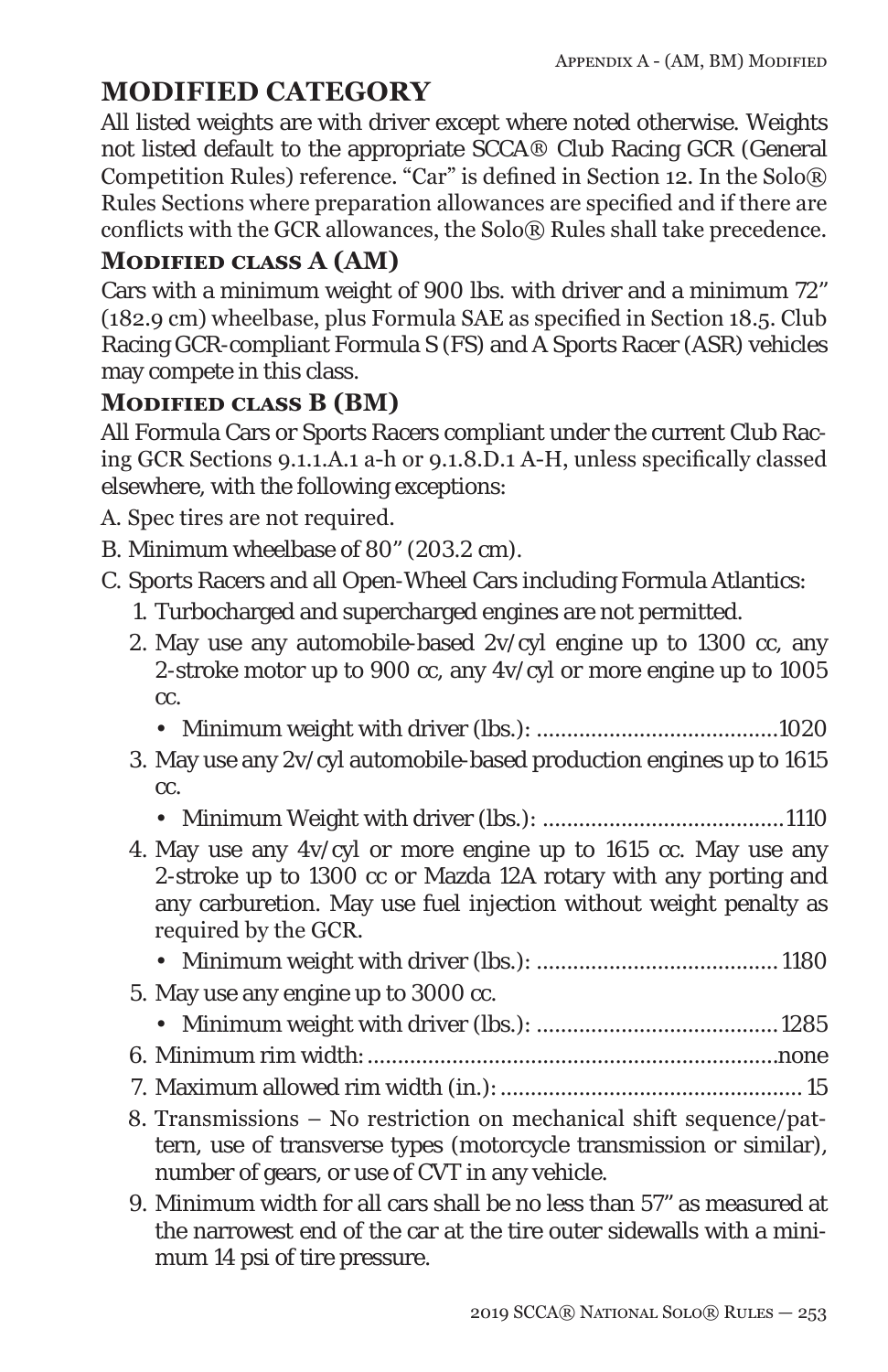Modified (BM) - Appendix A

- 10.All prohibited cost control items in P2 per GCR Section 9.1.8.D.A apply to formula cars as well as sports racers with the following Solo® changes to the list:
	- a. All chassis/tub over 75% composite are allowed and incur no weight penalty unless under either 96" wheelbase or 66" rear sidewall-to-sidewall outside width (measured with tire pressure at least 14 psi), in which case minimum weight is increased by 50 lbs.
	- b. Direct injection for non-automobile engines incurs a weight adjustment of an additional 25 lbs.
- D. Formula 2000 and Formula Continental per GCR/FCS:
	- 1. Minimum weight with driver (lbs.):............................................. 1090
	- 2. Rim width:.........................................................................unrestricted
	- 3. Airfoil maximum size per Formula Atlantic rules.
- E. Aerodynamic restrictions for Sports Racers:
	- 1. The total area when viewed from the top of front and rear wings shall not exceed 8 sq. ft. (0.743 m²). Area calculation is of the airfoil element plan view and does not include side plates. Side plate area and element profile are unrestricted.
	- 2. Cars with underbody features built in excess of P2 aerodynamic allowances (2015 GCR Section 9.1.8.D and 9.1.8.E) must meet a weight penalty of 50 lbs. and must be constructed within the following limitations:
		- a. For the full width of the body the floor pan will be a minimum of 45% of the wheelbase; the lower surface (surface licked by the air stream) shall not exceed  $\pm 1$ " (2.54 cm) deviation in any longitudinal section through the plane forming the bottom of the tub or chassis floor. The 45% minimum (of the wheelbase) dimension is measured from the point that the surface meets the full width of the body (behind the front wheel or in front of the rear wheel). (This is not to be interpreted as requiring a floor pan beneath the motor, transaxle, transmission, or final drive housing.) See figure.



254 — 2019 SCCA® National Solo® Rules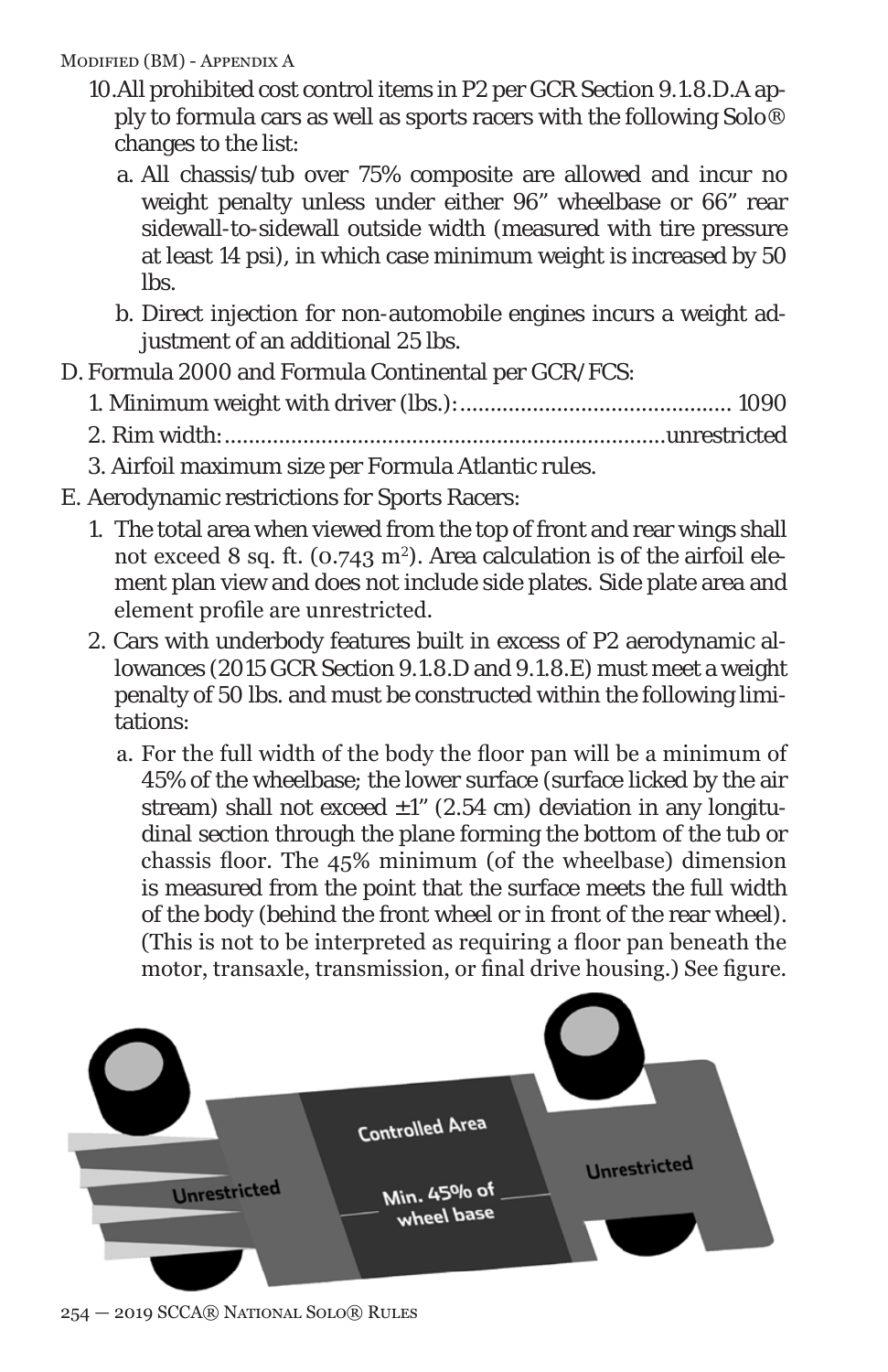- b. No aerodynamic devices (e.g. "skirts," body sides, etc.) may extend more than 1 cm (0.394") below this lower surface anywhere on the car to the rear of the front axle. Seat bucket or other protrusions shall not circumvent this rule.
- 3. The current GCR P2 underbody aero specifications shall apply to all sports racers and production cars as recognized in DM and EM running in BM as sports racers.
- 4. Production cars running in BM must have the tires as viewed from above at least half covered. Cycle fenders may be used to comply with a sports racer classification.
- F. Aerodynamic restrictions for Formula Atlantic (all open-wheel in BM) shall follow the current Club Racing GCR Formula Atlantic Preparation Rules with the following Solo® allowances:
	- 1. Wings and all other aerodynamic devices front and rear may match but shall not exceed sports racer P2 GCR maximum height (45.25" per P2 GCR 9.1.8.D.D.2 ).
	- 2. Front wing width may match but shall not exceed overall front width as measured at the tires. Front wing elements may not extend behind the front wheel centerline.
	- 3. Rear wing width shall not exceed the Club Racing FA specs with the exception that endplate gurney lips are not included. Endplate Gurney lips shall not exceed 7 cm (2.756") additional width per side and shall not deviate more than 10° from vertical. No part of the entire rear wing assembly, including wing elements and end plates, shall extend more than 1 m (39.37") to the rear of the rear wheel centerline.
		- a. Except for cars meeting the dimensions of subsection F.3.b herein, the rear wing element assembly maximum plan view fore-aft dimension shall not exceed 70 cm (27.56").
		- b. For cars 66" wide or more at the rear tires and which also meet a weight of 1180 lbs, the fore-aft dimension of the rear wing element assembly plan view shall not exceed 90 cm (35.43").
	- 4. Side pod or other parts not considered chassis are not required to attach or stay above a line situated 1 cm (0.4") above the chassis bottom (this is an exception to GCR 9.1.1.A.1.g.10).
	- 5. Flexible ground sealing is permitted on cars 66" wide or more at the rear tires and which also meet a weight of 1180 lbs.

## **Modified class C (CM)**

A. Modified Class C (CM) allows the Solo® Vee and the following SCCA® Club Racing GCR-compliant cars: Spec Racer Ford (SRF), Formula F (FF). Within the limitations of the GCR, additional frame bracing, suspension and steering changes, relocation of ancillary components (radiators, batteries, etc.), and their associated mounting brackets is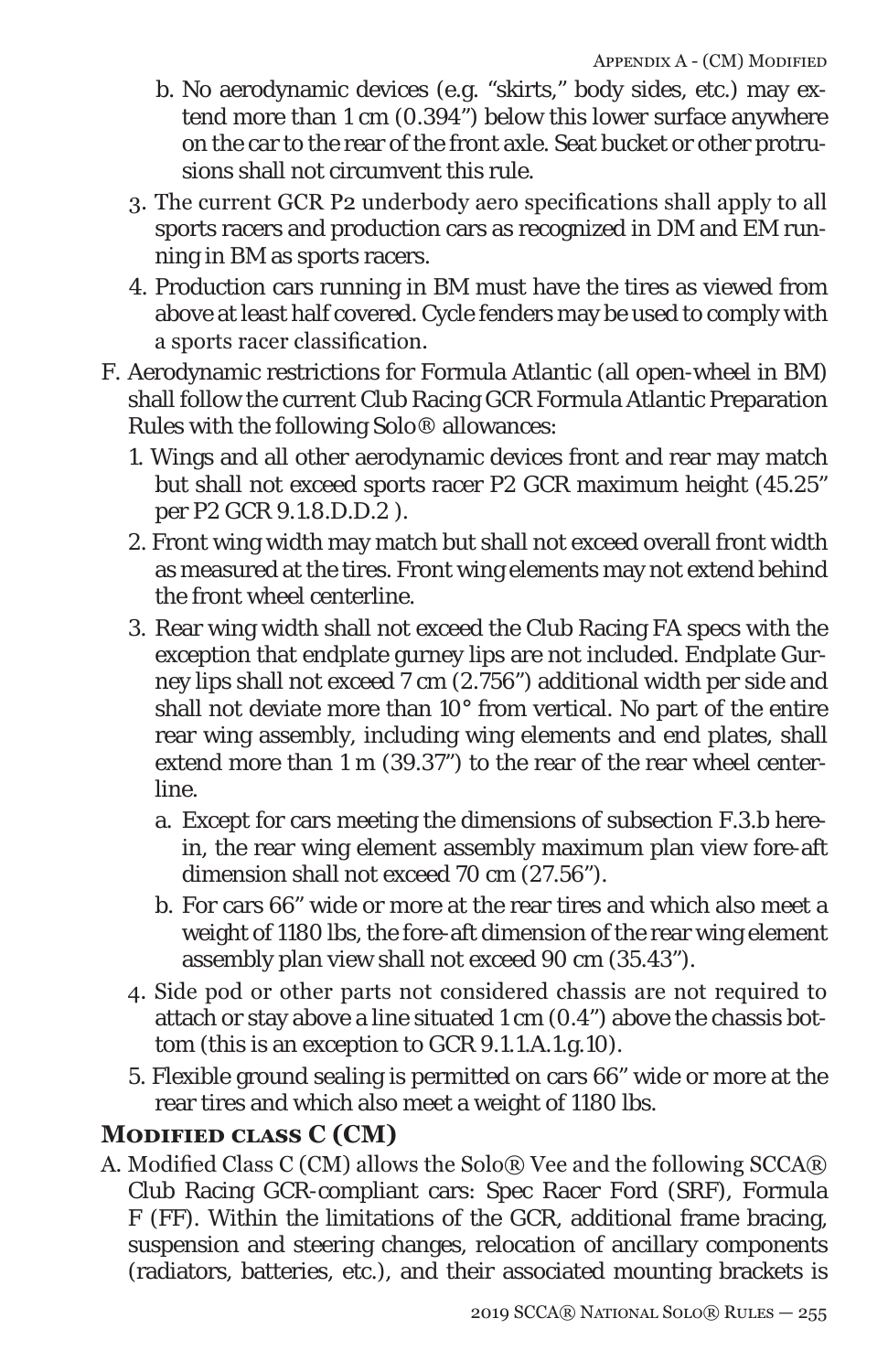Modified (CM) - Appendix A

permitted. Nothing in these rules is to be construed as overruling any GCR construction requirements or limitations except for those safety items which the Solo® Rules do not require. The purpose of these rules is to maintain the value of these cars for Club Racing and therefore their market value, and to prevent special Solo®-only Formula F vehicles.

Exceptions to the Club Racing GCR for all cars in this class:

- 1. Spec tire requirements do not apply.
- 2. Formula F (FF) weight with driver (min.): Ford Cortina engine (lbs.) ............................................................1050 Ford Kent and Honda Fit engines (lbs.) ...................................... 1100
- 3. Only cars produced by the following manufacturers are eligible for FF in this class: ADF, Alexis, Anson, Caldwell, Citation, Crossle, Dulon, Eagle, Elden, Forsgrini, Gemini, Hawke, Konig-Heath, LeGrand, Lola, Lotus, March, Merlyn, Mondiale, Piper, PRS, Reynard, Royale, Stohr, Swift, Tiga, Titan, Van Diemen, Winkleman, and Zink. The SEB may add to this list at any time, effective upon notification of the membership.
- B. Other Club Racing GCR-compliant Formula Cars
	- 1. Formula Vee (FV)
	- 2. Formula First (FST)
- C. Solo® Vee as per the following definition: Solo® Vee is based on Club Racing Formula Vee (FV) and all cars shall meet all specifications described in the Club Racing GCR Sections 9.1.1.C.1, C.2, C.3, C.4, C.6, C.7, C.8, C.9, C.10, C.11 and C.12 except as amended in these rules. No permitted or alternate component or modification shall additionally perform a prohibited function.

1. Engine Choices

- a. Any standard 1600 cc or smaller air-cooled automobile engine manufactured by Volkswagen (VW) for sale in VW vehicles available to the general public for purchase in the US is allowed.
	- 1. Solo® Vee engines may increase compression up to and including 10:1 ratio with OE bore and stroke. Compression ratio may be increased by additional machining of any factory machined surface on the cylinder heads only. Fuel injection is prohibited. Valve size may be increased to a maximum of 40.0 mm intake and 35.5 mm exhaust. Port location may not be changed from OE standard. Machining of any type in the combustion chamber such as, but not limited to, valve unshrouding is prohibited. Valve guide centers shall remain OE standard. OE standard heads shall be used; however, alternate VW heads with casting numbers 040 101 355 or 043 101 375 may be substituted. Any single carburetor (regardless of the number of venturis) is permitted. Multiple carburetion is restricted to a maximum of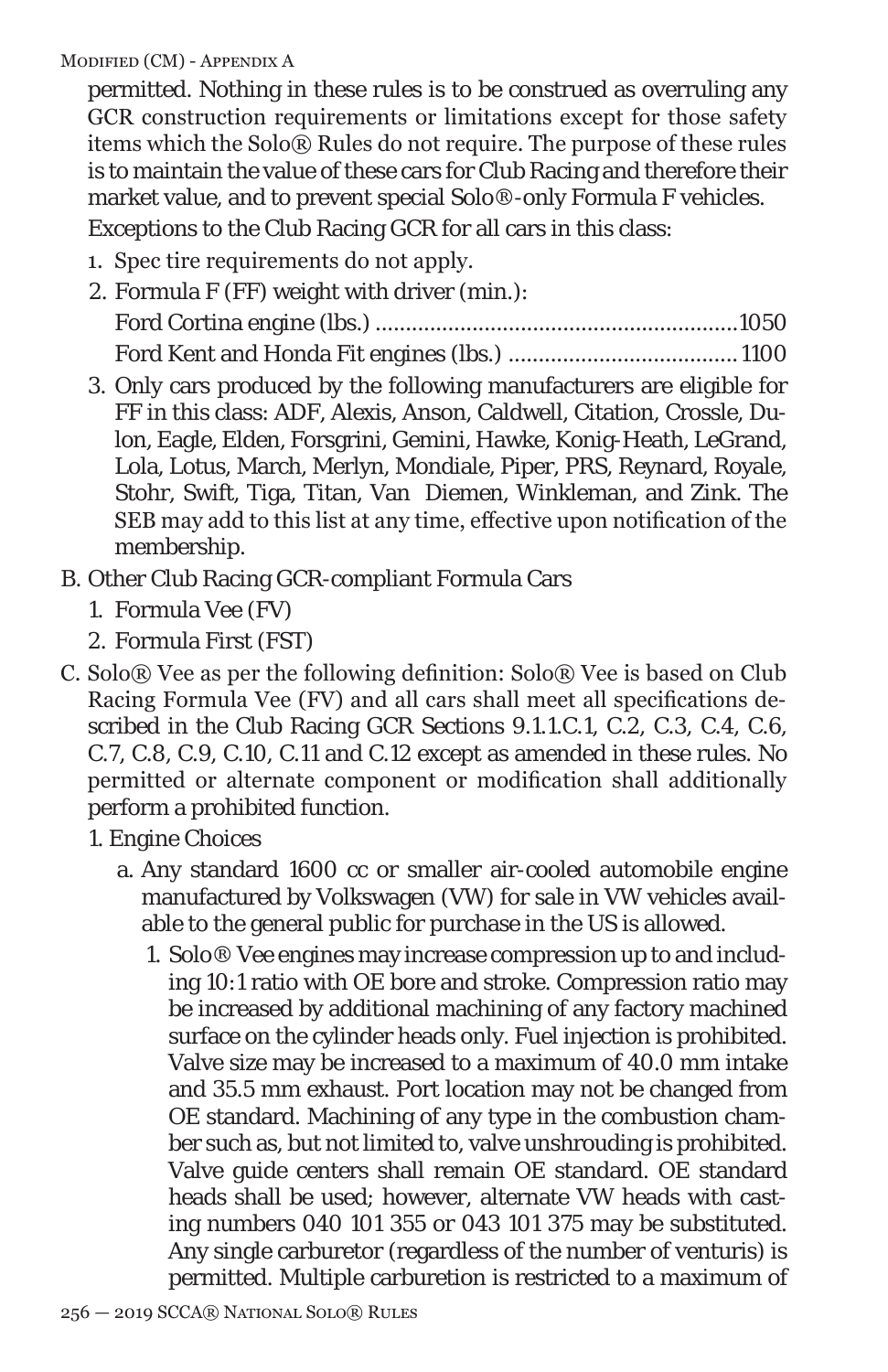two 44 mm carburetors with 28 mm ventures. If a balance tube is used between manifolds runners, it shall be restricted to one  $\frac{1}{2}$ " (0.500", 50.8 mm) ID pipe. Any intake manifold not having a plenum chamber is permitted.

OR

- 2. Increase bore up to and including 94 mm maximum per cylinder, total displacement of 1915 cc. Machining to allow the installation of the cylinders is permitted. No other combustion chamber machining (such as, but not limited to, unshrouding of the valves) is permitted. Valve guide centers must remain OE standard. Increased displacement engines up to 1915cc are restricted to maximum valve sizes 39 mm intake and 32 mm exhaust. Port location may not be changed from OE standard. OE standard heads shall be used; however, alternate VW heads with casting numbers 040 101 355 or 043 101 375 may be substituted. A maximum compression ratio of 9:1 is permitted. Compression ratio may be increased by additional machining of any factory machined surface. Any single carburetor may be used. Multiple carburetors are prohibited. Any intake manifold not having a plenum chamber is permitted.
- b. There shall be no mixing of allowances (e.g., carburetors from 1 above and displacement from 2 above).
- 2. Engine Components
	- a. Mixing of parts between different air-cooled engine models is permitted. All parts must meet VW specifications for engines delivered for use in the US in VW vehicles unless otherwise noted herein.
	- b. Balancing of all moving parts is permitted provided balancing does not remove more material than necessary to achieve balance.
	- c. Parts from alternate manufacturers or remanufactured parts are permitted provided said parts are of the same material, are dimensionally identical, and meet all original VW specifications for engines delivered for use in the US in VW vehicles. This would include VW replacement heads as specified without raised ports and aluminum engine cases. Aftermarket magnesium engine cases may also be substituted.
	- d. The flywheel from either the alternate engine or from the 1200 cc engine may be used. Minimum flywheel weight is 12 lbs. Any single-disc clutch may be used. The transmission housing may be machined to provide clearance when using the alternate engine/ flywheel assembly.
	- e. Any exhaust system which terminates more than 3" (7.62 cm) behind the rearmost part of the body may be used.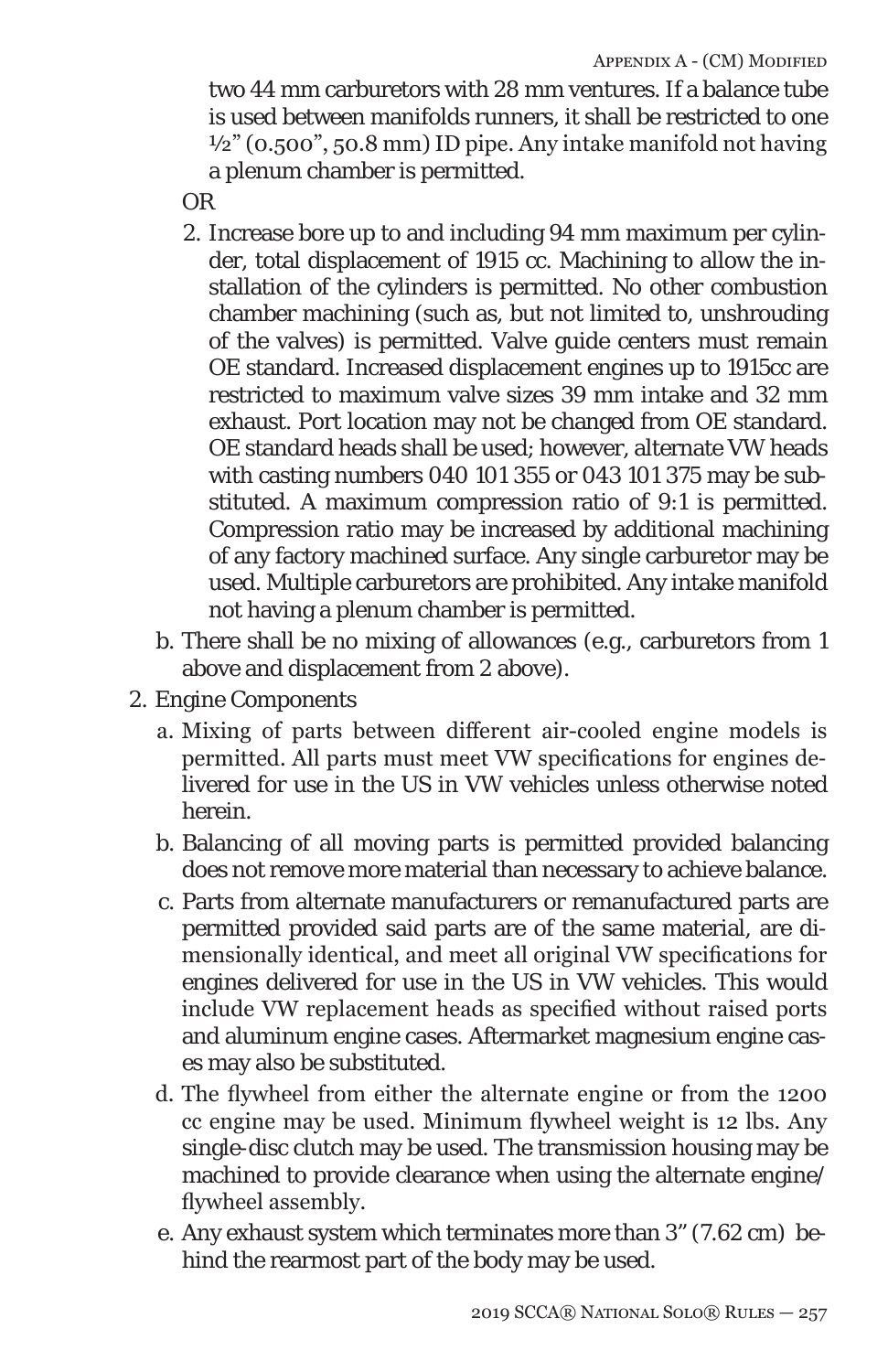#### Modified (CM) - Appendix A

- f. Counterweighted crankshaft and 8-dowel pinned crankshaft-toflywheel mounting are allowed. All journal dimensions and relationships with each other must remain as standard. Crankshaft journals may be ground undersize a maximum of 0.030" (0.762 mm) less than standard dimensions. Crankshaft pulley is unrestricted.
- g. Deep sump oil pan up to 2.5 qt. (2.37 L) additional capacity is permitted. The installation of baffles housed completely within the oil pan and crankcase is permitted. The use of any standard VW oil pump is permitted. Dry sump systems are permitted. Replacement of oil gallery plugs with threaded plugs is permitted. Oil filters and oil coolers are unrestricted provided that they are securely mounted completely within the bodywork. A pressure accumulator (e.g., Accusump $(\mathbb{R})$ ) may be fitted.
- h. Camshaft and valve train components are unrestricted with the following exceptions:
	- 1. Pushrods shall be made of metal.
	- 2. Valve lifters (tappets) shall be dimensionally and functionally identical to and made of the same material as the standard VW parts.
	- 3. Roller camshafts are prohibited.
	- 4. Rocker arms shall be standard ratio VW.
	- 5. Valve guide material is unrestricted provided that the distance between valve centers and the angles of the valves does not change.
- i. Porting, polishing, and machining of the intake and exhaust ports is permitted. The addition of material in any form is prohibited. Valve seat angles are unrestricted.
- j. Compression ratio may be increased by additional machining of any factory machined surface on the cylinder heads only. Installation of a spark plug hole repair utilizing standard thread repair methods (e.g., Heli-Coil®) is permitted providing that the spark plug centerline is not changed.
- k. Complete or partial removal of any cooling duct component. Removal of the fan and the fan housing is permitted. Any electric fan is permitted for cooling the engine or engine oil.
- l. Voltage regulator, generator, and/or generator stand may be removed.
- m.One or more batteries may be used.
- n. Any ignition system that utilizes a distributor for spark timing and distribution may be used. Distributor shall require no modification to the engine for installation. Internal distributor components and distributor cap may be substituted.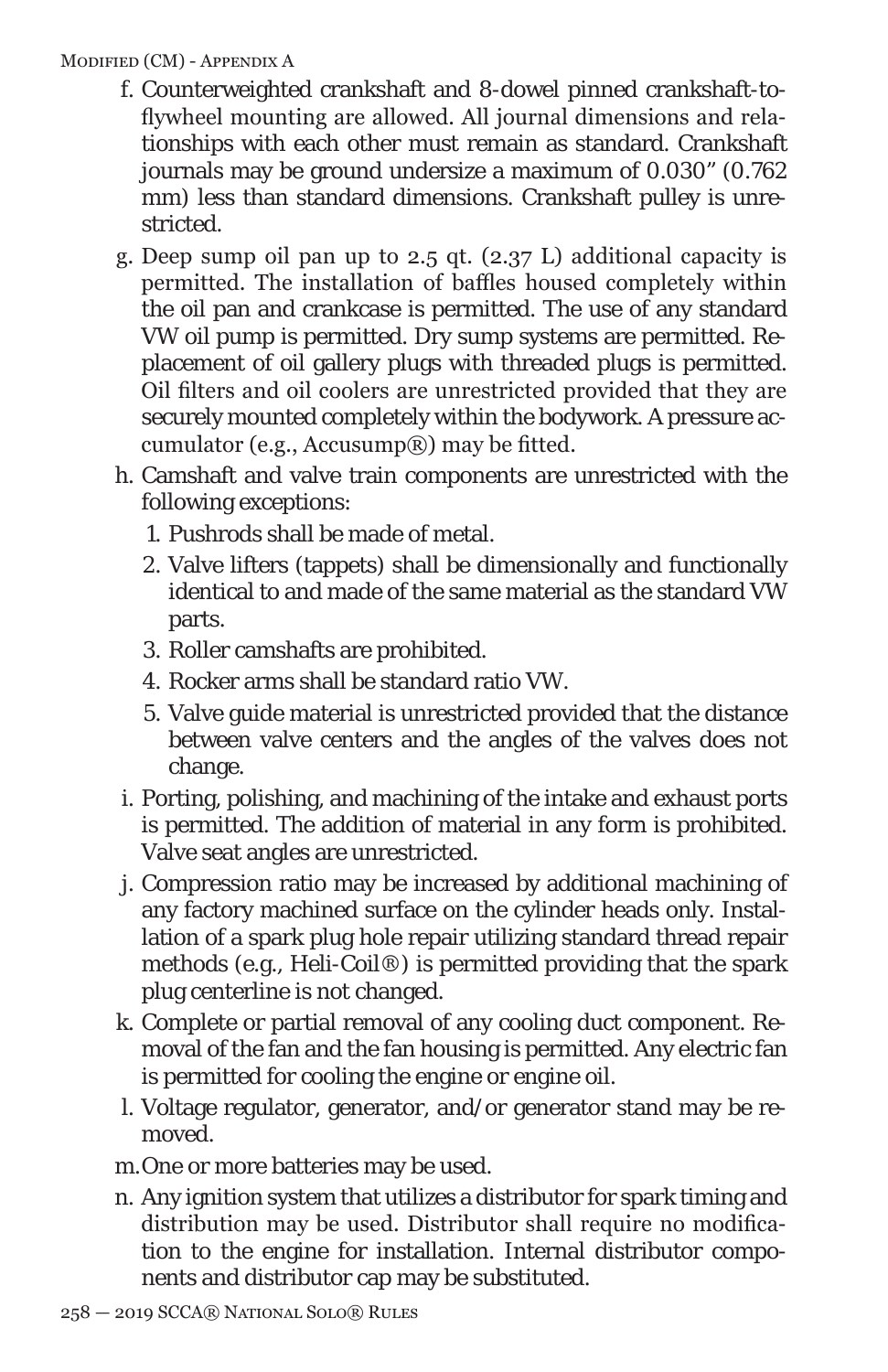- o. Valve covers are unrestricted and may be bolted on.
- p. Electric radiator/engine cooling fan(s) may be installed.
- 3. Transaxle
	- a. Aftermarket shift forks/shift rod/mounting parts and alterations required for their installation is permitted with the intent of facilitating reliable H-pattern shifting.
	- b. This allowance does not include sequential shifting (push button or single axis lever movement) mechanisms or electric/gas assist. Cable/hydraulic actuating mechanisms are allowed.
	- c. Any primary or final drive gears of any origin may be used. This does not allow the use of alternate transaxles. A reverse gear is not required.
	- d. A device for locking-out reverse gear may be used.
	- e. A limited-slip differential (LSD) is permitted.
- 4. Bodywork

Bodywork to the rear of the main roll hoop may be removed.

5. Front Suspension

The front suspension shall be standard VW Type 1 sedan H-beam front suspension (i.e., link pin or ball joint) or an exact replica of one of them and dimensionally identical. Aluminum H beams are prohibited. The following modifications are permitted:

- a. Lugs welded, brackets attached by welding or otherwise, and holes drilled in the H-beam to permit attachment of the beam to the chassis, and components wholly or partially to the beam. Brackets may be welded to the torsion arms for the sole purpose of actuating the shock(s) and/or external mounted anti-roll bar and shall perform no other functions.
- b. Open springs. Torsion bars may be used in conjunction with coils or may be removed entirely. "Coil-overs" are permitted.
- c. Removal of the shock towers above the upper H-beam tube centerline.
- d. Relocation of the shock dampers. Shock dampers and their actuation are free.
- e. The use of any anti-roll bar or bars, internal or external, mounting hardware, and trailing arm locating spacers. The anti-roll bar fitted as part of the standard suspension may be removed. Anti-roll bars may not be cockpit adjustable.
- f. Replacement of torsion bar rubbers with spacers of another material.
- g. Installation of any ride height adjuster(s).
- h. Removal of the drum brake backing plates.
- i. In the link pin suspension, non-standard offset link pin bushings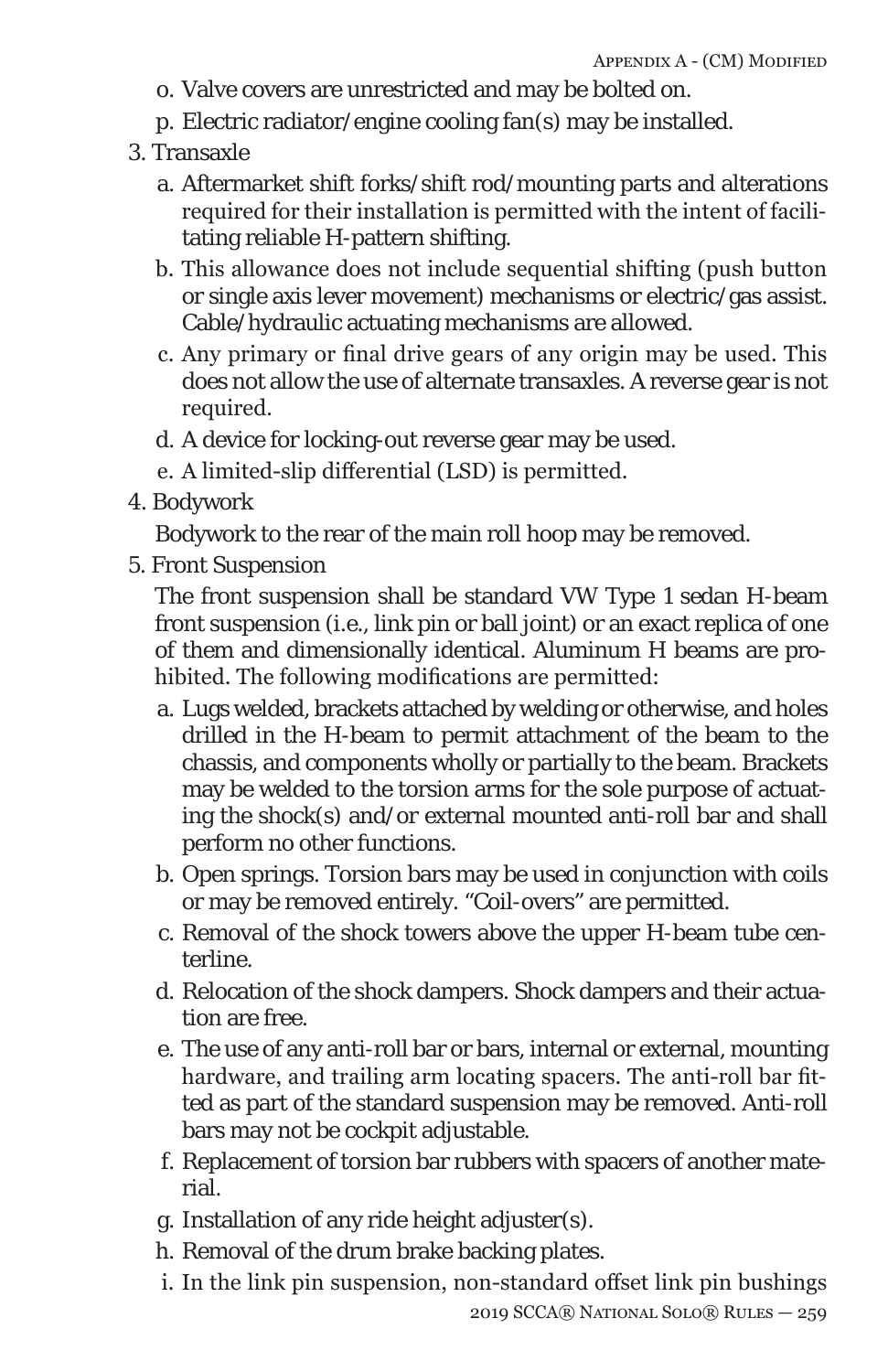#### Modified (CM) - Appendix A

in order to obtain desired negative camber. Clearancing of carrier or trailing arm to prevent binding is permitted. The rubber portion of the bump stop may be removed. Caster, camber, toe-in, and link pin inclination are free.

- j. In the ball joint suspension, the camber/caster adjusting replaced with an aftermarket nut of different design. Caster, camber, and toe-in are free.
- k. Any wheel bearings that fit the VW sedan spindles and brake drums or disc brake hubs without modification.
- l. Steering column altered or replaced. Steering wheel is free and may be detachable. Steering mechanism is free but tie rods must attach to the spindle using existing steering arm, a modified steering arm, or a suitable new or modified bracket welded to the spindle. Ball joints in the tie rods may be replaced with rod ends.
- 6. Wheels
	- a. Any wheels and tires are allowed. Resulting track changes are allowed. Studs may be substituted for wheel attachment bolts in the original location. Bolt pattern may be changed.
	- b. 4- or 5-lug wheel hubs may be used. Wheel mounting lug bolts may be replaced with studs.
- 7. Rear Suspension
	- a. The rear axle and tube assembly shall be standard VW Type 1 sedan (up to 1966) swing axle (no outer pivot point for a half shaft) with axle location provided by a single locating arm on each axle. The rear axle tube may be rotated about its axis. The standard shock mounting and brake pipe brackets may be removed.
	- b. The rear axle bearing retainer flange mating surface may be machined or shims may be installed under the rear axle bearing for the sole purpose of adjusting bearing axial float.
	- c. Springs, shock dampers, their actuation, anti-roll bars, and camber compensating devices are unrestricted, as are cables, straps, or other positive stops used to limit positive camber.
- 8. Braking System Front and Rear
	- a. Standard VW Type 1-3 brake components, disc or drum, may be used including any standard VW Type 1-3 original. Use of aftermarket hubs, disc or drum brake components in the front or rear of the vehicle, or any combination thereof is unrestricted as long as the units chosen are deemed safe.
	- b. Caliper housing material may be removed on the outer radius surface of the outer piston housing to clear the inside of the rotating wheel.
	- c. Any type lining or pad material may be used.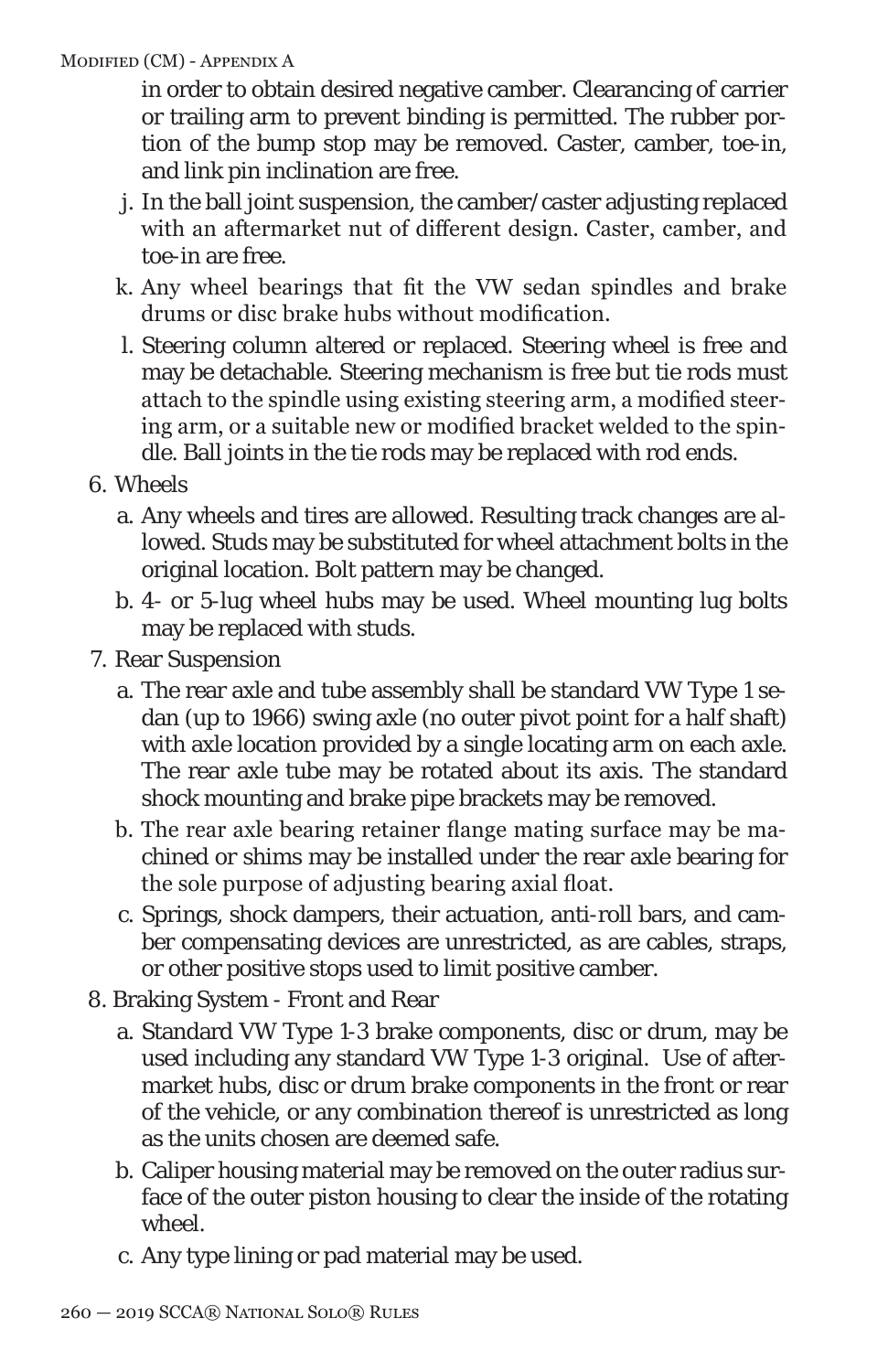- d. Adapter plates may be fitted to allow mounting of front or rear brake calipers.
- e. Cross-drilling or grooving of rotors is permitted. Rotors made of a ferrous material shall be used on both the front and rear of the car.
- f. Caliper mounting is free. Rotors must be of ferrous material. Hubs and hats may be made of ferrous material or aluminum.
- g. The car shall be equipped with a dual braking system operated by a single control. In case of a leak or failure at any point in the system, effective braking power shall be maintained on at least 2 wheels.
- h. A separate hand brake is not required. Removal of the hand brake and operating mechanism is permitted.
- i. Brake lines may be of any suitable material, including steel braided lines.
- 9. Weight

Minimum weight with driver (lbs.):............................................ 1000

### **Modified class D (DM)**

Modified Production and GT cars with internal combustion engine displacement 2000 cc and under as follows:

- A. The Mazda 12A and 13B Rotary engines are permitted in DM with the following restrictions:
	- 1. No replacement of cast iron engine case segments with aluminum.
	- 2. On the 12A engine, only side and rotor housings from 1974-86 engines shall be used.
	- 3. No replacement of 12A or 13B sections, such as side plates, with those from other series engines (i.e., Renesis-type parts).
	- 4. On 12A engines: no peripheral-porting or J-porting is allowed. Bridge-porting that does not cut into the water O-ring is permitted. On 13B engines, 4- and 6-port: Maximum porting permitted is street-porting. No bridge-porting, J-Porting, or peripheral-porting.
- B. Weight with driver vs. computed displacement (lbs.):
	- Piston engines, normally-aspirated up to & including 1800 cc ..... 1280
	- 12A rotary engines, normally-aspirated w/ porting restriction ..... 1280
	- Piston engines, normally-aspirated 1801-2000 cc ......................1380
	- 13B rotary engines, normally-aspirated w/ porting restriction .... 1380
	- Forced induction w/ displacements per 18.0.B, up to 2000 cc w/ inlet restrictor ..................................................................................1380

### C. Performance Adjustments (lbs.):

• AWD....................................................................................... Add 200 • Modified Tub ............................................................................Add 40 • TCS......................................................................................... Add 200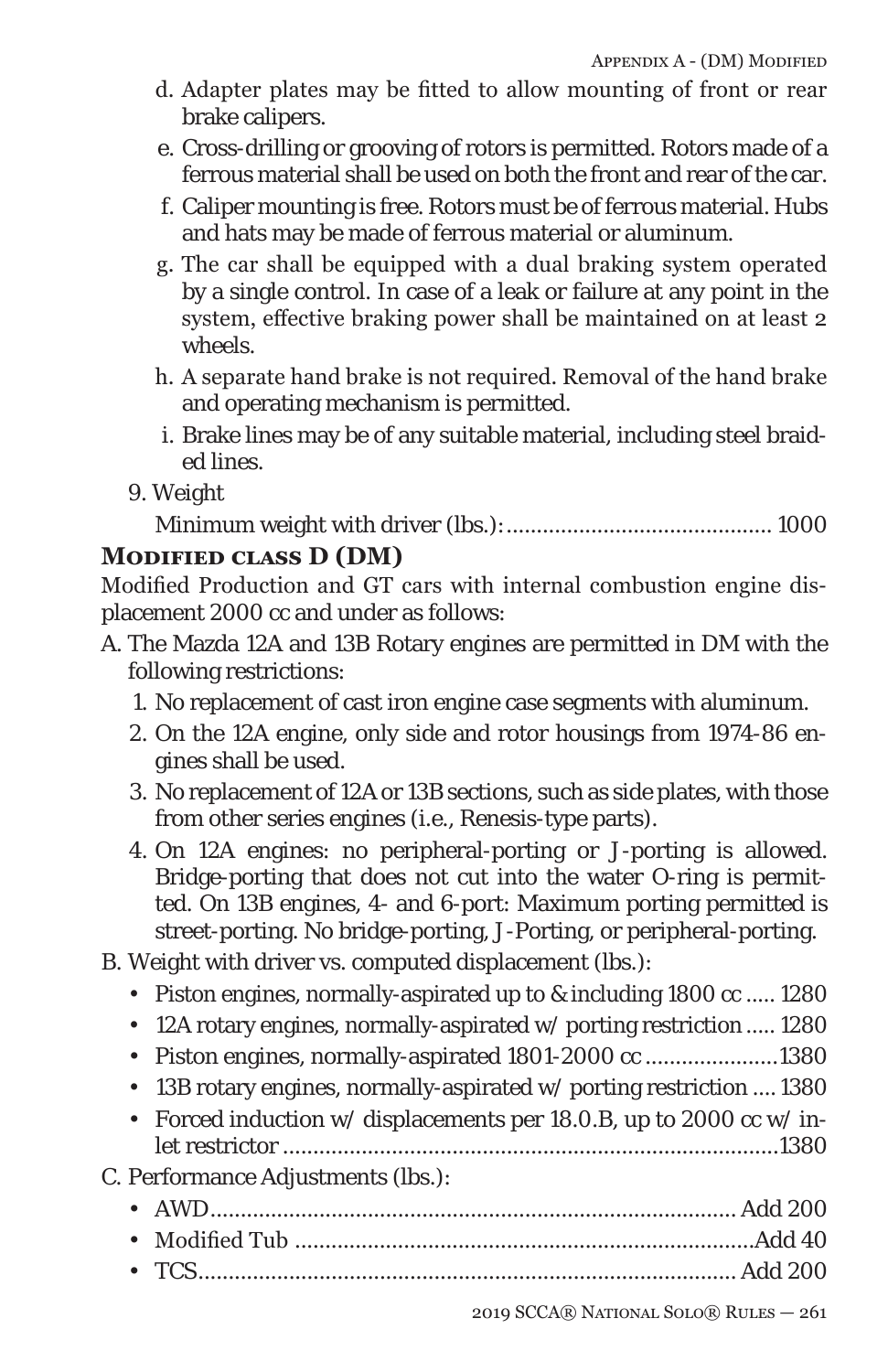Modified (EM, FM) - Appendix A

- ABS and/or SCS (no additional weight adjustment).............Add 250
- D. Weight Bias Adjustment with driver sitting in the driver's seat (lbs.):
	- RWD with less than 51% weight on drive wheels ............... Deduct 35 • FWD.....................................................................................Deduct 35
	- AWD..................................................................................Not affected

## **Modified class E (EM)**

Modified Production and GT cars as follows:

A. Weight with driver vs. Displacement (lbs.):

- Piston engines up to & including 3200 cc OHC...........................1700 • Piston engines up to & including 4500 cc pushrod/OHV ...........1700
- 2-rotor rotary engines with unrestricted porting ........................1700
- Piston engines unlimited displacement...................................... 1800
- 3-rotor rotary engines with unrestricted porting ....................... 1800
- Electric powerplants (non-hybrid).............................................. 1800

### B. Performance Adjustments (lb.):

- AWD....................................................................................... Add 300 • Modified Tub ............................................................................Add 50 • TSC......................................................................................... Add 300
- ABS and/or SCS (no additional weight adjustment)............. Add 375

### C. Weight Bias Adjustment with driver sitting in the driver's seat (lbs.):

- RWD with less than 51% weight on drive wheels ...............Deduct 50
- FWD.....................................................................................Deduct 50

# **Modified class F (FM)**

- A. Club Racing GCR-compliant Formula 500 (F5) with the following exceptions (listed weights are with driver):
	- 1. F5 cars manufactured prior to the current requirement for rubber vibration isolation need not conform to the current GCR Section 9.1.1.D.3.C.
	- 2. F5 cars manufactured prior to January 1, 1990 need not comply with crushable structures as defined in the current GCR Section 9.1.1.D.9.
	- 3. F5 cars manufactured prior to January 1, 1990 which utilize a 73" (185.42 cm) wheelbase may compete even though the driver's feet extend beyond the front edge of the wheel rims.

# 4. Minimum weights with driver (lbs.):

| $-$ 2010 SCCA <u>D</u> NATIONAL SOLOD RIHES |  |
|---------------------------------------------|--|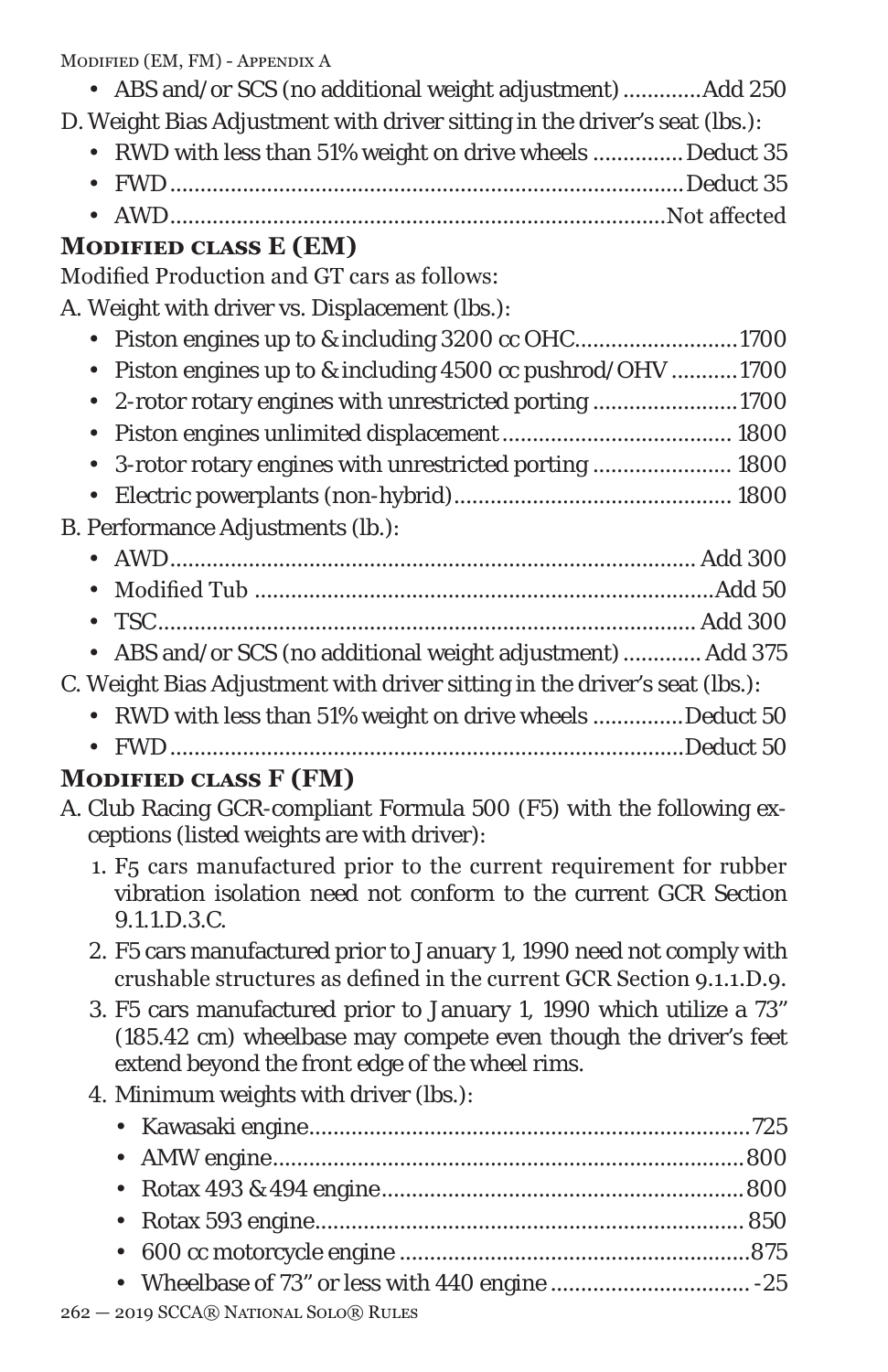- 5. Rotax 493- & 494-powered cars are permitted to use 34 mm or 38 mm Mikuni round-slide carburetors. AMW powered cars may use either the 38 mm AMW carburetors or update to the 38 mm Mikuni round-slide carburetors. In order to accommodate the use of the approved Mikuni VM 38mm sidedraft carburetors on the AMW engine, the use of the AMW intake manifold (part #2736-00) is permitted as are the AMW rubber attachment boots, gaskets, and/or hardware required for the use of this manifold. Competitors using the Rotax 494 RAVE engine are required to use the 494 non-RAVE rotary valve (Rotax part #924509 or 924508, Ski Doo prefix 420, 147 degree designation that opens  $@$  135° BTDC and closes  $@$  64° ATDC) in their engine. RAVE valves shall be blocked in the "full open" position or left as delivered. No other alterations are permitted. 494 RAVE and non-RAVE parts may not be interchanged between the two engines unless specifically noted.
- 6. Competitors utilizing the Rotax 493 engine may leave the manufacturer's specified intake balance tubes in place or, at their option, completely remove the tubes and make the alterations required to plug the remaining holes. No unnecessary alterations are permitted if the competitor chooses to remove the tubes. The Rotax 493 engine is limited to a Y-pipe exhaust manifold and single expansion chamber as are the Rotax 494 and AMW engines.
- 7. F5 cars may utilize the Rotax 593 engine (1999 and up; bore: 76 mm, stroke: 65.8 mm) using 38 mm Mikuni roundslide carburetors as an alternate 2-cylinder, 2-cycle, liquid-cooled engine in FM. Such engines must use inlet tract restrictors (Cometic gasket #MA0242S-P1020A), one in each tract immediately after the carburetor. Use of the 2003 and up "HO," "SDI," "RS," and "E-TEC" 593 variants is not permitted.
- 8. All F440 & F500 engines may use any water thermostat. It may be modified or completely removed as necessary to aid water cooling. The water bypass may be blocked and alternate water cooling plumbing may be used. Electric water pumps may be used.
- 9. F440 & F500 cars in FM are not required in Solo® to have the sidepods now mandated by Club Racing if they were manufactured prior to 1984 in which that requirement was added to the GCR. Sidepods may not be removed from a car which was originally manufactured with them. The measurements for the height, the maximum width (bodywork), and the distance from the tires to the sidepods as specified in the GCR, Bodywork D.9.C, shall have an allowance from the GCR of  $\pm 1$ " ( $\pm 25.4$  mm). It is the intent of this allowance to maintain the ability of the sidepod(s) to continue to hold such items as fuel tanks, battery, and radiator(s), but not to allow sidepods to be used for ground effects to achieve aerodynamic downforce on the vehicle.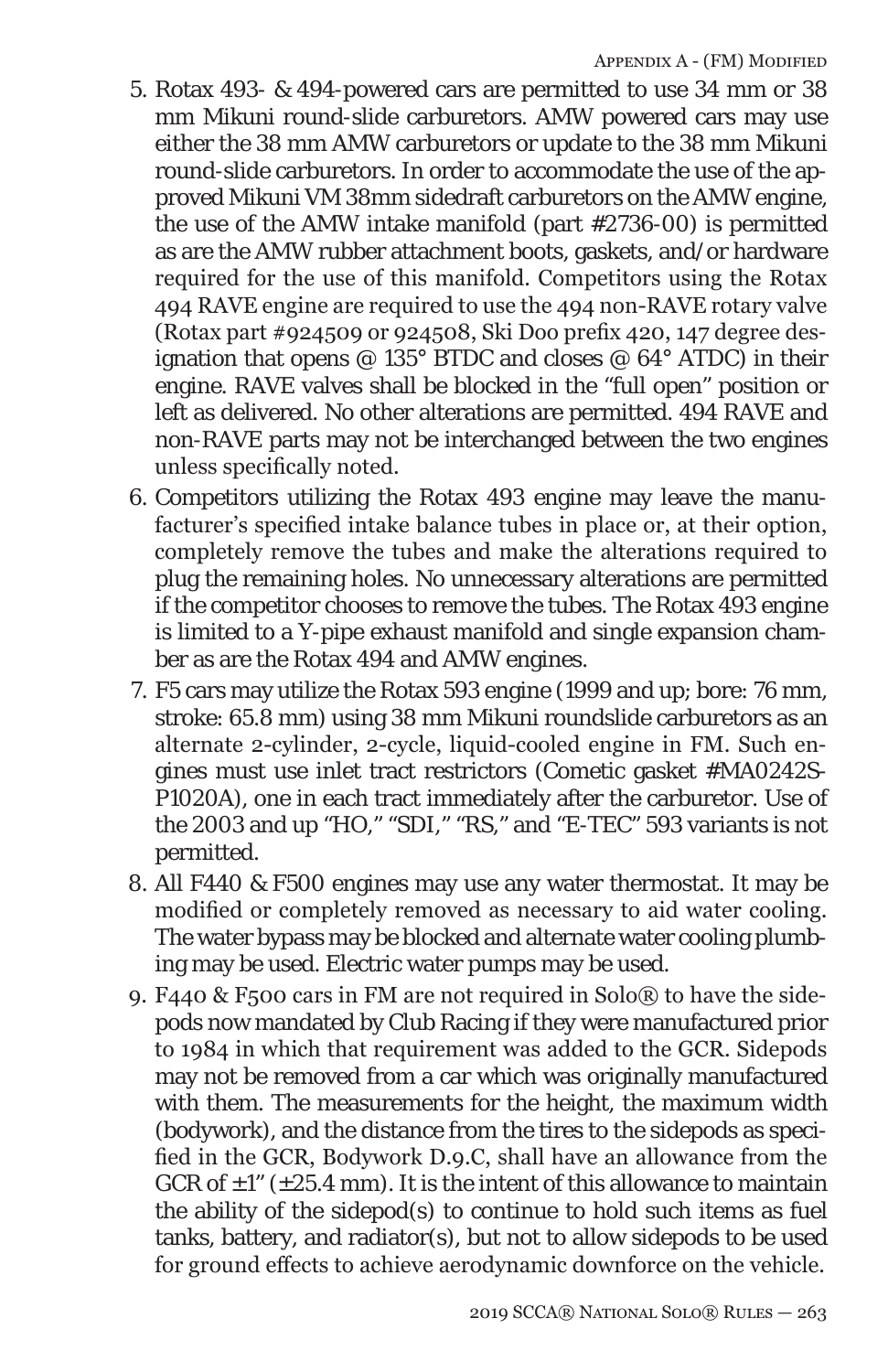10.Electric radiator/engine cooling fan(s) may be installed.

B. Dwarf Cars®, 600 Racing Inc Legends Cars®, and Baby Grand Cars® Vehicles built and prepared to Western States Dwarf Car Association® (WSDCA®), US Legend Cars International®, or MMRA® Baby Grand® specifications are assigned to Modified Class F (FM).

NOTE: If any conflict exists between the WSDCA®, US Legend Cars®, or Baby Grand® Rules and the Solo® Rules, the Solo® Rules shall take precedence.

- 1. Cars prepared to these specifications are required to comply with the appropriate rules from their sanctioning body, except for the items listed below:
	- a. Any tire (including recaps) meeting the applicable portions of Section 3.3 are allowed.
	- b. Any differential and final drive gear ratio may be used.
	- c. Any shock absorber may be used.
	- d. Any wheel up to 10" wide and any diameter may be used.
	- e. Any anti-roll bar may be used.
	- f. Any air filter is allowed.
	- g. Any ballast is allowed provided it is mounted securely per the Solo® Rules.
	- h. Any battery may be used.
	- i. Engine does not need to be sealed but must conform to the appropriate rule set.
	- j. Minimum weight with driver (lbs.): ........................................1250
- 2. WSDCA®, US Legend Cars®, and Baby Grand® specific items not required are as follows:
	- a. INEX-approved manufactured metal seat. Mounting guidelines still apply.
	- b. Seatbelt harness dating requirements.
	- c. Quick-release steering wheels.
	- d. Fire extinguishers.
	- e. Fire-retardant driver suit and gloves.
	- f. Neck braces.
	- g. Head and neck restraints (HNR).
- 3. Current Solo® Rules override WSDCA®, US Legend Cars®, and Baby Grand® rules for the following items:
	- a. Helmets.
	- b. Car number and class designation.
	- c. Exhaust system, muffler, and tailpipe.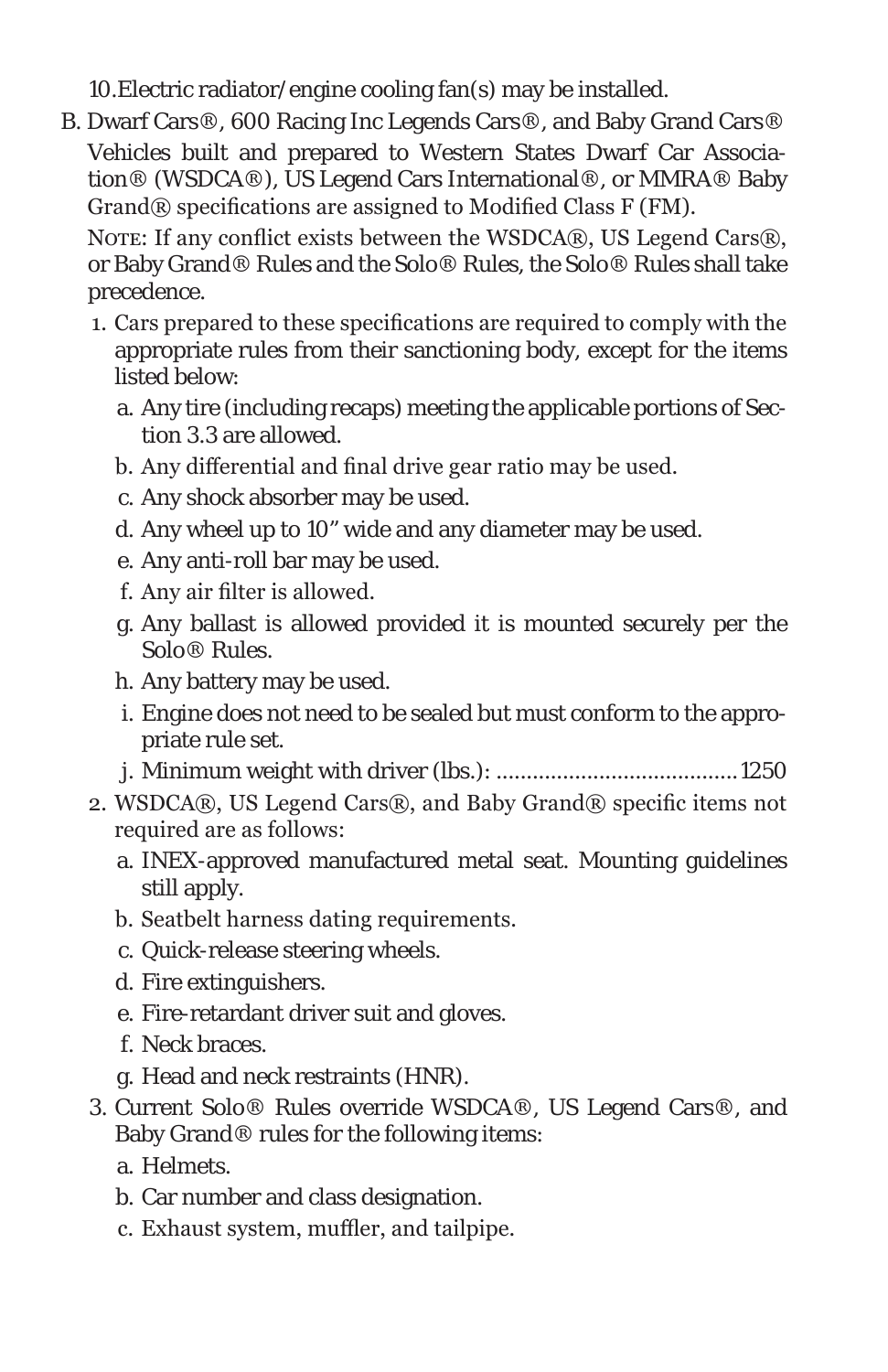# **APPENDIX B - SUPPLEMENTARY CATEGORIES Classic American Muscle (CAM)**

Rationale: The purpose of CAM is to attract automobile enthusiasts who are currently interested and/or participating in autocross events for muscle cars and vintage vehicles manufactured in North America by GM, Ford, Chrysler, and AMC. These avid enthusiasts would largely be a new and different group to join us as SCCA® members and participants. Regions are encouraged to offer this great recruitment tool using a single CAM class or more to encourage Classic American Muscle car enthusiasts to join the fun at your SCCA® Solo® events!

### **Eligible Vehicles**

- Must be either a domestic automobile or truck (pick-up or SUV) of frontengine/rear-wheel-drive (FE/RWD) configuration.
- Must be licensed and insured, as well as fully "street legal" (*working* lights, etc.).
- *• Must have "full-size"* windshield *similar to what came from the manufacturer*. Side glass must be present *if original for the vehicle*. Lexan® or equivalent may be used.
- Must pass the mandatory Safety (Tech) Inspection of Section 3, Vehicles, and must be in compliance with the Sound Measurement Procedures, Appendix I, of the 2019 SCCA® National Solo® Rules.
- Excluded: Dodge/SRT Viper (2013-17); Jeep military/CJ/Wrangler.

### **Body Allowances**

- Body panels may be modified or replaced in the original standard locations. Frame may be modified or replaced. Vehicle perimeter and wheelbase must be full-scale to the original model. Incidental wheelbase changes resulting from the allowed replacement of suspension components/or modification of suspension design are allowed. This is not an allowance to shorten or lengthen the chassis/body (e.g., change the scale from the original).
- Interior and exterior must have a "finished" look.
- Front seating may be replaced or modified. Rear seating may be removed or modified. If removed, the rear seat bottom area must be finished (e.g., carpeted, metal). The driver's seating area must not cross the vehicle longitudinal centerline and not intrude into the OE rear seat bottom cushion area.
- Upholstered interior panels (door panels, kick panels, etc.) may be replaced with another upholstered or finished panel. Non-upholstered interior panels may be replaced with a panel of any material. Alternate panels must cover any opening(s) the OE panel(s) concealed.
- The dashboard may be modified but must cover the original area and be "finished."
- Headliner may be replaced or removed.
- Exposed metal interior surfaces must be covered, painted, and/or coat-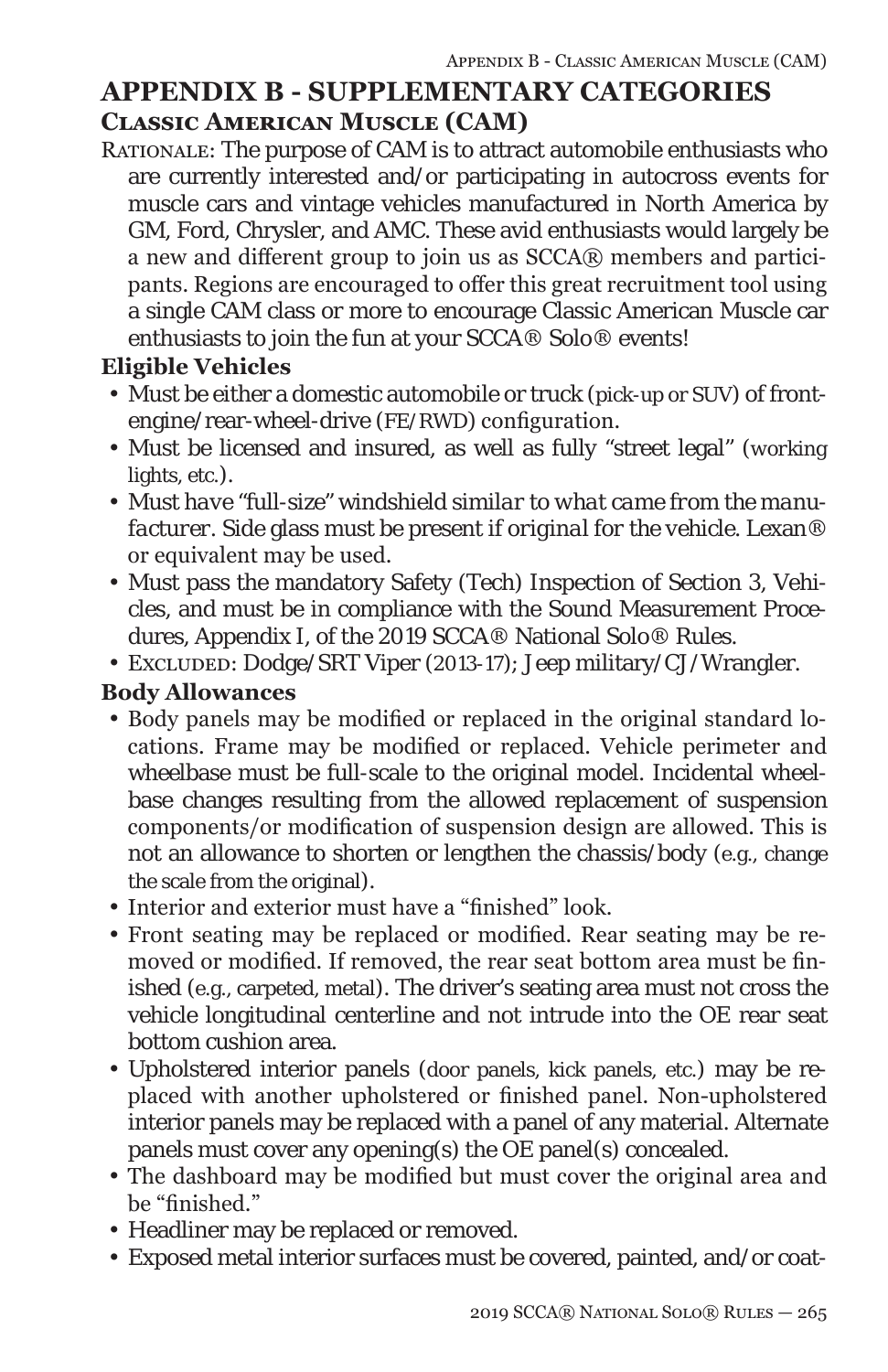Classic American Muscle (CAM) - Appendix B

ed. (No "race car" interiors, please.)

- Fuel tank/cell may be modified or replaced and must be separated from the driver/passengers as originally manufactured or by a metal panel/ bulkhead if the OE structure is modified. Fuel must not vent into the driver/passenger compartment directly or indirectly.
- Front splitter, air dam, and/or spoiler may be added below the bumper, but must not extend past the perimeter of the original body excluding non-integral bumpers except OE or equivalent for the body style.
- Rear spoiler may be added, but may extend no more than 10" from the original body nor past the perimeter of the body. No rear wings may be added except OE or equivalent.
- Body electrical system components and wiring are unrestricted.

# **Wheel and Tire Allowances**

- Any wheels are allowed. Non-metallic wheels must be certified/approved from an appropriate, recognized standards organization (e.g., FIA, SFI, SAE, TUV, etc.).
- DOT tires with a UTQG Treadwear Grade of 200 or higher are permitted. Excluded: Kumho Ecsta V720 ACR; Michelin Pilot Sport Cup 2 and Pilot Sport Cup 2 ZP; Yokohama ADVAN A052.

## **Brake, Suspension, and Steering System Allowances**

• Components, lines, hoses, and method of attachment are unrestricted.

## **Engine and Drive Train Allowances**

• Components (internal and external) are unrestricted.

## **Supplemental Classes – offered at SCCA® National Solo® events**

- **CAM C** (Contemporary) (car and truck body styles from 1990-2019, plus CAM T cars meeting CAM C minimum weight)
- Included: Chevrolet SS (2014-16); Pontiac G8 (2008-09) and GTO (2004-06).
- Sedans/coupes with seating originally for 4 or more adults and trucks.
- Interior floor covering(s) may be replaced, but not removed.
- Weight without driver, minimum (lbs.) ..........................................*3300*
- Additional weight for Lexan® windshield (lbs.).............................+150

**CAM T** (Traditional) (car and truck body styles originating from 1954-89)

- Examples: Chevrolet Camaro (-1992), Ford Mustang (-1993)
- All CAM C restrictions apply except minimum weight below.

• Weight without driver, minimum (lbs.) ..........................................*3000* **CAM S** (Sports) (all eligible vehicles)

- Sports cars, sedans/coupes, trucks, and 1965-67 Cobra roadster replica "kit cars" with seating for 2 or more adults.
- Interior floor covering may be removed.
- Weight without driver, minimum (lbs.):

| • Additional weight for Lexan® windshield (lbs.) +150 |  |
|-------------------------------------------------------|--|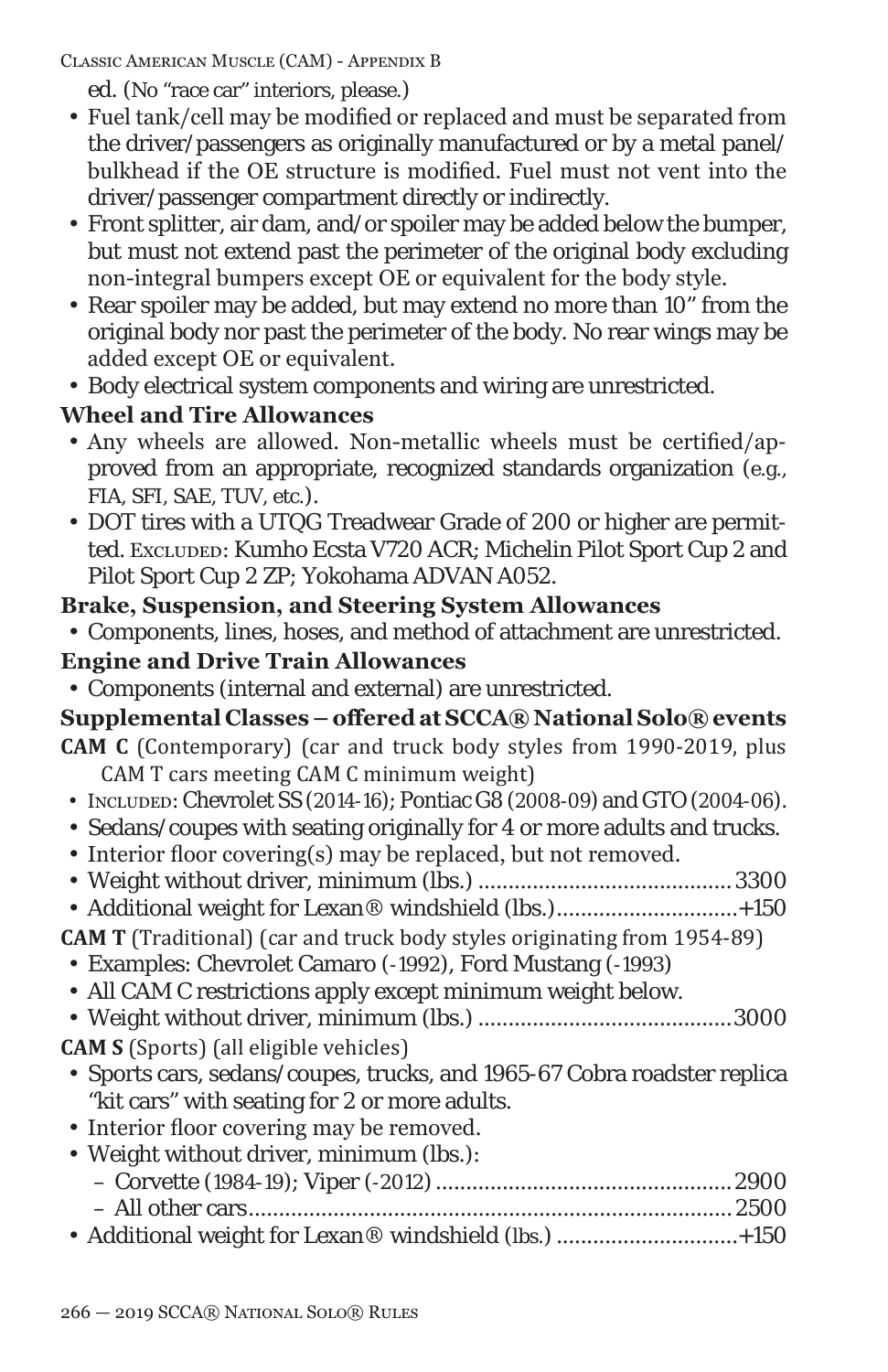# **APPENDIX C - SOLO® ROLL BAR STANDARDS A. Basic Design Considerations**

- 1. The basic purpose of the roll bar is to protect the driver in case the vehicle rolls over. This purpose should not be forgotten.
- 2. The top of the roll bar shall not be below the top of the driver's helmet when the driver is in normal driving position, and shall not be more than 6 inches behind the driver. Exception: For Modified Category Specials (Section 18.4), the bar must extend at least 2.0" (50.8 mm) above the driver's helmet in the normal seated position and a head restraint keeping the driver's head from going under or behind the roll bar is required. It is strongly suggested that all roll bars extend at least 3.0" (76.2 mm) above the driver's helmet. In case of two-driver cars, both drivers must be within the roll bar height requirement, however only one (1) driver must be within 6.0" (152.4 mm) of the roll bar. In a closed car or an open car with a removable OE hardtop which is equipped with a roll bar/cage, it must be as close as possible to the interior top of the car.
- 3. The roll bar must be designed to withstand compression forces resulting from the weight of the car coming down on the roll structure, and to take fore-and-aft loads resulting from the car skidding along the ground on the roll structure.
- 4. The two (2) vertical members forming the sides of the hoop shall not be less than 15.0" (381 mm) apart (inside dimension). It is desirable that the roll bar extend the full width of the cockpit to provide maximum bearing area in all soil conditions during rollovers. The roll bar vertical members on formula cars and other single seat cars with a center driver position must be not less than fifteen inches apart, inside dimension, at their attachment points to the uppermost main chassis member.
- 5. An inspection hole of at least 3/16" (0.1875", 4.75 mm) diameter must be drilled in a non-critical area of a roll bar member to facilitate verification of wall thickness. This should be at least 3.0" (76.2 mm) from any weld or bend.
- 6. It is recommended that steel gusset plates be used at all welds. Gussets should be at least 2.0" (50.8 mm) long on each leg and  $\frac{3}{16}$ " (0.1875", 4.75 mm) thick.
- 7. It is recommended that roll bars be coated only with a light coat of paint. If, however, a roll bar should be chrome-plated, it is recommended that the structure be normalized.
- 8. Post or tripod types of roll bars are not acceptable.

#### **B. Material**

After 09/22/1985, aluminum is not an acceptable alternate material. Cars using aluminum roll bars or roll cages must file proof with  $SCCA@Solo@$ Department that the structure was approved prior to 09/22/1985 as pro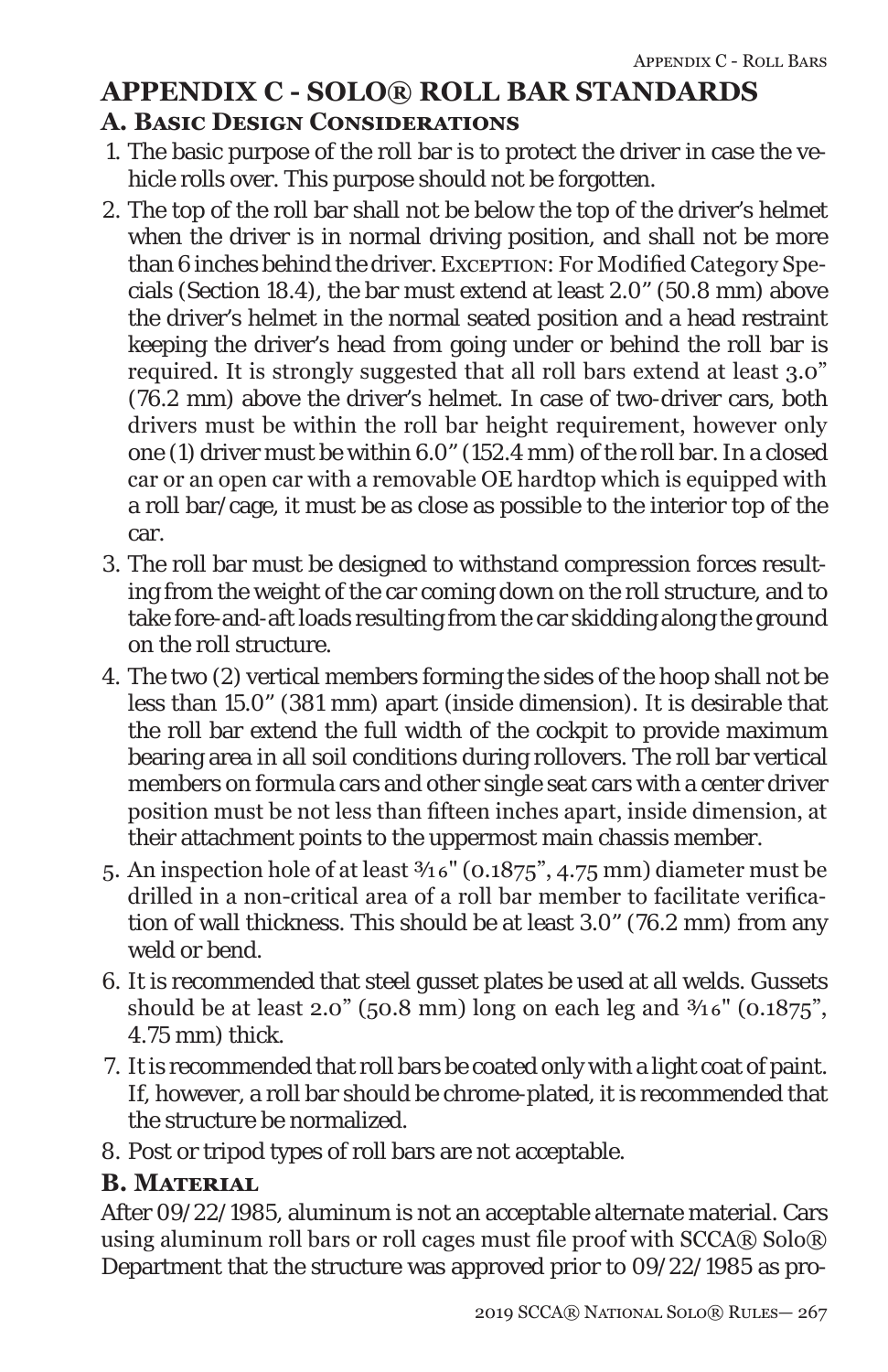vided in this Section.

- 1. The roll bar hoop and all braces must be of seamless ERW or DOM mild steel tubing (SAE 1010, 1020, 1025) or equivalent, or alloy steel tubing (SAE 4130). It is strongly recommended that roll bars not be constructed of ERW due to quality and strength concerns. Docal R8 is also considered an acceptable material (tube sizing and wall thickness requirments are as per SAE 4130).
- 2. The size of tubing to be used shall be determined on the basis of the weight and speed potential of the car. The following minimum sizes are required and are based upon the weight of the car without the driver.

| Vehicle Weight (lbs.) | Tubing Size (min.)<br>outside diameter x wall thickness (in.)        |
|-----------------------|----------------------------------------------------------------------|
| Over 2500             | $1.500 \times 0.120$<br>$1.750 \times 0.095$<br>$2.000 \times 0.080$ |
| $1501 - 2500$         | $1.500 \times 0.095$<br>$1.625 \times 0.080$                         |
| $1000 - 1500$         | $1.250 \times 0.090$<br>$1.375 \times 0.080$                         |
| Under 1000            | $1.000 \times 0.060$                                                 |

Dimensions are nominal. 0.005" (0.127 mm) variation in wall thickness is allowed.

- 3. Each mounting plate shall be at least 0.080" (2.03 mm) thick if welded and  $\frac{3}{16}$ " (0.1875", 4.75 mm) thick if bolted. A minimum of three (3) bolts per plate is required for bolted mounting plates.
- 4. All bolts and nuts shall be SAE Grade 5 or better and 5/16" (0.3125", 8.0 mm) minimum diameter.

### **C. Fabrication**

- 1. One continuous length of tubing must be used for the hoop member with smooth continuous bends and no evidence of crimping or wall failure.
- 2. All welding must be of the highest possible quality with full penetration and will be subjected to very critical inspection. Arc welding, particularly heliarc, should be used wherever possible.

## **D. Bracing**

- 1. It is recommended that braces be of the same size tubing as used for the roll bar itself.
- 2. All roll bars must be braced in a manner to prevent movement in a foreand-aft direction with the brace attached within the top one-third of the roll hoop, and at an angle of at least thirty degrees (30°) from vertical. It is strongly recommended that two such braces be used, parallel to the